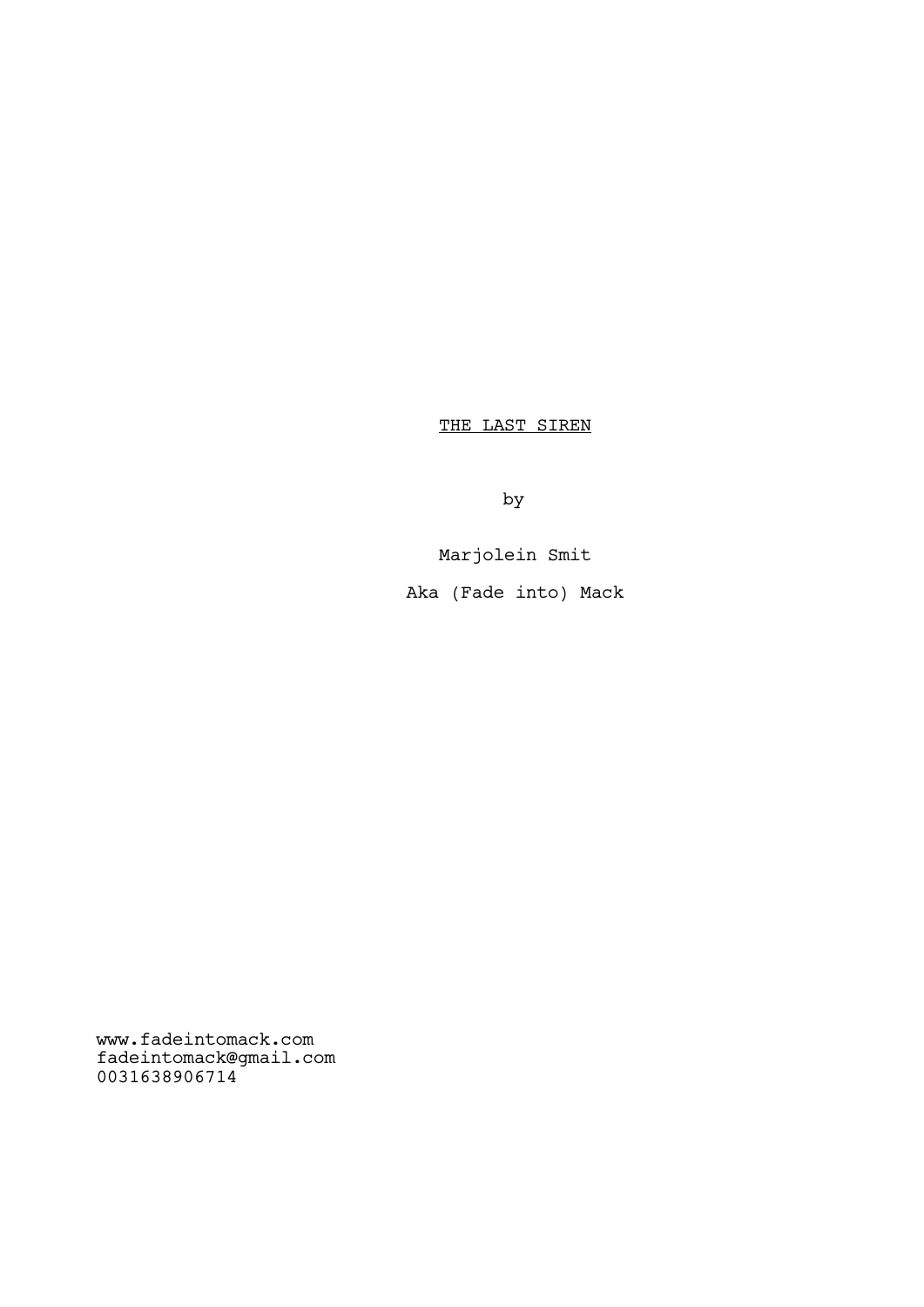INT. CABIN - BASEMENT - CHEST FREEZER - DAY

In red glowing darkness lies mesmerizingly beautiful, eightyear-old LUSCINIA on a, made to fit, bed. She wears an oxygen mask, which tube exits the freezer through a hole. She's reading a homemade children's book.

### LUSCINIA

Candy makes a wish on the star.

Luscinia looks at the fluorescent stars on the blue-painted freezer walls.

LUSCINIA (CONT'D)

I wish....

She looks at a red LED light strip along the lid and three decorated padlocks keeping it shut.

An intercom CRACKLES.

MAN'S VOICE (V.O.) I am leaving now. Have a nice breakfast. You have four hours. No singing!

Luscinia watches the red LED turn green. Her face lights up. She takes her key necklace off and grabs a hold of a padlock.

INT. CABIN - BASEMENT - DAY

Luscinia climbs out of the chest freezer into a basement painted to look like a child's furniture has been dropped in a forest clearing.

It even has a sky ceiling and a "doodle central" on the chalkboard-covered freezer.

INT. CABIN - KITCHEN - DAY

In the quaint farm kitchen, Luscinia pushes a tape into a VCR TV set combo and sits down to eat her breakfast.

FRAGGLE ROCK TV TUNE

Luscinia HUMS along. A mouse RUNS towards her across the floor, then up along her nightgown.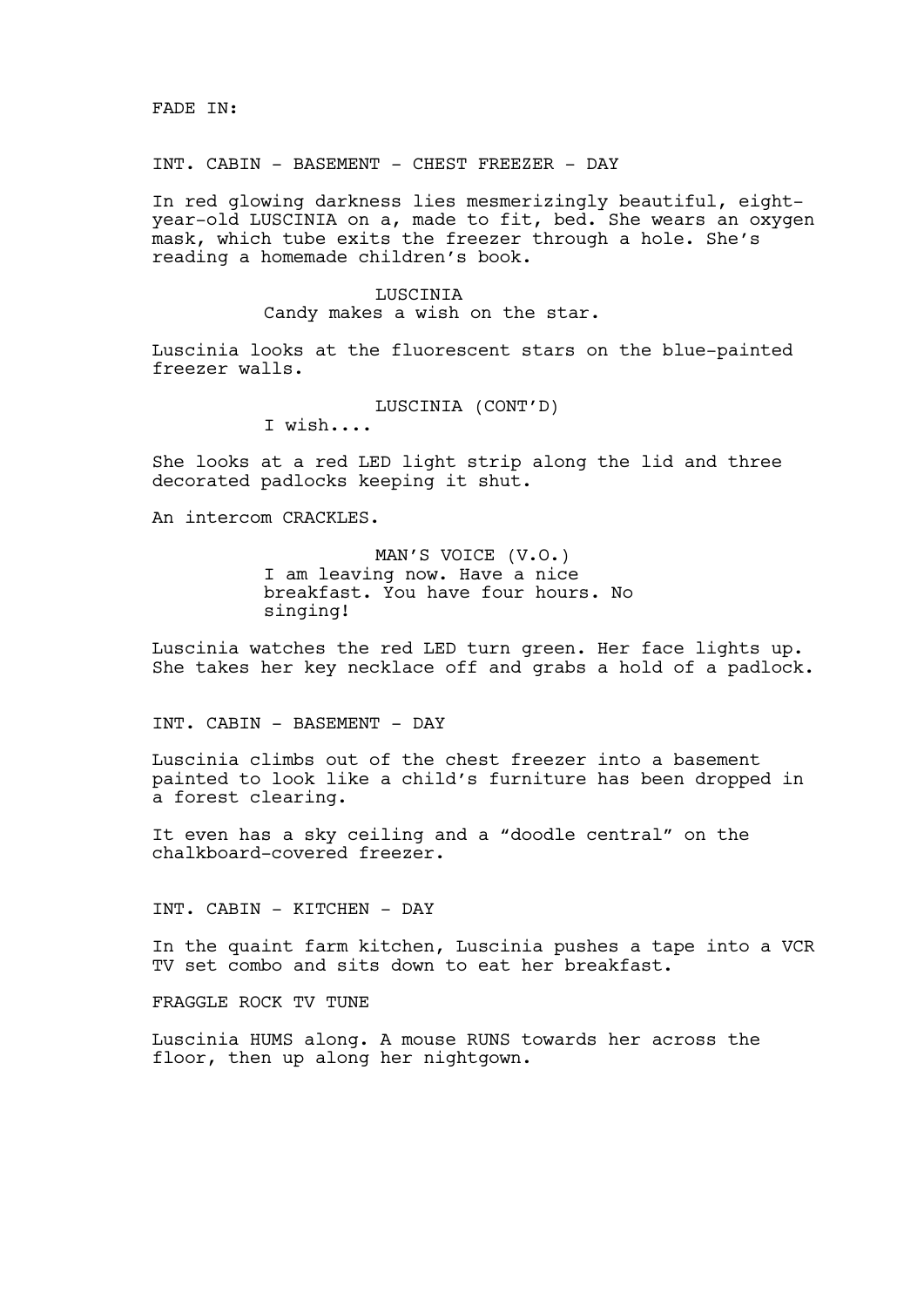EXT. CABIN - GARDEN - DAY

A cat SCRATCHES at the front door.

INT. CABIN - KITCHEN - DAY

Luscinia takes a sip of her orange juice, then SINGS the last three words of the tune.

A pigeon SLAMS into the barred kitchen window.

Luscinia jumps up with clenched lips.

Her glass SHATTERS on the floor as the mouse reaches her neck.

### LUSCINIA (screams) AAAAAH

The mouse drops dead to the floor.

Luscinia steps in a shard of glass. She puts her hands over her mouth.

She takes the shard out of her bloody foot.

With a sad face, she picks up the dead mouse. She strokes it as she limps out of the kitchen.

INT. CABIN - BATHROOM - DAY

**LUSCINIA** I'm sorry. I didn't mean to.

She carefully places the mouse in the shallow water of the toilet bowl.

She closes the lid and FLUSHES when she remembers something and runs out of the bathroom.

INT. CABIN - KITCHEN - DAY

LUSCINIA Please, please, please.

She opens the window. On top of a flower box lies the dead pigeon. In tears, she scoops it up and closes the window.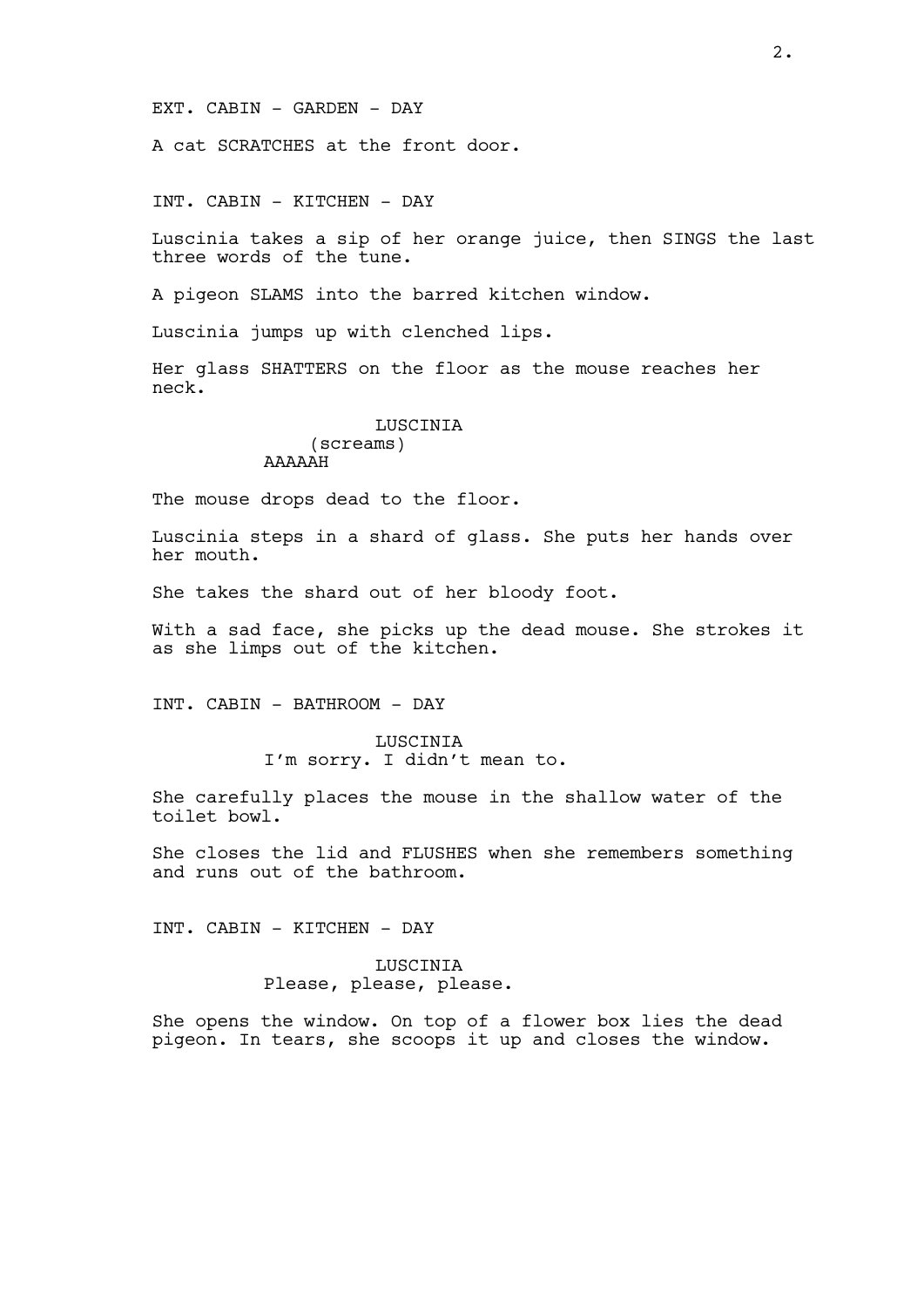INT. CABIN - BASEMENT - DAY

She places the pigeon on a metal scoop and slides it into a small wood burner.

She stares at the fire when she spots some blood on her nightgown and a sock.

INT. CABIN - BATHROOM - DAY

Standing in her underwear she rubs a soap bar over her bloodstained nightgown.

INT. CABIN - BASEMENT - DAY

A clean wet nightgown and sock are drying over a chair, in front of the wood burner.

Luscinia takes a new pair of socks from her closet.

She looks at her bare hurt foot. There isn't a mark on it.

She puts the clean socks on.

INT. CABIN - KITCHEN - DAY

Luscinia turns the TV off and finishes her breakfast in silence.

Her washed plate is put in a cupboard.

She sprays a can of air freshener around the kitchen.

INT. CABIN - BASEMENT - DAY

She closes the basement door, walks down some steps, and climbs into the chest freezer.

INT. CABIN - BASEMENT - CHEST FREEZER - DAY

She bolts the three deadbolts shut and SCREAMS her head off.

The last remnant of her SCREAM dies down.

She's exhausted.

PANTING heavily she pulls her stuffed toys near and pulls her blanket over her head, CRYING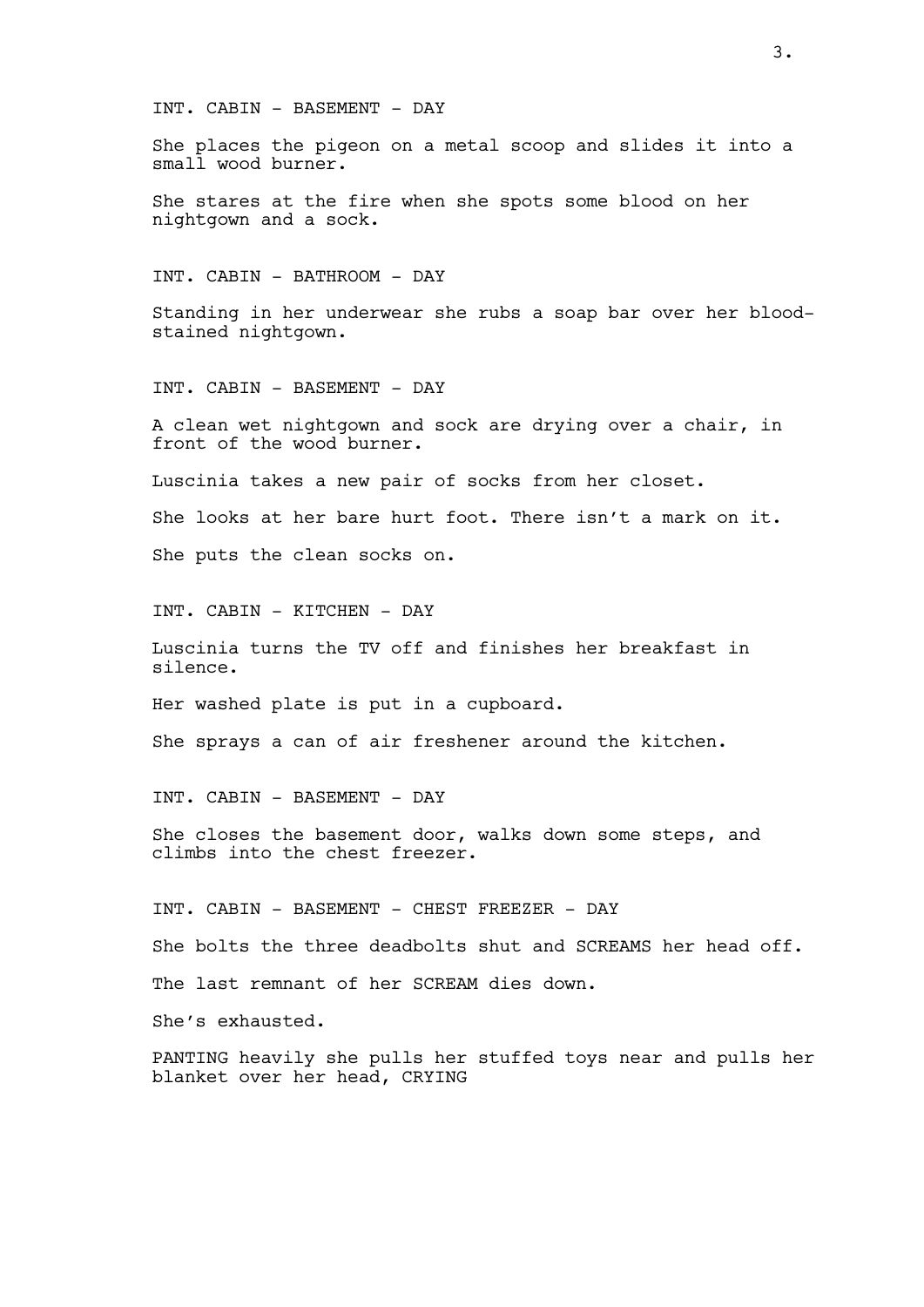Luscinia sleeps calmly now. The intercom CRACKLES.

MAN'S VOICE (V.0)

Luscinia?

Luscinia's eyes open. She presses the intercom button twice.

MAN'S VOICE (V.O.)

Come on up.

INT. CABIN - KITCHEN - DAY

Seventy-year-old blindfolded surrogate granddad LAURENCE sits at the kitchen table with his nostrils plugged shut.

Two drinks with straws and some chocolate treats await on the table next to a bottle of cherry liquor. Luscinia comes in holding a stun gun.

> LAURENCE Did you have a good morning?

Luscinia KNOCKS twice on the table.

LAURENCE (CONT'D) Did you sing?

Luscinia is shocked. She KNOCKS once. Laurence falls silent. Luscinia shakes her feet nervously.

> LAURENCE (CONT'D) So the dead cat in front of the door just happened to die right there?

Luscinia is horrified. The silence is back on. After a few minutes, it gets awkward. Laurence sighs.

> LAURENCE (CONT'D) Since a cat has nine lives, he must have been a very old cat. Otherwise, he must have jumped right up on his feet again.

Luscinia is visibly relieved.

LAURENCE (CONT'D) Let's drink to all of his good lives.

Laurence raises his glass. Luscinia doesn't.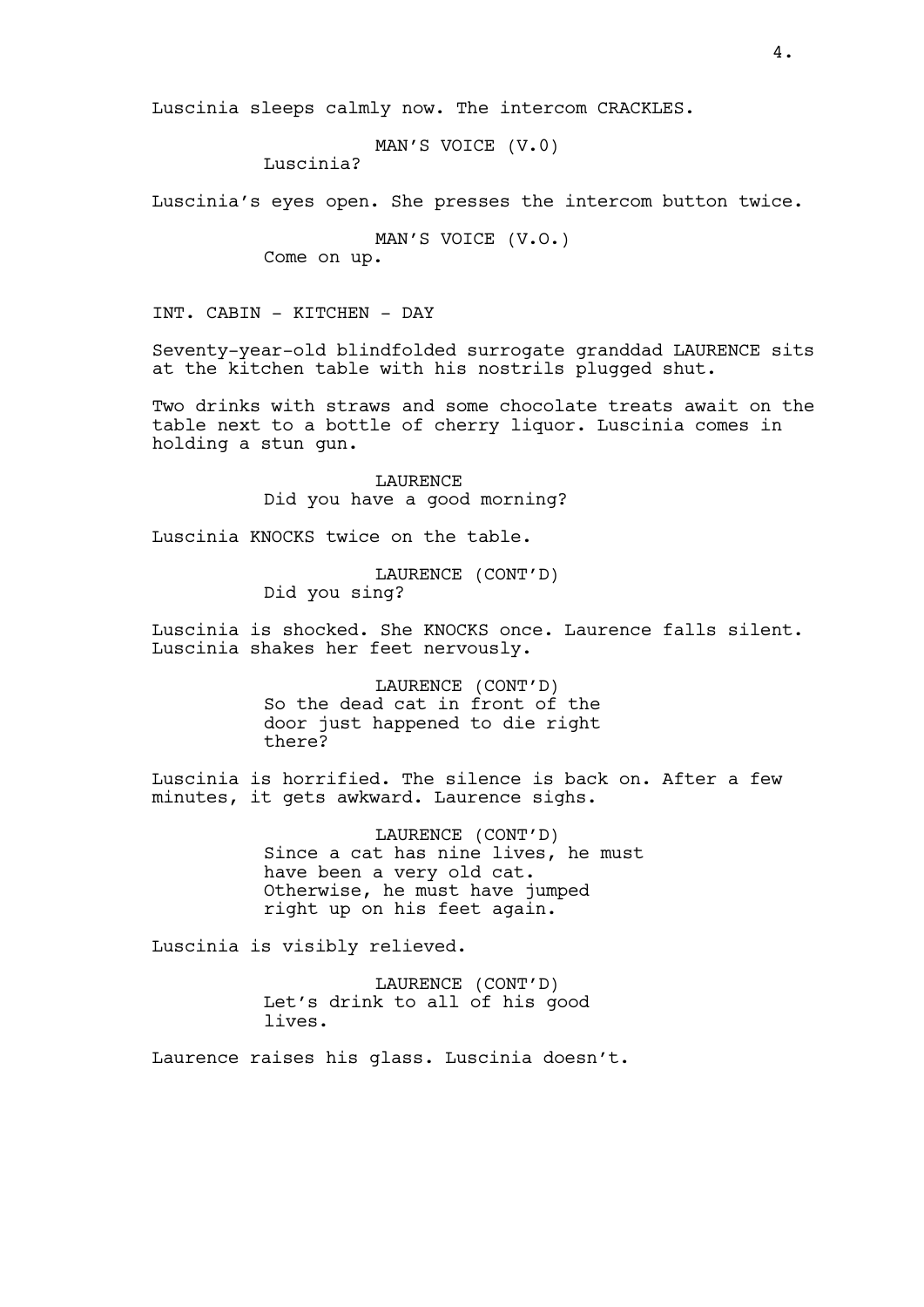LAURENCE (CONT'D) To the cat.

LAURENCE (CONT'D) No knocking?

Luscinia just sips on her straw.

LAURENCE (CONT'D) You can never lead a normal life, Lucy. When you are extraordinary you lead an extraordinary life.

He KNOCKS: DUM DU DU DUM DUM

Luscinia SIGHS then KNOCKS: DUM DUM

She takes her chocolate treats.

EXT. FOREST - NIGHT

Scared students JOSH and PAUL run frantically through the undergrowth.

> JOSH What the fuck are they man?

INT. CABIN - BASEMENT - CHEST FREEZER - NIGHT

Luscinia is trying to concentrate on a Donald Duck. She looks at the red LED strip than at her watch. It shows 7.45. PM.

> LUSCINIA Oh Grandpa come on

A SHOT

Luscinia goes quiet.

We hear Laurence YELL in pain.

LUSCINIA (CONT'D) (whispers) Grandpa

Her hand goes towards the intercom. She pulls back and puts her ear to the freezer wall. After a few seconds, she grabs the stun gun and unbolts a deadbolt.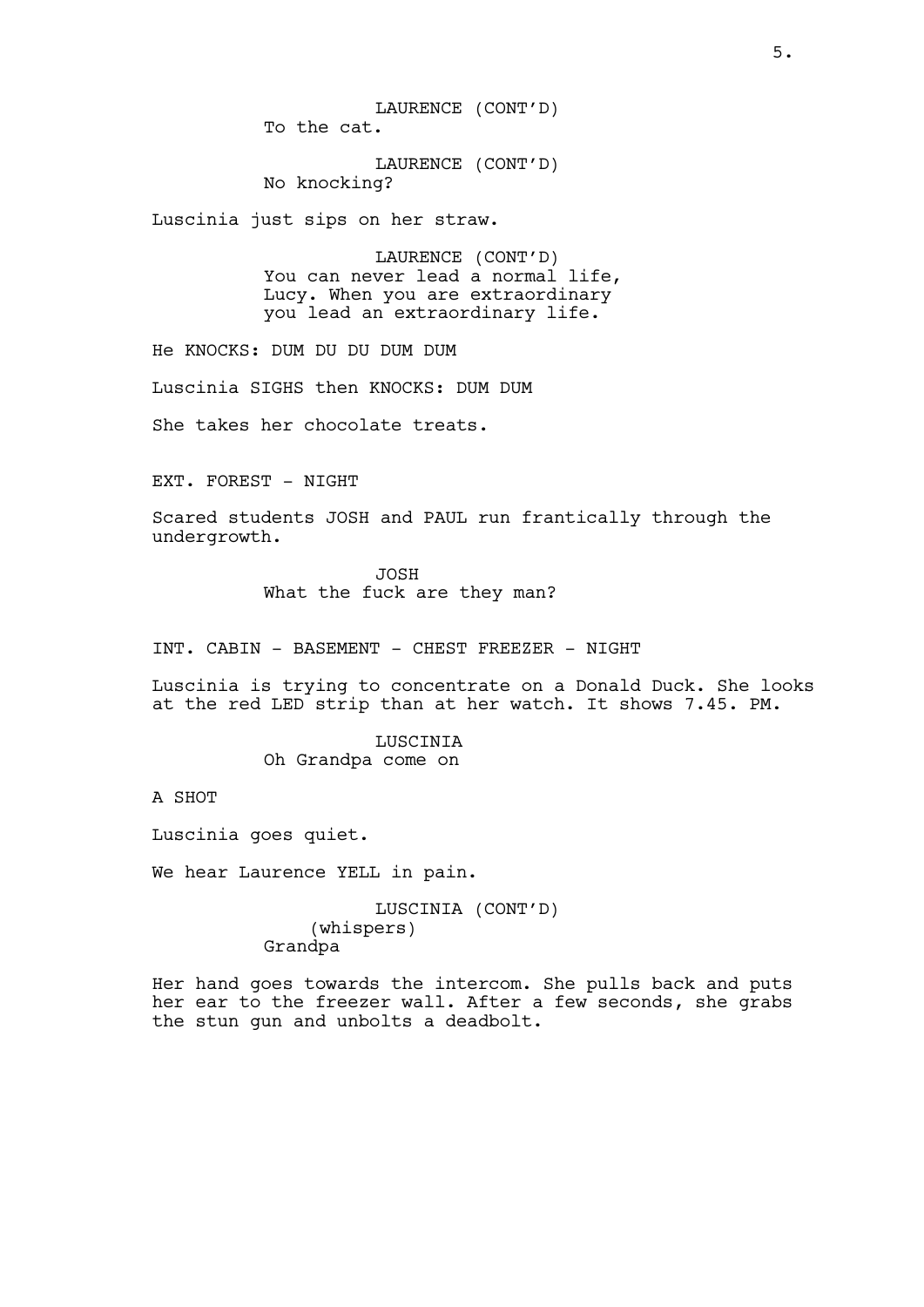INT. CABIN - BASEMENT - DAY

She climbs out of the chest freezer and puts on a unicorn ski mask and pink sunglasses. She tiptoes up the basement stairs.

INT. CABIN - HALL - DAY

She tiptoes to the kitchen.

INT. CABIN - KITCHEN - DAY

From upstairs:

MAN'S VOICE (O.S.) Everything is ancient, man.

Luscinia's spooked. She sees her gagged grandfather sitting on the floor. Bloodstains are growing on his shirt. He sees her. He straightens up. He mumbles something as he breaths heavily.

INT. CABIN - KITCHEN - NIGHT

Masked fat burglar MIKE comes into the kitchen, taking off his mask, sniffing.

He sees Luscinia. Something comes over him. She tries to get away but within a split second, the "mad dog" has got her in his arms.

MIKE

Oh yeah

MAN (O.S.) What have you found?

Mike pulls her unicorn mask off. Her pink glasses drop. Luscinia tases him on the hip for five seconds. He wiggles and drops to the floor as no teeth having burglar Don enters the kitchen. Laurence works at loosening his gag.

DON

Holy shit

He wants Luscinia. Laurence is aroused too, he tries to move.

EXT. FORREST - NIGHT

Paul and Josh are still running.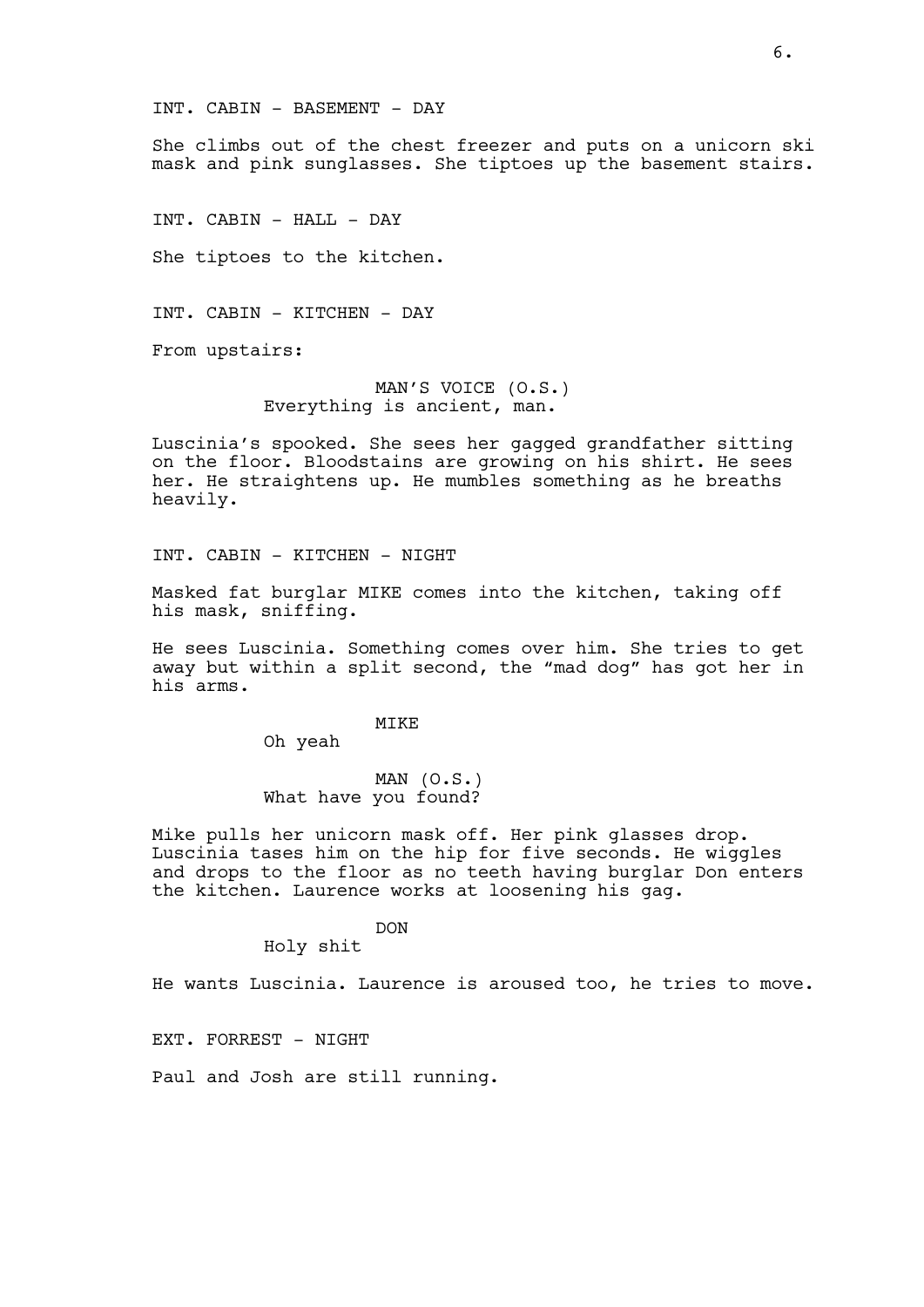PAUL Why are they chasing us? Do you know them?

JOSH I don't know. I don't know them.

Vampires COLE (39) and SILAS (37) chase them with their fangs on display.

> COLE Because you beat a gay man into a hospital.

SILAS And you carry our dinner.

Josh and Paul look at each other while running.

JOSH But I don't have food!

COLE We are vampires. Well, zombies technically but you won't remember so I'm not going to explain the details of it if you don't mind.

INT. CABIN - KITCHEN - NIGHT

Burglar Don takes his mask off. Smiling a toothless smile he wipes nearly everything off the kitchen table and places Luscinia on it. Luscinia stuns his arm which jerks and slaps the stun gun out of her hand. She grabs the cherry liquor and smashes it on his head. Red goo runs down his face.

EXT. FOREST - NIGHT

Josh trips over a branch and BREAKS his ankle.

JOSH

Aah

Paul tries to get Josh up. WHOOSH Cole and Silas are there.

COLE Well, that takes the fun out of it.

SILAS

O well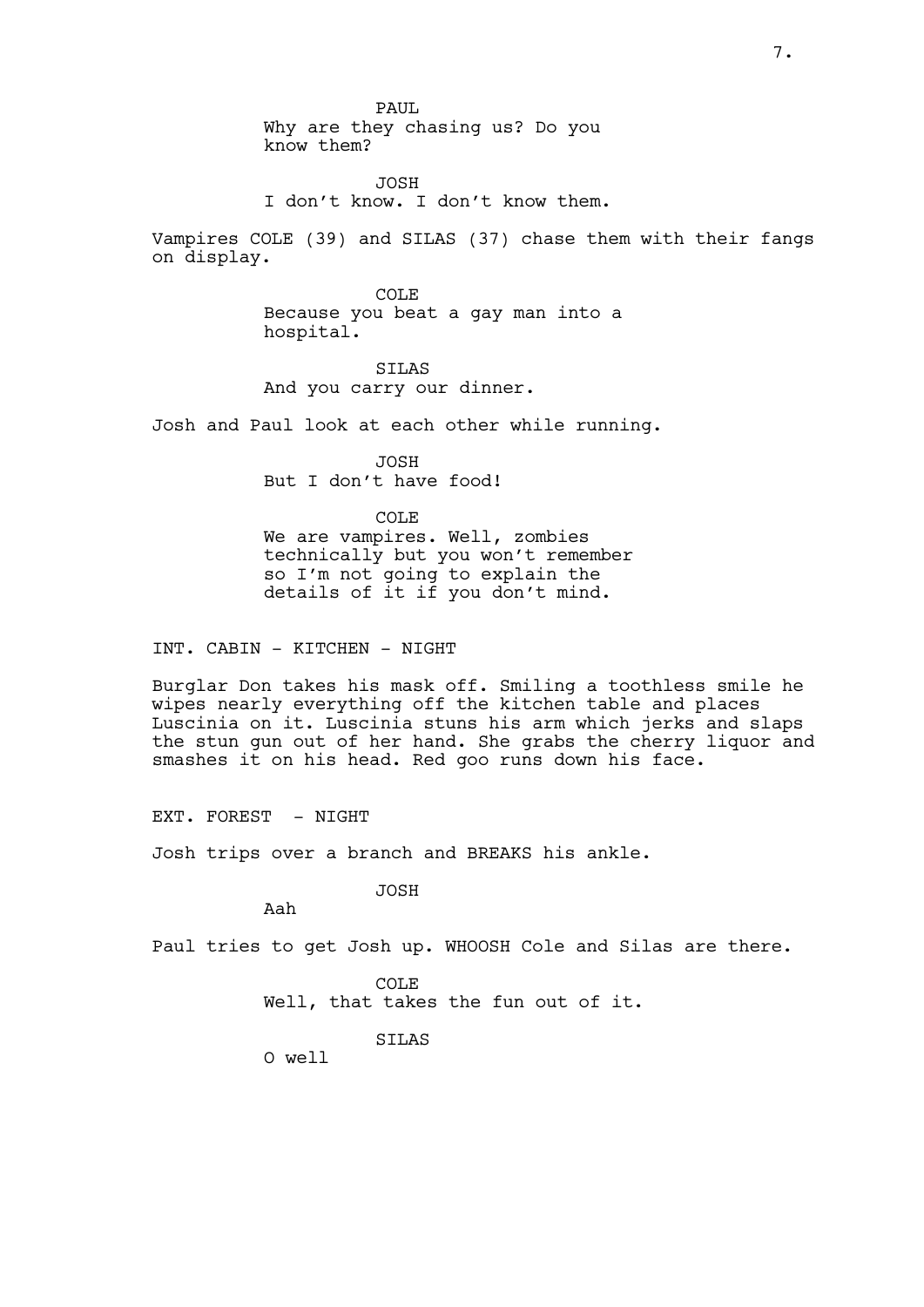Cole and Silas grab a hold of Josh and Paul. Their canine teeth come for their necks.

> JOSH Oh God help me!

INT. CABIN - KITCHEN - NIGHT

Laurence's gag comes down. As Don rips her nightgown and mounts Luscinia.

> LAURENCE (moans) Scream

Luscinia SCREAMS crying

We move into the chest of the Don, to his heart, cracks grow across it before it SHATTERS.

Don and granddad DROP dead.

EXT. FOREST - NIGHT

Cole and Silas DROP dead. Josh and Paul are stumped.

PAUL What the fuck just happened?

JOSH I don't care. Let's get out of here.

Paul helps Josh up. They get the hell out of there. Josh looks up.

JOSH (CONT'D)

Thanks.

GASP, Cole is awake. GASP, Silas is awake. They look around.

COLE What just happened?

SILAS

Blood!

COLE Not the same guy. But blood non the less and I'm still famished.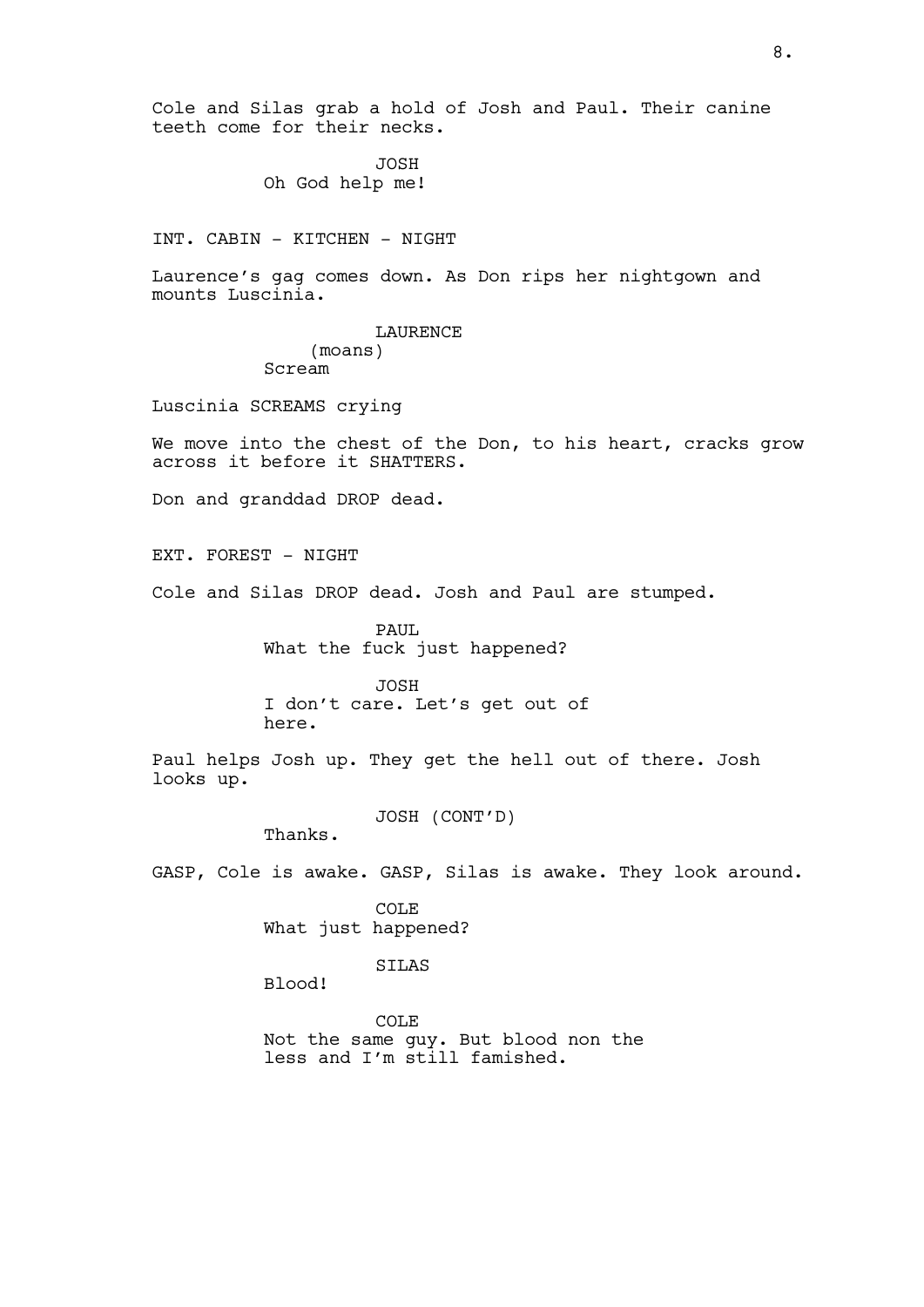The men follow their noses to a secluded, badly lit cabin. Only some candles burning inside. The men enter.

INT. CABIN - HALL - NIGHT

A RACING HEARTBEAT

Silas has heard it. WHOOSH

INT. CABIN, KITCHEN

Silas stops.

## SILAS A mass murderer, my fave.

GRUNTING with desire he scans the floor:

Three dead men on a messy floor and a stun gun.

SILAS (CONT'D) Where are you?

A small puddle of liquid on the floor and tiny wet footprints lead into a dark pantry.

WOOSH

INT. CABIN - PANTRY - NIGHT

He's there, looking at a terrified Luscinia looking like a cornered animal. A pee stain is visible on her underwear.

> SILAS (In French) Smallest killer ever.

Luscinia's eyes grow huge as Silas bites into her neck.

INT. CABIN - KITCHEN - NIGHT

WHOOSH Cole sees a child in Silas's grip.

COLE

A child?

Silas MOANS with delight at the taste of her blood.

WHOOSH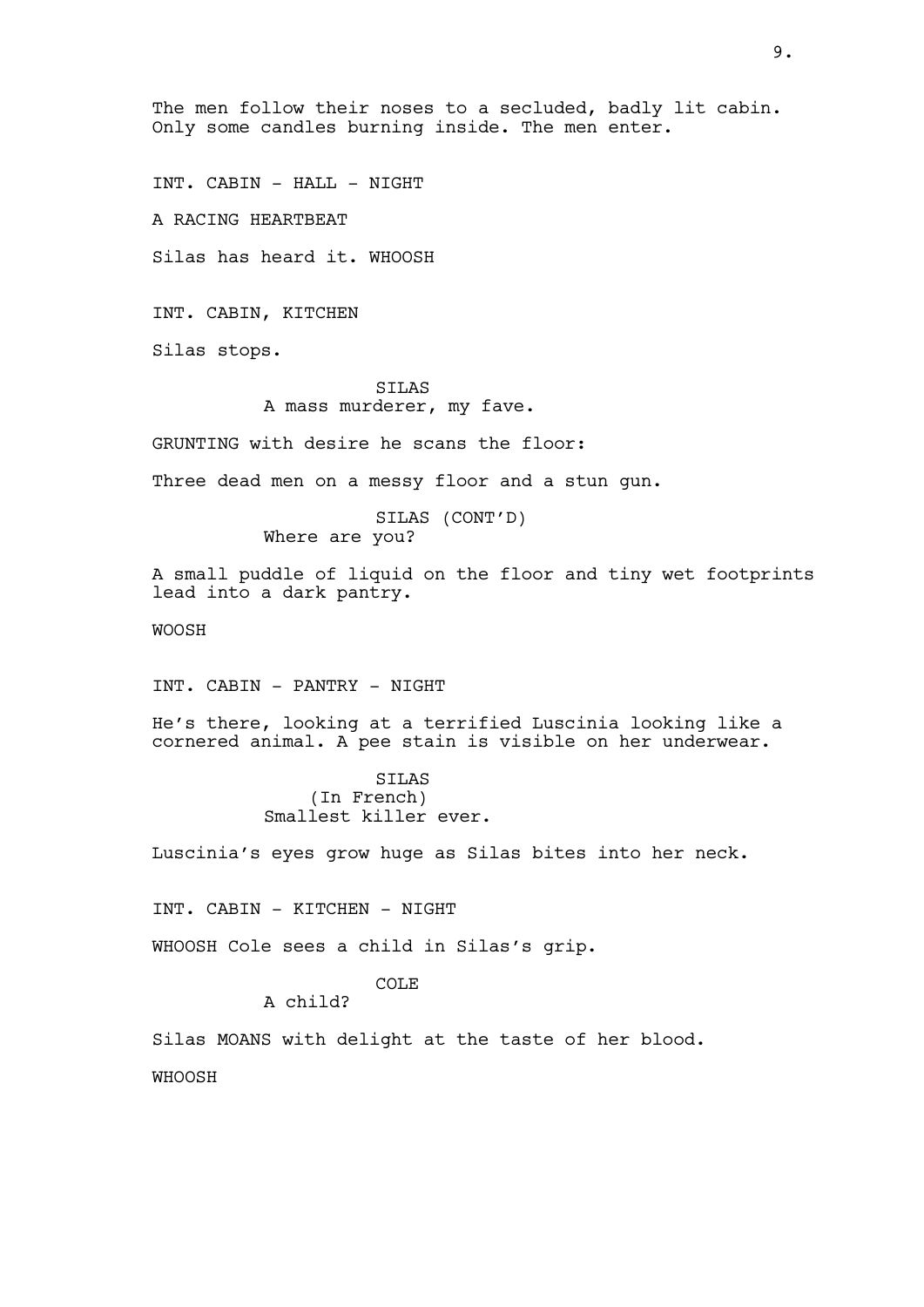Coles SNAPS Silas's neck and throws him to the side.

WHAM

Silas lands against a woodpile. Cole only has eyes for Luscinia.

> COLE What is this witchcraft?

He stares at the blood dripping down her neck. He bears his canines.

> LUSCINIA Don't rape me. Don't hurt me. Please.

Cole looks like a bull trying to stop himself from charging. He bites his own wrist with fury. The bone CRACKS. A flap of skin dangles.

> COLE Mother of Jesus.

Luscinia passes out. He takes her in his arms. He looks at the holes in her neck like he hasn't had water for a week.

A little puddle of blood has formed in the dip above the clavicle bone. He puts his mouth around it. MOANS.

His tongue licks up along her skin, following the blood trail up.

COLE (CONT'D)

What?

The puncture wounds are gone.

GASP Silas is back.

SILAS (O.S.)

Hmm

Cole places Luscinia on the floor. He goes to Silas.

COLE (Latin) You will do my bidding. (English) You have never tasted the blood of this girl. You are immune to her smell, her looks, her voice, everything about her. (MORE)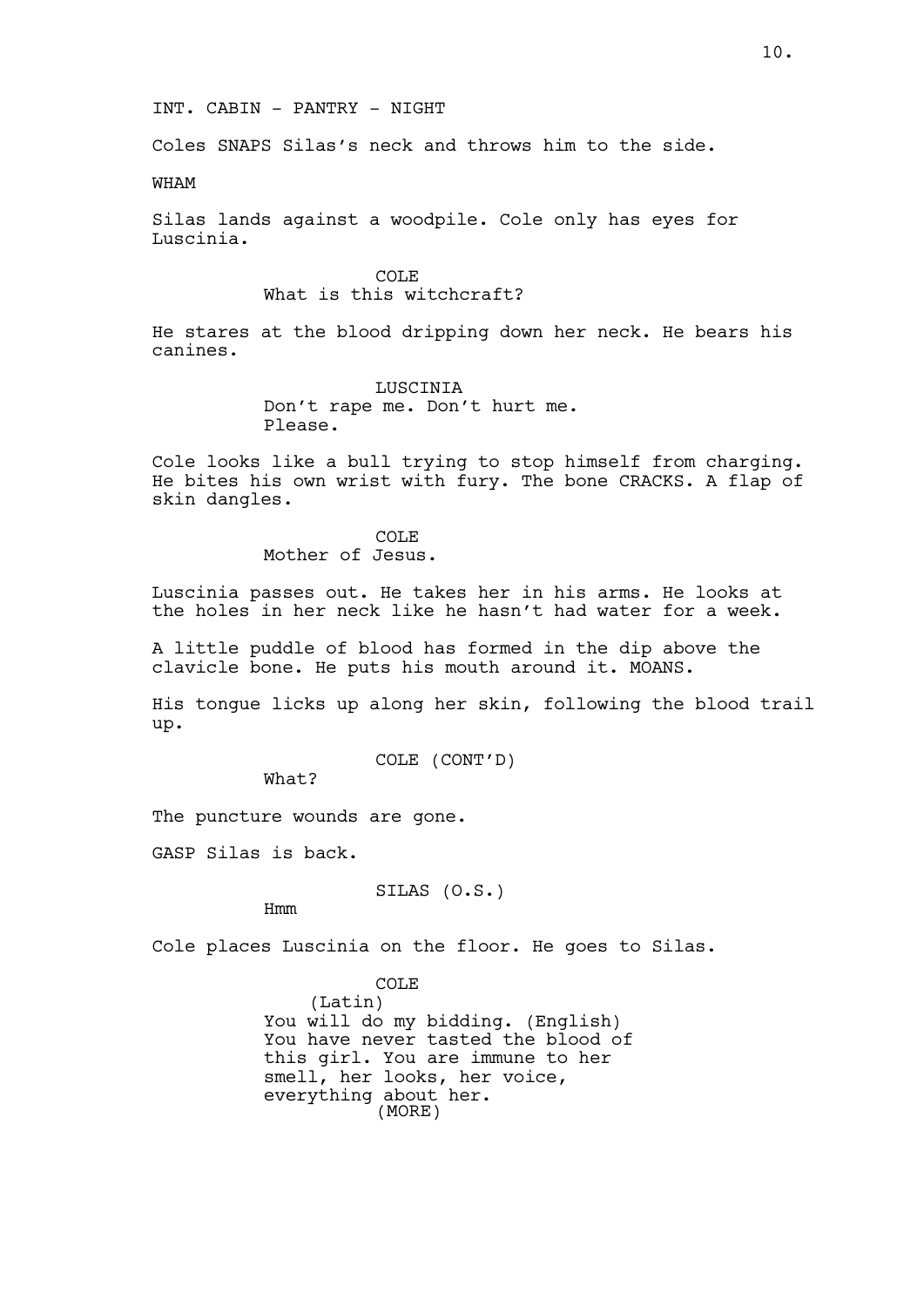She is just like any other girl to you. You are never to hurt this girl. You are never to rape this girl. You are never to feed off this girl. COLE (CONT'D)

He thinks.

COLE (CONT'D) You will consider this girl to be your little sister and protect her no matter what. You will never mention, or talk about this girl, the man, or this house to anyone but me. You...you will stay here. Live with her and raise her.

Silas sits up. Spots the past out Luscinia, the blood on her tank top.

#### SILAS

Is she okay?

COLE Most of the blood is mine. Silas, I think she's a Siren.

SILAS What? No. I don't feel a thing.

#### COLE

I hooked you to be immune to her charms. Maybe she comes across as a mass murderer because she killed the three men? Or maybe just because that attracts us.

SILAS So the rest of the blood?

COLE Is hers. You went berserk and went for her. I snapped your neck.

SILAS I bit her?

COLE

Yes

Silas goes over to Luscinia. He picks her up into his arms. Cole looks at him with envy.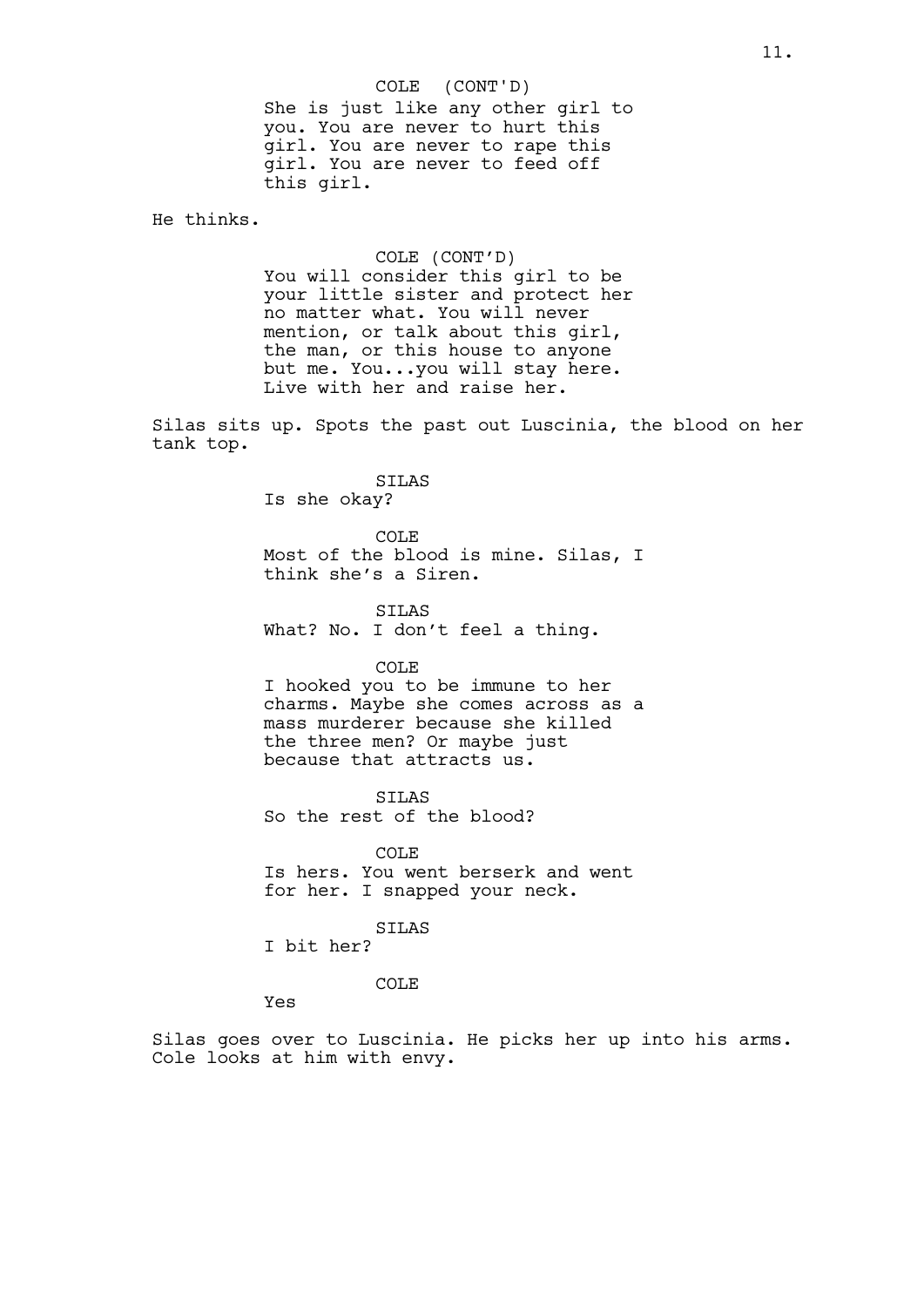### INT. CABIN - KITCHEN - NIGHT

Cole kneels next to Laurence as Silas walks in with Luscinia.

SILAS I can't believe I did that to a child.

COLE Go find her bedroom and stay there. She doesn't need to see all of this. I'll call you.

SILAS

Okay.

Cole watches Silas walk past holding Luscinia. WHOOSH Cole's gone

INT. CABIN - HALL - NIGHT

Silas walks up the stairs. Luscinia starts to stir, she shoots awake. Her fear-struck eyes stare at Silas.

SILAS

I am sorry for biting you. That was very bad of me. I am not going to hurt you anymore. My brother hypnotized me to be insensitive to you. He is.. cleaning. He wants me to take you to your bedroom so you don't see it.

LUSCINIA

(whispers) My r.... my room is in the basement.

She looks at him, awaiting trouble.

SILAS O, well then we are in the wrong place here, aren't we?

Luscinia stares at Silas in disbelief as he walks back down the stairs with her again.

> LUSCINIA My grandfather is dead.

SILAS Oh, he was one of the three? I'm sorry.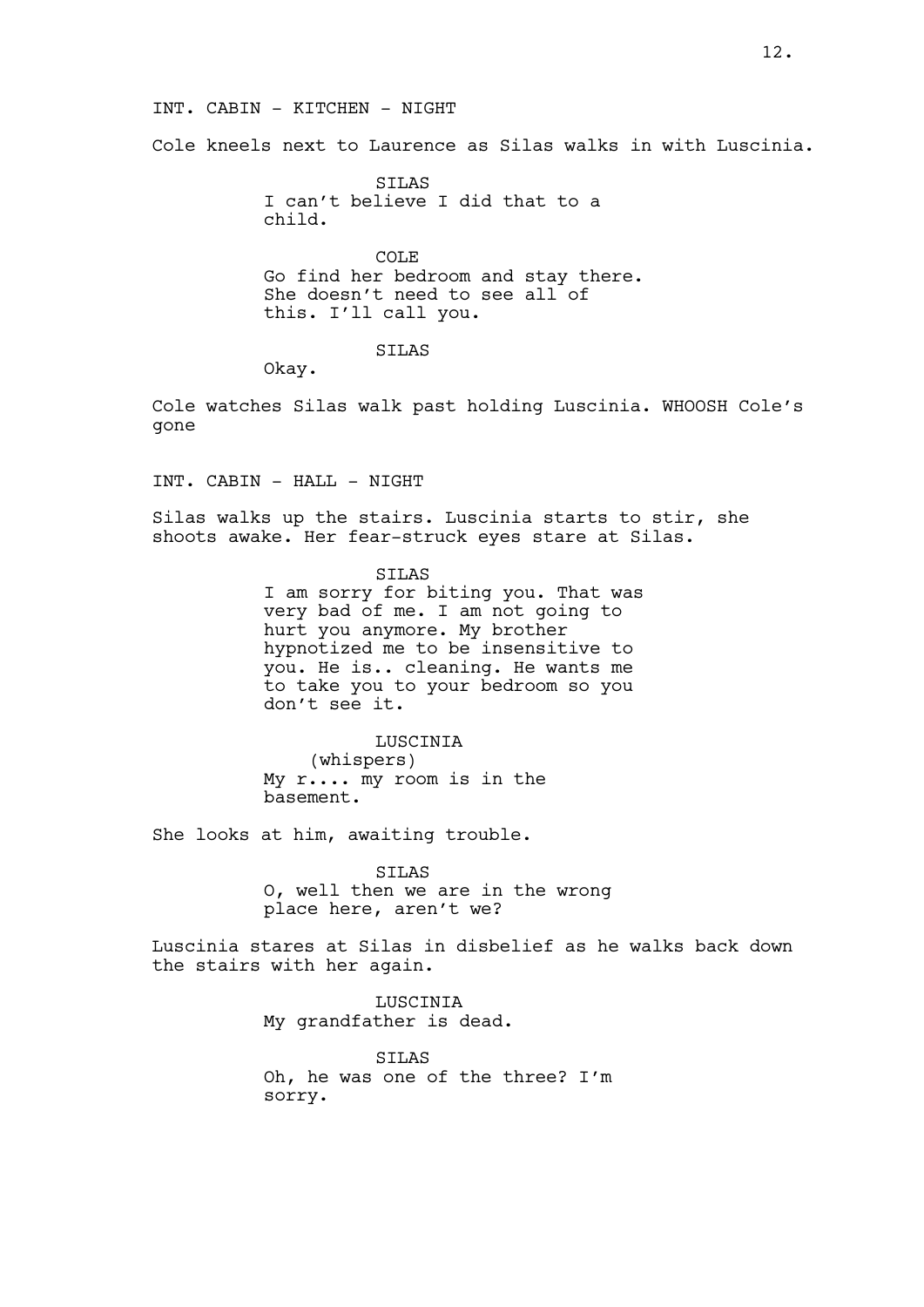LUSCINIA I killed him.

SILAS He was going to die anyway from the gunshot. You made it go faster. You did him a kindness.

INT. MANSION - LIBRARY - NIGHT

Cole pushes a stone in the fireplace. Behind him, a wall opens.

INT. MANSION - SECRET ROOM - NIGHT

Cole enters the room, stacked with ancient artifacts, rarities, and curiosities. He grabs a book and some vials.

> COLE Syringes and a camera.

INT. CABIN - KITCHEN - NIGHT

Cole drops his bag.

INT. CABIN - BASEMENT - NIGHT

Luscinia sits on her bed. Silas looks at the freezer.

SILAS You're big on midnight snacks?

LUSCINIA It's sound and smell proof.

**STLAS** You are a nuclear farter?

Luscinia bites her lips to stop laughing. She shakes no.

SILAS (CONT'D) Let's find you some clean clothes, shall we?

INT. CABIN - KITCHEN - NIGHT Cole bends down over dead Mike and bites into his neck.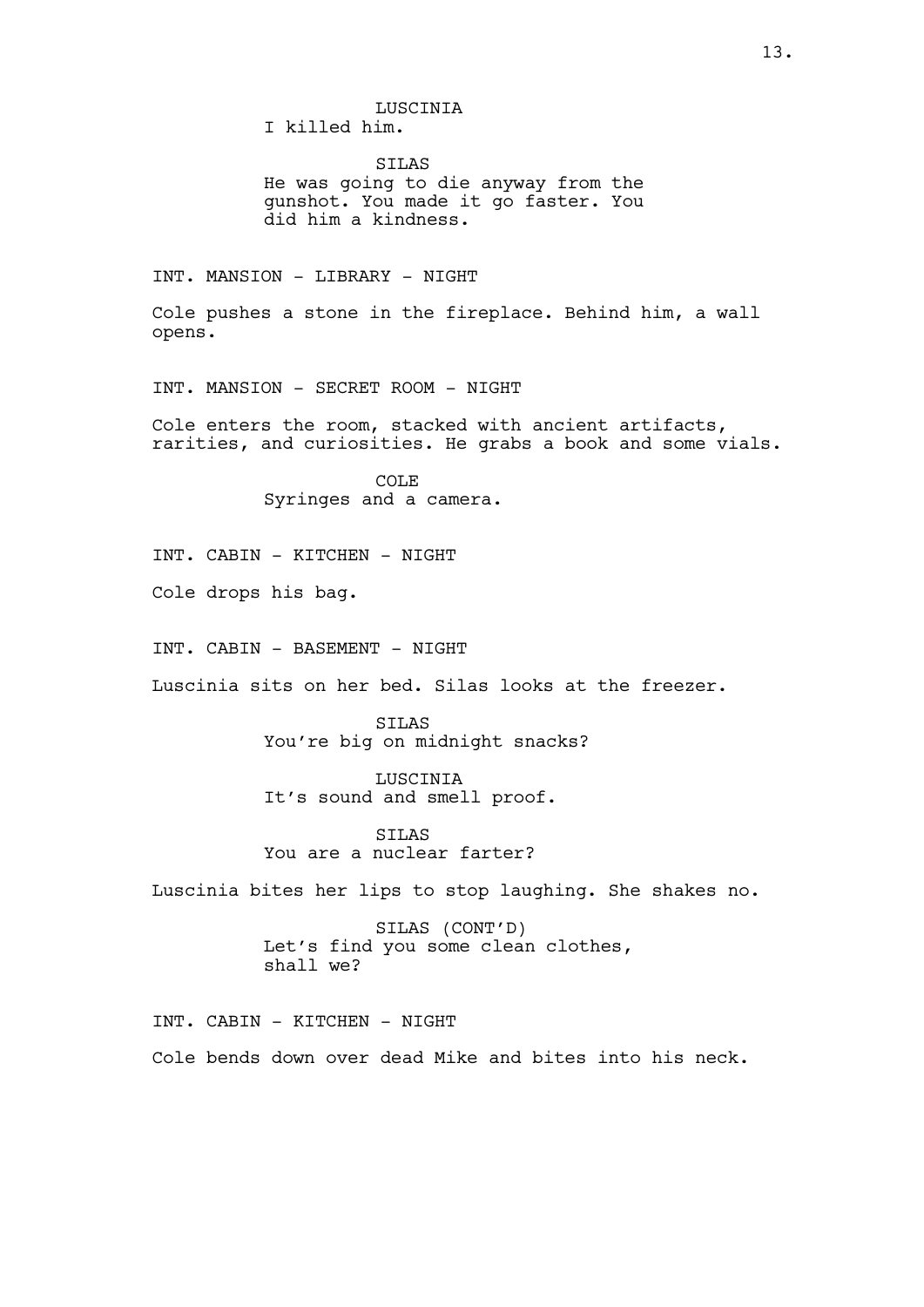COLE You are no pinot noir Sir. What have you been eating? Anyway, it works.

He looks around.

COLE (CONT'D) Now a clean-up.

Cole grabs Don and Mike's pant legs with one hand and walks off with dragging them behind.

INT. CABIN - BASEMENT - NIGHT

SILAS I am Silas. What is your name?

LUSCINIA

Luscinia.

SILAS Nightingale. Luscinia are you a siren?

Luscinia doesn't answer she looks away. Silas spots a homemade children's book "The little Siren".

> SILAS (CONT'D) I am not going to hurt you. I am immune to your charms remember?

LUSCINIA Because you're hypnotized?

SILAS And because I am different, like you.

He bends a finger back. POP, CRACK. It breaks. It comes back up POPS back in the socket and CRACKLES back to normal.

SILAS (CONT'D)

See?

Luscinia's jaw drops.

COLE (O.S.)

Silas!

Luscinia is worried.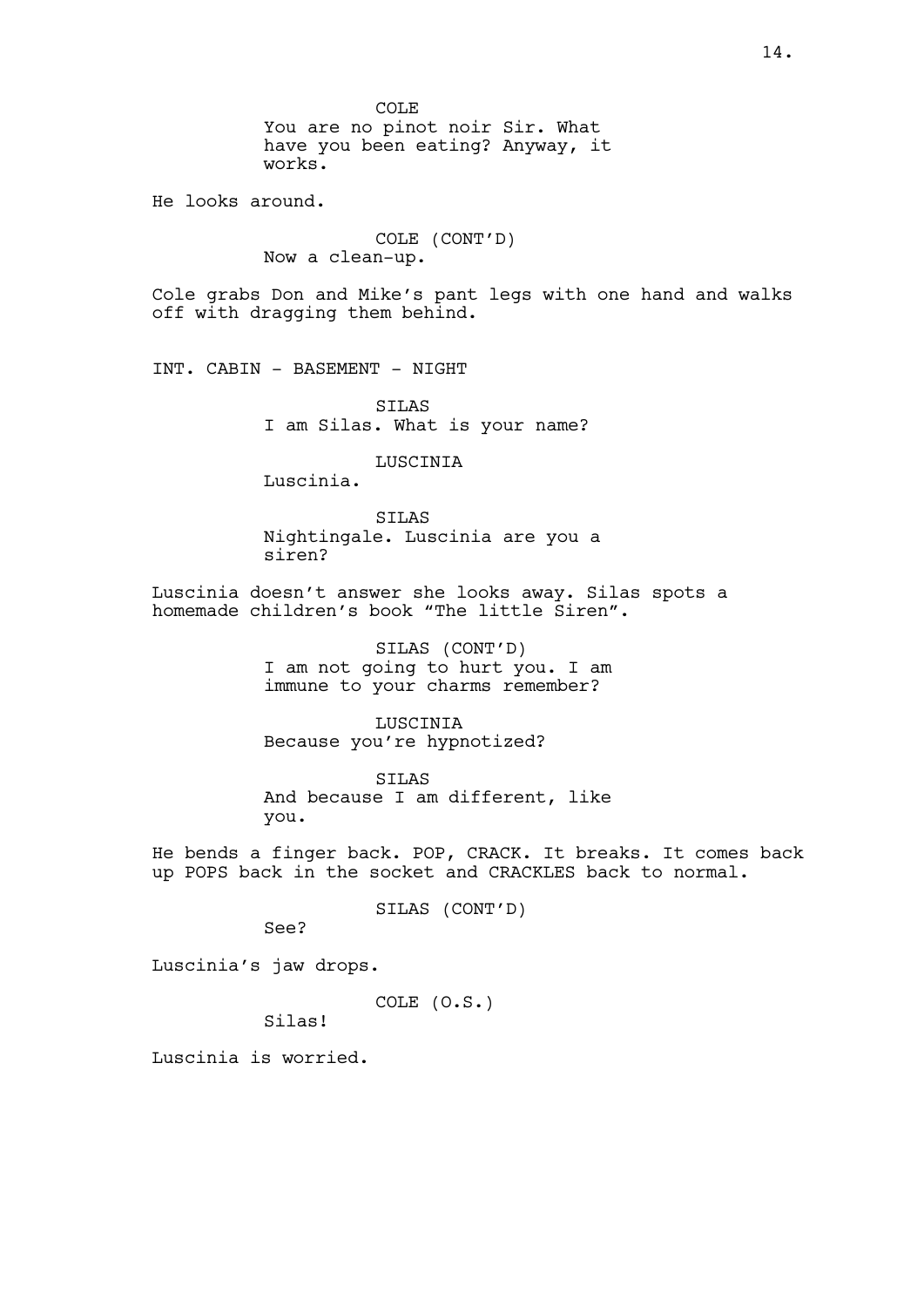SILAS My brother is the same. Don't worry.

INT. CABIN - KITCHEN - NIGHT

Silas and Luscinia walk in. Silas nods to Cole.

COLE You were very brave. I have buried the young men near the compost heap.

Cole looks at Silas.

SILAS

Laurence.

COLE Laurence is buried under the Wisteria Tree in the garden. So you can say goodbye and visit his grave whenever you want. We are going to take care of you from now on.

SILAS You can't hurt us so you can be yourself without restraint.

Luscinia starts to cry. Cole is in agony.

COLE I'm leaving. I will come by tomorrow.

SILAS

Hang on.

EXT. CABIN - GARDEN - NIGHT

Cole sighs a sigh of relief. He looks at the six-foot wall surrounding the property. Silas comes out after him.

> COLE That wall needs to be double the height.

SILAS You could have stayed a bit and explained things to her.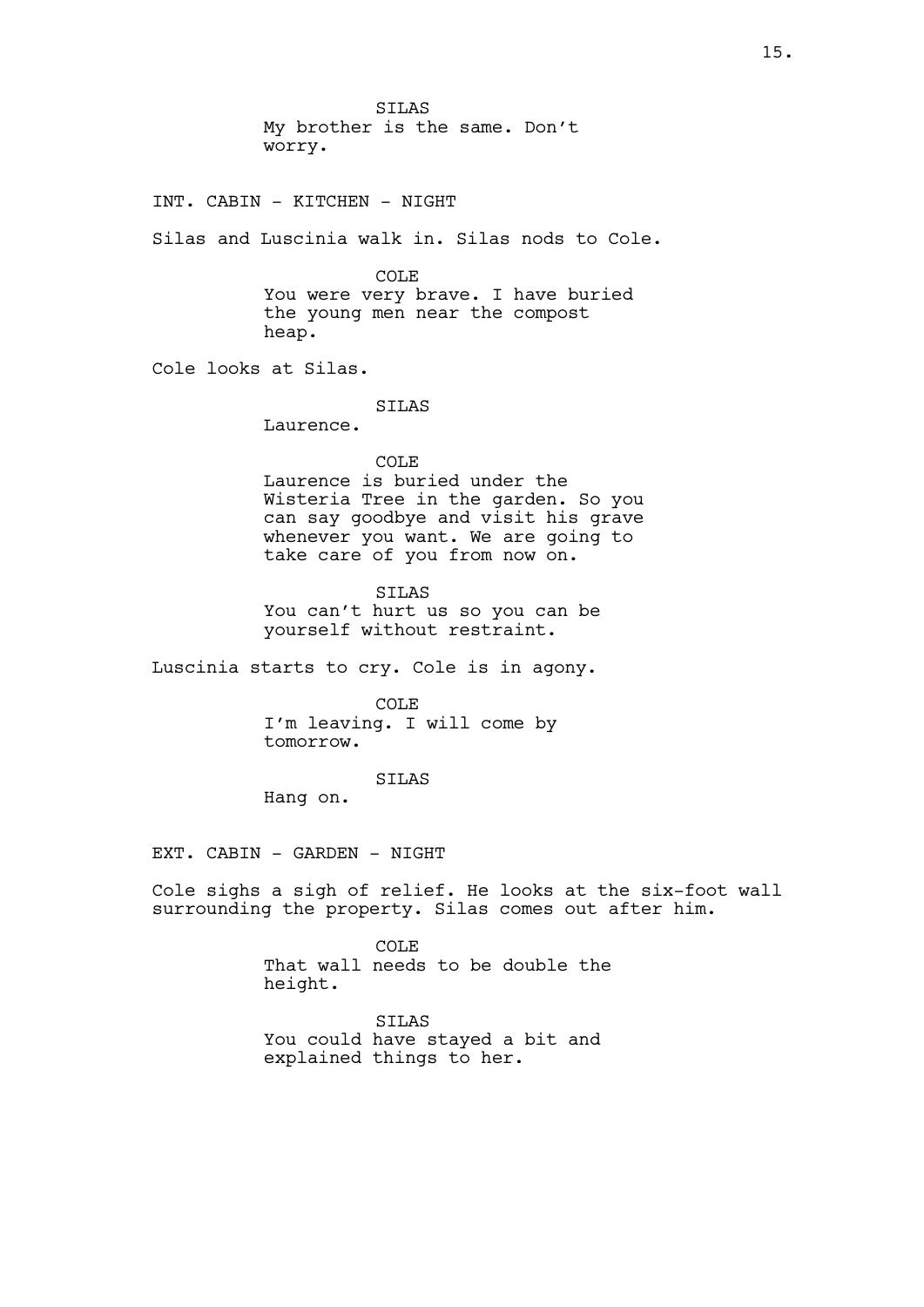COLE I will do it tomorrow.

SILAS Siren screams kill. I thought that was an old wives tale.

He takes the children's book out of his shirt

SILAS (CONT'D) I found this.

He hands it to Cole.

INT. CABIN - KITCHEN - NIGHT

Luscinia stands looking at where Laurence laid.

SILAS Let's pick some flowers and put them on Laurence's grave. We should get a nice statue, to mark the grave. What kind do you think he'd like?

Luscinia pulls her shoulders up.

INT. MANSION - LIVING ROOM - NIGHT

Cole sits by a fire with a whiskey.

COLE Once upon a time, there was a little Siren.

We see a picture of a cozy attic bedroom where a little girl made of candy sits on a windowsill playing with her toys.

> COLE (V.O.) Her skin was made of the most delicious white chocolate. She had hair made from long strands of licorice and eyes of inlaid lolly pop tops. She had rainbow sprinkle lashes and gummy eyebrows. Her lips were made of cherry chewing gum.

Cole pulls at a bit of paper. The skin of the girl's arm pulls away to reveal pink bubbly fluid flowing through arteries.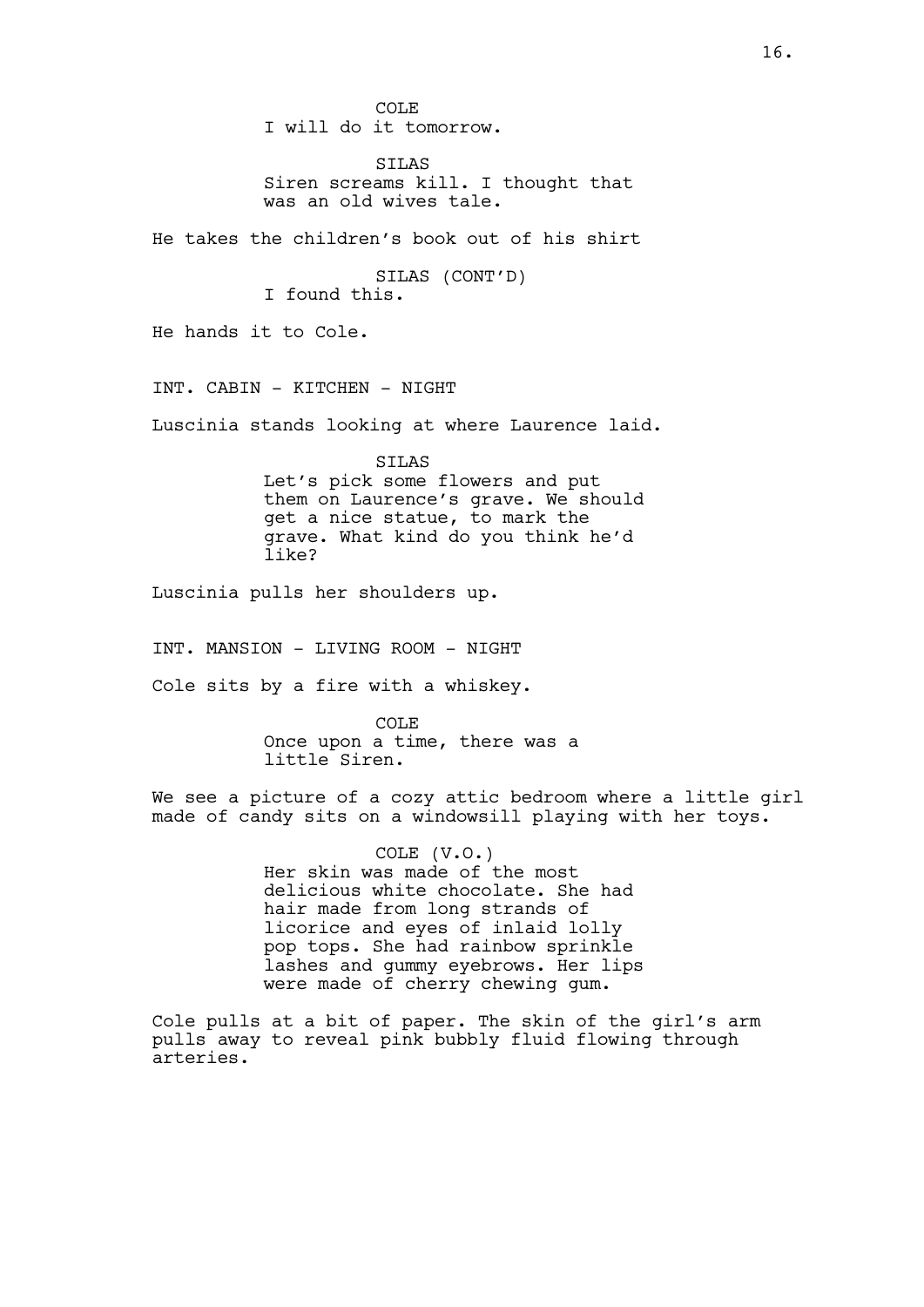COLE (V.O.) Her blood was delicious strawberry bubble pop.

He pulls another bit of paper. Candy's shirt and skin pull away revealing a pumping candy apple heart behind ribs.

> COLE (V.O.) And she had a candy apple heart. Her nails were tiny sheets of striped candy cane. And her breath, her sweat, her burps, and even her farts smelled like cotton candy.

Cole looks worried.

COLE (V.O.) Whenever the little girl spoke, all the people heard was "eat me" in the softest, sweetest, succulent, most delicious, crackling, fizzing, bubbling way. Because of this, it wasn't safe for Candy to go outside.

Cole closes the book. He stares into the flames in thought while drinking on.

INT. CABIN - BASEMENT - DAY

Silas wakes Luscinia up.

SILAS Good morning Lucy.

Luscinia is spooked.

SILAS (CONT'D) It's okay. Come here.

He helps her sit up and hugs her. Luscinia remembers.

LUSCINIA I can go outside now? With you? You can protect me if they get near me.

SILAS But if people know you exist they'll tell others, Lucy.

She gets sad.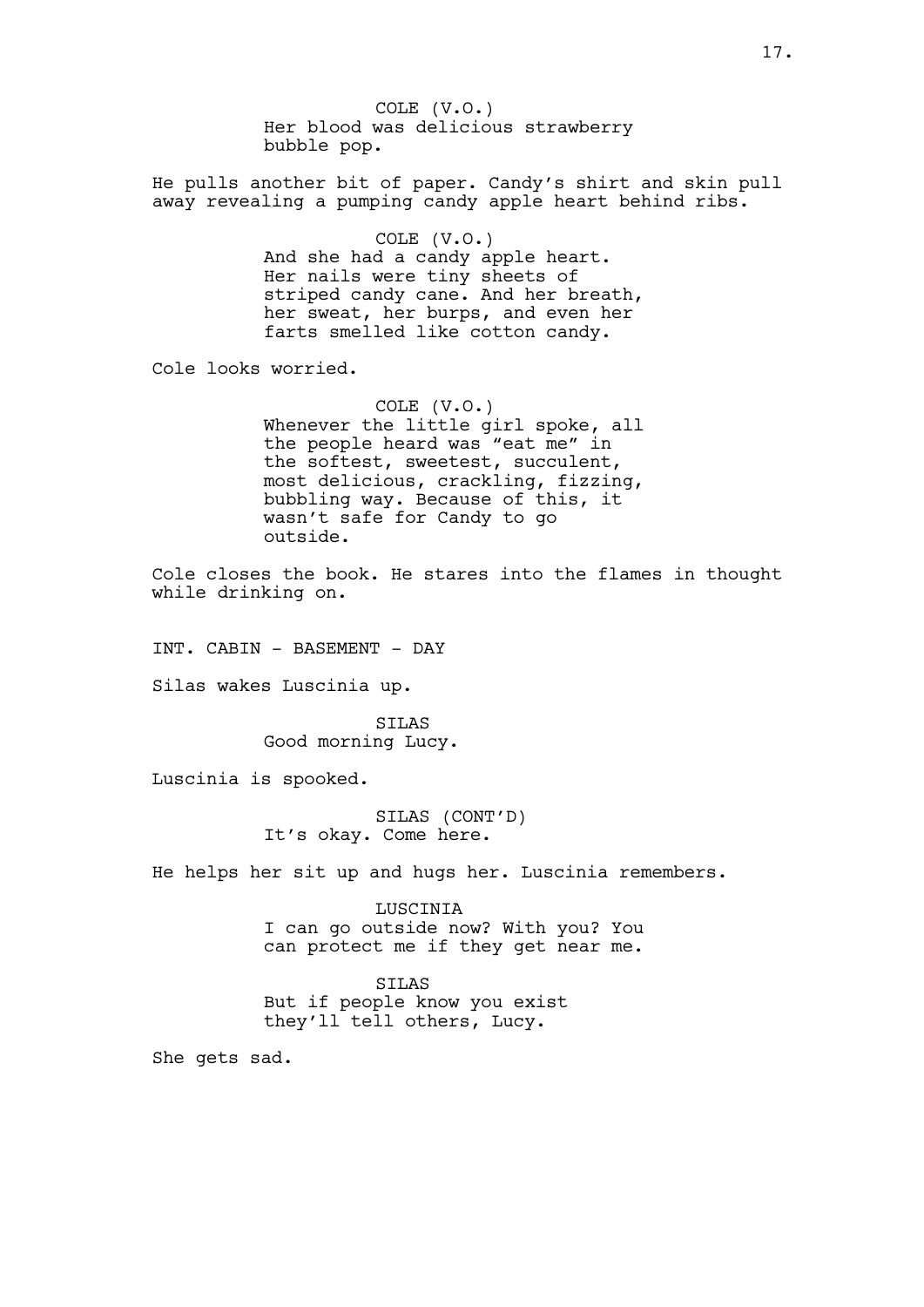#### SILAS

I can't hypnotize a whole town. People come and go every day. But we can do all kinds of things. We can play board games, watch TV together or play hide and seek. There are a lot of things to be grateful for, Lucy.

She nods.

SILAS (CONT'D) Let's start by having the biggest breakfast ever together to celebrate. Everything is ready and waiting.

She smiles.

SILAS (CONT'D) You go to the kitchen. I'll be right there.

INT. CABIN - KITCHEN - DAY

Luscinia sits at a table filled with food, eating a pancake when Silas comes in, dressed as an ugly old lady with a beard.

> SILAS (Female voice) Oh hello, my name is miss Gossip. I know everyone and everything about them. Will you have a tea party breakfast with me?

Luscinia bursts out laughing.

LUSCINIA You have a beard.

SILAS

(Female voice) Yeah well, menopause is a bitch. Do you want to hear my gossip or not?

Luscinia giggles.

LUSCINIA

Yes.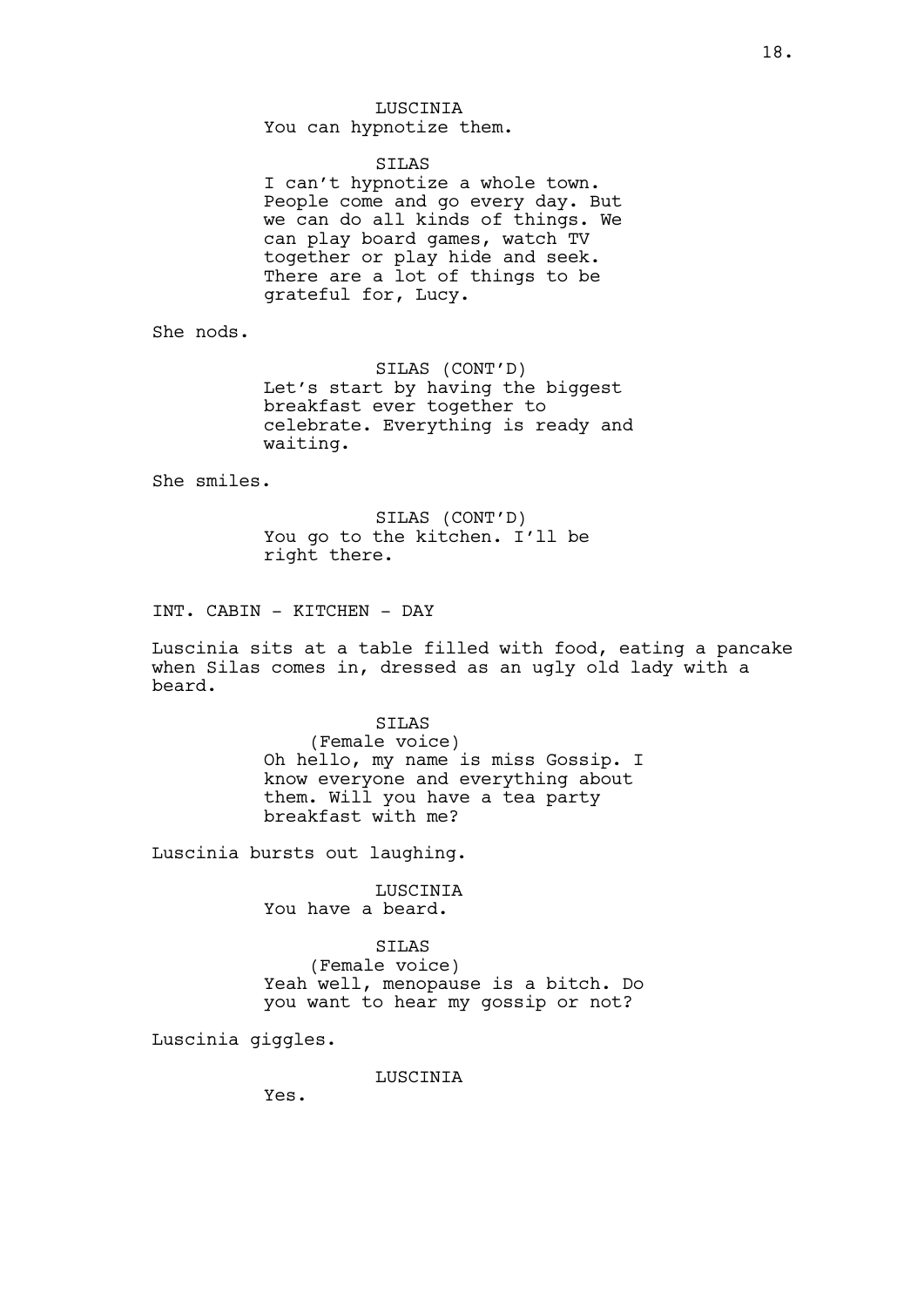SILAS (Female voice) Good, well, I have got a great story about a girl who lived in the woods with an old man. Hmm, what was his name? Laurel, Licorice

LUSCINIA

Laurence

SILAS (Female voice) Yes! Laurence. But this story is a secret. Can you keep a secret?

Luscinia gives him "a look".

LUSCINIA Hello, I am a secret.

SILAS

(Female voice) You are? Well, you can tell me about that later. I love a good secret. Now, the girl now lives with a vampire. Well, technically he's a zombie, but he is called a vampire.

Luscinia stares at him.

SILAS (CONT'D) (Female voice) He has to drink human blood

Luscinia is mesmerized.

KNOCK KNOCK

Luscinia and Silas stop talking.

WHOOSH

Cole is in the kitchen carrying an old doctor's bag. He stares at Silas.

COLE

Silas.

## SILAS

Miss Gossip

Cole waves his hand before Silas. Who's face goes blank.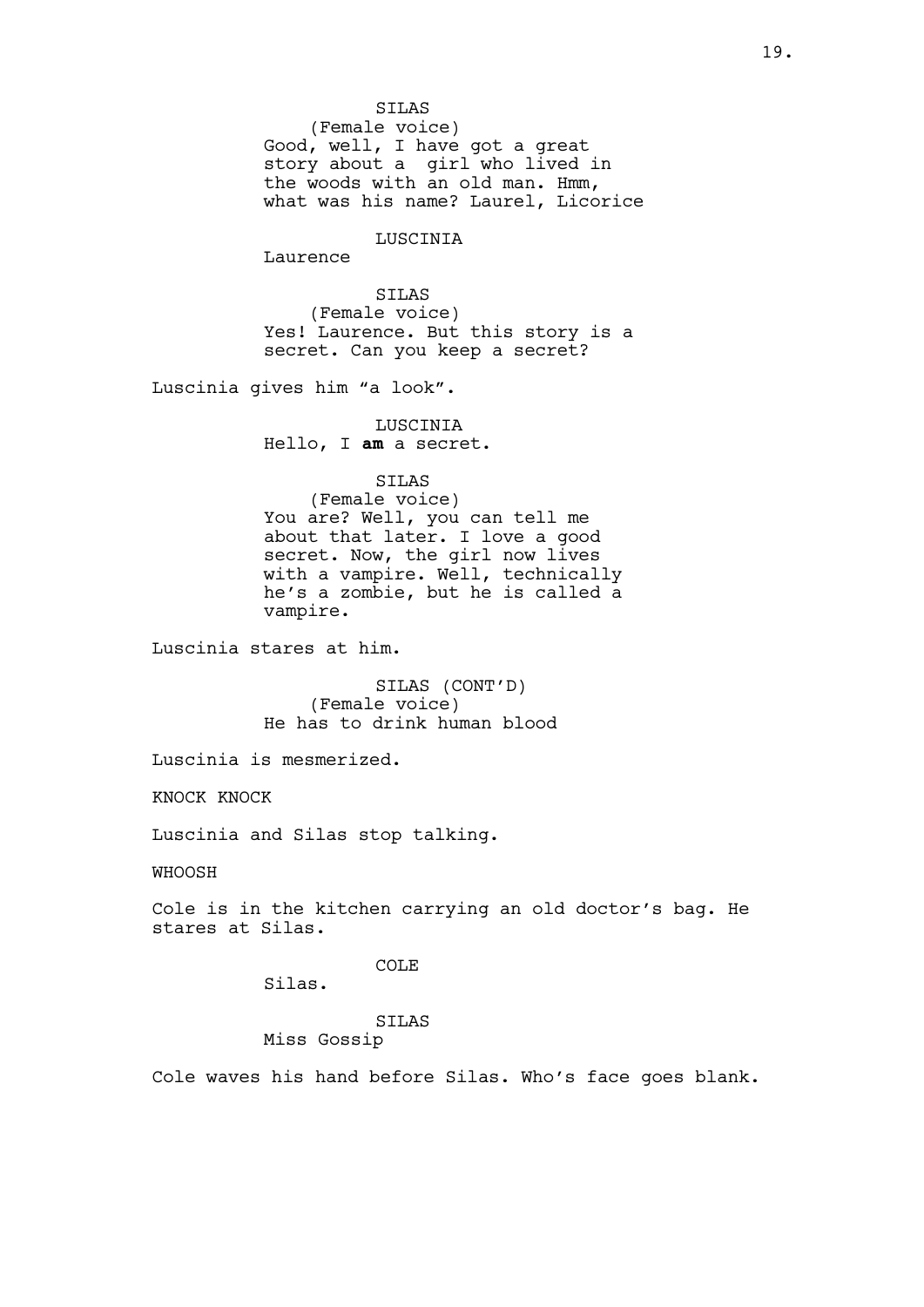Luscinia watches him leave.

COLE (CONT'D) Will you show me your room?

INT. CABIN - BASEMENT - DAY

Luscinia sits down in her teepee across from Cole sitting on her bed.

> COLE What do you know about being a Siren?

## LUSCINIA

People who see me, smell me or hear me want to rape me. When I hum or sing animals come to me. If I hurt myself, my skin heels up, and if I myself, my shin notes of, a<br>scream I kill animals and people. Their hearts break.

COLE How do you know that?

LUSCINIA Laurence opened a mouse I killed up once, to show me.

COLE Anything else?

Luscinia shakes no.

COLE (CONT'D) Do people come to you when you sing?

**LUSCINIA** I don't know. I am not allowed to sing.

COLE Where are your mother and father?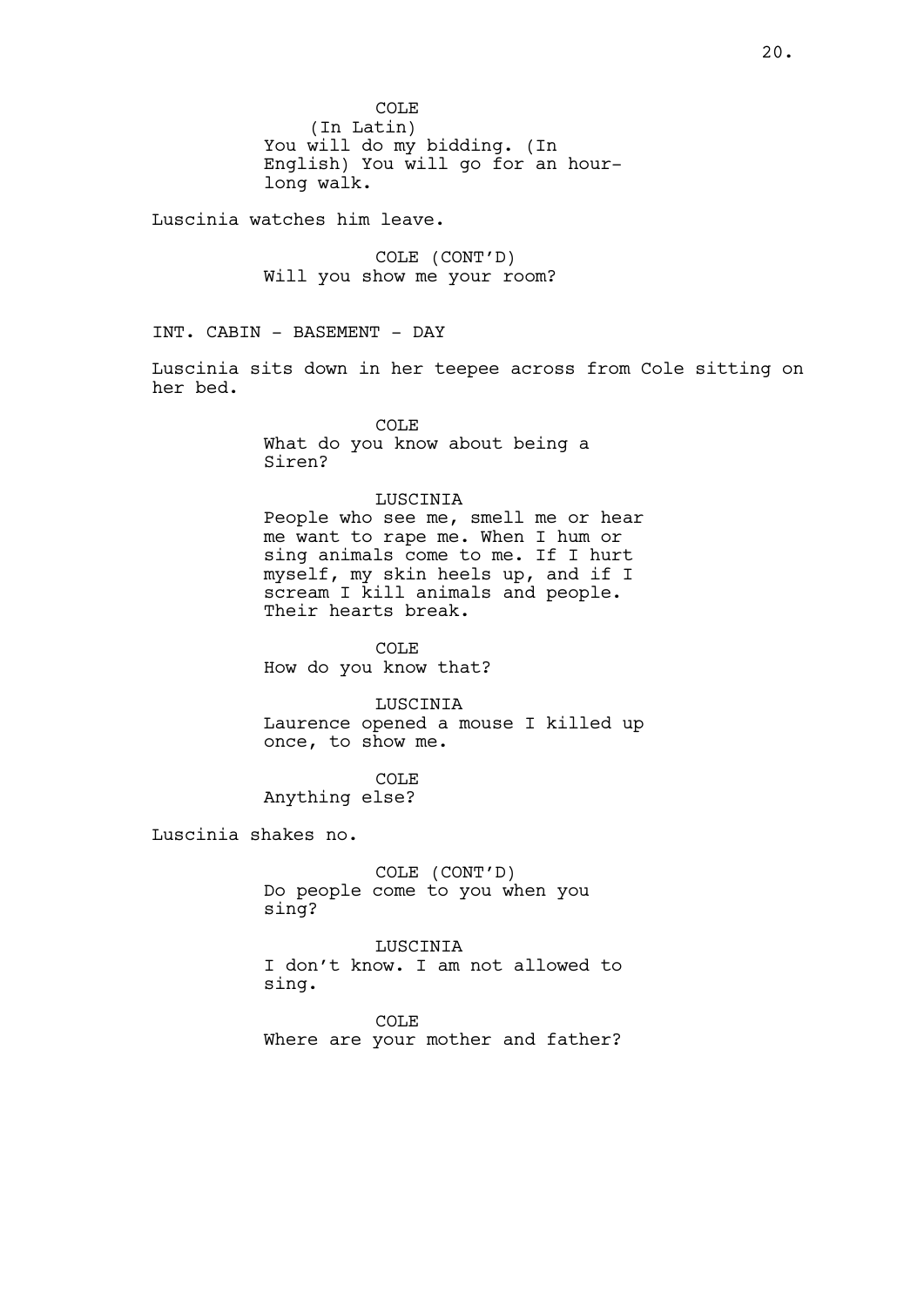LUSCINIA My mother is dead. I don't know about my father.

COLE I am sorry about your mother. So you have only ever known Laurence?

Luscinia nods.

LUSCINIA How are you different?

COLE I am a zombie.

Luscinia doesn't know how to respond. Cole gets fidgety and waves his hand in front of her.

> COLE (CONT'D) (Latin) You will do my bidding.

Luscinia's face goes blank. Cole sighs.

COLE (CONT'D) Sit down on the bed.

Luscinia does as he says. Cole puts his bag down beside her and opens it. Luscinia's eyes move. They see Cole taking a needle and some vials out of the bag. They shoot back to the front.

> COLE (CONT'D) Don't move.

As he works away, she tries to keep her face blank.

His big hands put a band around her little arm and tightens it. His fingers tap against the inside of her elbow.

Luscinia's eyes show a hint of freaking out.

Cole's hand attaches a vial to the needle and sticks it into her little arm. Blood flows into it. When it is full. He changes the vial for a new one.

Time-lapse:

The little arm grows, needles come and go, bracelets appear and disappear, kiddy tattoos come and go, needle marks disappear and clothes change until the arm is the arm of a young woman.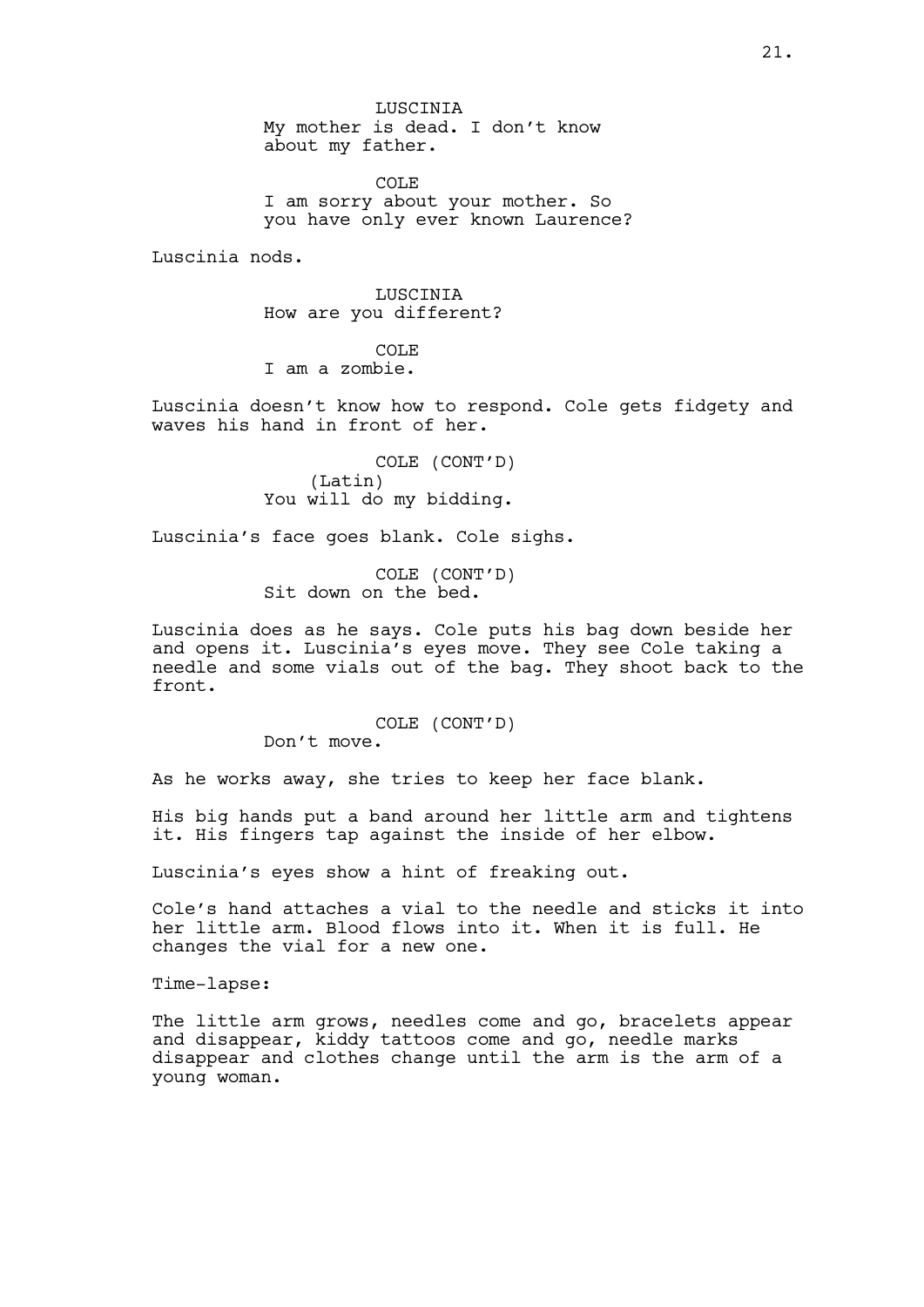The time-lapse ends.

We see the blank face of the now twenty-one-year-old Luscinia.

> COLE (CONT'D) We have talked for a while about nothing special.

He waves his hand. Luscinia acts normal.

COLE (CONT'D) Lovely talking to you again Luscinia.

LUSCINIA Can we talk some more?

COLE

About what?

# LUSCINIA

About getting a job, going outside, into town, to the movies, anywhere, about travel, having friends, dating?

COLE Cole and I are your friends.

### LUSCINIA

Yeah thrust upon me. Why did you give me a home education? Why broaden my horizons if I can't go beyond the twelve-foot fence? Can't I like, get a job?

COLE Other people would love not to have to work.

#### LUSCINIA

Because they have other options. I am like a woman before the women's rights movement. Restricted in each and every way. There has got to be more to life for me, than living with Silas, till I die! Why don't you just hypnotize the town?

Luscinia stares at the door in thought.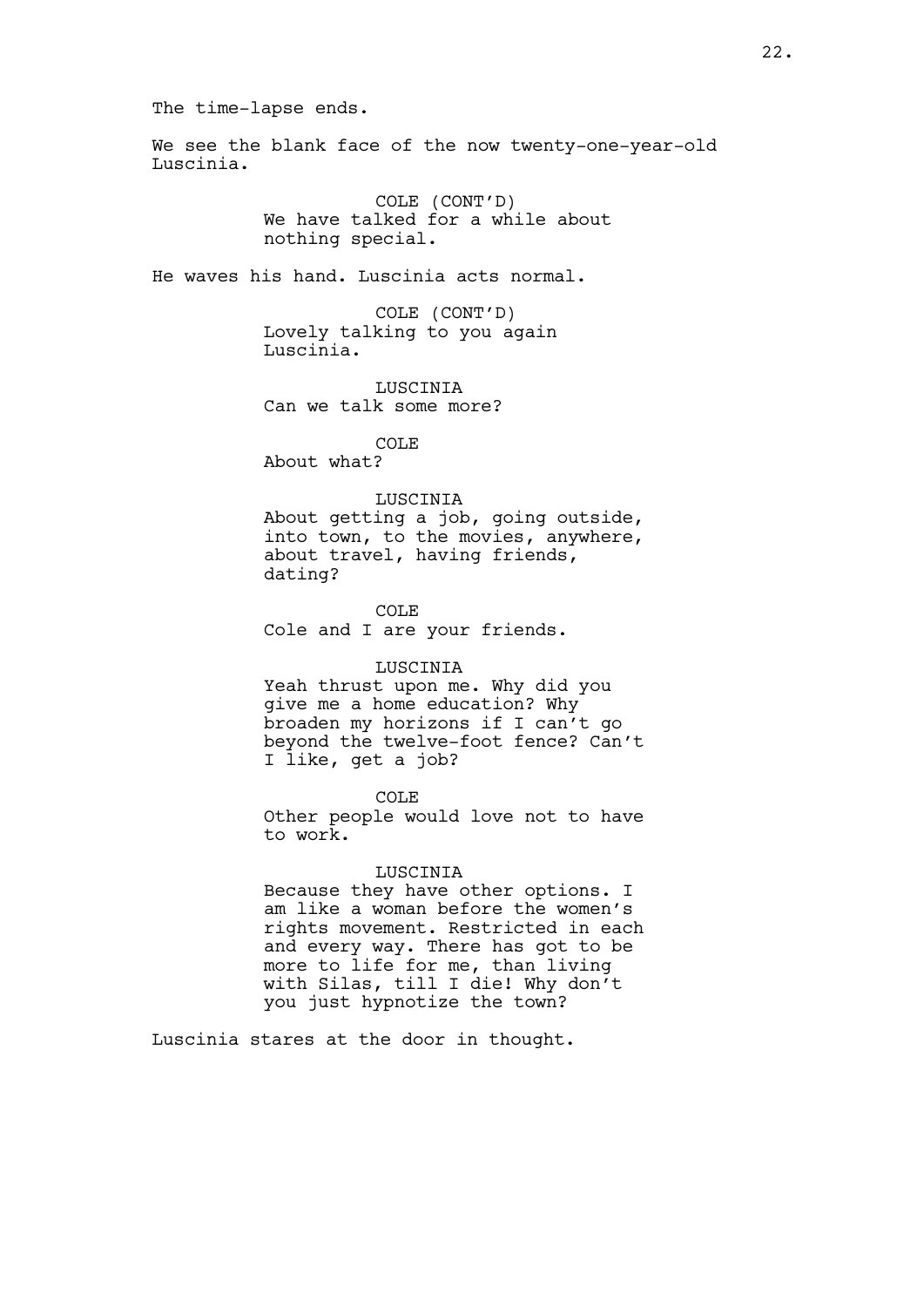COLE Because it only takes one tourist for you to get raped or killed. I will think about the matter.

LUSCINIA Says the man to the woman.

Cole shakes his head. He looks her in the eye.

COLE (In Latin) You will do my bidding.

Luscinia's face goes blank again.

COLE (CONT'D) I have come by, we had a talk about nothing of great consequence.

Luscinia pretends to snap out of it.

COLE (CONT'D) Until next time.

LUSCINIA Yes, until next time. Good talk.

Cole looks at her with a suspicious look. She smiles at him. Reassured, he leaves. A DOOR CLOSES. Luscinia has a silent fit, flailing her arms.

INT. CABIN - KITCHEN - DAY

Luscinia sits down at the kitchen table with a bland face. She picks at the wood.

> SILAS Nice talk?

LUSCINIA I have no idea.

SILAS How about I get you a sushi platter and when I get back we'll play Mario Kart?

Luscinia smiles a sad smile.

SILAS (CONT'D) Alright. I won't be long.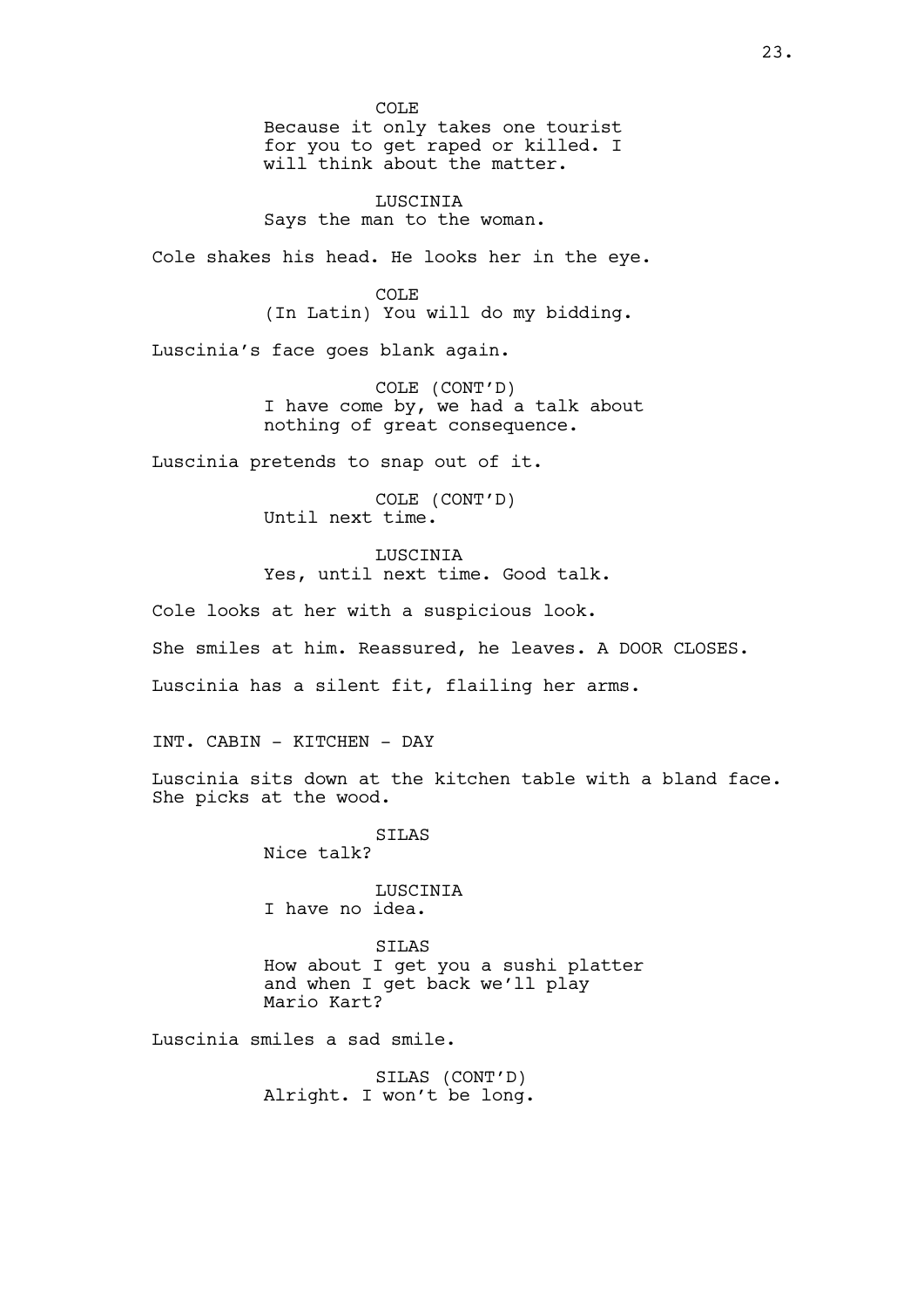Luscinia looks at the door closing. After a minute she gets up and opens it.

EXT. CABIN - GARDEN - DAY

Luscinia stands under the overhanging purple canopy of the Wisteria tree. Its stem is spirally covered in whimsical birdhouses. A small sign amongst them reads Laurence's Birds. Luscinia stares at a pile of painted pebbles in thought.

> LUSCINIA Being a siren sucks balls. FUCK!

A startled bird flies out of its miniature mansion birdhouse.

LUSCINIA (CONT'D)

Oh, I'm sorry.

She follows its flight up into the tree.

LUSCINIA (CONT'D) You're right. It is time for another try. We've only tried eight times.

She looks at the grave.

LUSCINIA (CONT'D) What are a few more broken bones eh? Hey ho, let's go.

Luscinia climbs up amongst the tree branches holding a rake and a grub hoe.

She sits in the treetop. She looks down at stumps of cut branches, where the back half of the tree should be. She looks at the garden wall, eight feet away and towering four feet over the tree.

She stands up, wobbly, raising the rake and grub hoe in the air.

> LUSCINIA (CONT'D) The badder it is, the bigger the reward.

She jumps, in slow motion. She looks tiny, compared to the gap between the tree and the wall. She swings the rake and hoe forward. The rake hits the wall and falls down. CLUNK the grub hoe has hooked onto the top of the wall.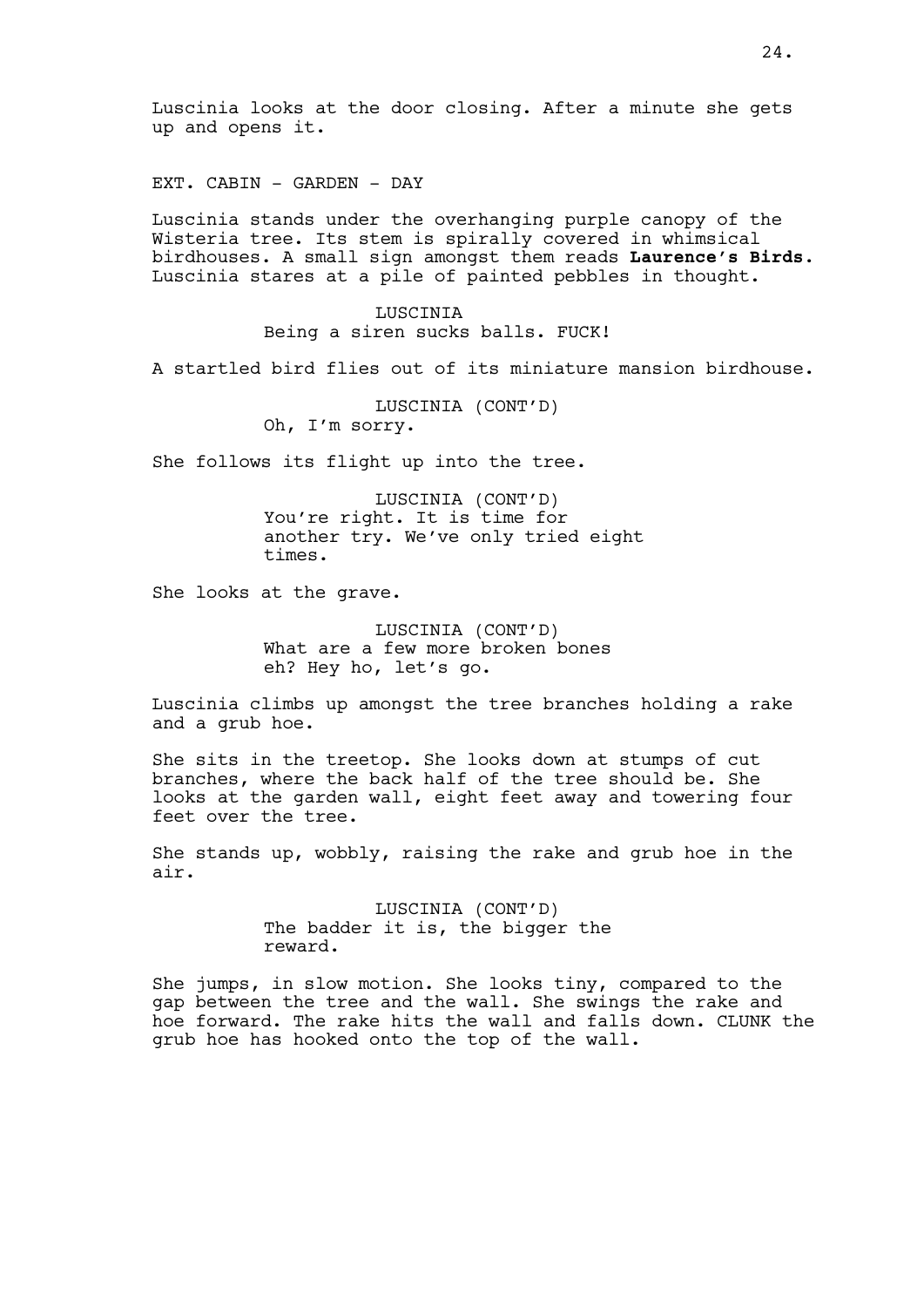She SLAMS into the wall but manages to hang on. She grabs the top of the wall with her left hand, drops the hoe, and climbs up onto the wall.

> LUSCINIA (CONT'D) Holy crap, I did it.

She gets excited, gags herself and puts a scarf around her mouth. She lowers herself down the other side of the wall until she hangs off the edge by her hands.

She looks down. Her gaze moves fast down the seemingly endless rows of bricks all the way down to the grass.

From the grass up she seems smaller. It is clear how long she has to fall. She lets go, grows bigger, falls rapidly and BONE-CRACK-THUDS onto the grass.

Her right ankle lies in a ninety-degree angle. Luscinia falls back into the grass as she SCREAMS GAGGED SCREAMS.

As she catches her breath her ankle SNAP-CRACKS back into place. Luscinia GAG SCREAMS MUFFLED CURSES.

Later...

EXT. FORREST - DAY

Luscinia's hand strokes the tops of flowers.

She spots a pretty wildflower and heads over to smell it.

She stares up at the sky, breathing it all in.

She runs and runs until she reaches the edge of town.

She hears MUSIC. She puts her hoody up.

With her head down and crossed arms she heads towards it.

EXT. ALLEY - DAY

Luscinia walks down the alley, around a corner.

EXT. TINY COURTYARD - DAY

Security guard DOUG has bartender DONNA pinned up against the wall.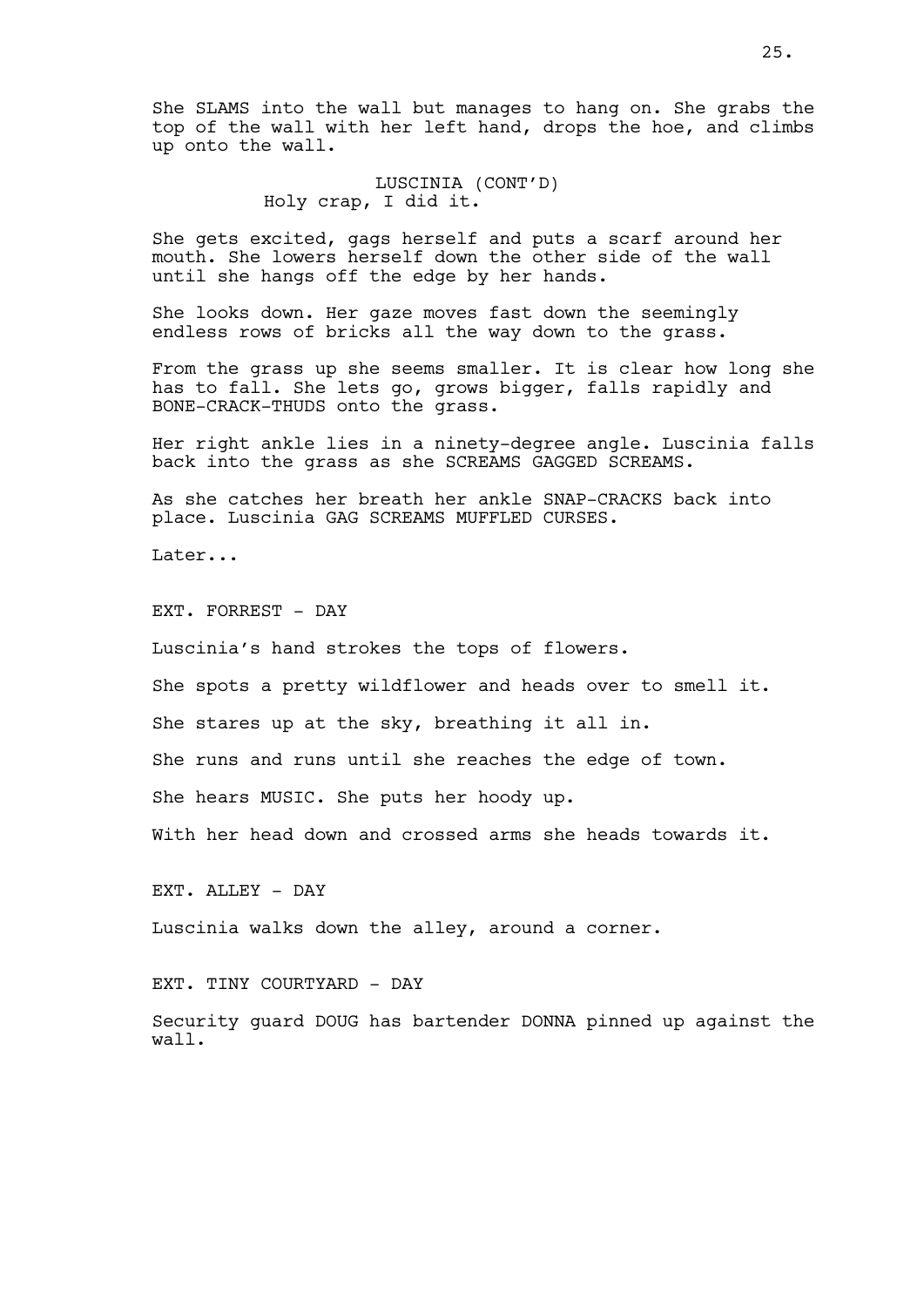They're kissing passionately.

DOUG (CONT'D) I could get you off right now.

A Mesmerized Lucy, watches them when Doug stops kissing. He's distracted. He lets go of Donna. Now looking around as well. Luscinia backs up, too late, she's spotted.

> DOUG (CONT'D) Hello beautiful.

DOUG runs towards her.

DONNA

Wow

Donna is right behind him. Luscinia runs but Doug has a hold of her arm already. He starts kissing it.

LUSCINIA

Stop

The woman grabs a hold of her hair and puts her face into it. She breathes it in.

LUSCINIA (CONT'D)

Stop

They frantically kiss and lick her neck and face, pulling her down.

LUSCINIA (CONT'D)

No stop

They rip her clothes looking for more skin. They push each other away for her. The man straddles her, Luscinia starts to CRY the man unzips his jeans. A filthy hobo JED joins in. His close-up, methadone face, with horrid teeth, licks her face.

> JED Electric eerie orange Kool-Aid!

DOUG Don't cry, I'll make you feel better.

Donna rips off one of Luscinia's sleeves and bites her arm.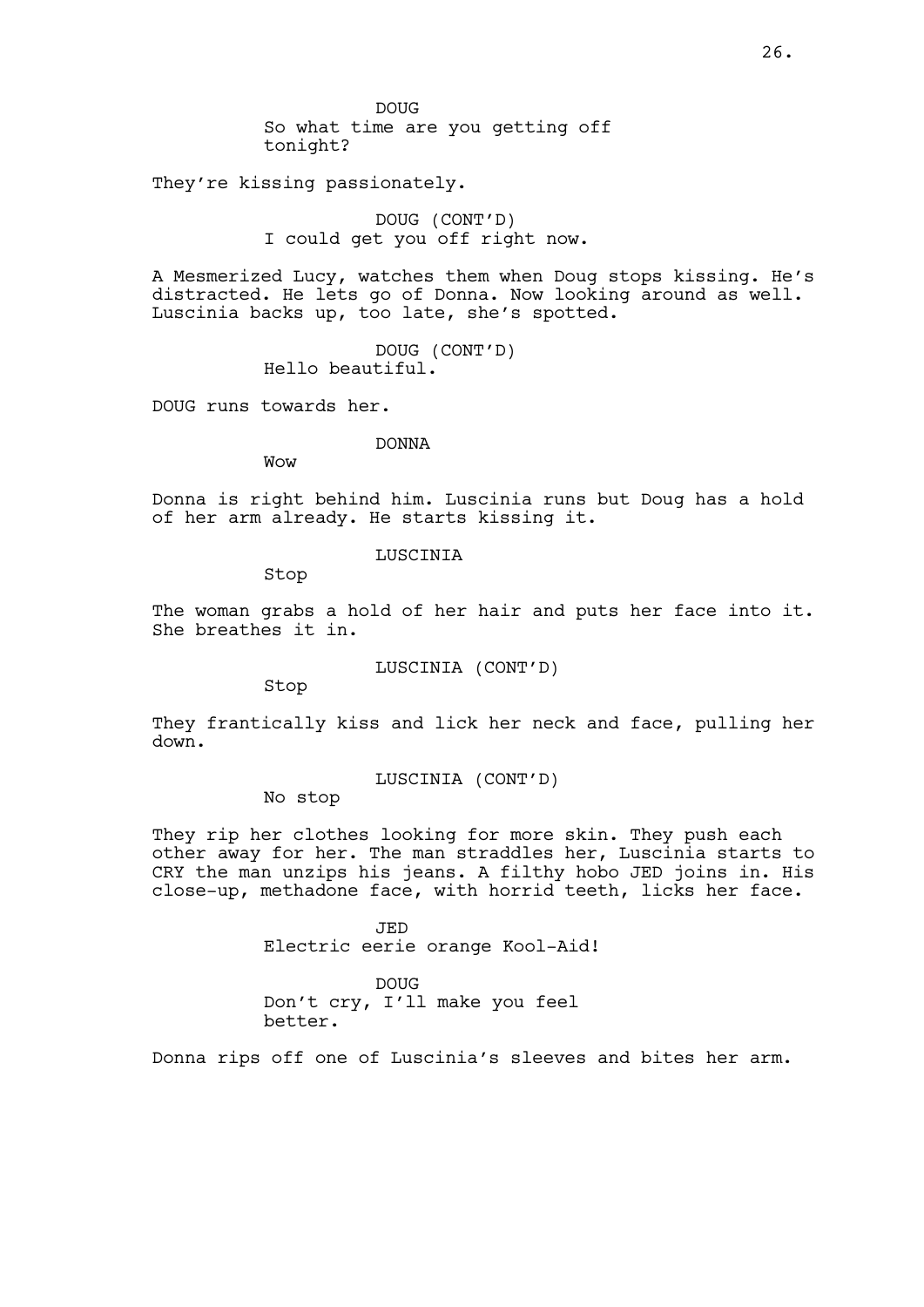Auch

Cole appears behind the man.

COLE We do not hurt women.

He hits Doug's neck with the side of his palm. He pulls Jed off, WHOOSH he flies, HITS a wall and slumps down unconscious.

> COLE (CONT'D) That goes for women too.

WHOOSH Donna's flying. Doug and Donna come back. Cole's foot is in Doug's face. CRACK. He's down. WHOOSH His fist is in Donna's face. CRACK She drops to the floor.

Cole picks Luscinia up and takes her in his arms.

COLE (CONT'D) It's okay. I got you. Just hold on.

He walks off with her. Luscinia looks over his shoulder, at the three lying in the small courtyard. She passes out. Cole takes his phone out.

COLE (CONT'D)

Hey

INT. CABIN - BEDROOM - DAY

Luscinia wakes up in her bed with Silas sitting beside her.

SILAS

Hello

Luscinia starts to cry.

LUSCINIA I killed them.

SILAS They're not dead.

LUSCINIA You're lying. I saw them.

SILAS They were knocked unconscious.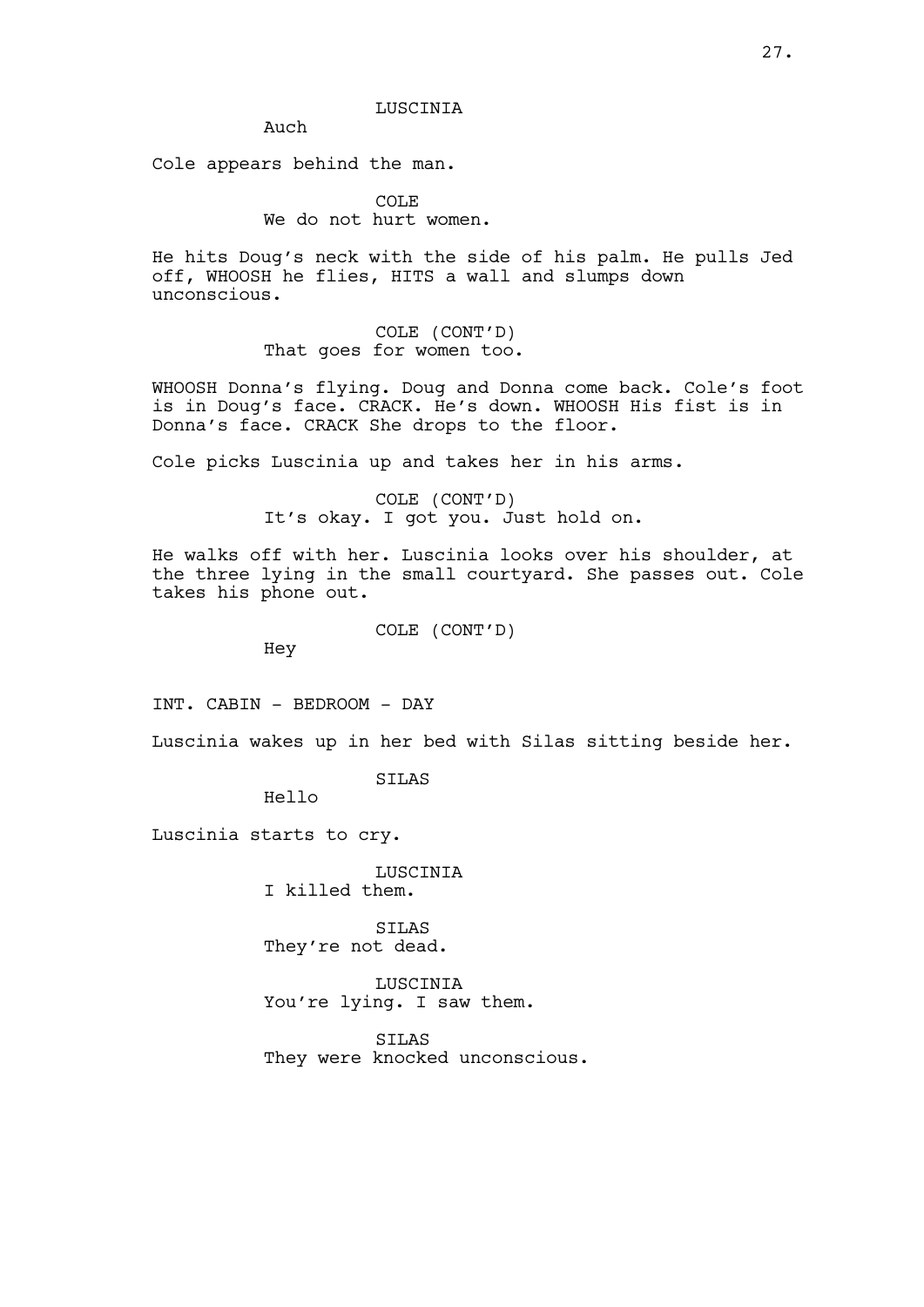LUSCINIA You are lying. I heard him snap their necks. SILAS No, what you heard was a jaw and eye socket breaking. LUSCINIA You're lying. SILAS I am not. He grabs a plate of sushi. SILAS (CONT'D) Here. Eat. She turns around and balls up, crying. SILAS (CONT'D) Cole hypnotized them to forget you and believe they fought off a mugger together. They are fine. Silas gets up and puts the plate on her nightstand. SILAS (CONT'D) The food is on your nightstand if you change your mind. He leaves her. INT. CABIN - KITCHEN - DAY Silas comes in to find Cole in agony at the kitchen table downing whiskey. SILAS She just needs time. COLE You should not have left her. STLAS

It was a twelve-foot wall! It was bound to happen at some point. She won't do it again.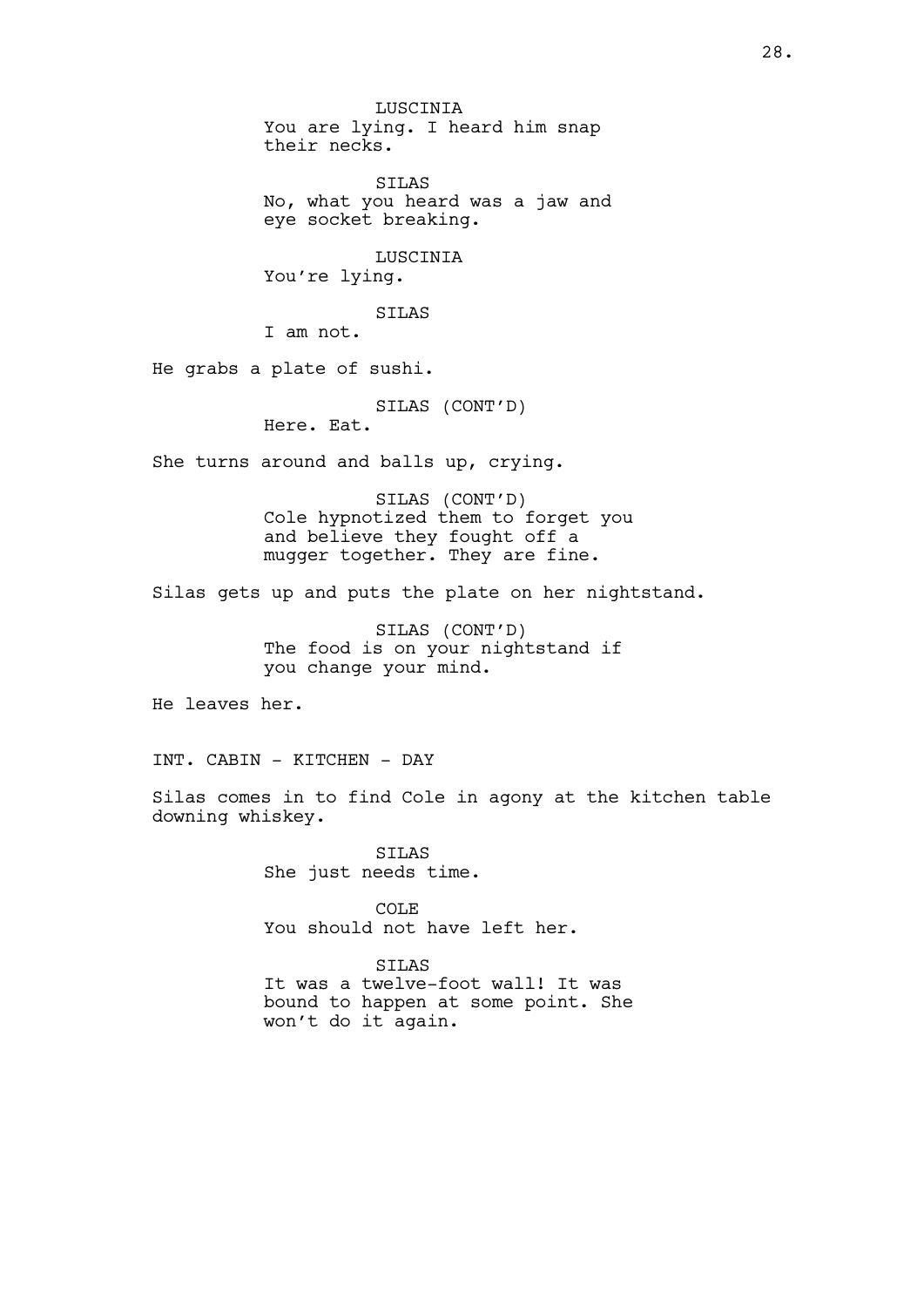Luscinia cries, hyperventilating. She grabs scissors and cuts her hair off. She grabs a razor and drags it across her face, pulling open her skin.

LUSCINIA

Auch

INT. CABIN - KITCHEN - DAY

Cole and Silas look at the doorway.

SILAS/COLE

Blood.

They get up.

SILAS Luscinia?

INT. CABIN - BATHROOM - DAY

Luscinia looks at the bathroom door in tears. Her face is covered in wounds and blood, her hair is a short ragged mess.

She climbs out the bathroom window.

EXT. CABIN - DAY

She runs into the garden.

INT. CABIN - BATHROOM - DAY

Silas kicks the door in.

COLE She went out the window.

SILAS I stand corrected.

EXT. FORREST - DAY

Luscinia runs and runs, now with Cole and Silas chasing her.

COLE Luscinia stop!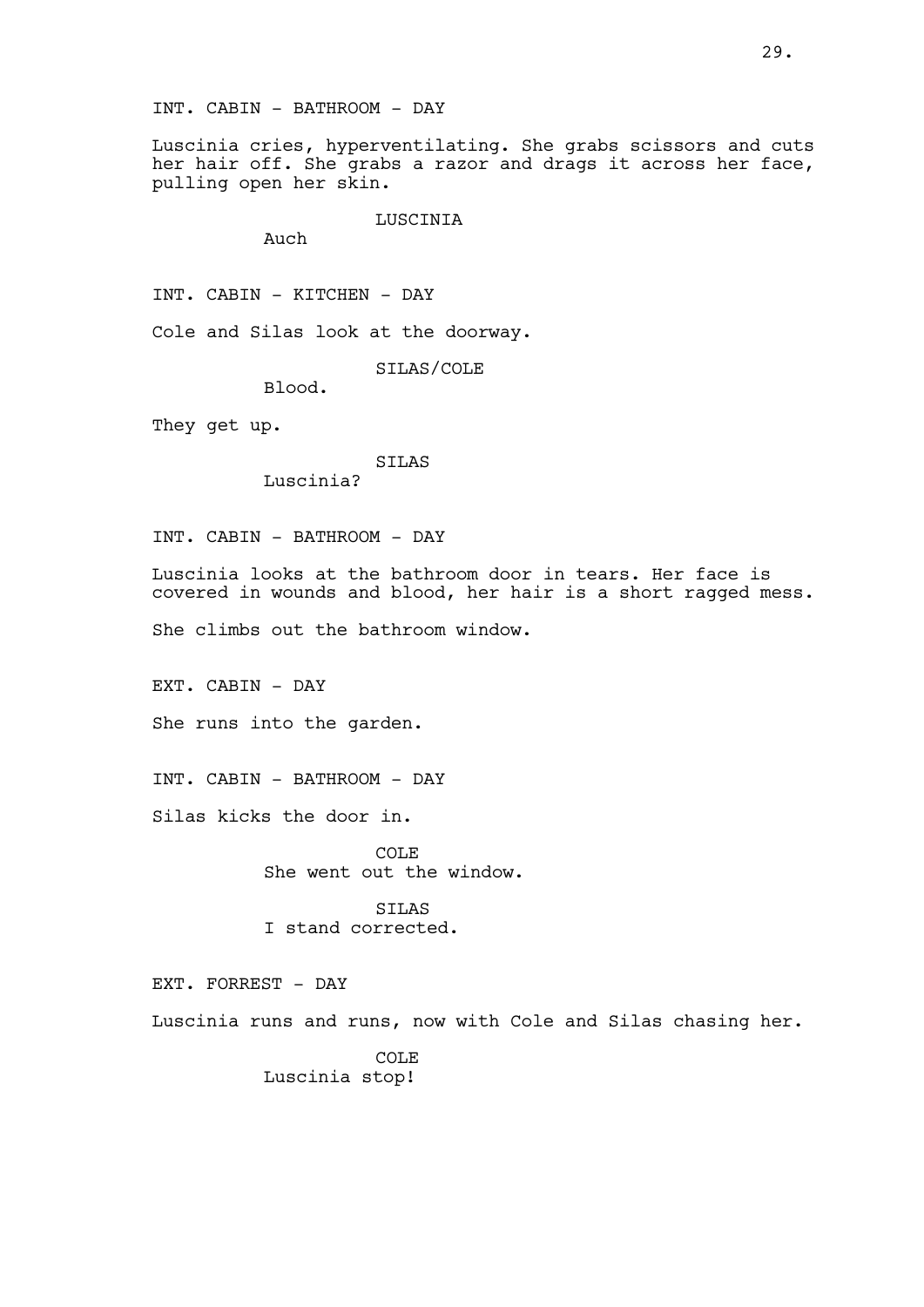WHOOSH Silas catches up to her and stops her.

LUSCINIA

Let me go.

SILAS Sweety, what did you do?

She just stares at him, angry.

LUSCINIA

Shut up!

SILAS

Calm down.

LUSCINIA

No!

She looks at him with fire in her eyes.

SILAS Go ahead, I know you want to.

Cole appears in front of her. He gets in her face. He waves his hand.

> COLE (In Latin) You will do my bidding.

She goes quiet. She stares at him in thought.

COLE (CONT'D)

Relax.

SILAS I don't think it is right to make her suppress everything.

Something in Luscinia's eyes changes for a moment.

SILAS (CONT'D) Why not let her get it out of her system in the freezer chest?

COLE This is not the time Si.

Cole focuses on Luscinia again. Who's face has gone more blank than ever before.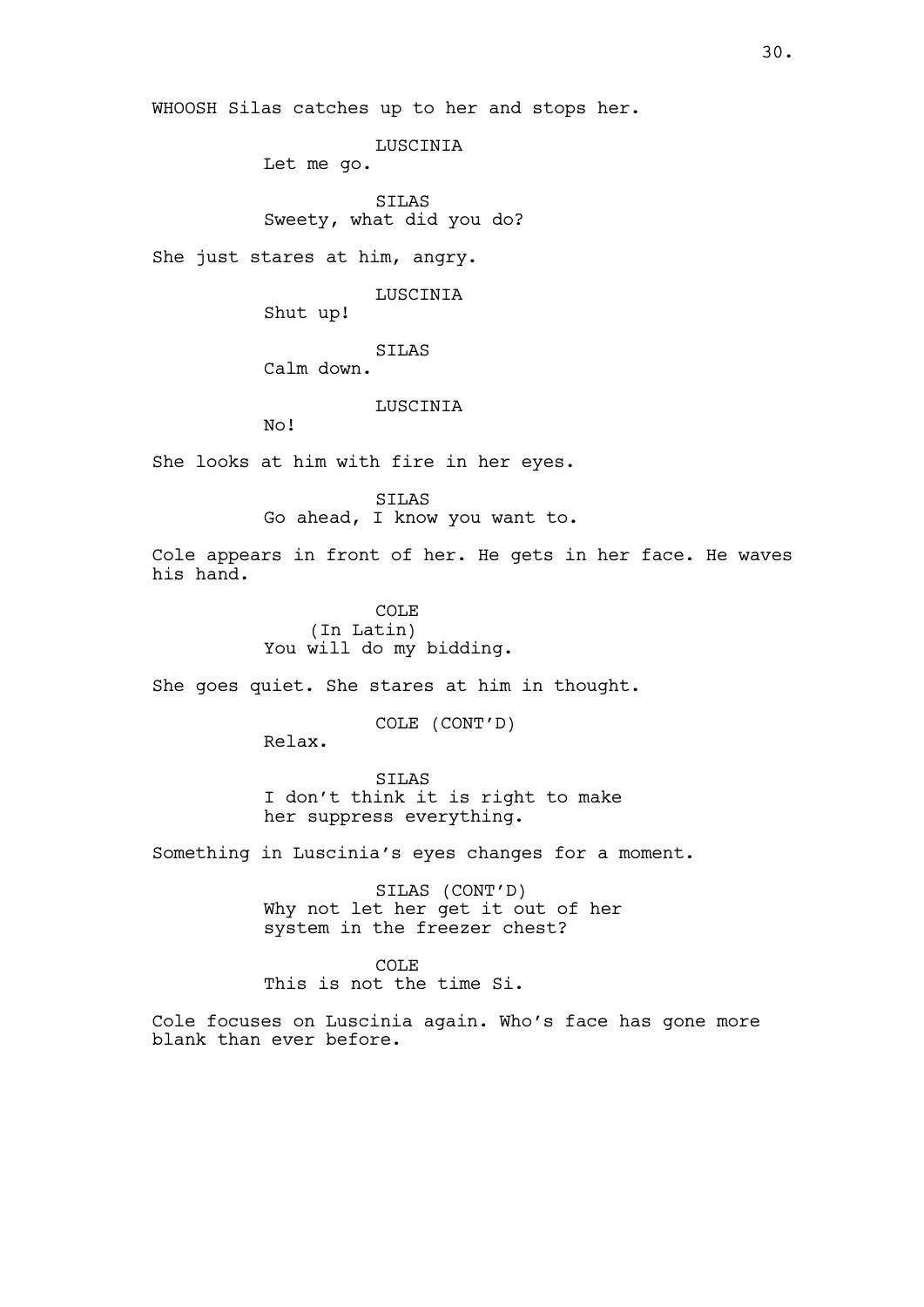COLE (CONT'D) You are going to relax. Everything is alright. You are going to sleep now.

Luscinia goes limp. Cole catches her and carries her back home with Silas in tow.

INT. CABIN - BEDROOM - NIGHT

Cole places Luscinia on her bed. He takes his phone out and takes her picture. The two men stare at the state she's in when...

Her raggedy hair starts to grow.

Cole films it happening.

Within a minute it grows back to its former length, and her skin heels up.

> SILAS That's a neat trick. Are you okay to stay with her? Because I am dying for some fresh blood.

Cole nods. WHOOSH Silas's gone.

Cole puts noseplugs in as he looks around the room. He spots Luscinia's iPod and headphones. He puts the headphones on and presses play.

MUSIC PLAYS

Cole browses through her playlist. Every now and then he glances at Luscinia sleeping. He sits down on the window sill and tries not to look.

The room is dark when the bed covers stir. Luscinia awakens seeing Cole sitting in the moonlight on the windowsill with her iPod. She sits up, waving at him. He takes the headphones off.

LUSCINIA

I can't

COLE Don't talk.

She doesn't. He grabs a bowl of soup from a heater and holds a spoon full up in front of her mouth.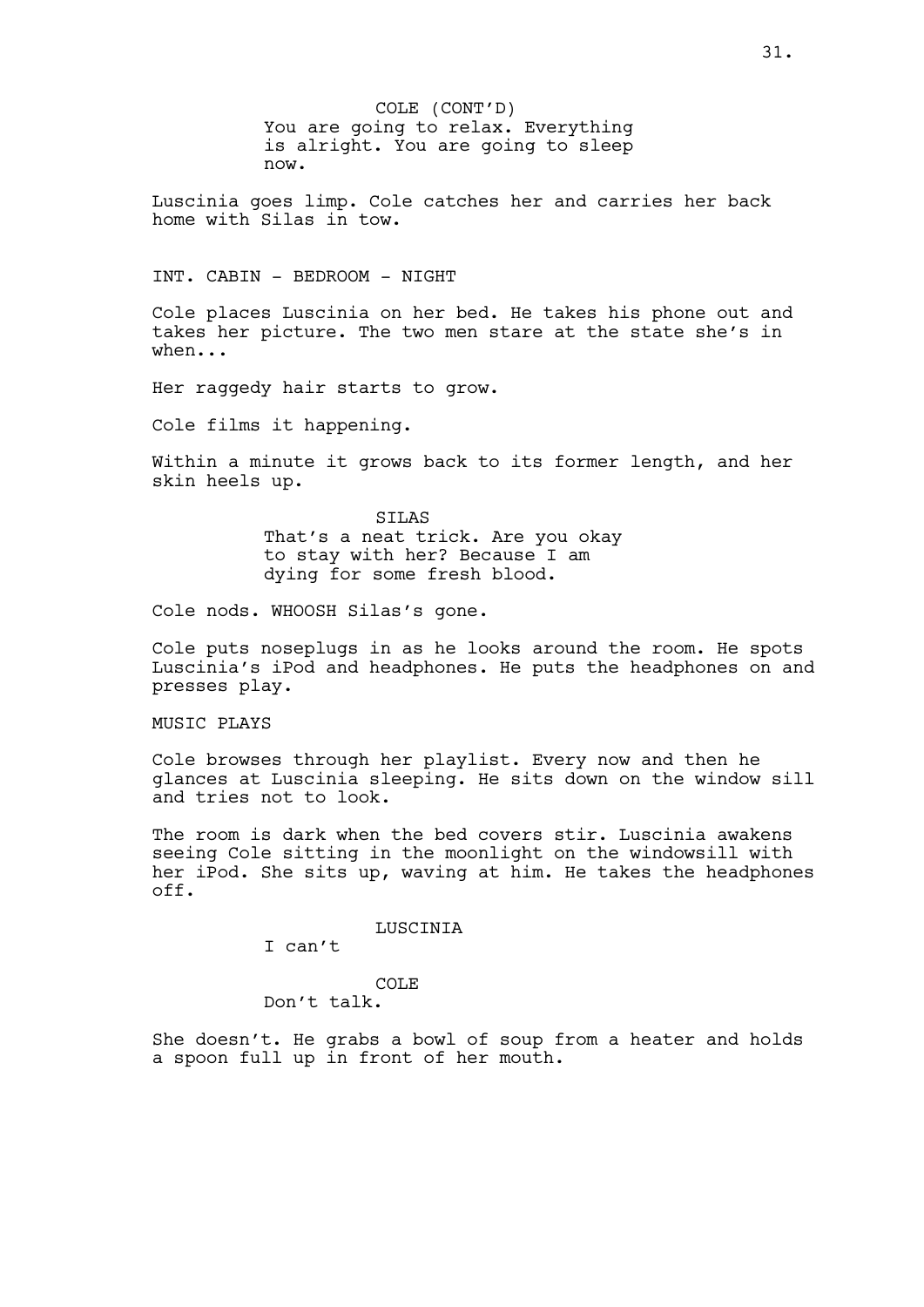COLE (CONT'D)

Open up.

She accepts the food.

Cole puts the now-empty bowl on her bedside cabinet.

COLE (CONT'D) You like to read, don't you?

Luscinia nods.

COLE (CONT'D) How would you like to become a book conservationist?

Luscinia doesn't seem excited.

COLE (CONT'D) A skilled book conservationist will get the oldest and rarest of books on the planet in her hands to repair.

Cole gets up. He opens her bedroom door. He looks at her.

COLE (CONT'D) Nobody would know if the books would be read.

This sparks some interest in Luscinia.

COLE (CONT'D) Silas will come by tomorrow. If you want to do it, we will arrange everything for you. Now, go to sleep.

Luscinia does as she's told.

INT. CABIN - KITCHEN - DAY

Silas is playing poker on a laptop. A CHEERING CROWD sound comes out of the laptop.

> SILAS Call me the royal flush master

Luscinia comes into the kitchen in her bathrobe. Silas closes the laptop.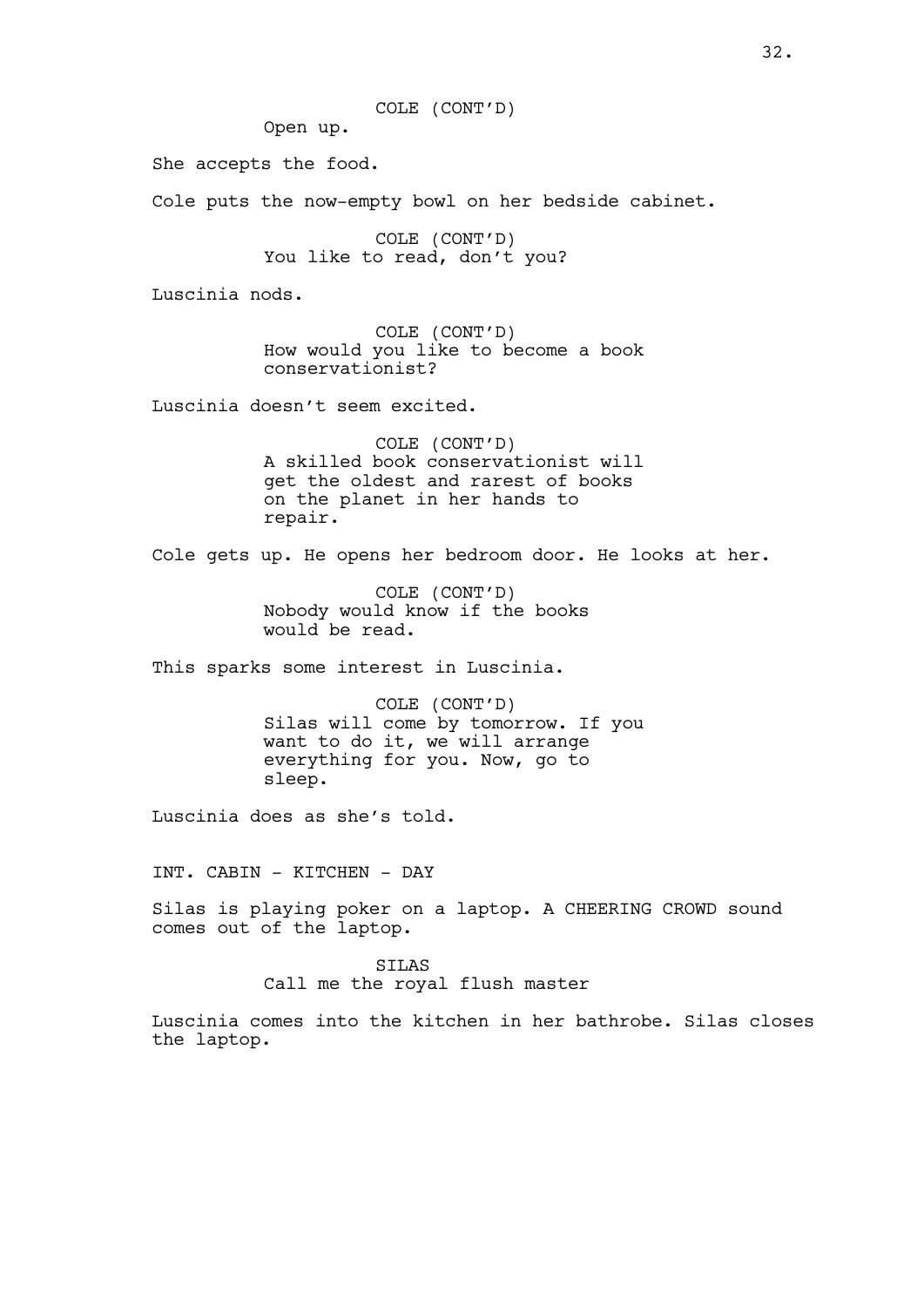SILAS (CONT'D) Why don't we sit in the garden for a bit? Have a chat in the morning sun?

Silas leads Luscinia out.

SILAS (CONT'D) I will get you some breakfast.

EXT. CABIN - GARDEN - DAY They sit down at a table amongst the flowers.

> SILAS Being in nature is a great way to calm yourself. To get grounded and recharge. Get your head clear. Maybe we can get you a glass house?

Luscinia stares at the flowers.

SILAS (CONT'D) Did you know that the oldest book is made of gold?

No reaction.

SILAS (CONT'D) It has six pages of twenty-fourcarat gold, bound together by rings.

Still no reaction

SILAS (CONT'D) The pages or plates, I should say, are written in Etruscan characters. It is estimated to be two thousand, six hundred and seventy-three years old.

Still no reaction.

SILAS (CONT'D) It also depicts characters of a horse, a horseman, a lyre, soldiers, and a Siren.

That's got her attention.

LUSCINIA Where is the book from?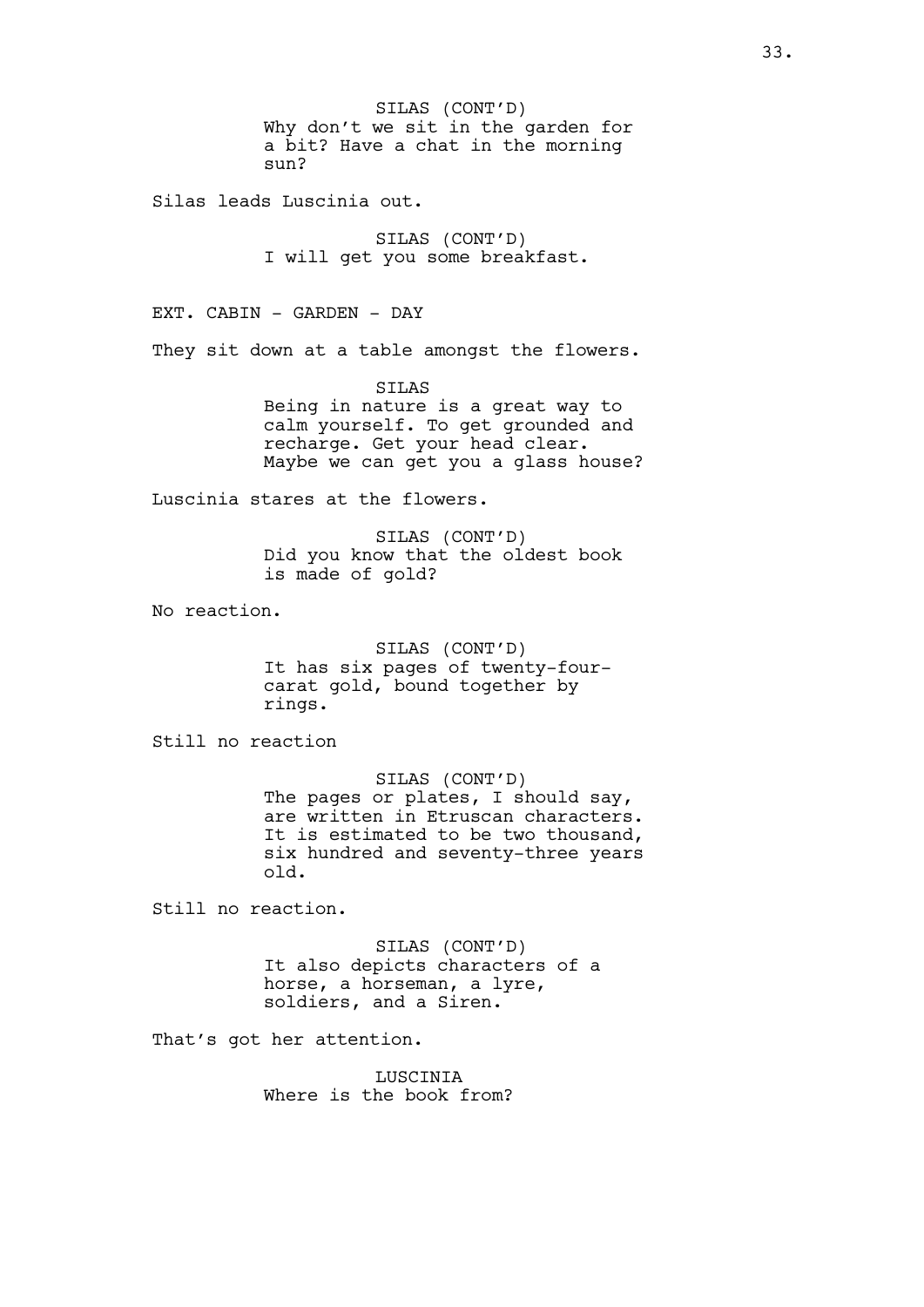SILAS

Etruscans were a people that migrated from Lydia, which we now call Turkey, to central Italy.

LUSCINIA Are there a lot of books on Sirens?

SILAS I don't know the exact amount but there are more that have tales, myths, and legends about Sirens.

LUSCINIA How do you become a book conservationist?

SILAS Well in your case. You become an apprentice and learn from one of the best. Are you interested?

LUSCINIA

Yes.

SILAS Okay, then tomorrow you will start your first day as a book conservationist's apprentice.

Luscinia smiles a small smile.

INT. CABIN - KITCHEN - DAY

SILAS Someone's coming.

Luscinia hides as he looks out the window.

SILAS (CONT'D) It's Cole with another man.

He goes to open the door.

COLE (O.S.) It's okay, he's under my spell, voluntarily.

SILAS (O.S.) It's okay Luscinia.

Luscinia stands waiting nervously as Silas and Cole enter with the frail seventy-two-year-old GEORGE Pool.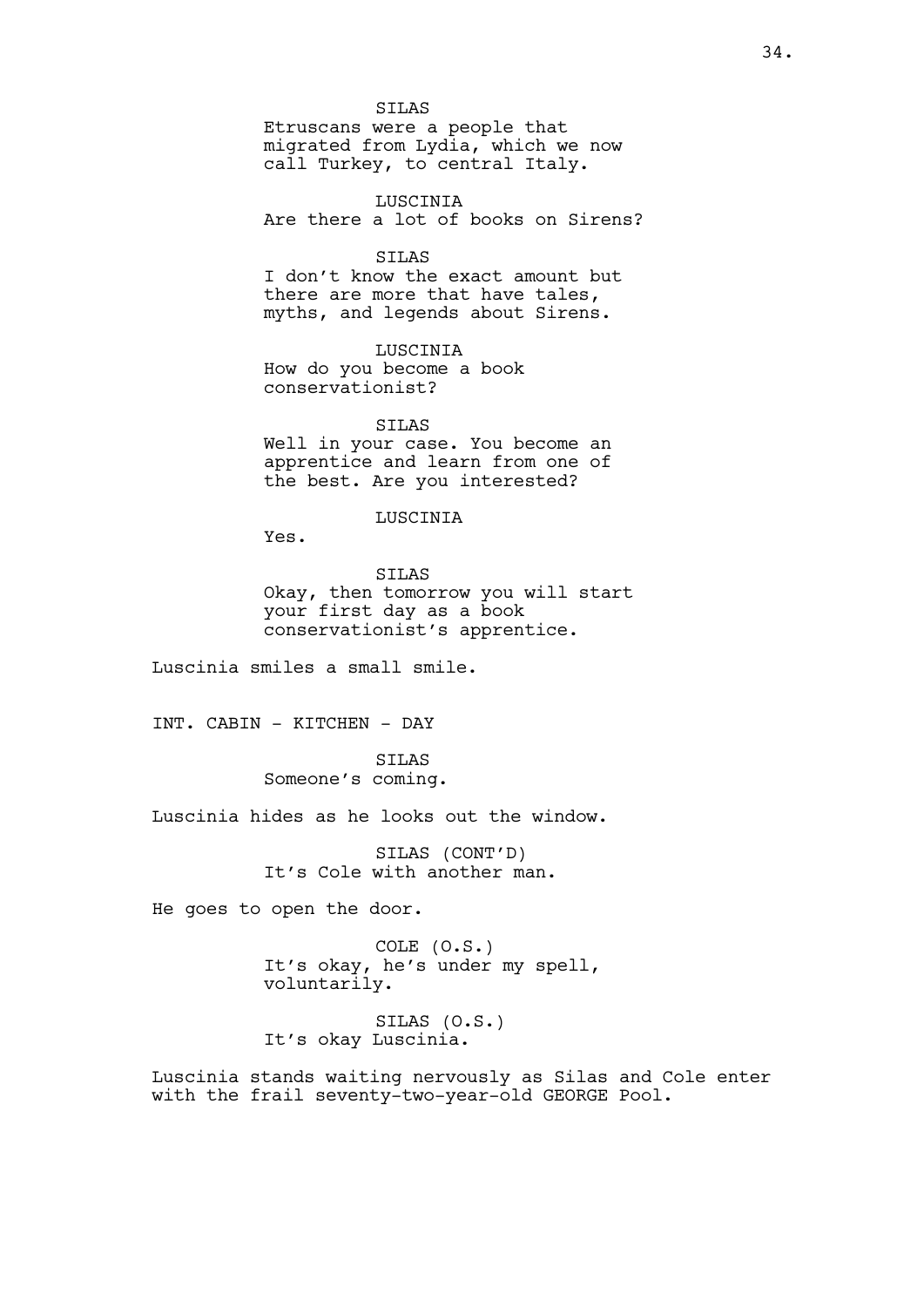COLE Luscinia I would like you to meet expert book conservator George Pool.

George looks at Luscinia in awe.

LUSCINIA Hello Sir, I am Luscinia.

GEORGE Please, just call me George.

COLE Let's have some tea first, and get acquainted shall we?

Silas and Luscinia smile.

SILAS Have a seat, George.

George sits down at the table without taking his eyes off Luscinia.

> GEORGE I have never met a Siren before.

LUSCINIA I have never met a George before.

He smiles.

LUSCINIA (CONT'D) I have only met five people before you.

The men are affected by this.

LUSCINIA (CONT'D) Being a Siren sucks. I can't go anywhere or do anything.

## GEORGE

Looking at what you can't do is never a good idea. Frida Kahlo would not be hanging in museums all over the world if she had thought like you. You are the one who holds the power to take "the suck" out of your life.

Cole and Silas look at George with admiration.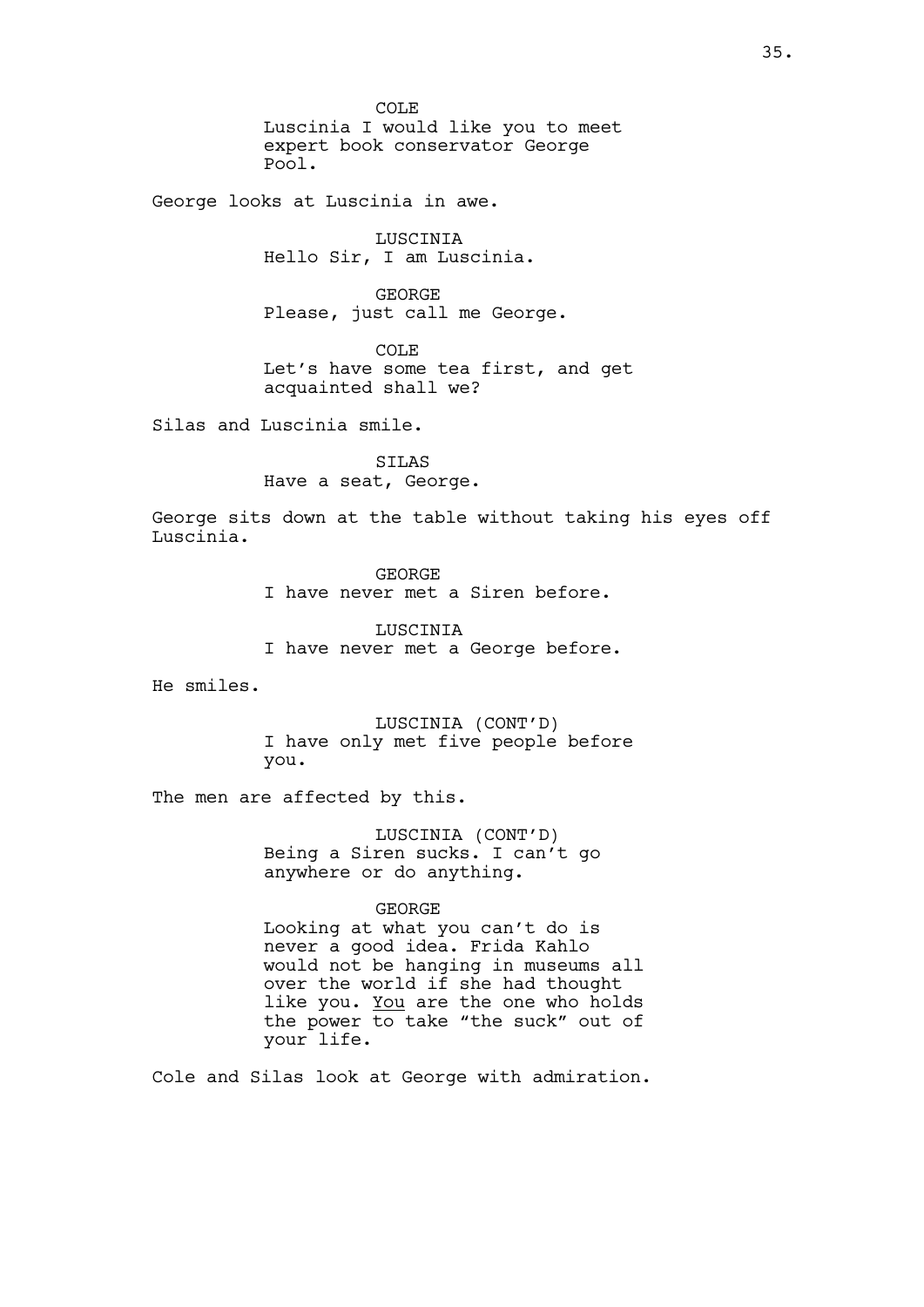## LUSCINIA Who's Frida Kahlo?

#### GEORGE

A female Mexican painter who had a very difficult life but never ever gave up and became a world-famous artist. I will bring you a book about her tomorrow. Today I have brought you a very old book. It has a story about a Siren in it.

Luscinia's face lights up.

GEORGE (CONT'D) After the tea, we will wash our hands with soap, dry them thoroughly and take a look at it.

INT. CABIN - BASEMENT - DAY

Two suitcases sit on a table. George opens the first, takes a foam-wedge book support out, and places it on the table.

> GEORGE The first lesson was to always wash your hands and dry them before handling a book. Lesson two. Most books aren't built to lay flat. If you lay them down, their spine and binding will damage. So we lay them down in a book support.

He opens the other suitcase. Something inside lies wrapped in a towel and surrounded by foam.

> GEORGE (CONT'D) That is the same reason why we transport books either laying down flat or with the spine down.

George takes the towel-wrapped book out of the suitcase. He unwraps it carefully revealing wrapping paper.

> GEORGE (CONT'D) You protect the covers with cardboard.

He unwraps the wrapping paper revealing the cardboard-covered book. The beautifully decorated spine is visible revealing the title "The Odyssey" in gold fancy lettering.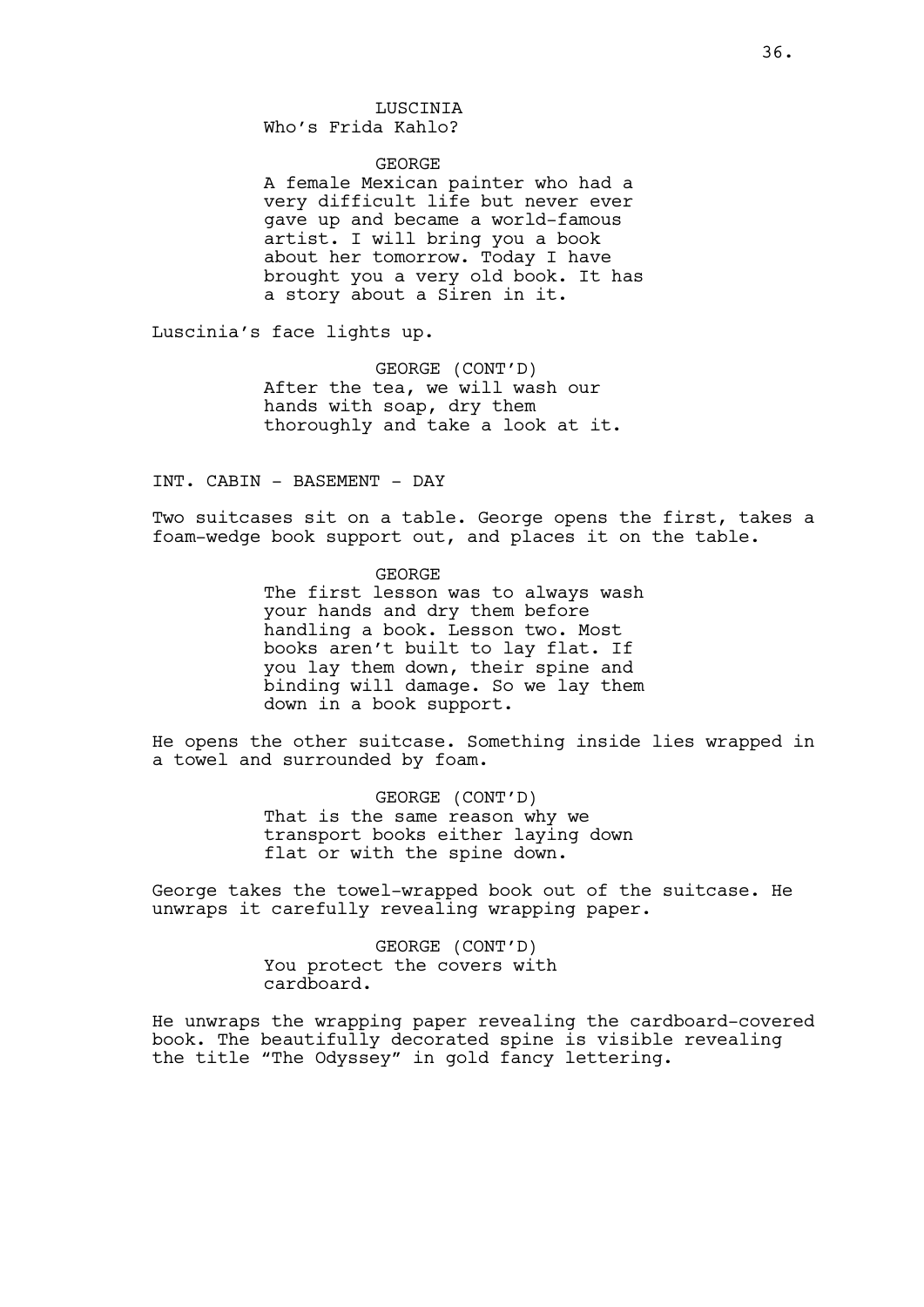GEORGE (CONT'D) Then you package the book in acidfree wrapping paper, then a towel or scarf.

He removes the cardboard from the bottom cover.

GEORGE (CONT'D) Then you package it in such a way that it can't move.

He removes the cardboard from the cover. The magnificent book is revealed. He hands Luscinia the book.

> LUSCINIA I am not wearing gloves.

### GEORGE

You only wear gloves if you're handling a photograph album, a book that has metal or ivory parts, or when there is mold or arsenic present.

# LUSCINIA

Arsenic?

# GEORGE

People did not realize at first that it was dangerous. They used it in a paint called Paris or Emerald green and painted books, paintings, and wallpaper with it. When they found out it was poison, they still thought it was only dangerous if you licked the paper.

Luscinia is baffled.

GEORGE (CONT'D) When we do need gloves, we only use Nitrile gloves.

LUSCINIA What is Nitrile?

GEORGE Nitrile is a synthetic rubber.

LUSCINIA

I thought you had to wear cotton gloves.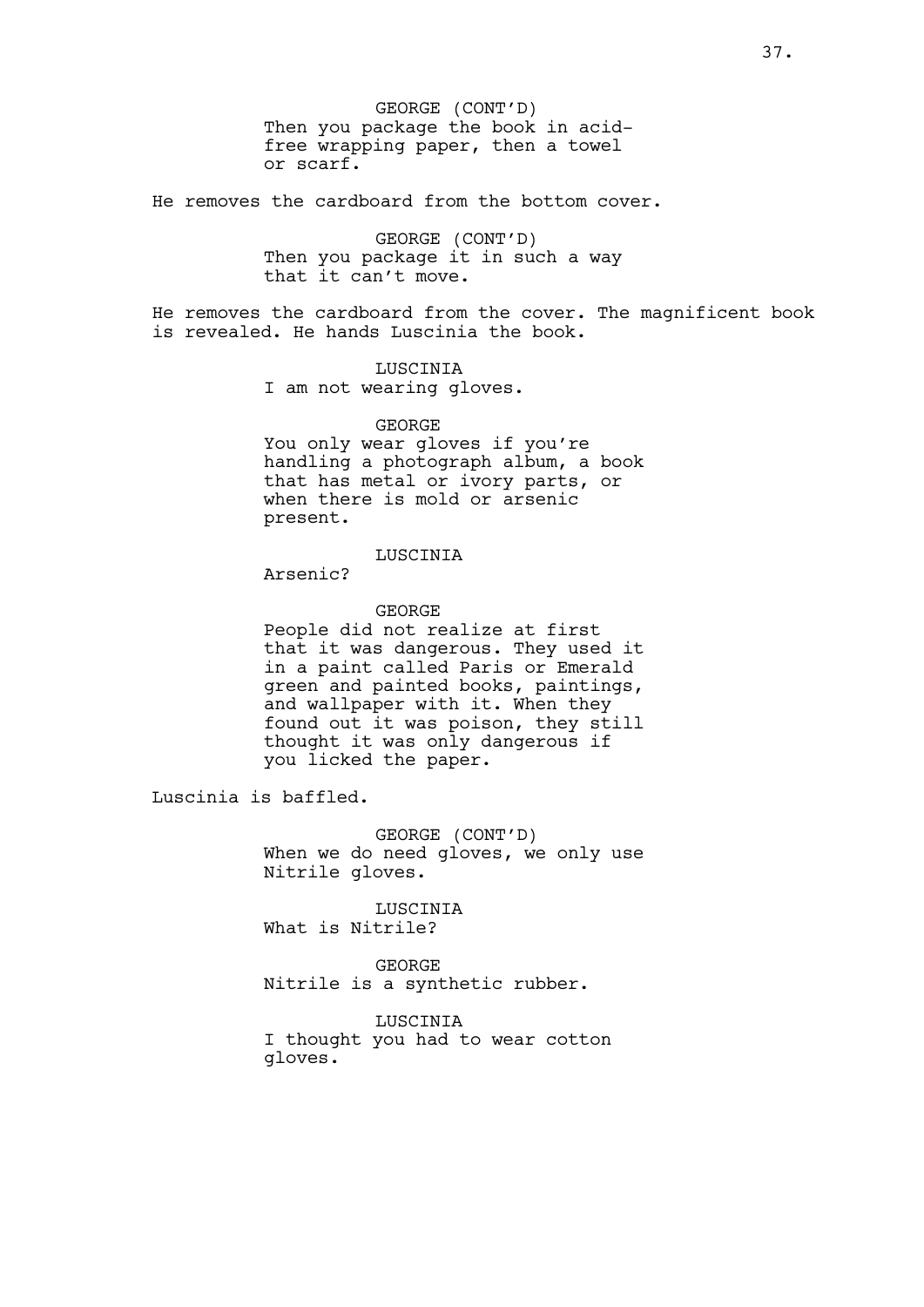#### GEORGE

It is a common misconception. When you wear cotton gloves you can't really feel what you are doing properly and paper can get caught on the fibers of the gloves and damage the paper further.

Luscinia nods.

GEORGE (CONT'D) I expect you to make notes of every lesson, so that you will build a book of knowledge you can always fall back on, in case you forget something.

Luscinia nods again. She eagerly looks at the book.

GEORGE (CONT'D) Now. The book. Place it on the book support.

She does.

### GEORGE (CONT'D)

This book is a poem called "the Odyssey". It was originally divided into 24 books but this book holds the whole poem.

LUSCINIA That poet was on a role.

George laughs.

### GEORGE

Yes, two years ago the Greeks found a terra-cotta slab in Olympia, with 13 lines of "The Odyssey" scrawled into it. It is believed to be before the third century A.D. Do you know what A.D means?

Luscinia shrugs.

## GEORGE (CONT'D)

It means Anno Domini, the year of the Lord or before Christ. So this story originated from two hundred and one, until, three hundred years before Christ.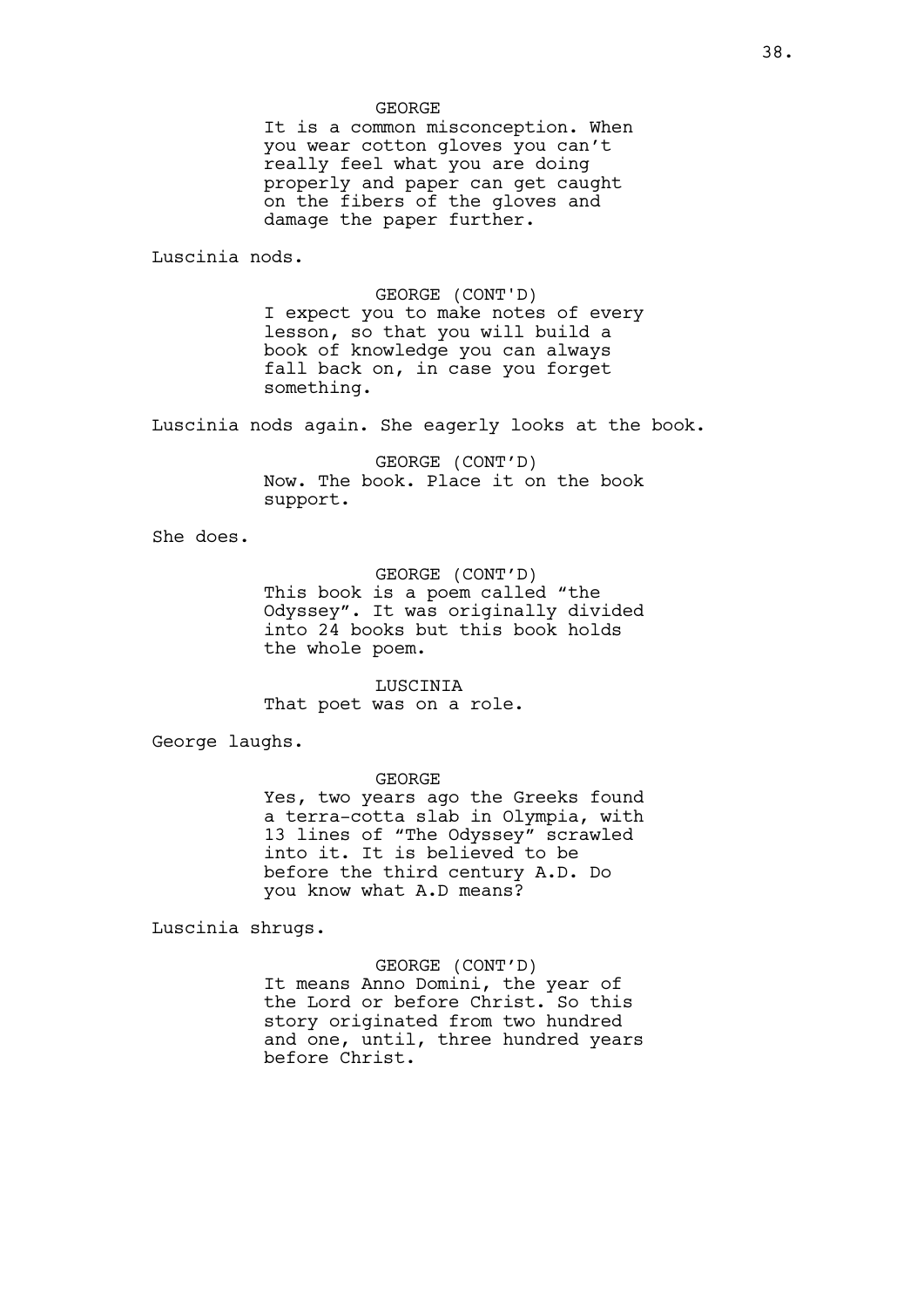LUSCINIA

Wow.

GEORGE Yes. You must have an enormous family tree.

Luscinia smiles.

GEORGE (CONT'D) Open it. Take a look.

Luscinia carefully opens the book and fingers to the first page, exquisitely decorated, handwritten in calligraphy.

> GEORGE (CONT'D) Now let's look at what is written about Sirens.

George looks for a certain page. He opens it and points at a sentence.

> GEORGE (CONT'D) Read this bit.

> > LUSCINIA

First, you will come to the Sirens who enchant all who come near them. If any one unwarily draws in too close, and hears the singing of the Sirens, his wife and children will never welcome him home again.

LUSCINIA (CONT'D) Is there more?

GEORGE

Yes.

George flips some pages.

## GEORGE (CONT'D)

I would love to hear you sing sometime. I have read about sirens since I was a little boy. I never dreamed they really existed. It would be well... a thing. A real... well, look at me tripping over my words.

LUSCINIA

Cole has made you insensitive to my charms so it would just sound like any other singing I think.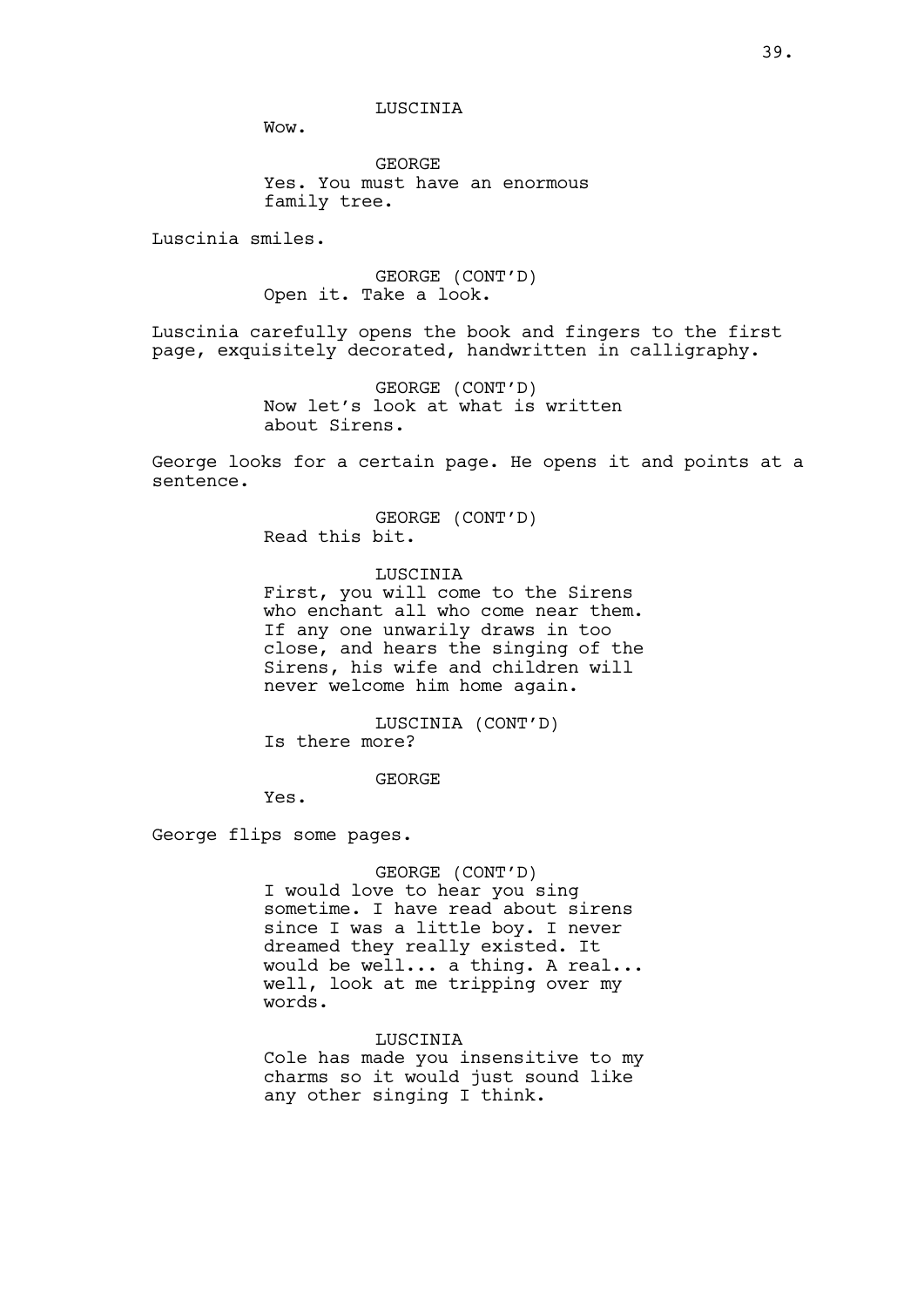George seems disappointed.

LUSCINIA (CONT'D) Maybe we could ask Cole to make you sensitive to just my singing and have him hold on to you as I sing?

George smiles hopefully.

INT. CABIN - BASEMENT - DAY

Silas and Luscinia stand looking at her own brand new workplace.

> SILAS That should do it.

KNOCKING

LUSCINIA

George

She runs up the steps.

INT. CABIN - HALL - DAY

Silas opens the door to Cole.

LUSCINIA Where's George?

COLE George died.

LUSCINIA

What?

SILAS

No.

COLE He had a heart attack. I found him in the shower.

SILAS That is so sad. Want a whiskey?

Cole shakes no.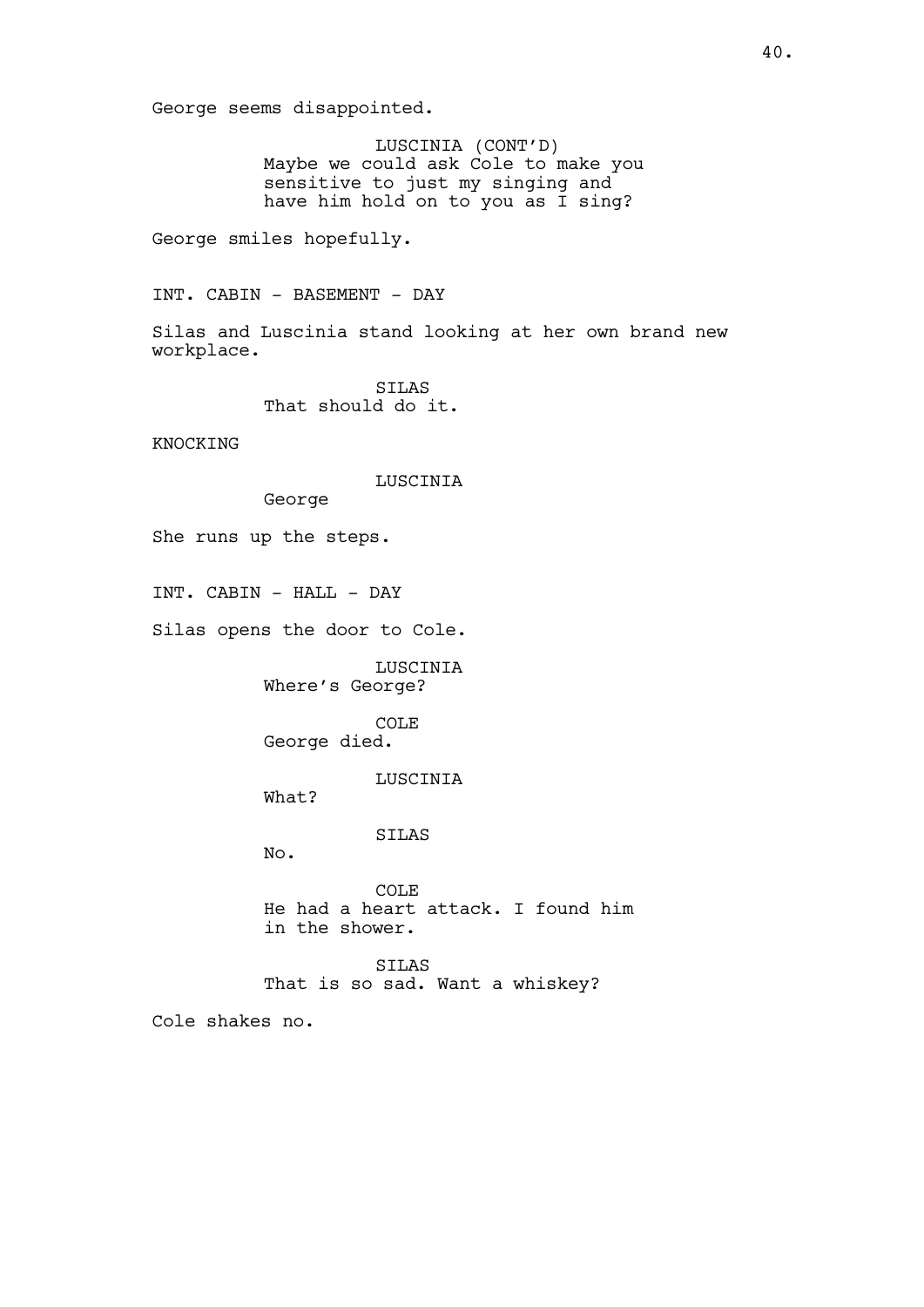COLE He was a loner. I was his only friend. I have to arrange his funeral and clean out his house. SILAS Need some help? COLE No, you stay here with Luscinia. Cole leaves. EXT. CABIN - DAY Luscinia runs out. LUSCINIA Cole? Cole turns around. LUSCINIA (CONT'D) I want to go to the funeral. COLE You can't. LUSCINIA I can. I can stay in the car and watch it with binoculars. Cole sighs annoyed. STLAS He will think about it. Silas gestures for her to scoot off. WHOOSH Cole is gone. SILAS (CONT'D) He just lost a lifelong friend Lucy. Luscinia feels embarrassed. WHOOSH Silas is gone. EXT. CABIN - DAY A car with tinted windows drives up. Cole gets out of the car. Luscinia comes outside in a pretty black dress. LUSCINIA

Hi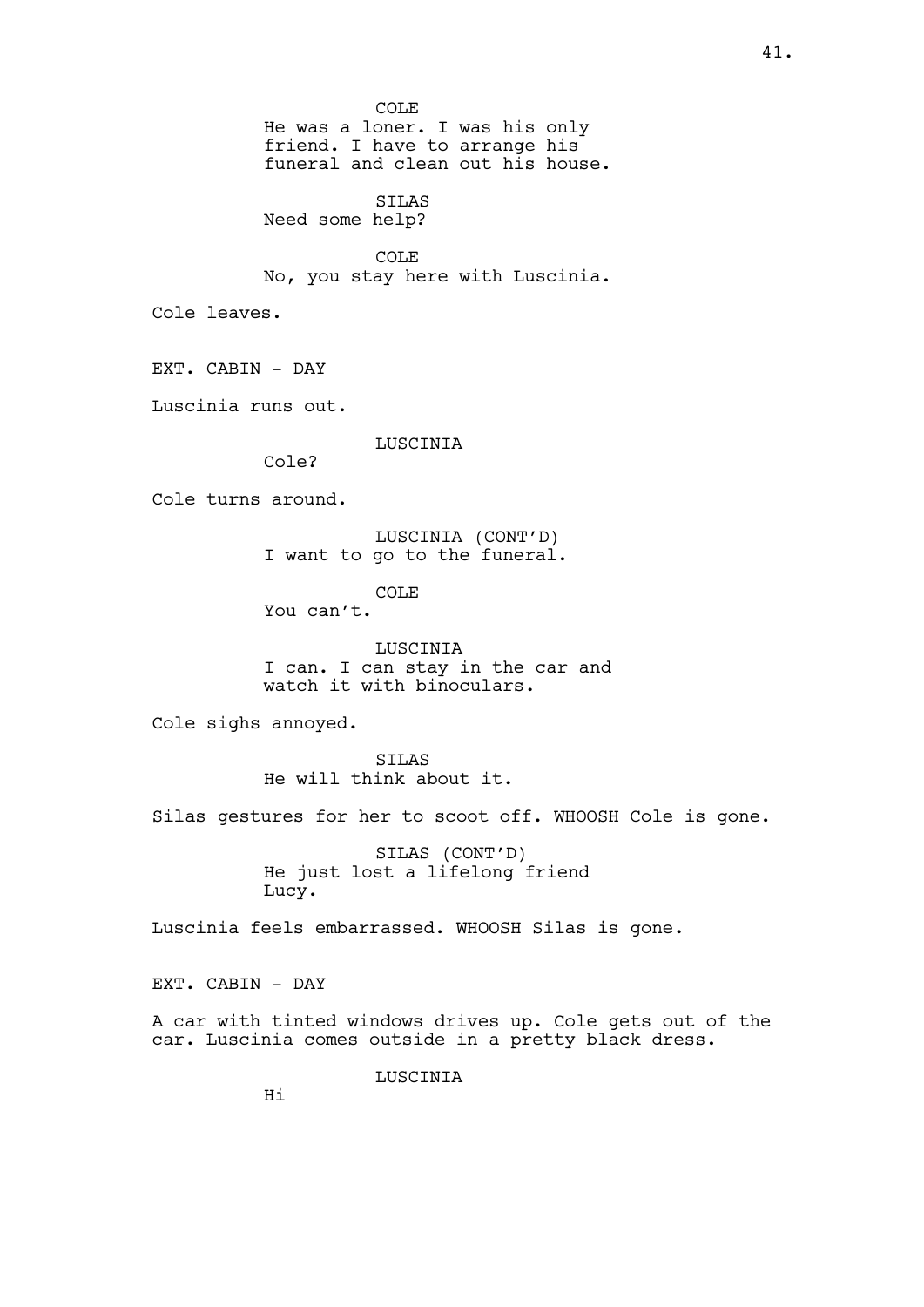COLE Hi, you look lovely.

LUSCINIA Thank you. You do too.

Cole opens the car's back door for her. She gets in. DOOR CLOSES

INT. CAR - DAY

Cole gets in and SLAMS THE DOOR SHUT. They drive in silence.

LUSCINIA (Bad acting) Oh no, I forgot to bring flowers.

Cole sighs.

LUSCINIA (CONT'D) I can't go to George's funeral without bringing flowers. We have to get some. Please?

Cole stretches his neck. It SNAPS. He steers to the right.

LUSCINIA (CONT'D) Thank you.

Luscinia is glued to the window as they drive through town.

EXT. STREET - DAY

Two boys leave a bakery digging into donuts.

A lady is walking her tiny dog.

A man carrying a baby in a baby carrier waits at a zebra crossing.

INT. CAR - DAY

Cole parks in front of a flower shop with a grand display outside.

> COLE What kind of flowers do you want?

LUSCINIA Oh, a big bunch of all kinds of flowers in different colors.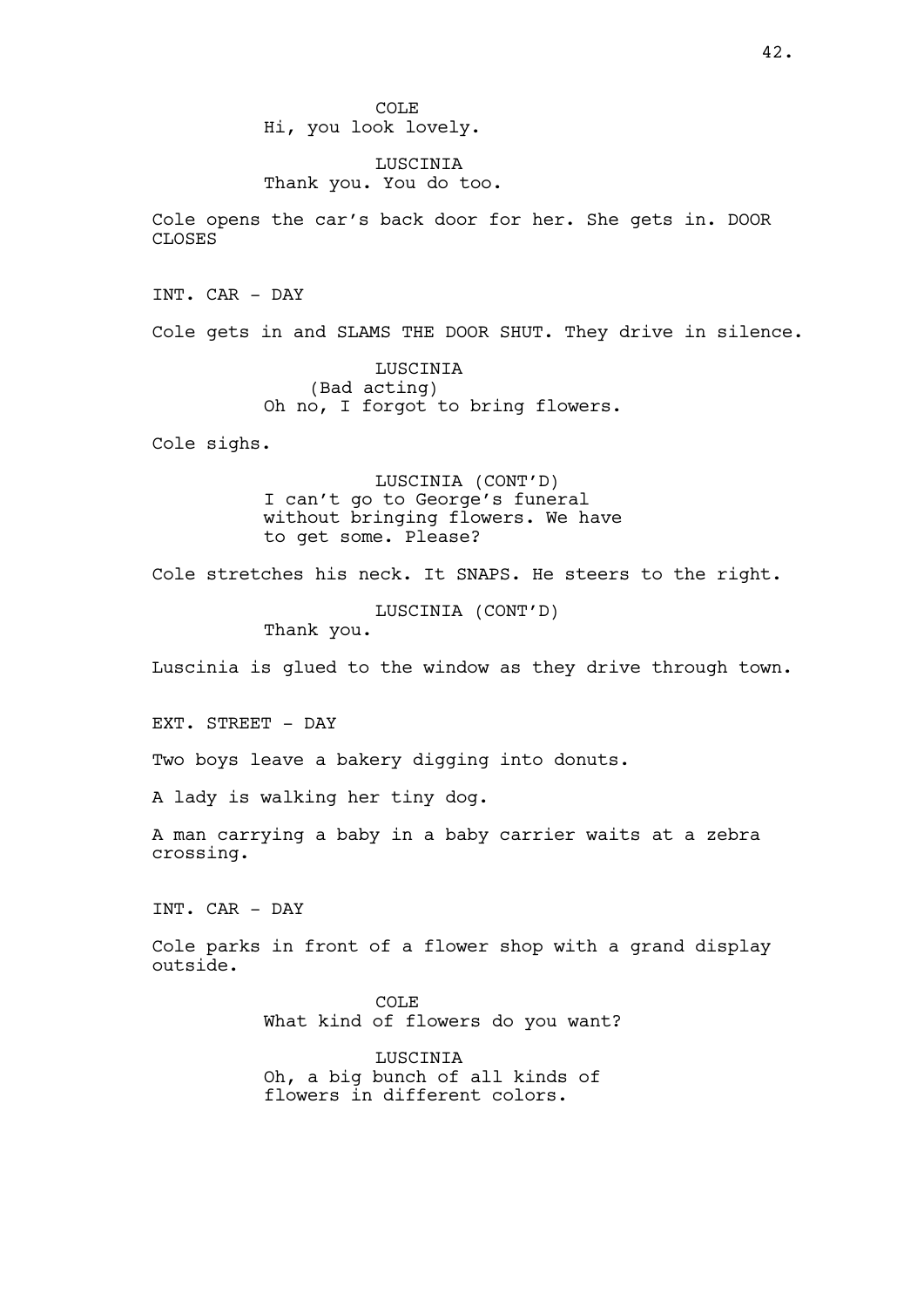EXT. FLOWER SHOP - DAY

Two women step out of the shop. One is holding a bouquet and kisses the other.

INT. CAR - DAY

# LUSCINIA

Aw.

A bunch of kids skate and walk on the sidewalk. One kid comes up to the window.

> KID Look at me I am a mob boss. Hey, take my picture.

The other kids take his picture. Cole comes out of the shop with flowers. When the kids see him watching they scram.

INT. CAR - DAY

BEEP BEEP. The car doors unlock. Cole comes in and hands Luscinia a magnificent colorful bouquet.

> COLE What did you do?

**LUSCINIA** Nothing your car looks like a mob mobile.

Luscinia admires the flowers.

LUSCINIA (CONT'D)

Wow

She hugs Cole who bears his teeth.

LUSCINIA (CONT'D)

Thanks

The CAR STARTS

As Cole turns the steering wheel, to exit, he watches Luscinia in the back view mirror, sticking her face into the flowers.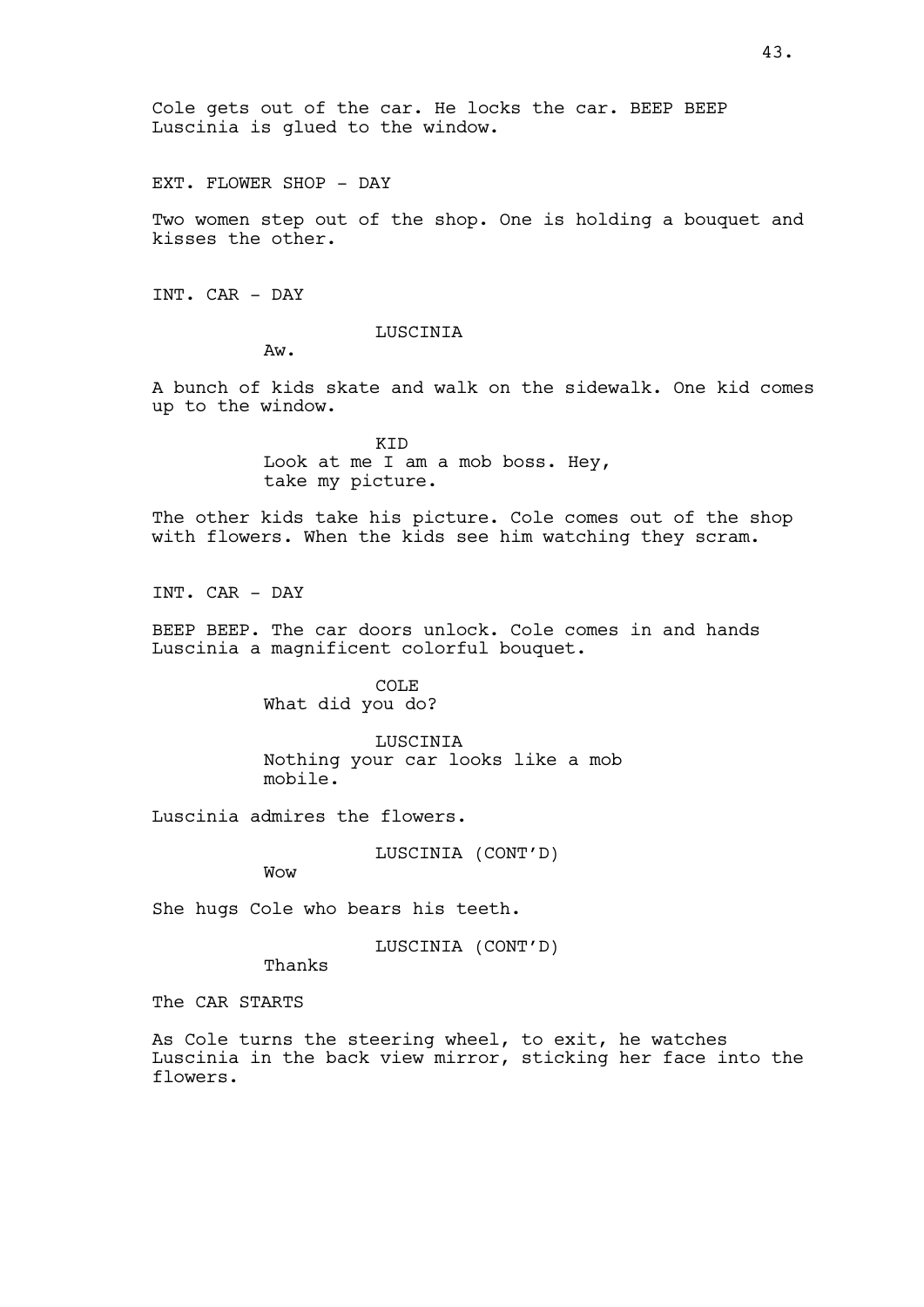LUSCINIA (CONT'D)

Hmmm.

HONK

LUSCINIA (CONT'D)

Aah!

Cole cringes from the pain in his ears as a car passes by with a mad driver flipping her finger.

> LUSCINIA (CONT'D) (whispers) Sorry.

INT. CAR - DAY

Cole drives into the cemetery towards some people surrounding a casket covered in flowers.

> COLE We're here.

LUSCINIA I thought he did know anybody.

COLE They are probably customers.

Cole grabs the flowers and looks at her.

LUSCINIA I know. Do not come out jada jada.

Cole gets out of the car. Luscinia locks the door. She watches Cole walk towards the funeral.

EXT. GRAVEYARD - DAY

Cole walks past ALEC and RICH who immediately look at Cole and keep eyes on him as he places the flowers on the casket.

The casket lowers into the ground.

INT. CAR - DAY

Luscinia is emotional.

LUSCINIA Bey George.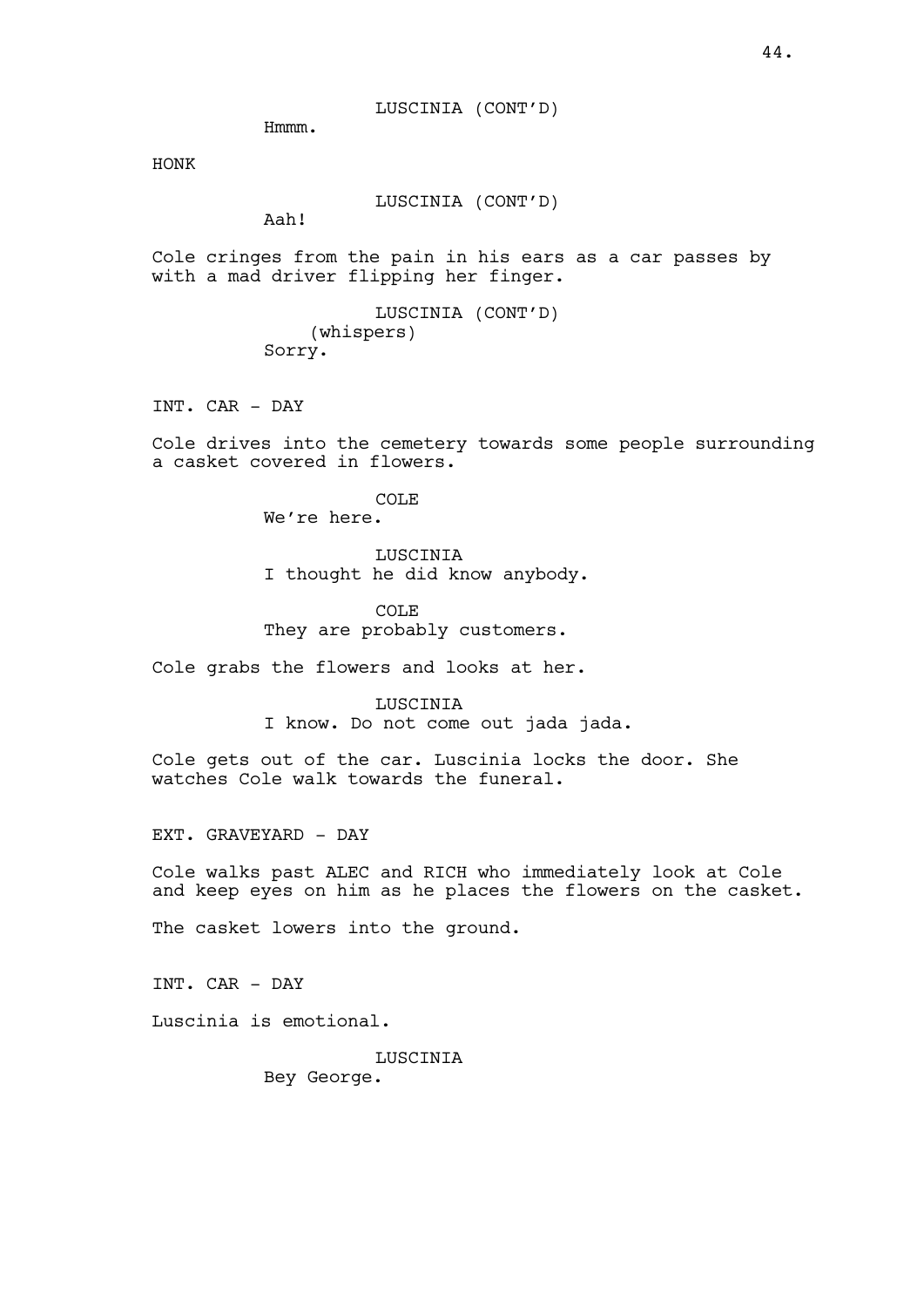She watches Cole walk back to the car. From a distance, Alec and Rich follow him.

WHOOSH Alec SNAPS Cole's neck. Luscinia gasps.

LUSCINIA (CONT'D)

Cole

The men put Cole into their car and drive off.

LUSCINIA (CONT'D)

Oh no.

She climbs into the driver's seat.

```
LUSCINIA (CONT'D)
```
Come on Lucy.

She takes the handbrake off and turns the key. Nothing.

LUSCINIA (CONT'D)

What?

She looks at the gearbox.

LUSCINIA (CONT'D) P is parking, R is reverse and D is Drive!

She puts it in D. Turns the key off and on again. Her feet push the pedals.

LUSCINIA (CONT'D)

No!

In the rearview mirror, she sees the car nearing the cemetery gait. She starts to cry.

LUSCINIA (CONT'D)

N for no?

The gear is shifted to N. She turns the key again and presses the pedals randomly. VROOM The car starts.

> LUSCINIA (CONT'D) Ha! Okay, left is the break. Now we drive.

She puts the gear into d.

LUSCINIA (CONT'D) The right is gas.

She starts moving.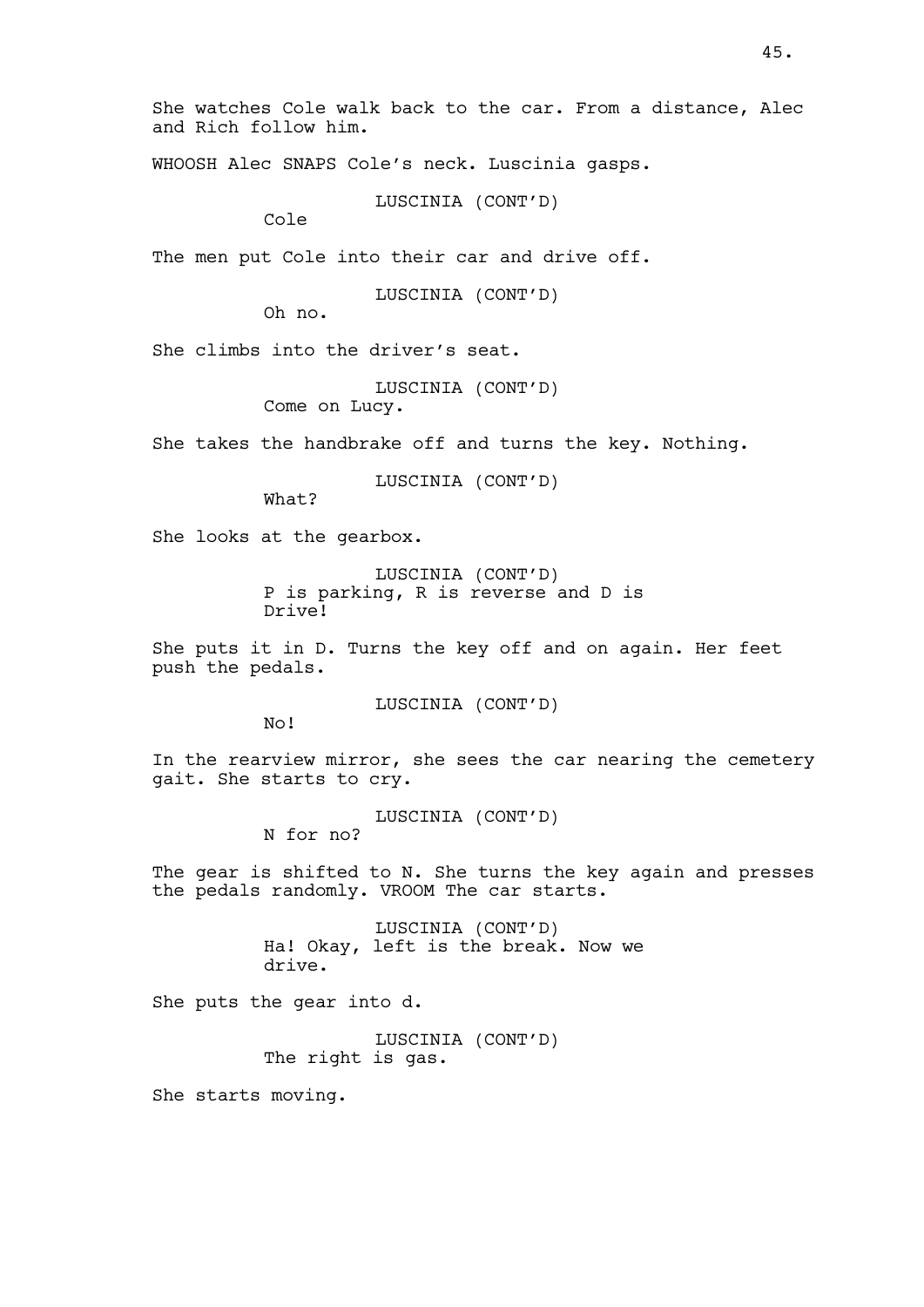LUSCINIA (CONT'D) Oh no, where did they go?

She turns and leaves the cemetery. She looks around but doesn't see the car anywhere.

LUSCINIA (CONT'D)

Shit.

She starts to cry.

INT. ABANDONED HOUSE - BASEMENT - DAY

Cole lies on the floor. Rich guards him, with a gun, while Alec smells him.

> ALEC What is that? Man, that is the best thing I've ever smelled in all my years.

GASP Cole is awake. BAM. Alec shoots Cole in the heart. Cole SCREAMS in pain.

> ALEC (CONT'D) What is that smell on you Cole?

COLE (In Latin) You will do

Alec punches him.

ALEC. Don't even try it. TALK!

COLE It's a new fragrance called "Yummy" Alec, I got it at the drug store.

RICH Oh is it? Let's hang him up.

The men shackle his hands and pull him up to the ceiling. Cole hangs dripping blood from his heart.

INT. CAR - DAY

Luscinia gets more frantic.

LUSCINIA Cole, where are you?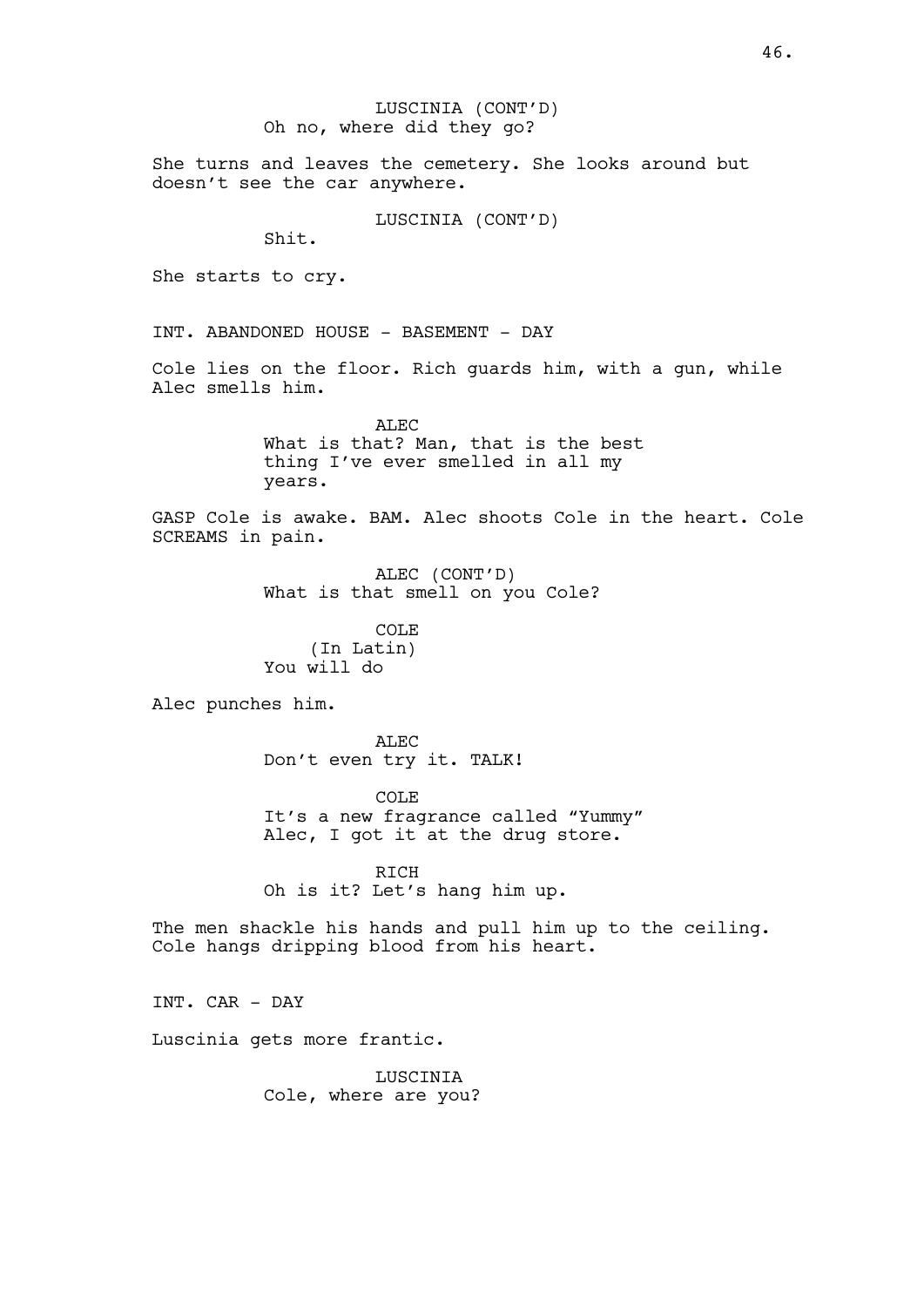Alec punches against the back of one of Cole's elbows. CRACK. His arm breaks.

COLE<sub></sub>

AAAHHHH

INT. CAR - DAY

Luscinia can barely see through her tears. When she spots the men's car. She BREAKS so hard she hits her head on the windshield.

## LUSCINIA Auch mother of Jesus.

She turns right and drives up a driveway.

COLE (O.S.)

AAAAAAHHHH

Luscinia hears Cole. She spots him through a basement window. She parks the car across from the building next to other cars.

She stumbles into the back seat to see what is going on.

INT. ABAND0NED HOUSE - BASEMENT - DAY

COLE You could really use an interior decorator.

Alec and Rich look at each other. They each kick against one of Cole's knees. CRACK

COLE (CONT'D)

AAAHHH

ALEC Where did that smell come from?

COLE I ate a flower salad.

ALEC Nobody likes a bad joke.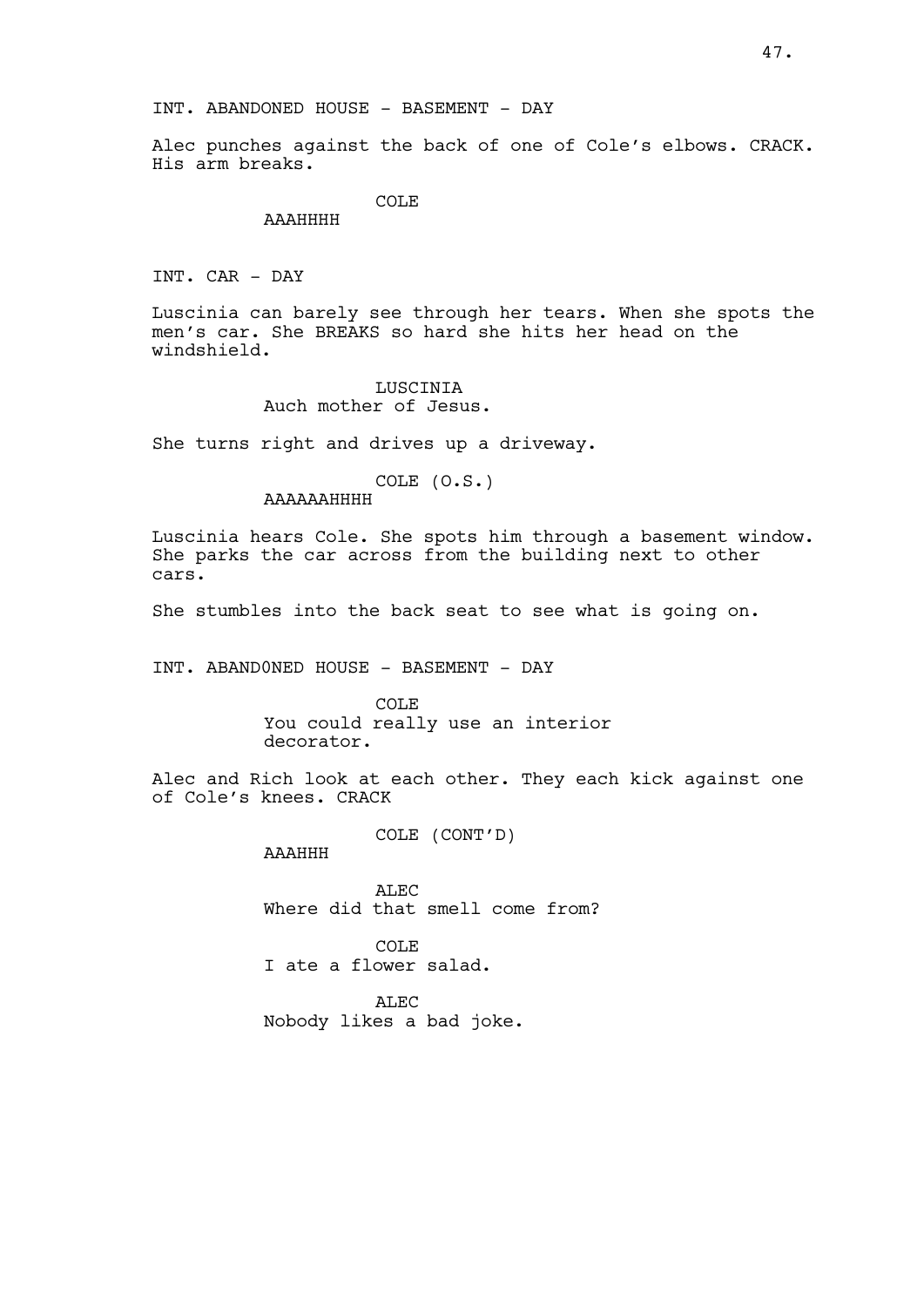INT. CAR - DAY A horrified Luscinia has an idea. She takes the rear deck off. INT. ABANDONED HOUSE - BASEMENT - DAY Alec grabs a jerry can.

> COLE You can't be serious

> > RICH

INT. CAR - DAY

Luscinia finds a bottle of brake fluid.

INT. ABANDONED HOUSE - BASEMENT - DAY

Alec pours gasoline over Cole.

Alec.

COLE

Please stop

INT. CAR - DAY

Luscinia pours the brake fluid over herself. She sees it doesn't cover all of her.

INT. ABANDONED HOUSE - BASEMENT - DAY

Alec takes a lighter out of his pocket.

ALEC

And?

A terrified Cole

COLE I got flowers for the funeral! I don't know what you're talking about!

INT. CAR - DAY

Luscinia pours a bottle of motor oil over herself.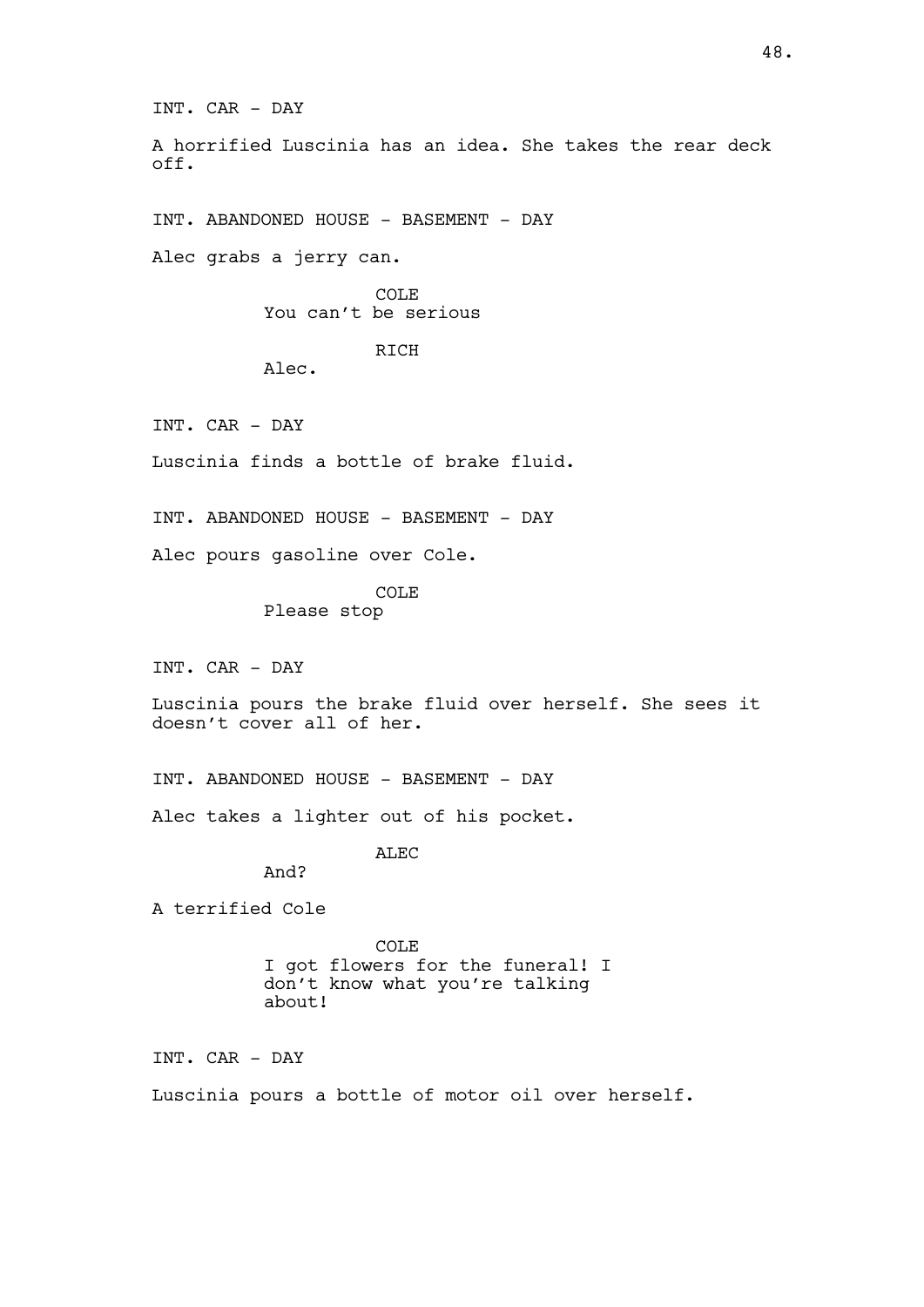INT. HOUSE - BASEMENT - DAY

ALEC

Your choice

He lights the lighter.

RICH

Alec

Alec lights Cole up. WHOOSH. Cole SCREAMS CONTINUOUSLY in agony. Rich can hardly bear it. Alec yanks Rich along to the door.

INT. CAR - DAY

Luscinia looks out the window in horror.

LUSCINIA (whispers) Cole

She gets out of the car. She sees the basement door is opening and gets back in, holding the door ajar.

> ALEC (O.S.) (loudly) We'll go to his house and come back to him. Speaking of smells, do you smell that?

Luscinia holds her breath. Tears drag marks through her oilcovered face

> ALEC (CONT'D) Someone's car has major issues.

BEEP BEEP, a car UNLOCKS, FOOTSTEPS, CAR DRIVING OFF

EXT. DRIVEWAY - DAY

Luscinia runs from the car with a blanket, to the basement door. It's locked. She KICKS the window in.

INT. ABANDONED HOUSE - BASEMENT - DAY

A burning, SCREAMING Cole hangs squirming. Luscinia throws the blanket over cole and hugs him to put out the flames when her hair catches fire and burns her face.

SCREAMING she drops and rolls.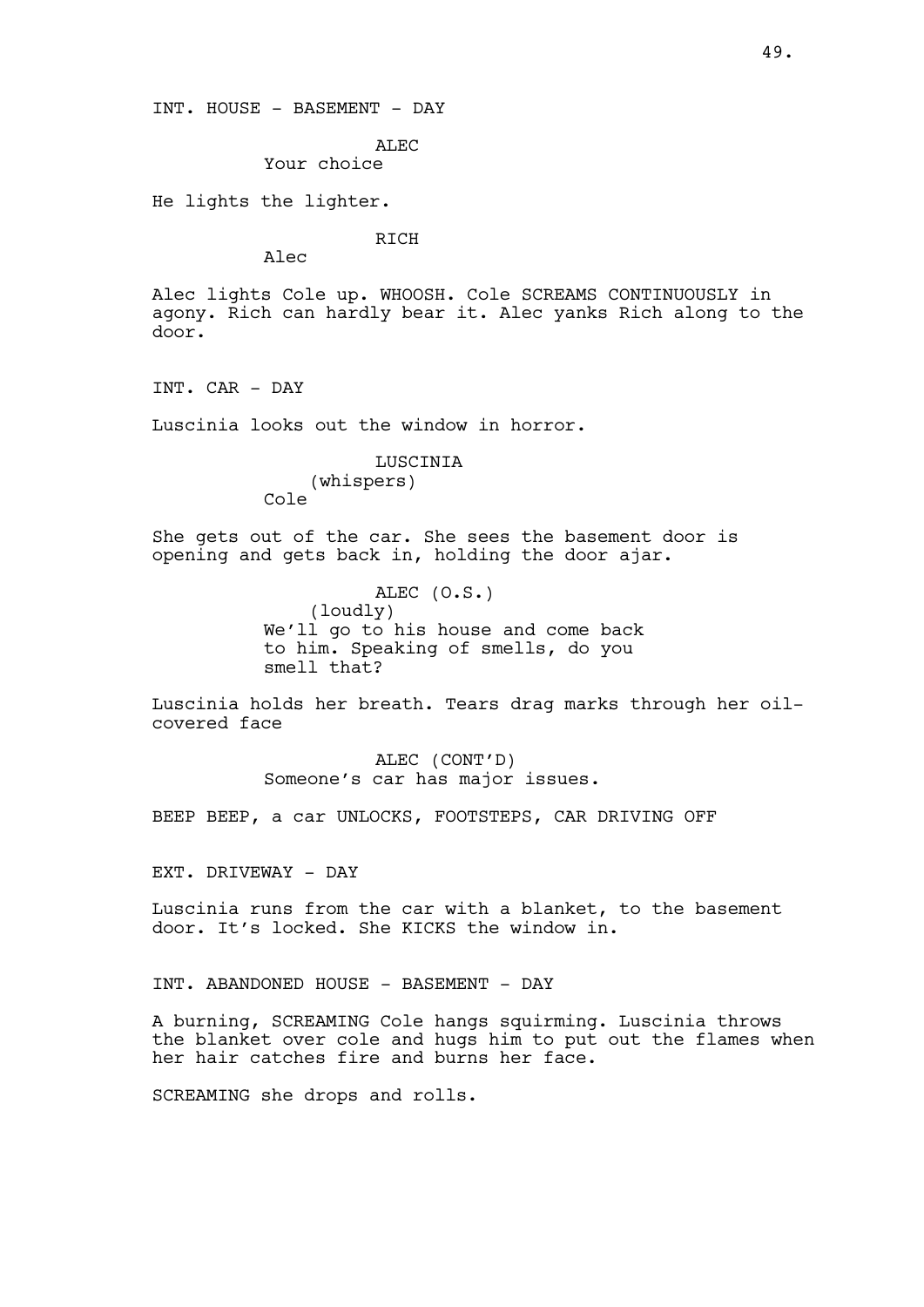Cole goes quiet.

Luscinia gets up and removes the blanket. Cole's clothes and skin have burned off. Luscinia GASPS. She stares at the gaping hole in his chest.

> LUSCINIA It's gonna be okay.

She tries to keep it together undoing one of the shackles. CLICK it's loose. Cole GROANS as his arm falls.

> LUSCINIA (CONT'D) Oh, I'm so sorry.

She supports him while she works on the other shackle. CLICK it opens and Cole falls on top of her his eyeballs protruding from his muscle face. She rolls Cole off her.

COLE

**Lusc** 

His eyes close. Luscinia freaks out.

LUSCINIA

Cole

She shakes him gently

LUSCINIA (CONT'D) Cole, you have to drink.

His eyes open. She offers her neck.

LUSCINIA (CONT'D)

Drink.

He bites into her.

CRACK, CRACK his arm bones are back to normal

CRACK, CRACK his knee joints are back to normal

The shotgun wound closes

New vanes creep up and around his skeletal muscle body like snakes.

Skin slides up the body like silk, his lips get color. His hair grows back and his eyes sparkle with life again.

Cole keeps drinking, closing his eyes in bliss.

A HEARTBEAT slows down, becomes faint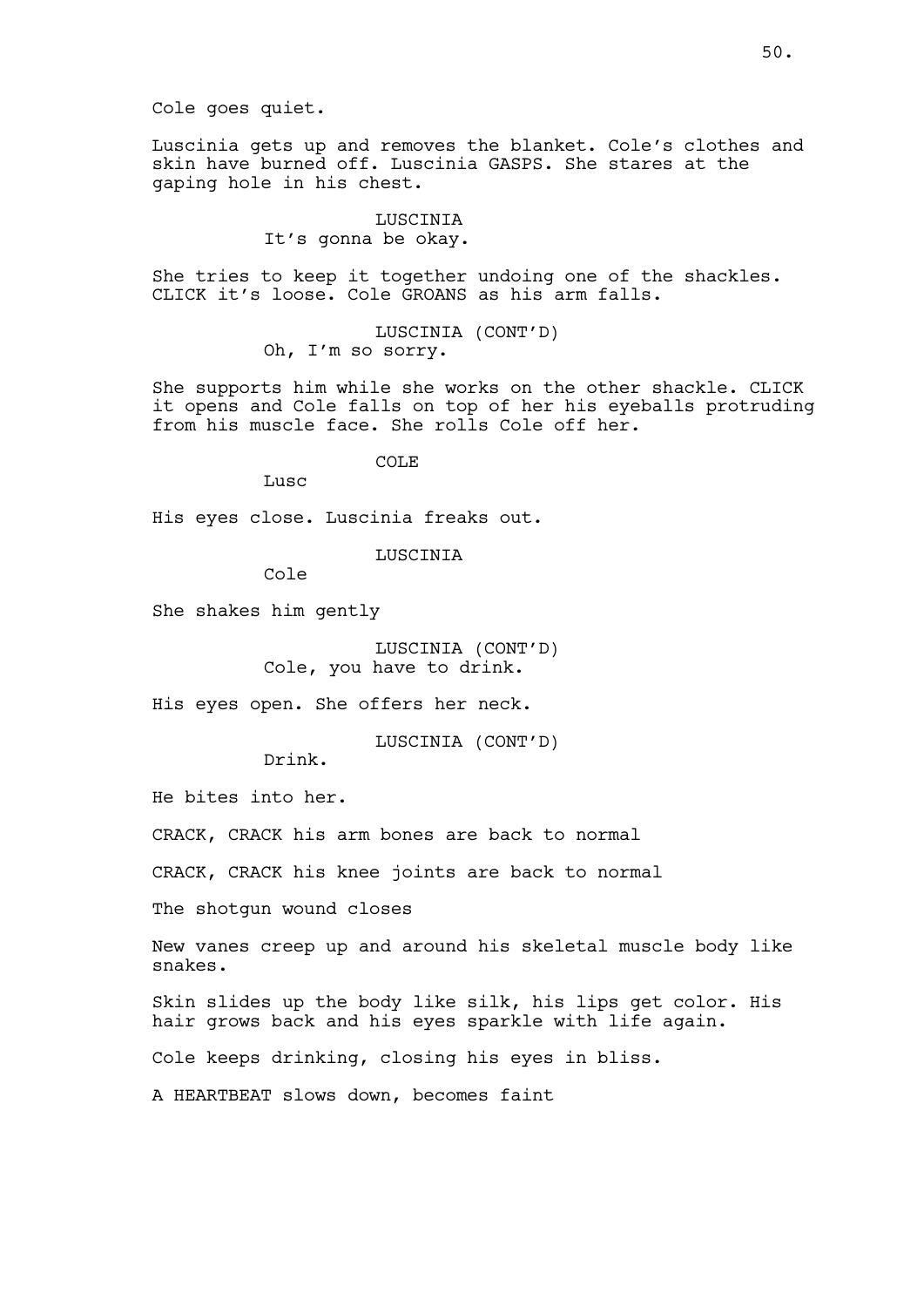LUSCINIA (CONT'D) (whispers) Stop. You're killing me.

Cole pulls away with difficulty. He sighs like he's drunk the blood of a thousand men.

Luscinia passes out.

INT. CAR - DAY

Cole drives with Lucy in his lap.

COLE Hang on Luscinia. I am going to get Silas.

EXT. MANSION - DRIVEWAY - DAY

Cole steps out of the car.

COLE

Silas!

He heads to the mansion.

INT. MANSION - LIBRARY - DAY

In an overturned library Alec and Rich, sit on the floor sniffing books like drug addicts. They look up.

RICH

Cole?

# ALEC

The smell.

They get up.

INT. MANSION - HALL - DAY

Cole enters, smelling something.

COLE It smells like sausages in here.

Alec and Rich come running into the hall.

RICH

Oh shit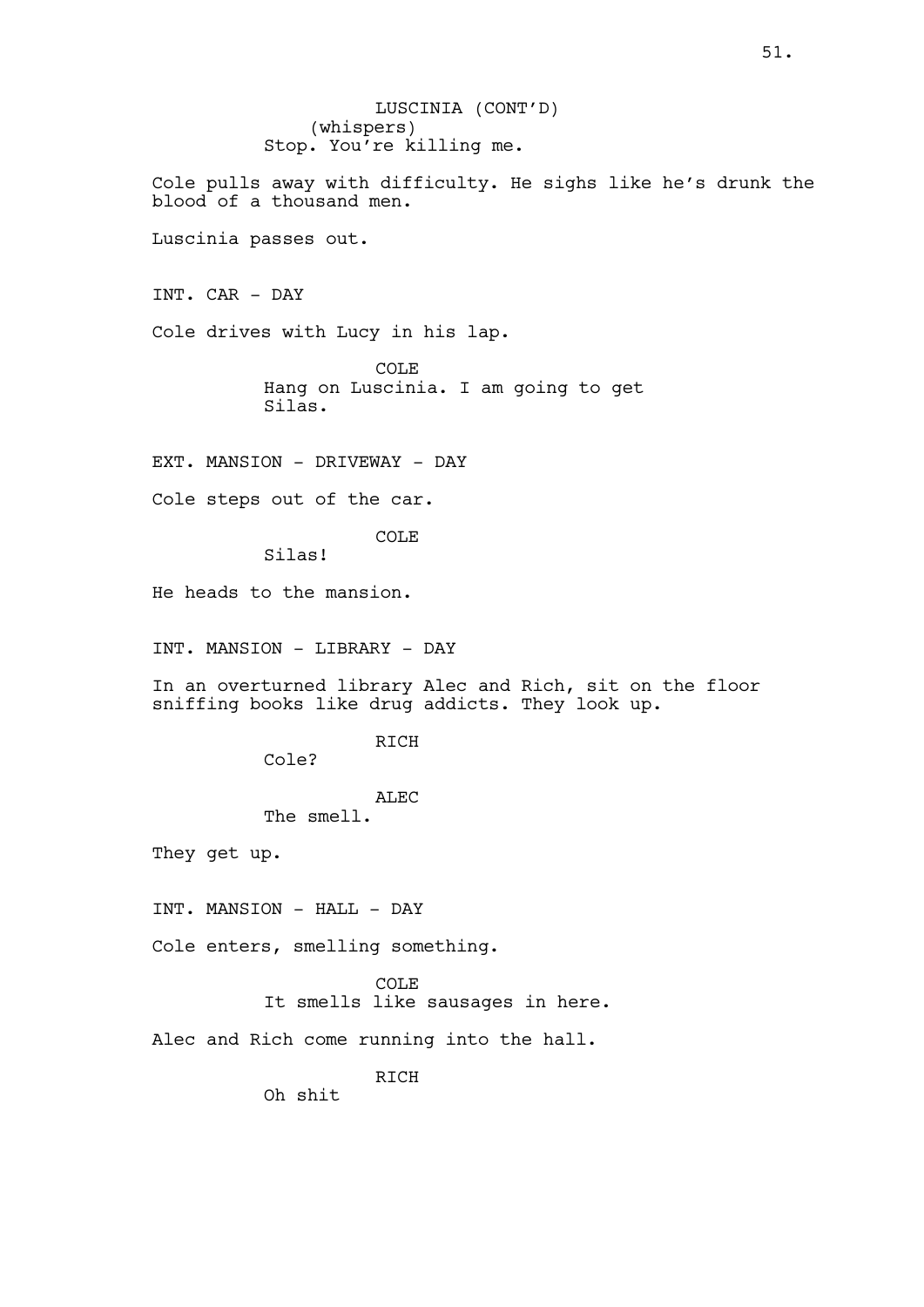The three men start fighting.

INT. CAR - DAY

Luscinia comes to. Her burns are gone and her hair is back. Cole isn't there. She opens the door. Silas opens the door.

> SILAS (O.S.) Luscinia? Why are you covered in motor oil?

CRASH

Silas looks at the Mansion.

LUSCINIA Cole. Two Zombies.

SILAS Right. Stay here

INT. MANSION - HALL - DAY

Silas looks at Cole fighting with Alec and Rich who both have blood on their lips.

> SILAS Might I suggest stopping at once or else

Luscinia enters

LUSCINIA Silas is going to rip you to shreds.

WHOOSH Silas is off. Rich's arm THUDS into the chandelier, Alec's head BOINKS into the fireplace and the rest THUD-lands scattered throughout the room.

Silas and Cole are just as baffled as Luscinia.

COLE (mutters) I don't think Mister Muscle can manage that.

Silas stares at what he did then at Luscinia who passes out.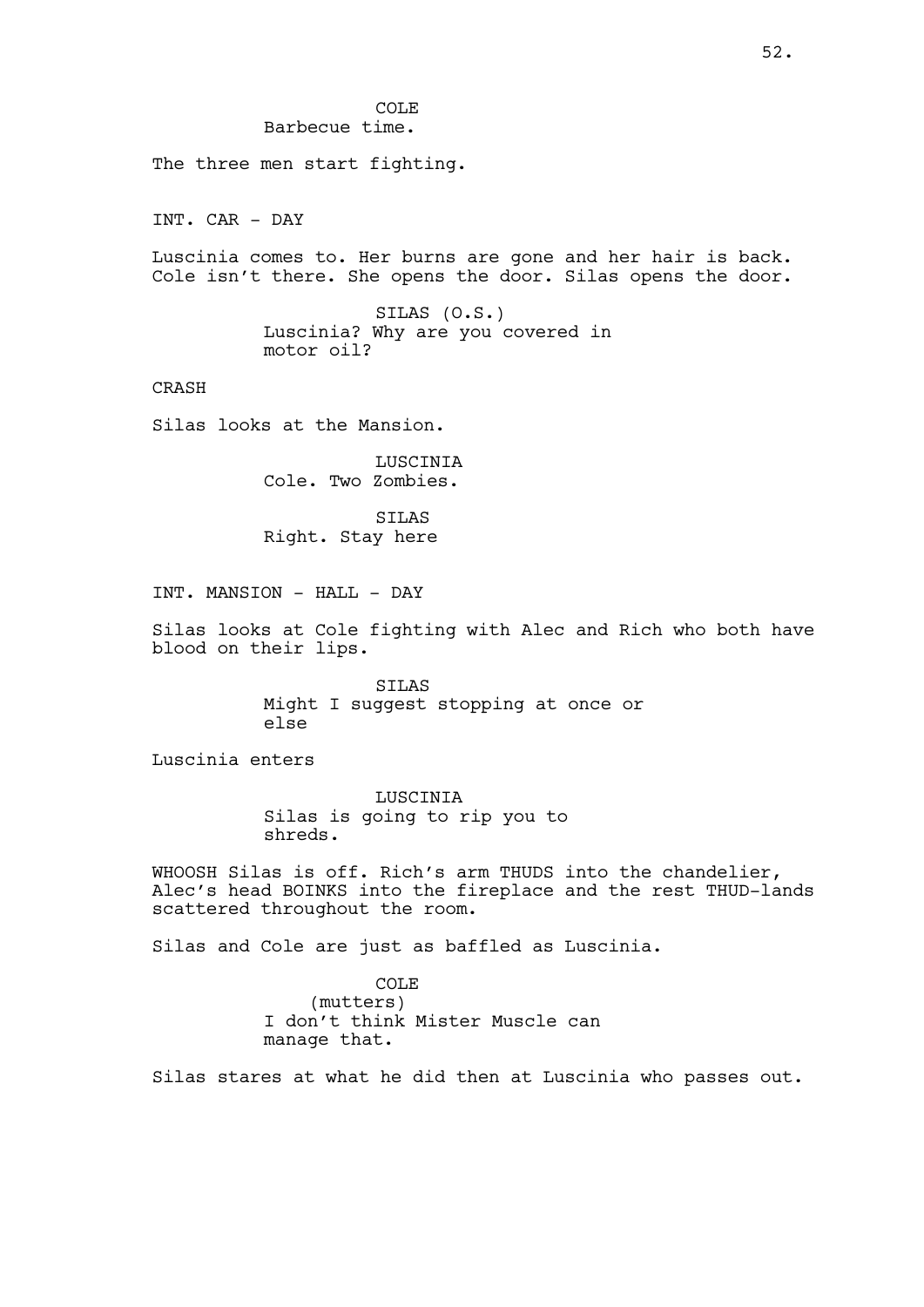Luscinia wakes up in a four-poster bed in a grand room. She hears Cole and Silas arguing downstairs.

INT. MANSION - UPSTAIRS CORRIDOR - DAY

Luscinia tiptoes past paintings and armor to the end of the corridor. She looks around the corner, over a balustrade into the living room.

> COLE What is it Luscinia?

Luscinia steps into view.

LUSCINIA Are you alright?

Cole is taken aback.

COLE Of course, I am. Come here.

She comes down the stairs.

LUSCINIA (Imitates him) Of course, I am. (as herself) They set you on fire.

COLE

I can't die. You should not have come for me. You are the only one of your kind. You can die. We know so little about you. There might be a cure hidden inside you.

Luscinia freezes.

SILAS

Tea?

#### LUSCINIA

And there it is. Wow, and here I thought I was a person being appreciated, studied for who I am. You fucking bastard. I'm your freaking lab rat? The rat you take care of, while you study it, in order to get what you want!

53.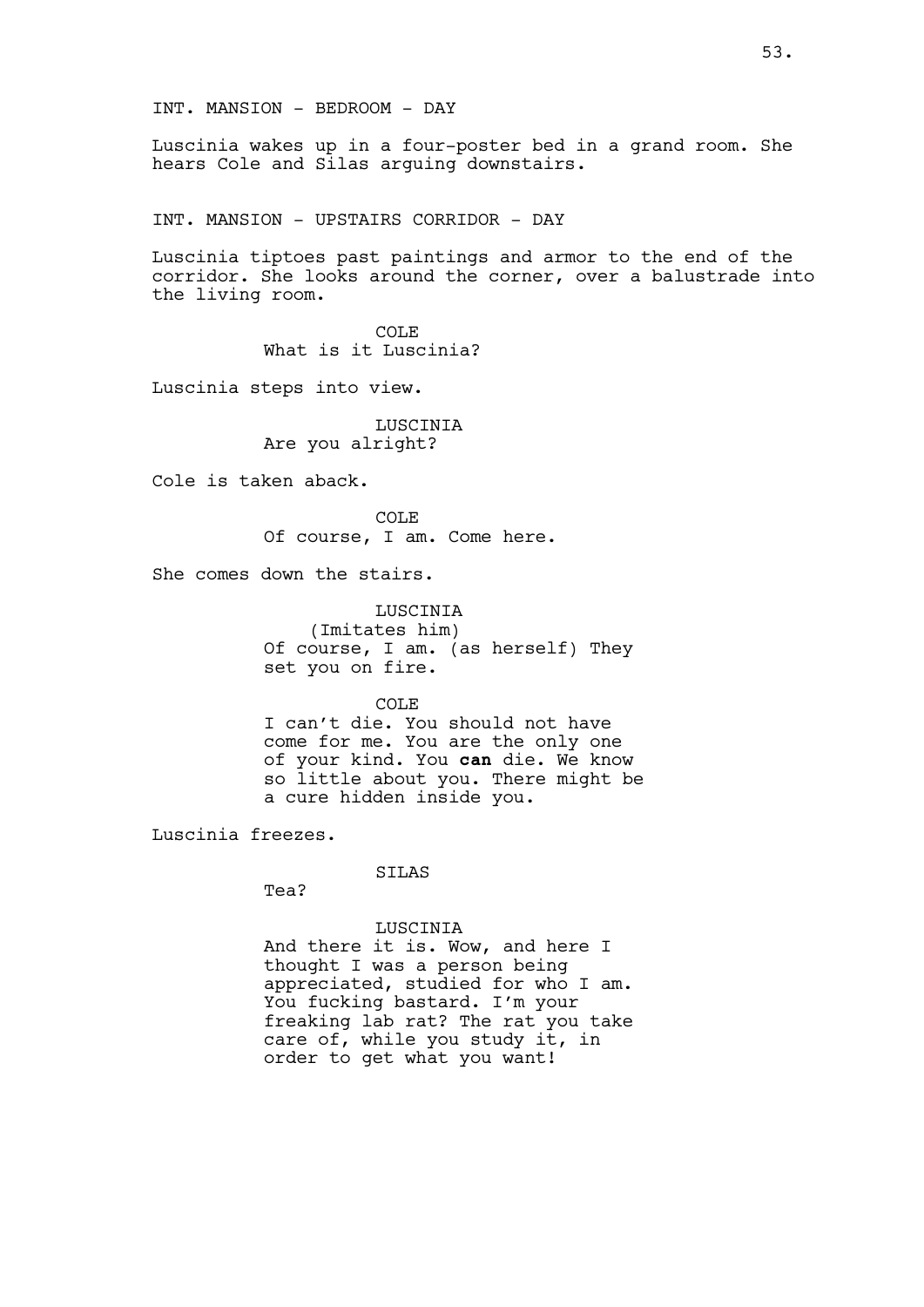SILAS Cancel the tea.

COLE (in Latin) You will do my bidding. (in English) Sit down.

To his, and Silas's surprise, she doesn't.

LUSCINIA Here's some new study material for you, professor.

She gets in his face.

LUSCINIA (CONT'D)

No

Cole is stunned. Silas is secretly amused.

LUSCINIA (CONT'D) How would you like to be a lab rat? Hop on one leg.

To his surprise, Cole starts hopping. Silas's jaw drops. Three hops in.

LUSCINIA (CONT'D)

Stop.

Cole gets livid.

LUSCINIA (CONT'D) Really? I make you hop three times and you flip your lid?

### SILAS

Luscinia

LUSCINIA You've been making me hop my whole life! Just like you've ordered Silas to take care of me while you can do whatever you want. You've lied to me my whole life. What else don't I know?

Luscinia stares at him in disgust.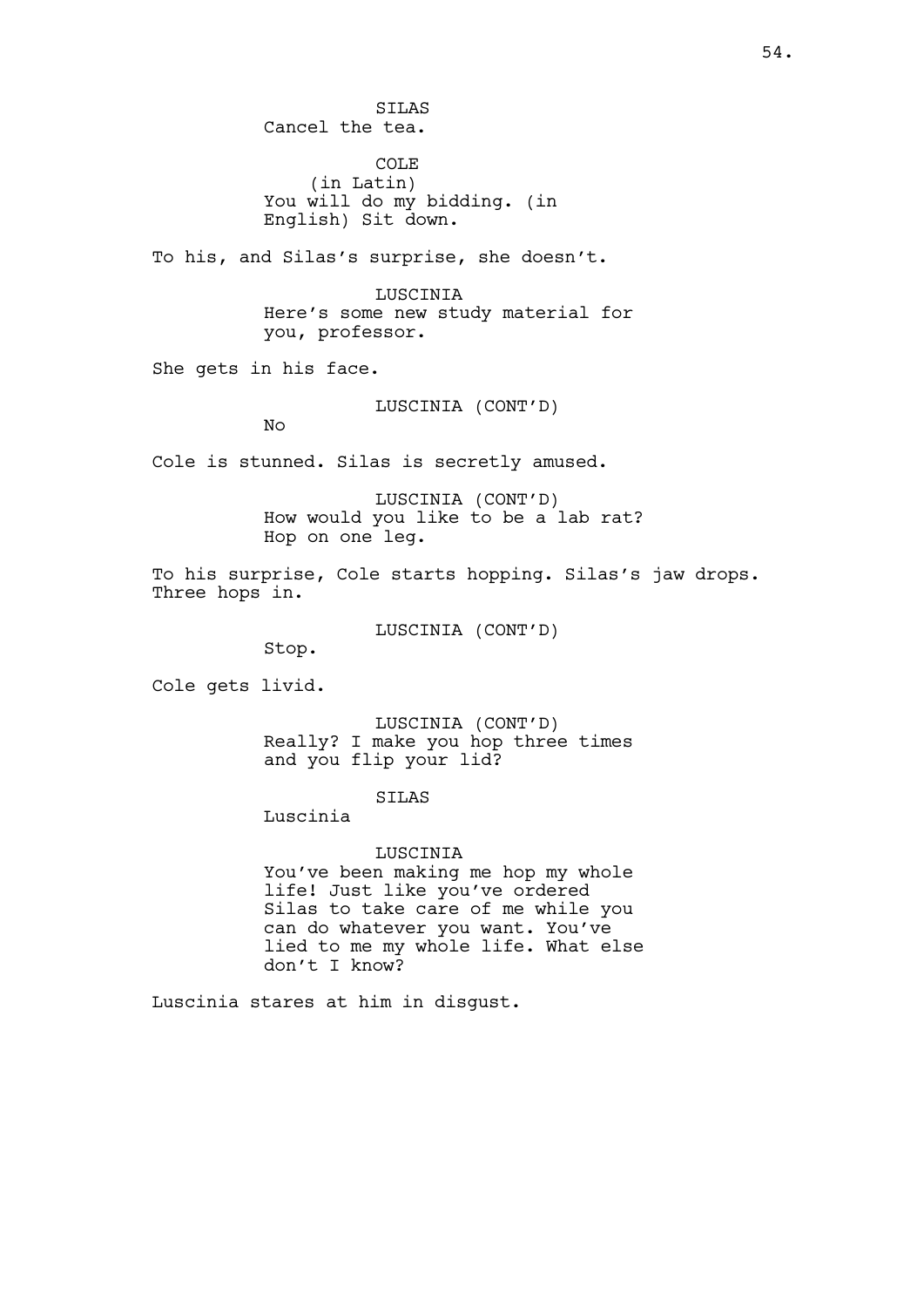COLE O like you did not lie (in a female voice) "Oh my, I forgot flowers for George", just to get to drive through town. Or how you lied about being hooked or left out the fact that we can be hooked by you. But that wasn't worth mentioning?

#### LUSCINIA

The first time I saw you, you snapped your brother's neck in front of my face. I WAS EIGHT! So when I saw you hook Silas, I did what I did to survive and I would do it again. All the stuff you did, the vials of blood you took, the tests I was submitted to, the endless questioning, the pictures. You made me "forget" everything. Call me weird but I like to know what goes on in MY LIFE, professor.

COLE

Stop calling me that.

LUSCINIA Professor, professor, professor.

SILAS

Luscinia.

She stops.

### LUSCINIA

There will be no more experiments on this rat. You have had enough blood for your research. Or should I say snack time? If you haven't found a cure yet, well then, tough titties.

She starts to leave.

### COLE

You ungrateful stupid little brat. Go, save me from the constant headache that is you.

Luscinia turns back. Tears stream down her angry face. Cole's face shows a hint of fear.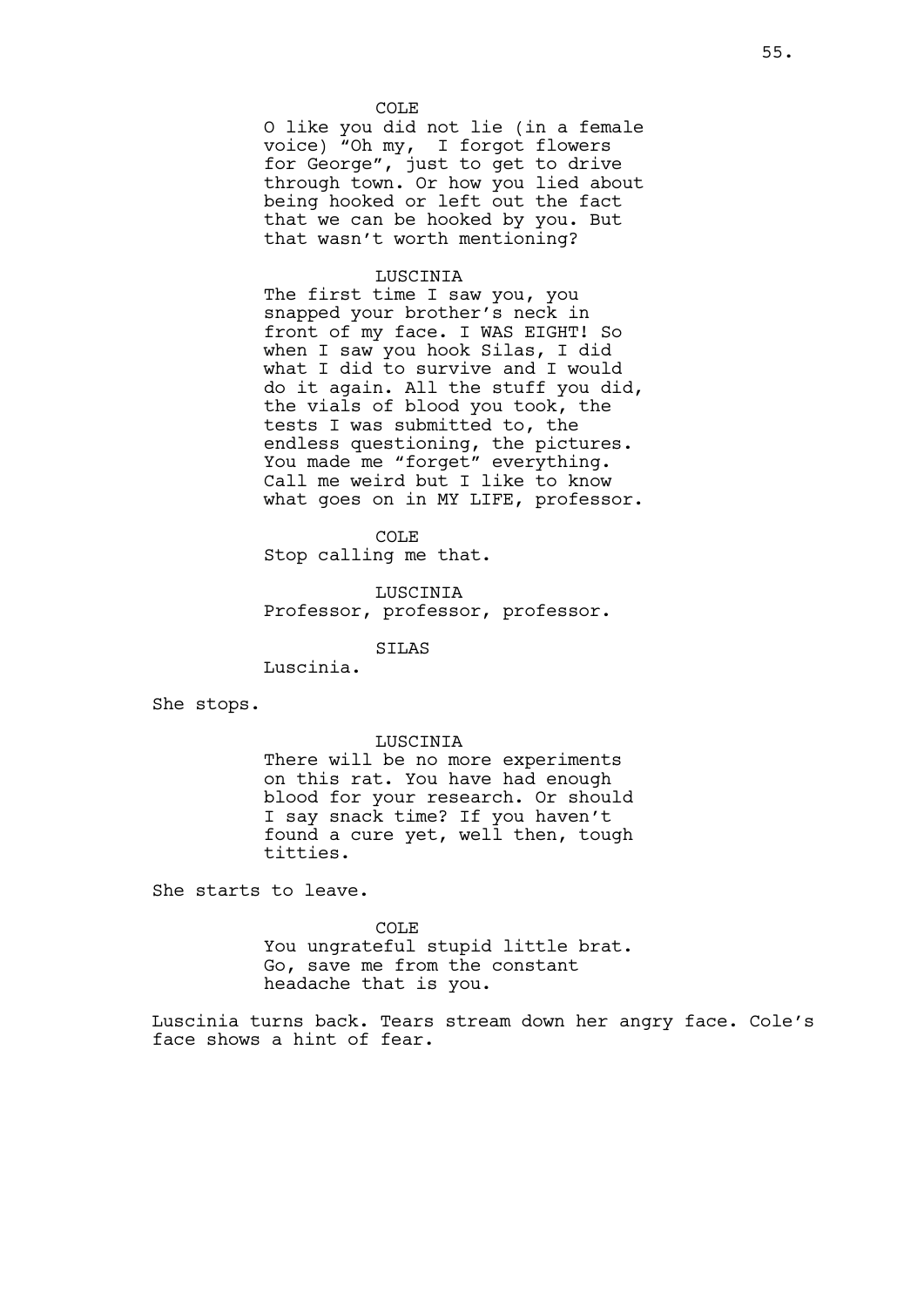SILAS Cole, you don't mean that. Luscinia he doesn't mean that. You misunderstand.

LUSCINIA Both of you shut up and don't move.

They freeze.

LUSCINIA (CONT'D) You will forget me and all that had anything to do with me right now. You are insensitive to sirens. They are just like humans to you. You are convinced sirens are a myth. You will burn all the information you have collected on me, thinking it is just junk.

She walks off, then stops.

LUSCINIA (CONT'D) You will be able to talk and move again in half an hour.

She leaves crying.

INT. CABIN - BASEMENT - DAY

A crying Luscinia walks down the stairs, pulling a garden hose. She pulls the oxygen tube out of the chest freezer and feeds the garden hose through the hole.

She walks off.

INT. CABIN - BASEMENT - CHEST FREEZER - DAY

Water runs in through the hole draining the matres and the bedding.

A big piece of plywood is placed in front of the hole where the hose comes into the freezer.

Luscinia's feet step onto the underwater matres.

Luscinia starts to cry louder as she sits down in the cold water holding a bit of rope.

She lays down, water covers her legs, her hair floats off to all sides as she pulls the lid shut.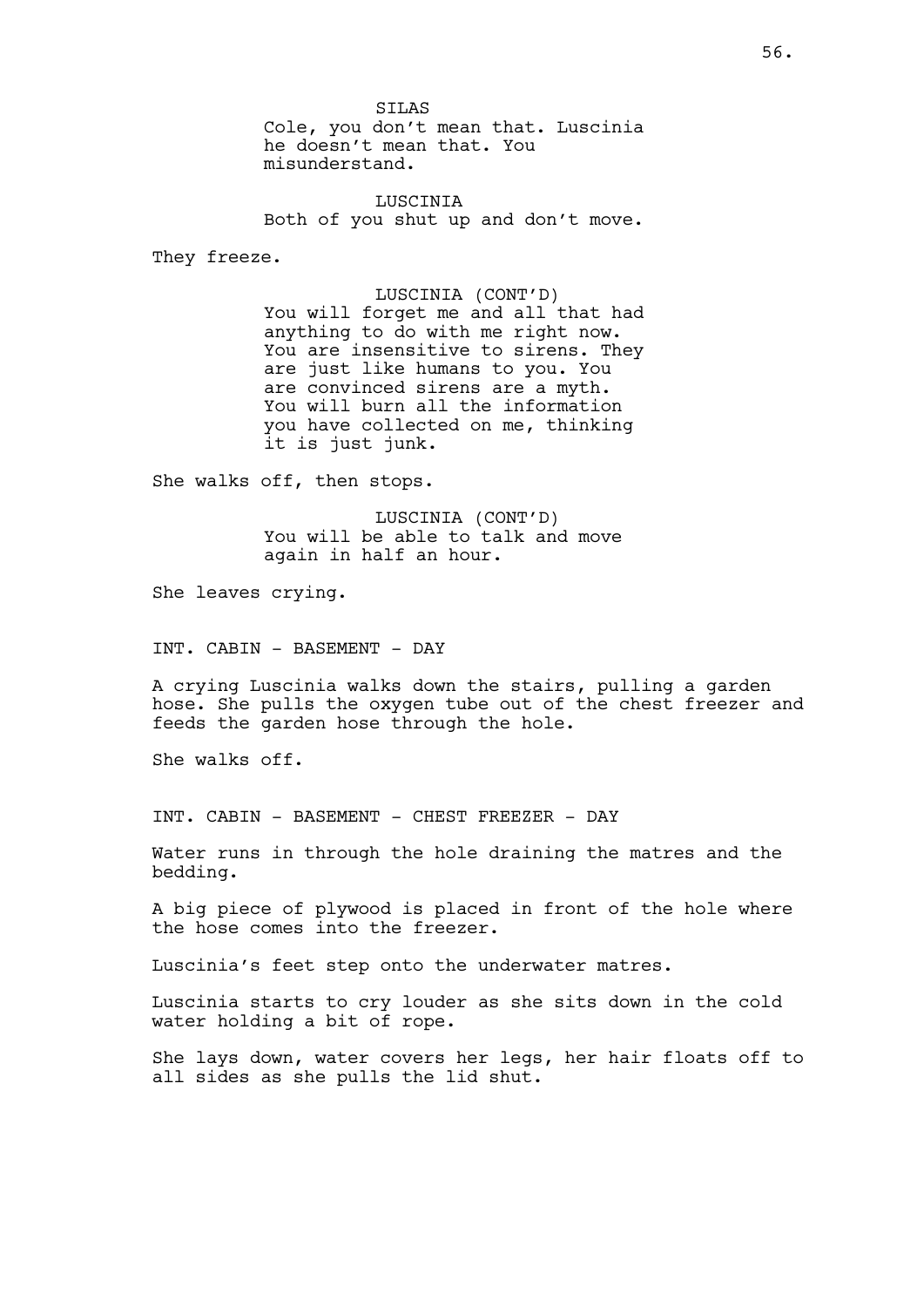She sobs as she closes the padlocks with her keys.

She feeds herself the little keys and swallows them one by one. The water is up to her waist now.

She pulls her feet up and ties them together underwater, using plenty of knots. The water reaches her breasts.

Underwater her hands tie themselves to her feet, her head enters the water to pull the knots tight with her mouth.

She comes up to water now up to her nose, She looks up at the freezer lid and cries uncontrollably.

### LUSCINIA

Laurence

Her lip shivers from the cold as she cries and cries until the water has reached the top.

Underwater we see Luscinia, floating above her blue bedding holding her breath, surrounded by her floating hair, and floating plastic stars.

She seems to realize she doesn't want this, she starts to fight, tries to push up against the lid with her shoulders over and over again.

A FAST HEARTBEAT

She gasps and all goes quiet.

THE HEARTBEAT STOPS

She's dead.

INT. MANSION - LIBRARY - DAY

Cole looks up from a book.

# COLE

Luscinia

He growls like he hasn't eaten in ages.

EXT. MANSION - GARDEN - DAY

Silas looks up from a bonfire.

SILAS Luscinia. Shit, Cole?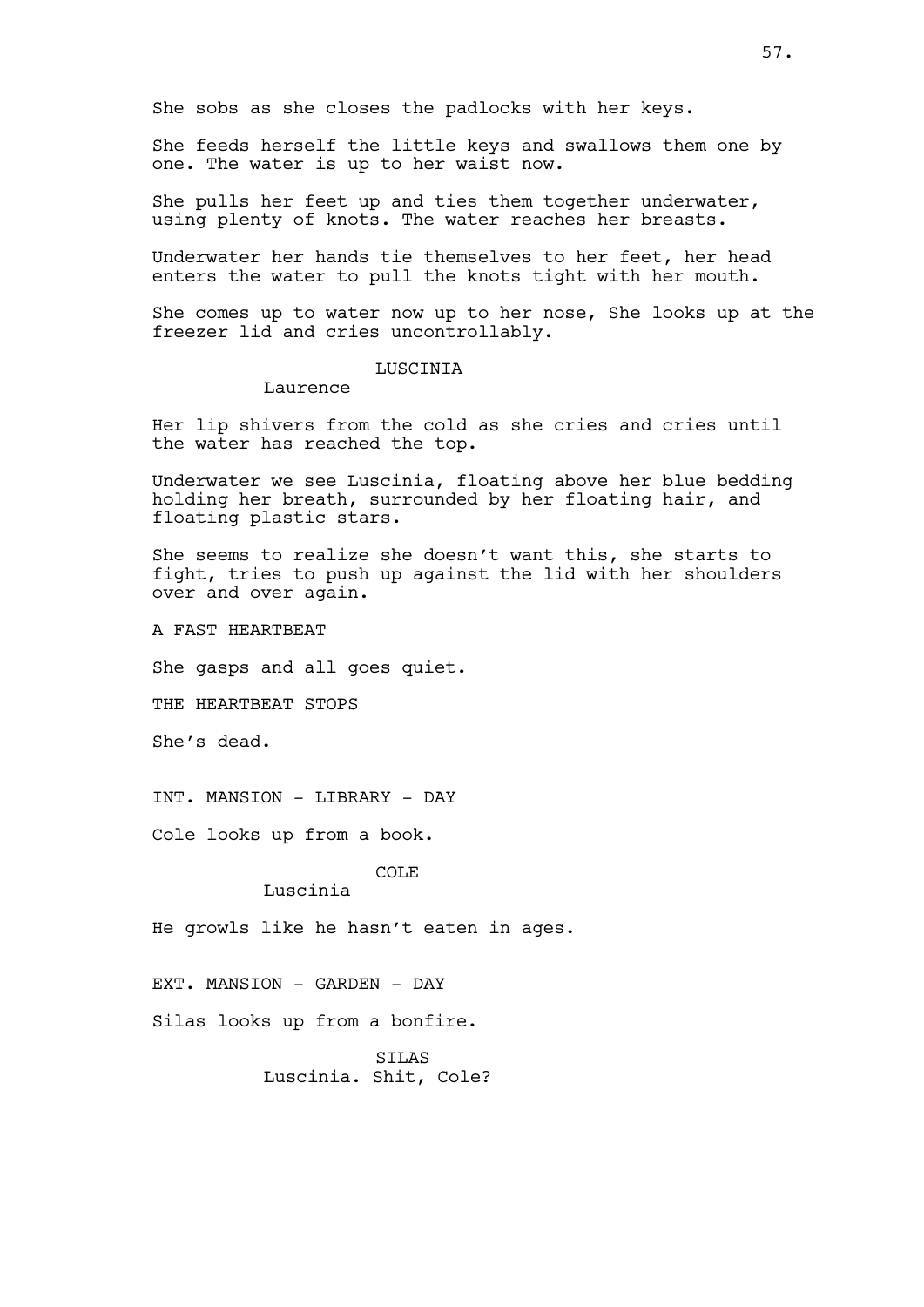EXT. FORREST - DAY Cole runs through the forest with Cole behind him.

> SILAS Cole, stop (in Latin) You will do my bidding. (in English) Shit!

EXT. CABIN - GARDEN - DAY

Cole runs past the garden hose going into the house.

SILAS Sure, I'll get that.

Silas turns the water off.

INT. CABIN - BASEMENT - DAY

Cole sees the hose going into the closed chest freezer.

WHOOSH

A trail of up-splashing water DROPS.

Cole is next to the Chest freezer. CRACK He rips the lid off.

COLE

NO!

He lifts Luscinia out of the water and places her on the dry bed.

WHOOSH Silas tears the ropes apart.

Cole stands next to the other side of the bed with a face that spells determination.

> COLE (CONT'D) You give her a breath when I tell you to.

Silas nods. Cole starts to give her CPR.

COLE (CONT'D)

Go.

Silas closes her nose and breaths into her. At one point she coughs and gasps for air when Cole jumps on the bed like a lion. He lands standing over his prey.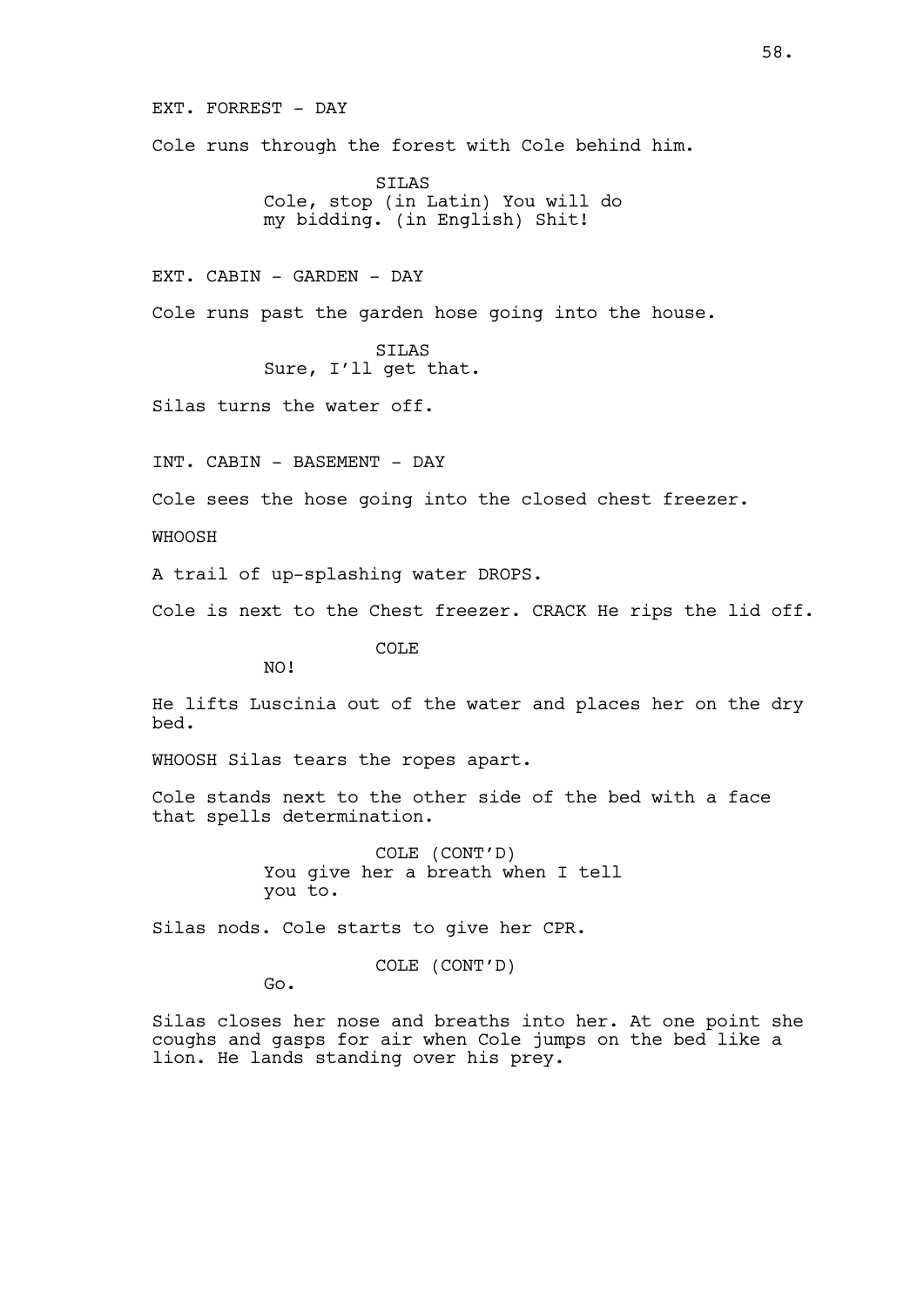# SILAS

Cole stop!

Silas tries to pull Cole away as Silas shakes Luscinia.

SILAS (CONT'D) Luscinia! I can't hold him much longer! Lucy! Scream!

It is too late. Cole pulls himself loose. He's back on her. His teeth BITE into her neck.

SILAS (CONT'D)

Luscinia!

Silas tries to get to Cole's neck, but he gets pushed and SLAMS into a wall.

> SILAS (CONT'D) Did you drain a steroid user?

Silas grabs a wooden pole from a teepee play tent and sticks it through Cole's chest so hard it enters Luscinia's shoulder.

She GRUMBLES in pain as her eyes open to a blurred room.

SILAS (CONT'D)

Cole, no!

We hear a SNAP of a neck.

Luscinia sees a blurry body shape pull a pole out of view.

RIPPING

Blurry clothes fly, a blurry person opens his fly

Cole bends over her burying his face in her hair.

A blurry face becomes an in-focus face of Cole, with lovecrazed eyes and ready canines coming towards her.

### LUSCINIA (whispers) Stop

Cole hangs above her unable to move GRUNTING like a wild animal.

> LUSCINIA (CONT'D) Don't rape me, don't hurt me.

Cole SCREAMS in agony.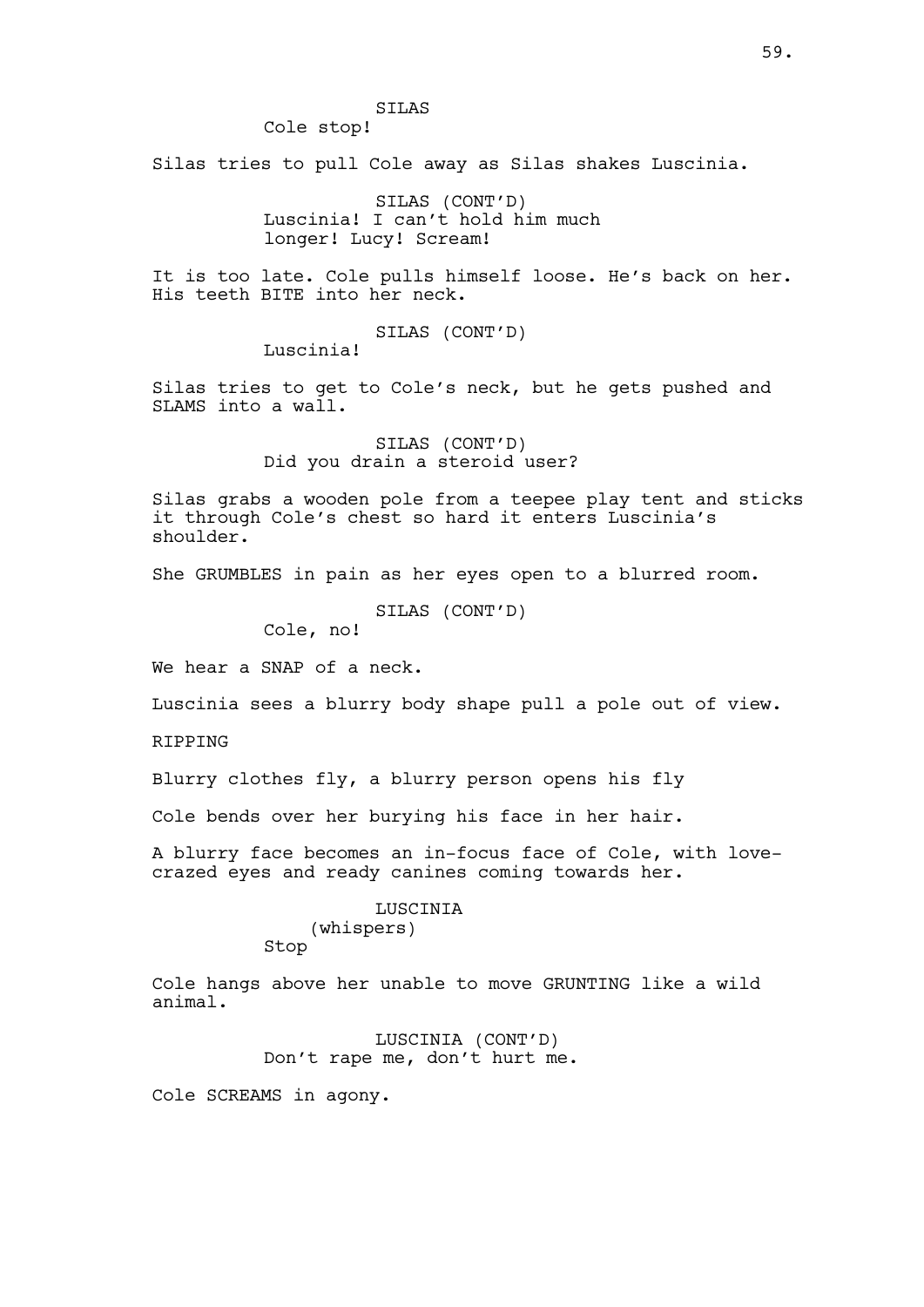Silas GASPS awake.

SILAS Oh thank God for that.

LUSCINIA (whispers) You can move now.

Luscinia passes out. Cole is hit hard with shame, looking at her lying there in her underwear. He gets off the bed as softly as he can and sits down in a corner of the waterlogged basement.

> SILAS She can hook Zombies. (to Cole) She's a siren, you could not help it.

Silas covers her up with a blanket.

SILAS (CONT'D) When she died the spell broke.

The men sit occupied by their own thoughts.

COLE Please leave me.

SILAS I'll set up the water pump.

Cole wades to Luscinia. He falls to his knees beside her. He rests his forehead on the bed.

PLING PLING

His tears fall into the water.

INT. CABIN - BEDROOM - DAY

Cole sits on the bed holding a blanket burrito Luscinia.

COLE

Better?

She nods. Luscinia puts her face in his neck. She makes a noise of content which arouses Cole. He bites into his wrist. CRACK. She looks at what he's doing. He's embarrassed.

COLE (CONT'D)

I'm sorry.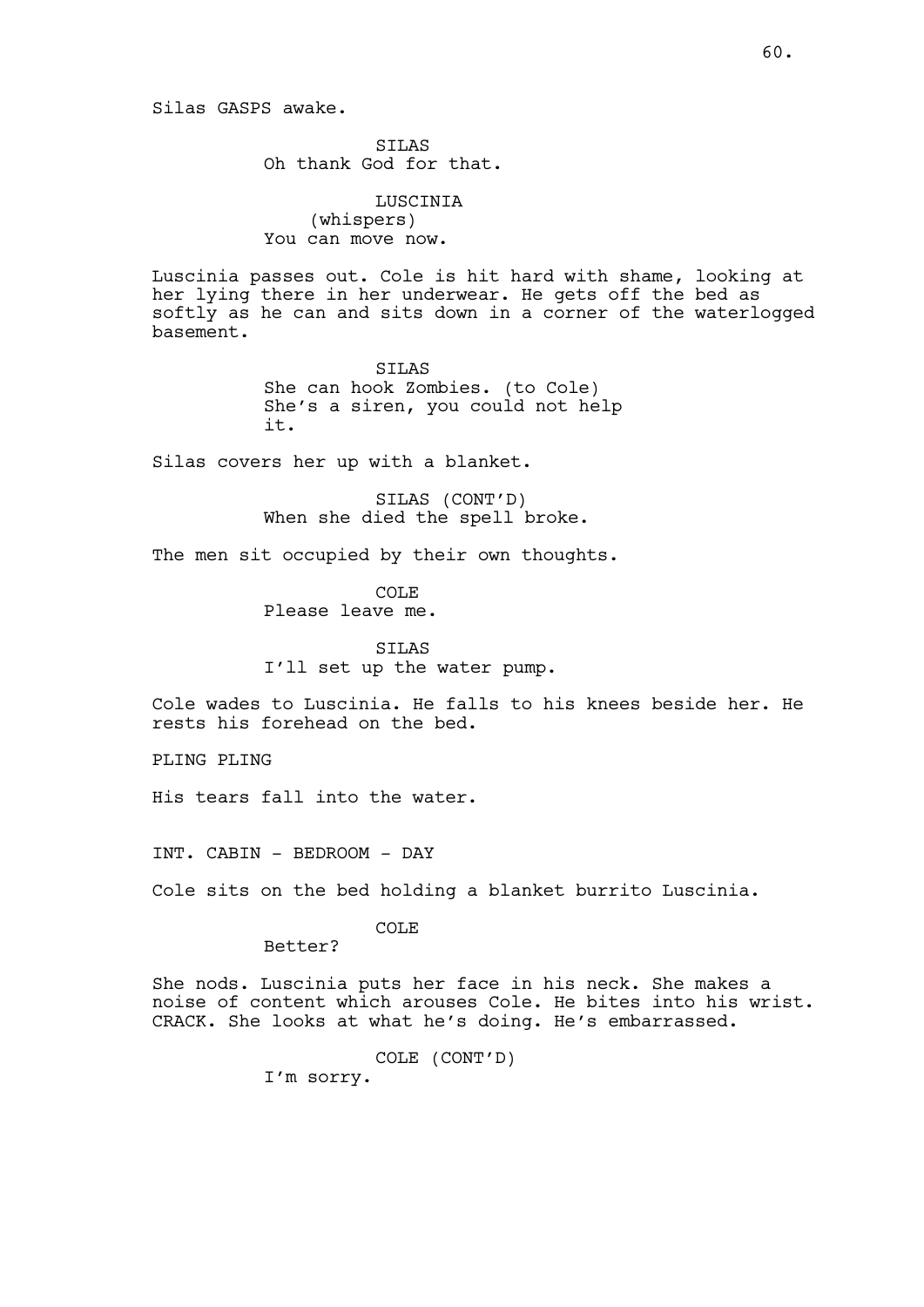LUSCINIA Cole Black, from this moment on

COLE No please don't.

LUSCINIA But you said

### COLE

I know. Never mind that, the constant headache wasn't you, well it was, it is the attraction that bugs me constantly, which I'm not able to act on, that got me angry. That and your control over me. Control has always been an issue for me.

#### LUSCINIA

So why won't you let me make you insensitive to me?

# COLE

Because I've been dead for hundreds of years. You make centuries... You make me feel alive again. Please don't take it away.

LUSCINIA How about half. To make it more bearable?

### COLE

Okay.

INT. CABIN - BEDROOM - NIGHT

Luscinia wakes up to find Cole is gone. She meets eyes with Silas sitting at the foot of the bed.

> SILAS Promise me you won't ever do that again.

# LUSCINIA

I promise.

SILAS I love you. I don't want to forget you.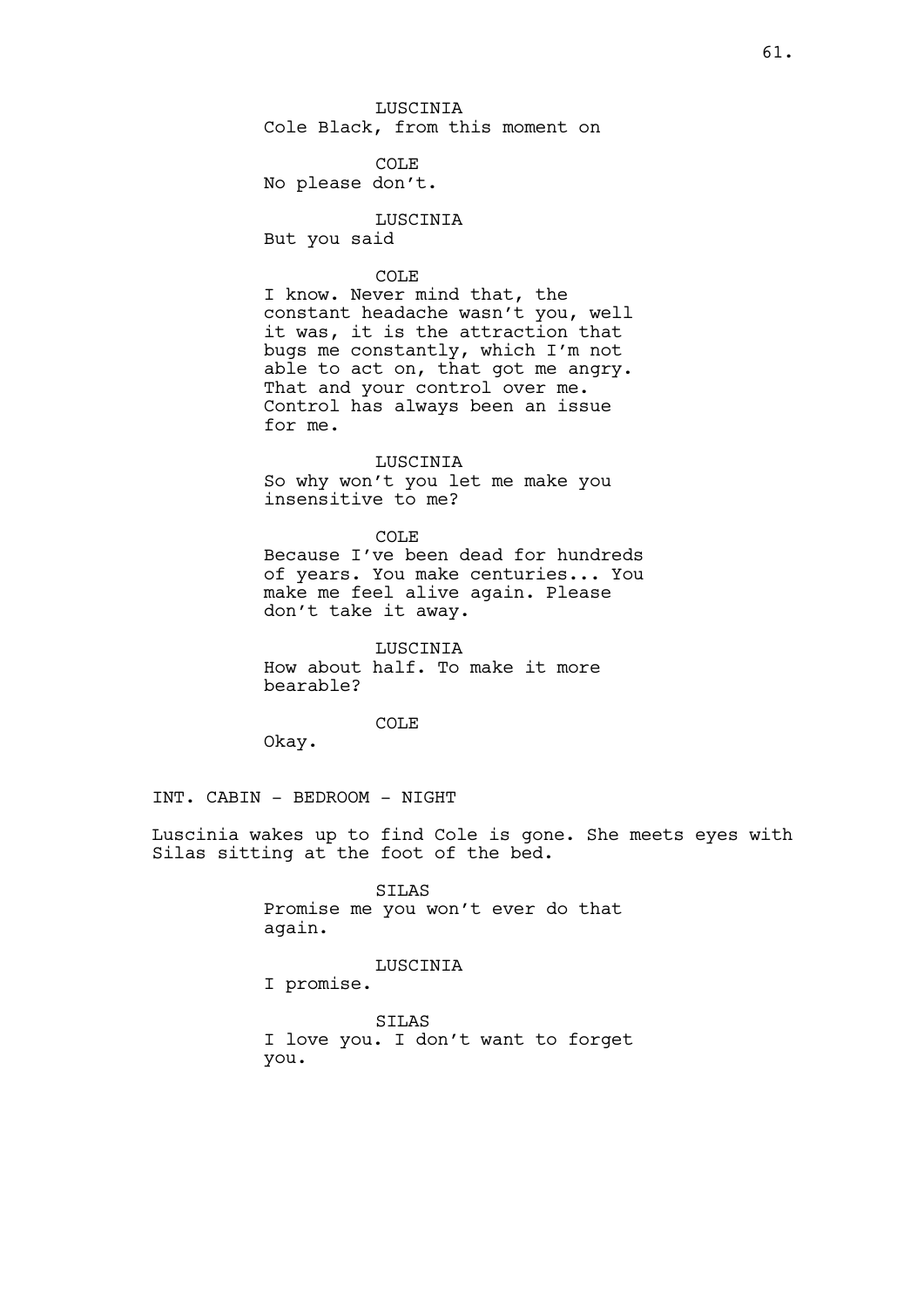They smile. Silas enters the room with Pizza and a bottle of wine.

> SILAS (CONT'D) How about pizza and a movie?

LUSCINIA Where's Cole?

SILAS Probably punching a tree somewhere. And that cure he's looking for is for you. He knows what it is like to be stuck.

Luscinia looks down, fumbling with the bedspread. Silas sits down next to her and places the pizza on her lap.

> SILAS (CONT'D) Eat something.

Her eyes change for a moment. Silas turns the TV on. Netflix appears on the screen.

> SILAS (CONT'D) What are we watching?

> > LUSCINIA

Deadpool.

SILAS Dead pool?

LUSCINIA

It's the main's nickname. Where did you get this?

SILAS I made it. I lived in Rome for a decade. And when in Rome...

Luscinia smiles. MOVIE MUSIC

LUSCINIA You make pizza

SILAS You are feeling better I hear.

Luscinia cuddles up to Silas while she munches on her slice. Later...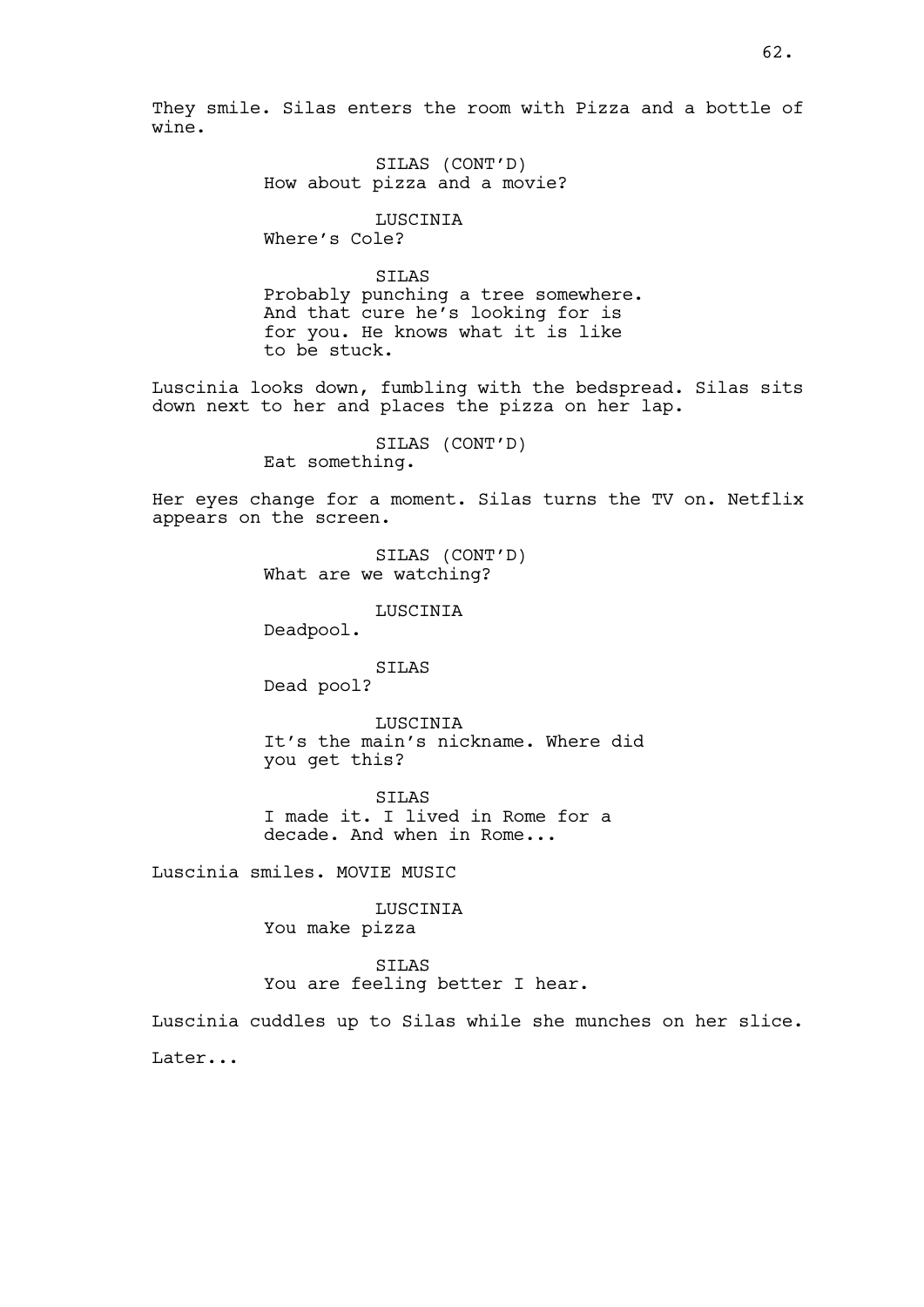A tired Luscinia wakes up in Cole's arms. He grabs a glass and gives her "the eye".

COLE

Drink

Luscinia's eye changes for a second. Cole sees it. Luscinia empties the glass.

> COLE (CONT'D) Look at me.

While her eyes look at him they do it again.

COLE (CONT'D) Give me your hand.

And again as she presents him with her hand.

COLE (CONT'D)

SILAS!

STUMBLING on the stairs.

SILAS (O.S.)

Blasted.

WHOOSH he's there.

SILAS (CONT'D)

What?

COLE Look at her eyes.

Silas's face hangs next to Cole's

COLE (CONT'D) Give me your other hand.

Her eyes change for a second before Luscinia does it.

COLE (CONT'D) Did you see that? She's never done that before. She does it every time after I ask her to do something. Maybe she can be hooked?

SILAS Luscinia, did you feel something different just now, when Cole asked you to do those things?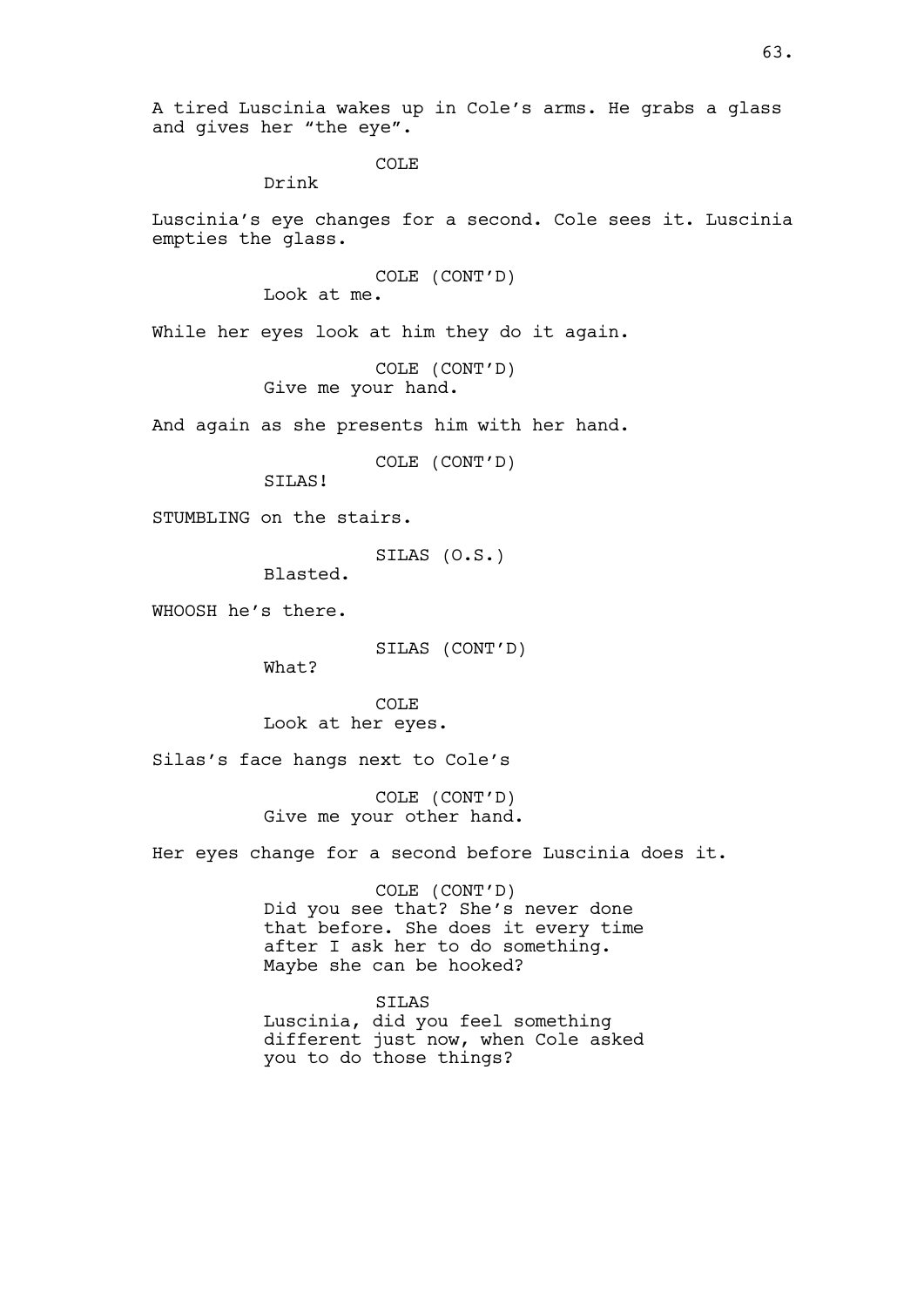LUSCINIA I don't know. She thinks. LUSCINIA (CONT'D) I trust him more. SILAS No, I don't think that that's it. LUSCINIA I let him. I think. SILAS Yes, that is it. She can't be hooked against her will. COLE That makes sense. SILAS She's tired, she trusts you, so she's letting you take care of her. Well, now if you don't mind my lemon meringue pie awaits. Silas leaves. Cole looks at Luscinia. COLE Kiss me. She kisses him. **LUSCINIA** That's not fair. COLE Sorry, not sorry. He smiles the biggest smile. LUSCINIA Can I see your home? COLE We will go there tomorrow, promise. INT. MANSION - LIBRARY - DAY Cole leads Luscinia into the library. Her jaw drops as she looks around the room. Her eye lands on seven identical bound books standing side by side.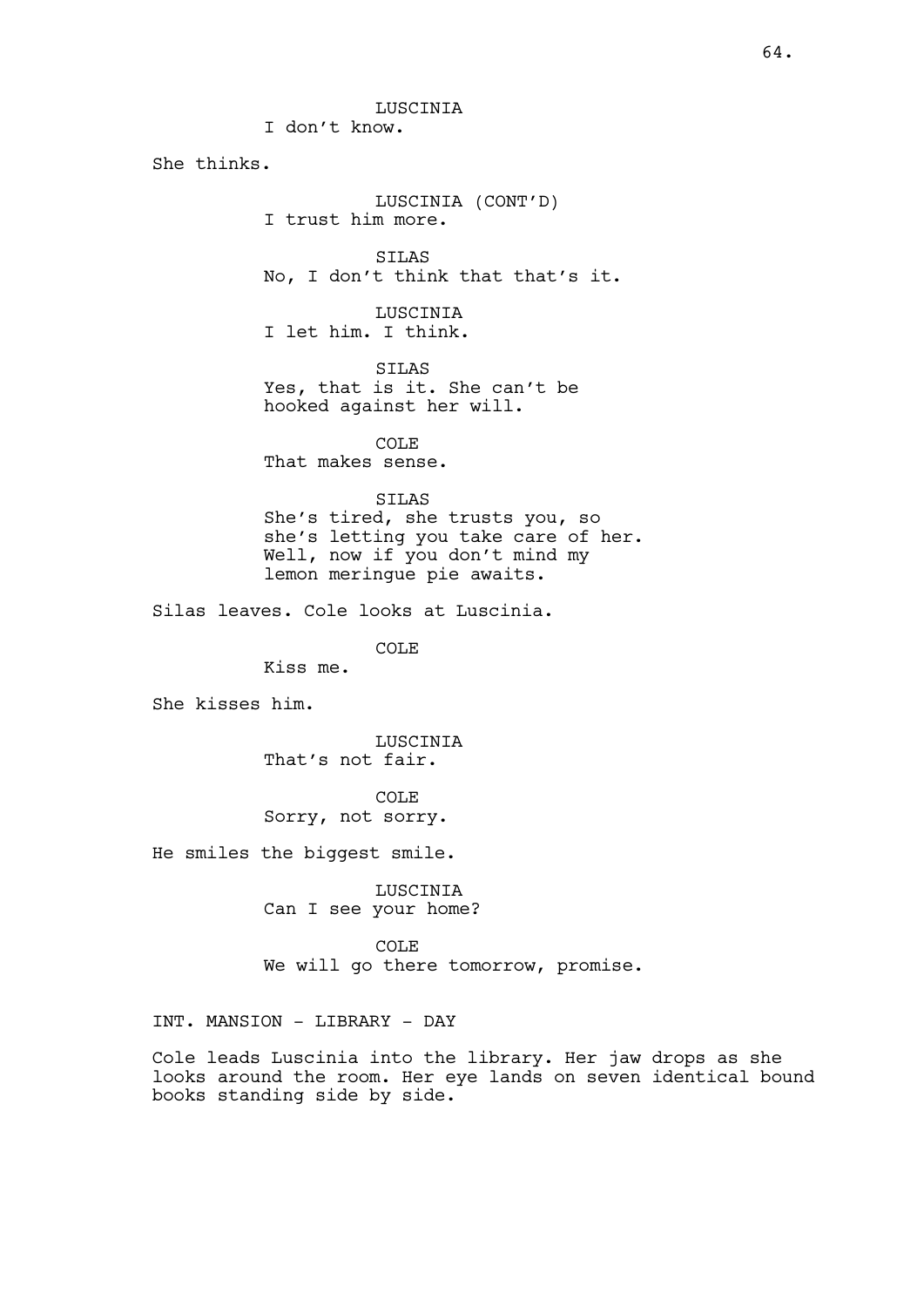# LUSCINIA Shakespeare. These look ancient

She goes closer. On each book, in golden letters, it reads Shakespeare.

> **COL** They're the first folio from sixteen twenty-three.

Cole pushes a stone into the fireplace. CLICK Behind him a wall opens.

> COLE They have all kinds of funny mistakes in them. Look in here.

INT. MANSION - SECRET ROOM - DAY

Luscinia enters the room, stacked with ancient artifacts, rarities, curiosities, and lots of old books. Luscinia looks at all of it.

> LUSCINIA Why are these books in a secret room?

COLE We keep our diaries here, the few pictures we have, heirlooms, spellbooks.

LUSCINIA Spellbooks?

COLE Yes. I learned Voodoo, to learn about

LUSCINIA

Zombies

COLE

Yes. There are grimoire's from Salem witches, books on Macumba from Brasil, studies of African witch-doctors, shamanism, Surya Sparsh you name it.

LUSCINIA

Surya Sparsh?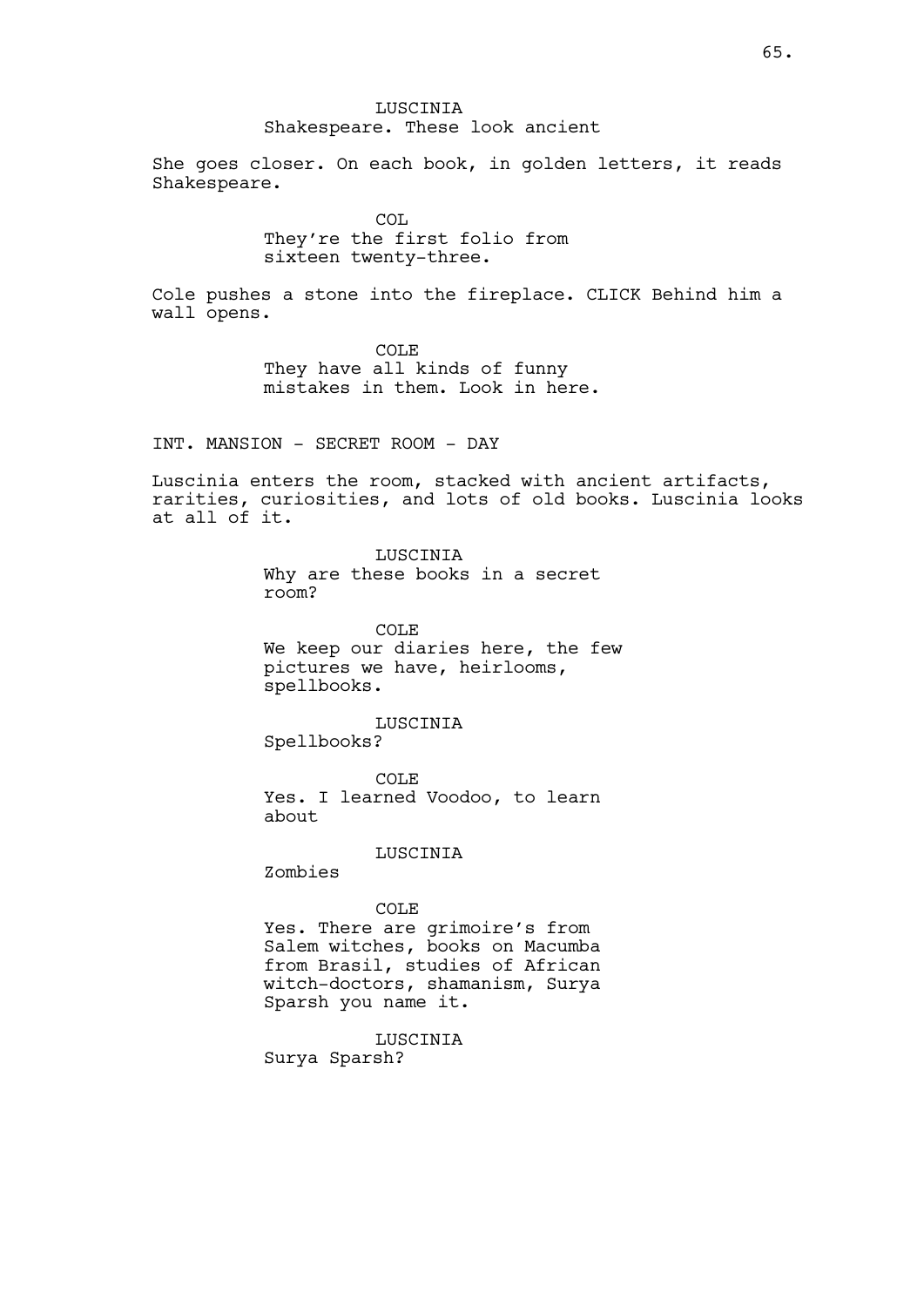COLE The use of tantrics to raise the dead.

LUSCINIA As you do. Why did you not do that with Laurence?

COLE Zombies are not actually dead. They are just people that have been drugged.

LUSCINIA But what about you and Silas then?

COLE

Tea?

LUSCINIA Yes, please.

COLE

Feel free.

Cole comes back with tea, to find Luscinia sitting on the floor with a diary.

> LUSCINIA You knew Mozart?

COLE Yes. I met him and his sister, Maria, when they performed at Versailles. He must have been around eight at the time.

LUSCINIA You were at Versailles?

COLE Yes, Marquise de Pompadour was into art and I was an artist. She died unfortunately before I could paint her.

He holds out a teacup.

COLE (CONT'D) Your tea madame.

Luscinia looks at him with new eyes.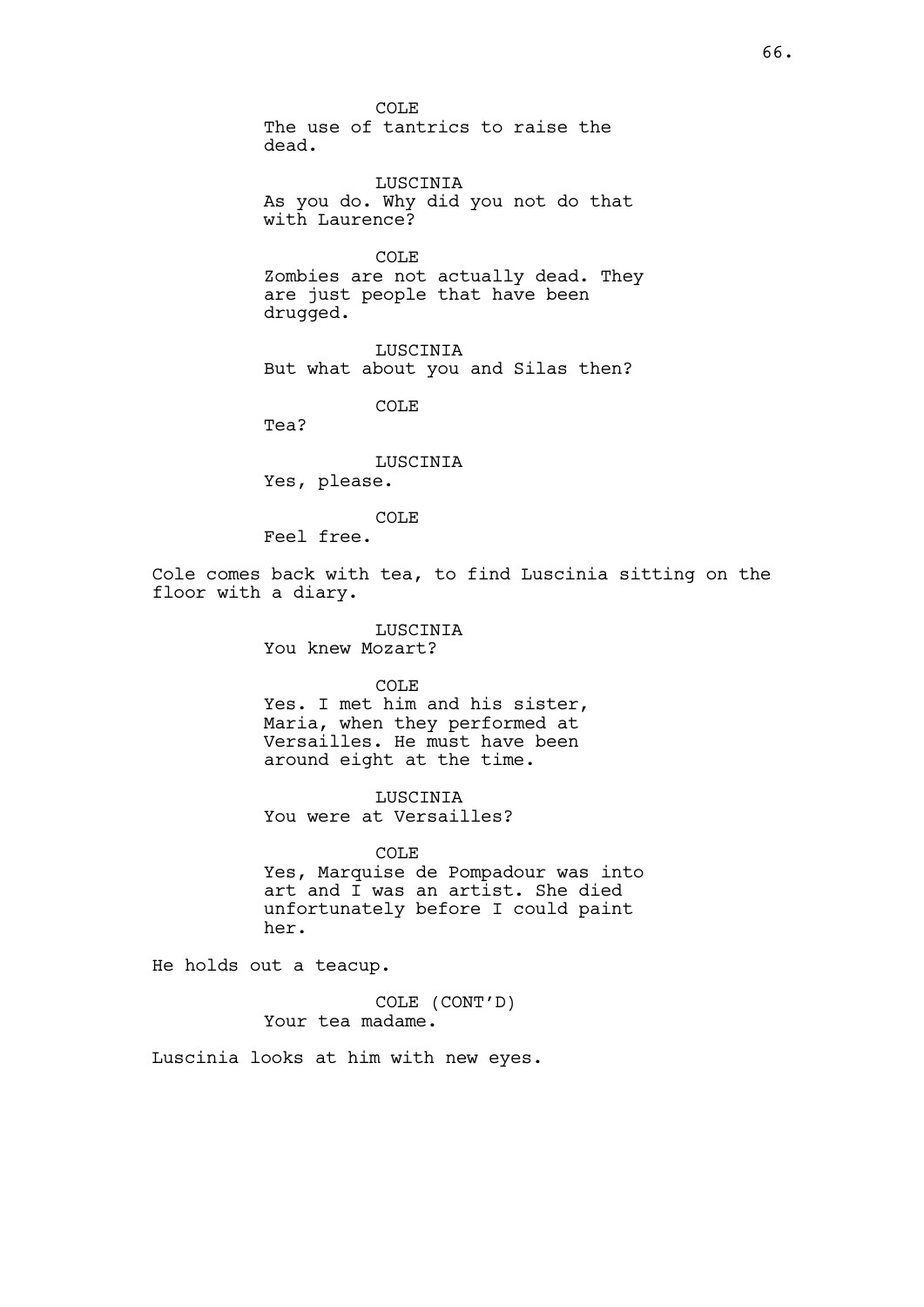LUSCINIA How old are you?

Cole hesitates.

LUSCINIA (CONT'D) Oh come on it is not like I am going to be able to tell anyone.

COLE I was born in 1654.

LUSCINIA Flipping heck, you're a living relic.

Silas's LAUGHTER comes from another room. Cole's face plummets. Luscinia clenches her lips but fails to hide her smile.

> COLE Silas will take you home when you're done.

WHOOSH he's gone.

#### LUSCINIA

Small toes!

She gets distracted from caring by all there is to read and dives back in.

INT. MANSION - SECRET ROOM - NIGHT

Cole comes into the library to find a sleeping Luscinia on the floor surrounded by books.

# COLE

Luscinia.

Luscinia wakes up.

COLE (CONT'D) Come on, let's find you a bed.

INT. MANSION - BEDROOM - NIGHT

Candles light up the room. Luscinia sits down in front of the fire.

LUSCINIA

Cole?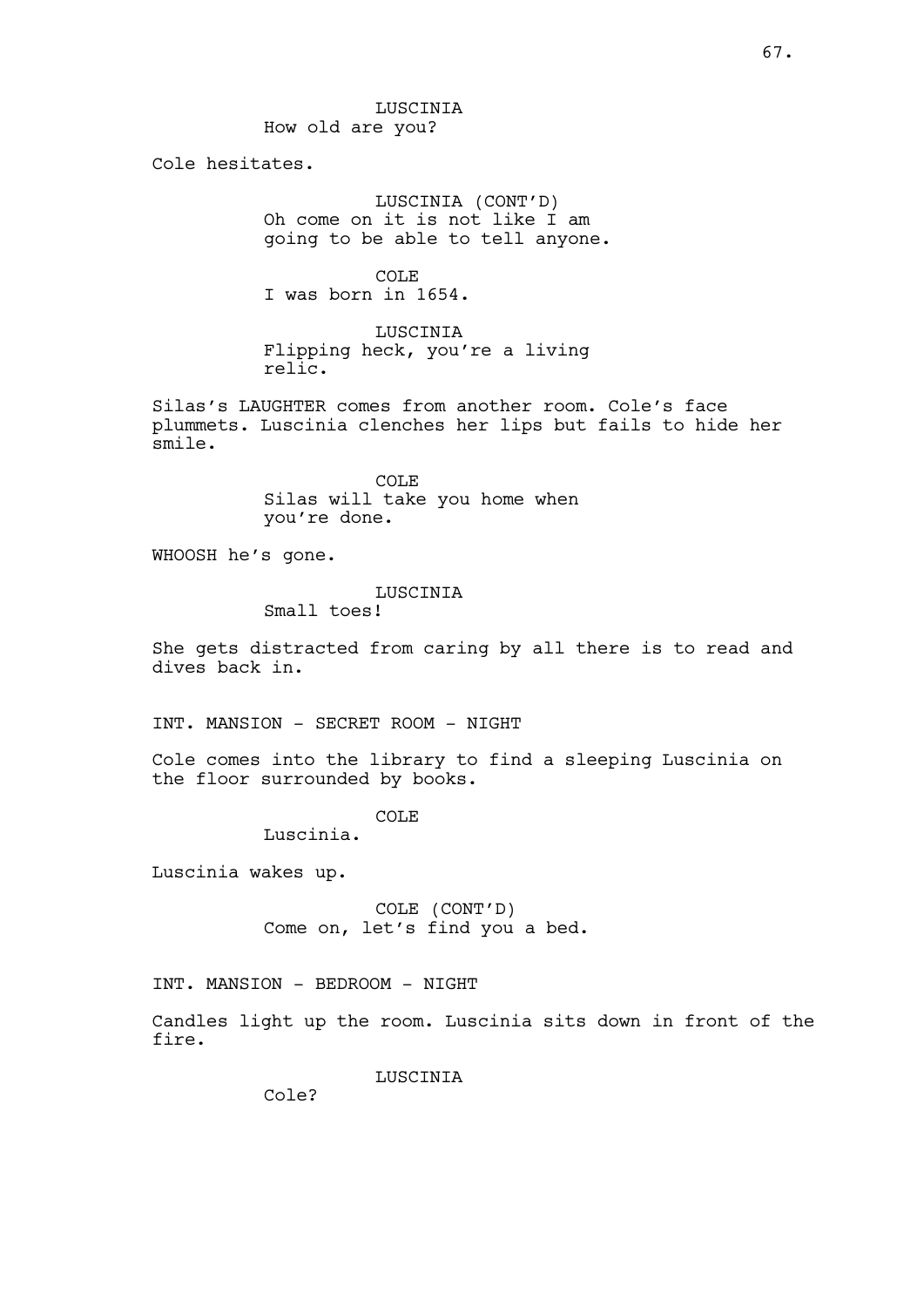COLE

Hm

LUSCINIA How did you become an immortal vampire slash zombie?

He sits down across from her. He sighs.

COLE

I was born into a well-to-do cattleranching family. In a time when people were sold as slaves. I was raised to think I was better than most everything walking. Unfortunately.

EXT. COLE'S HOUSE - DAY

It's 1687. Silas and Cole, wearing Puritan clothes, sit on a porch drinking beer.

> COLE (V.O.) One day Silas came by my house. He was the gambling son of a lawyer. He was always begging, borrowing, or scheming.

COLE What do you want Silas? And it better not be money.

SILAS Not at all. I want to negotiate. I overheard a bit of my father's conversation. It turns out old man Augustin is dying.

Cole lights up.

COLE

His land.

SILAS

I thought this confidential information would be worth say twenty percent of the land's sales price?

COLE (V.O.) I promised him fifteen percent of the land for this information.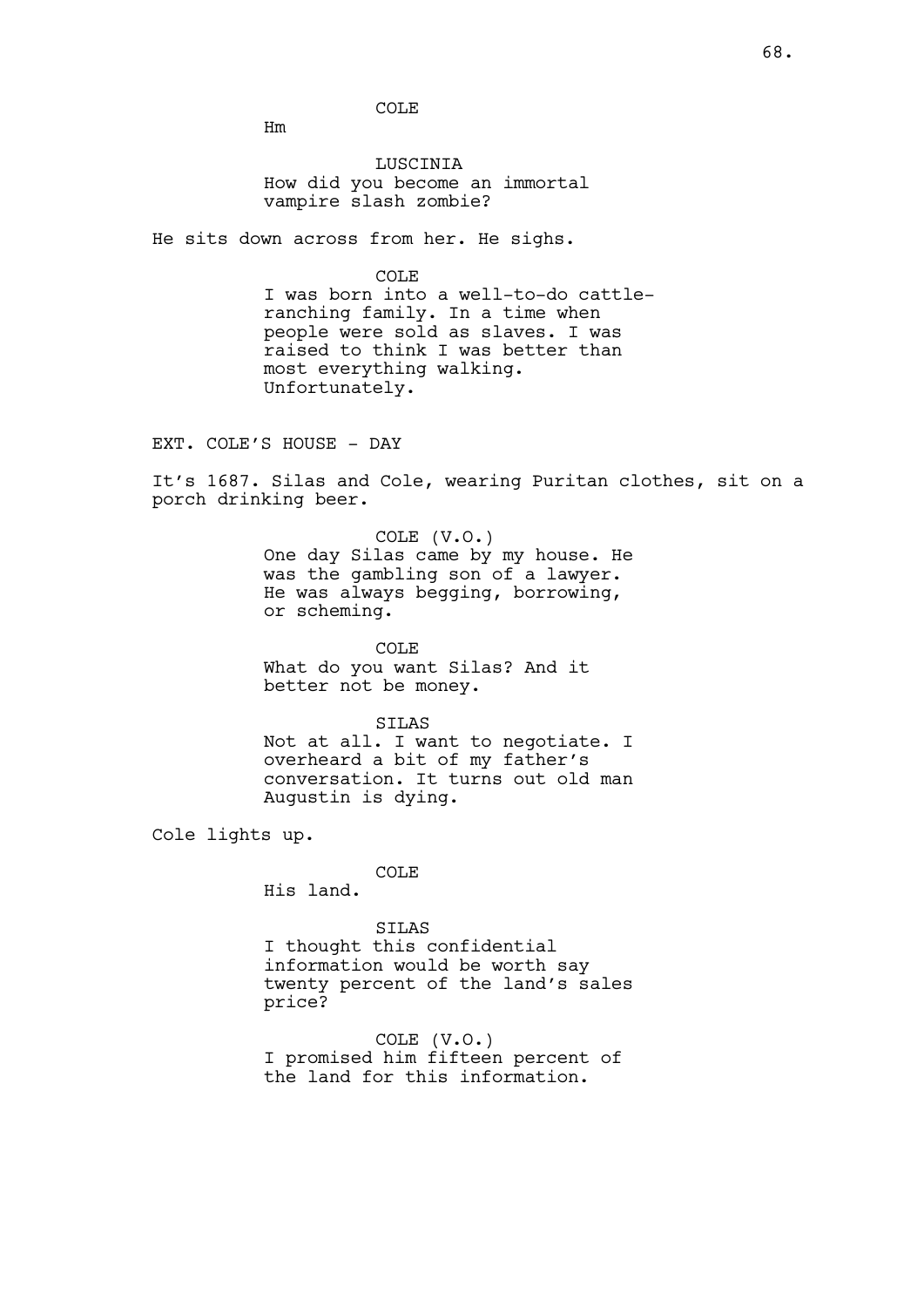Cole throws his beer back.

SILAS You're going straight away?

COLE Prime cattle land man!

Silas watches Cole get on a horse and GALLOP off into the distance.

> COLE (V.O.) Of course, Silas forgot to mention an important bit of information.

SILAS They practice Voodoo. There, I said it.

EXT. AUGUSTIN HOME - DAY

Cole KNOCKS on the door.

COLE (V.O.) To my eternal shame, I went to bother a dying man.

A kid opens the door. Cole hands him some money

COLE Get Grandpa and yourself some treats.

He gestures for him to leave. He runs off.

COLE (V.O.) (CONT'D) I thought I was so lucky to come just at the time when the grandchild, who was easily bribed, was left to watch over him for an hour.

INT. AUGUSTIN HOME - LIVING ROOM - DAY

A frail man lying in a bed by the window looks suspicious when Cole comes in, grabs a chair, and sits down next to him.

> COLE (V.O.) Augustin's land was to be left to his children so they could work it.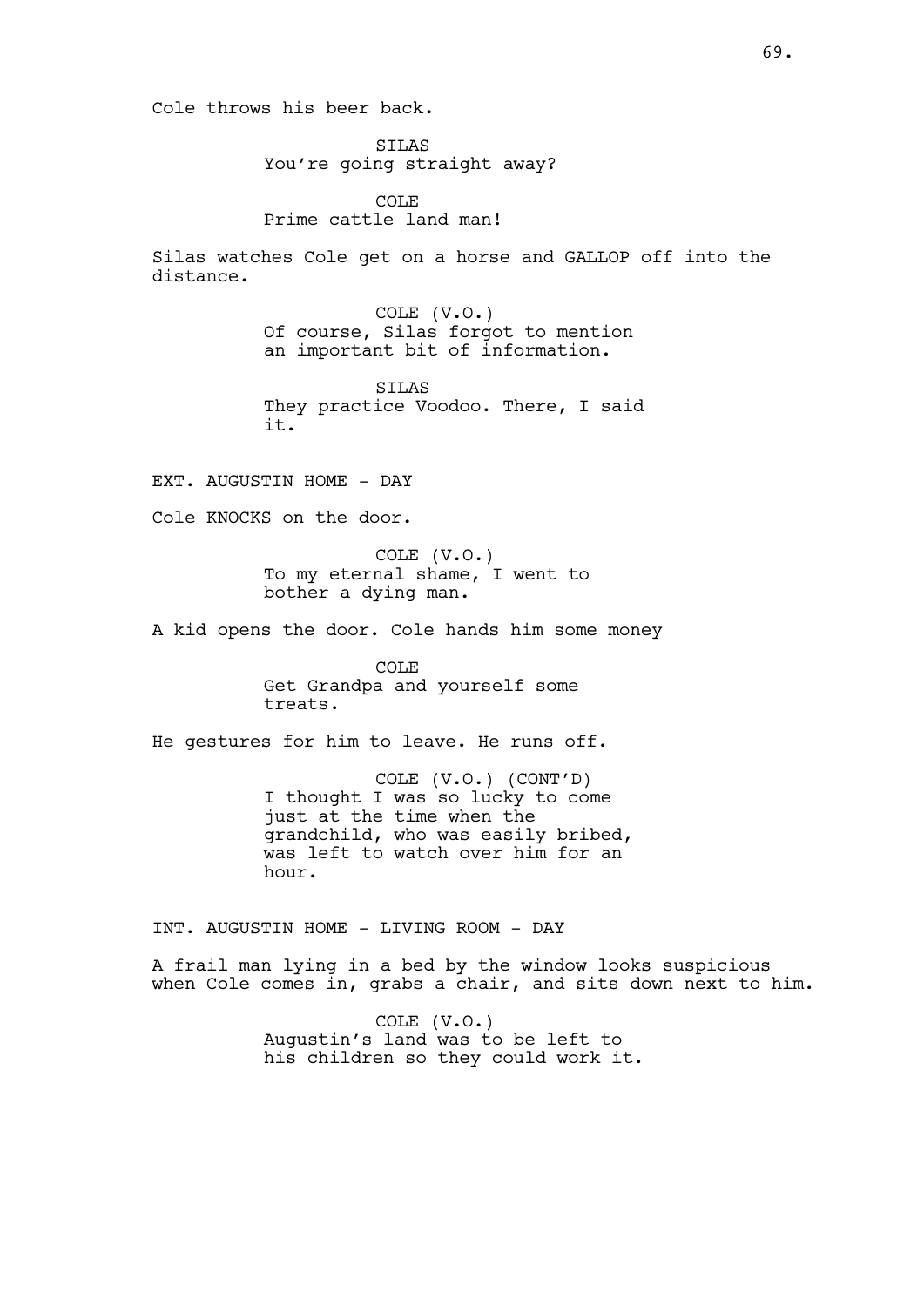Cole places a contract on his bed with bills on top. The man gestures for him to leave.

> COLE (V.O.) The frail man turned down my offer at first.

Cole talks, gestures, and adds more bills.

COLE (V.O.) But I talked like a snake and offered him a great sum of money.

Cole adds more bills.

COLE Your children can buy more land than you have now with this money.

The tired man stares at the bills.

COLE (V.O.) This was true but this would not have their legacy, their story, their blood sweat, and tears put into it of course. I convinced the man. I think I wore him out and he just wanted peace.

The man signs the contract.

COLE (V.O.) He sold the land to me.

EXT. AUGUSTIN HOME - DAY

Cole comes out of the house looking at the document like a smug Cheshire cat.

EXT. COLE'S HOUSE - DAY

Cole opens the door to a man who hands him the contract of sale and the bills paid.

> COLE (V.O.) Later that day his eldest son MACKANDAL brought the money back to me, asking me to undo the contract. He explained the importance of the land to his family which I already knew but knowingly ignored.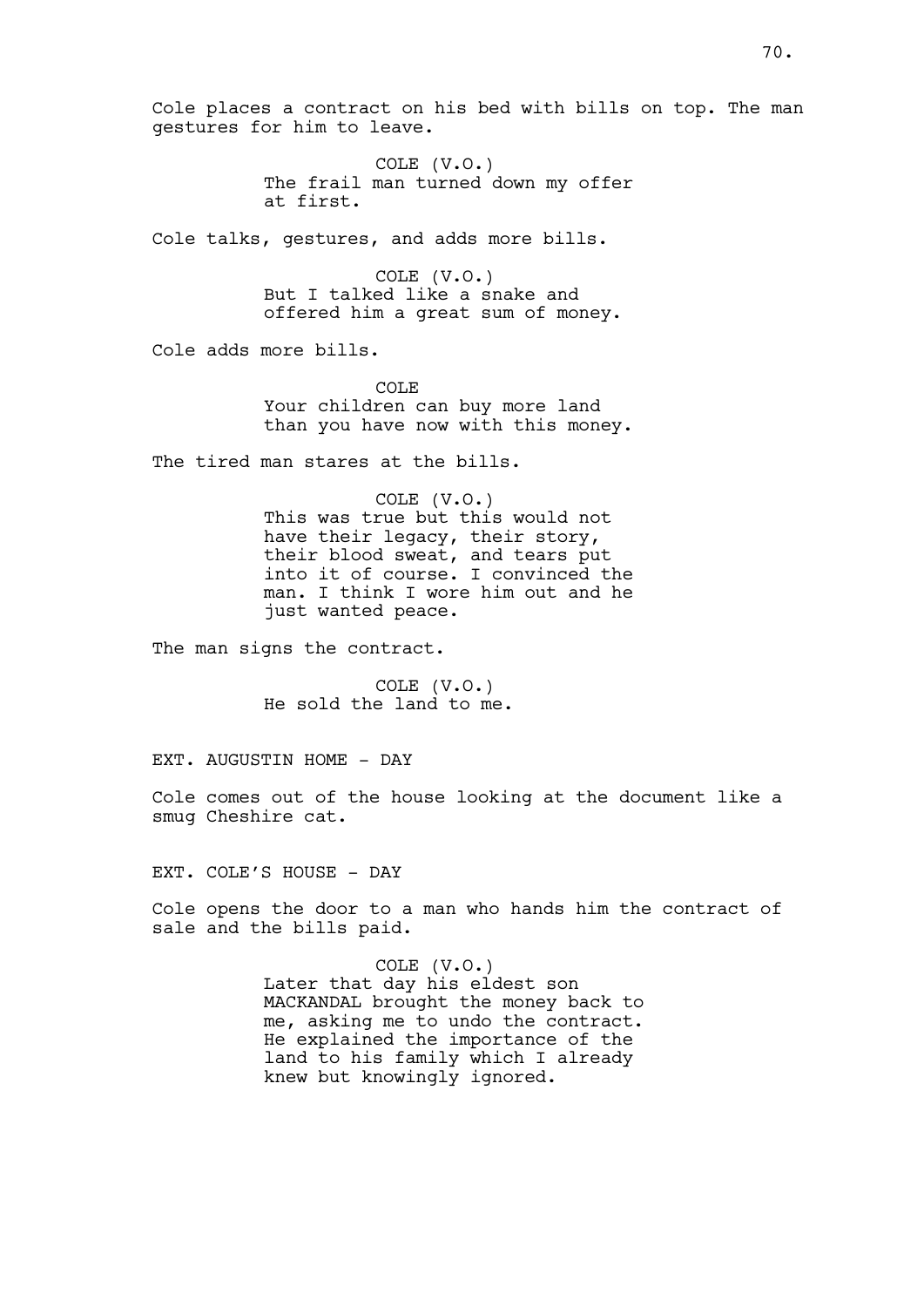COLE

It is done.

Cole gestures to his cattle overseer JOHN.

COLE (CONT'D) Escort this slave of my property.

John pulls a gun on Mackandal.

MACKANDAL I am a free man!

Cole SLAMS the door shut.

COLE (V.O.) He was a free man.

EXT. CEMETERY - NIGHT

Mackandal collects the bones from a dug-up coffin.

COLE (V.O.) What Silas had not told me was the man was a Bokur, a Voodoo priest.

INT. VOODOO TEMPLE - NIGHT

Mackandal coats his skin with an oily liquid

COLE (V.O.) And I had some broken major rules of his society.

Mackandal puts some bones and lizards on a small grill

COLE (V.O.) In the name of ambition I had disrespected him and his family

Mackandal handles a dried toad and plants

COLE (V.O.) And I kept them from working their land.

Mackandal smashes ingredients in a mortar as he sings

COLE (V.O. Mackandal prepared a "coup de poudre" for me. A zombi poison.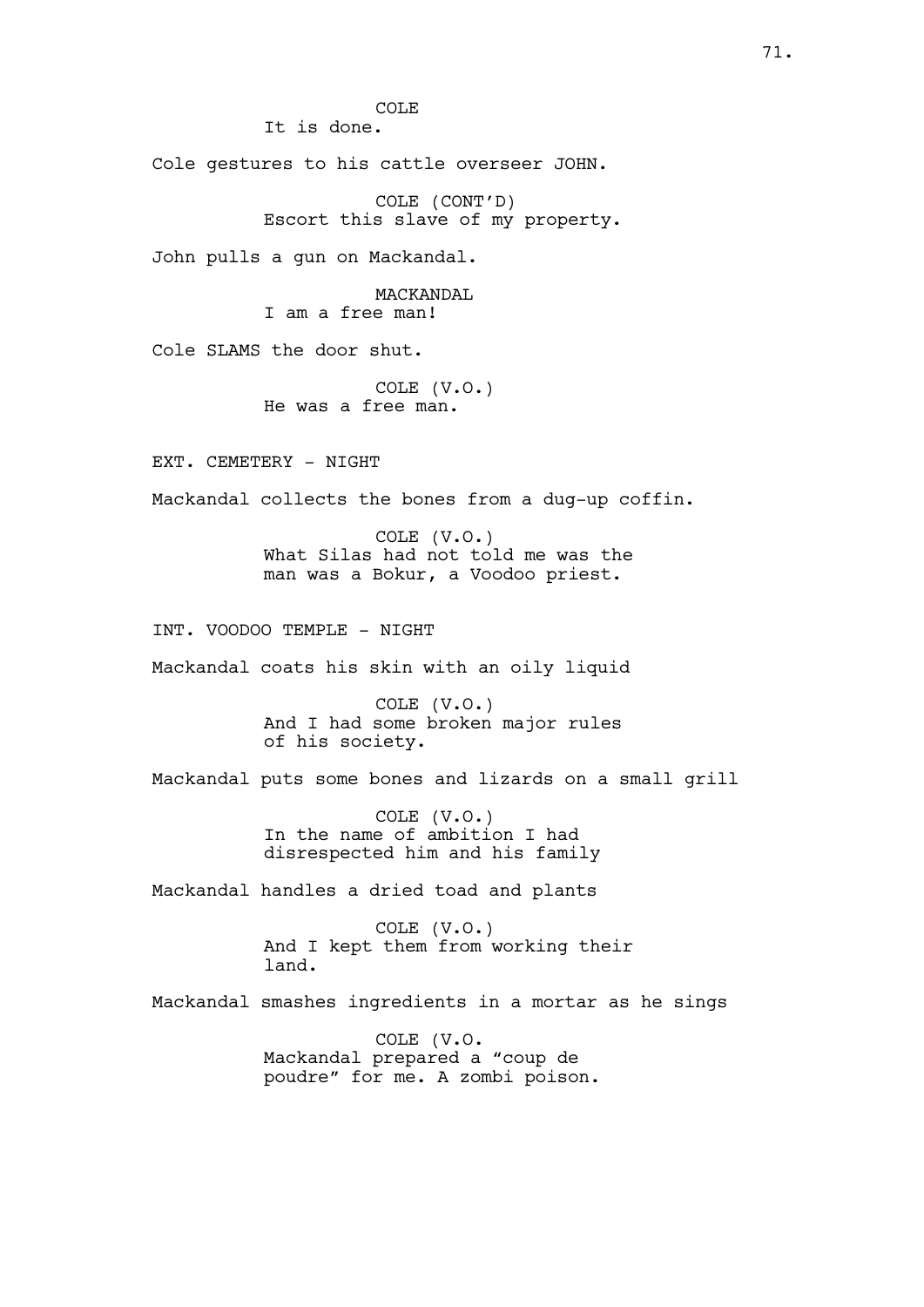EXT. COLE'S HOUSE - NIGHT

Mackandal sneaks up to a window.

COLE (V.O.) And set out to judge me for what I had done.

INT. COLE'S HOUSE - BEDROOM - NIGHT

Mackandal looks at Cole sleeping peacefully. He pours a powder into a pair of shoes and sneaks out of the room.

> COLE (V.O.) He put the poison in my shoes

INT. COLE'S HOUSE - BEDROOM - DAY

Cole puts his shoes on.

COLE (V.O.) And within ten minutes of me putting them on.

EXT. COLE'S HOUSE - DAY

Cole steps outside to greet his parents and drops to the ground. Cole's spirit leaves its body.

> COLE (V.O.) I floated above my body.

Cole's spirit watches a doctor holding Cole's wrist shaking no to his father and crying mother.

> COLE (V.O.) I saw a doctor declare my fully conscious paralytic self dead.

INT. COLE'S HOUSE - DINING ROOM - DAY

Cole watches his body being put in a coffin, his eyes stare blankly.

> COLE (V.O.) It was so scary. Not being unable to make my body respond.

Cole watches his father close his own eyes. Then slowly slide the coffin lid shut as Misses Black cries uncontrollably.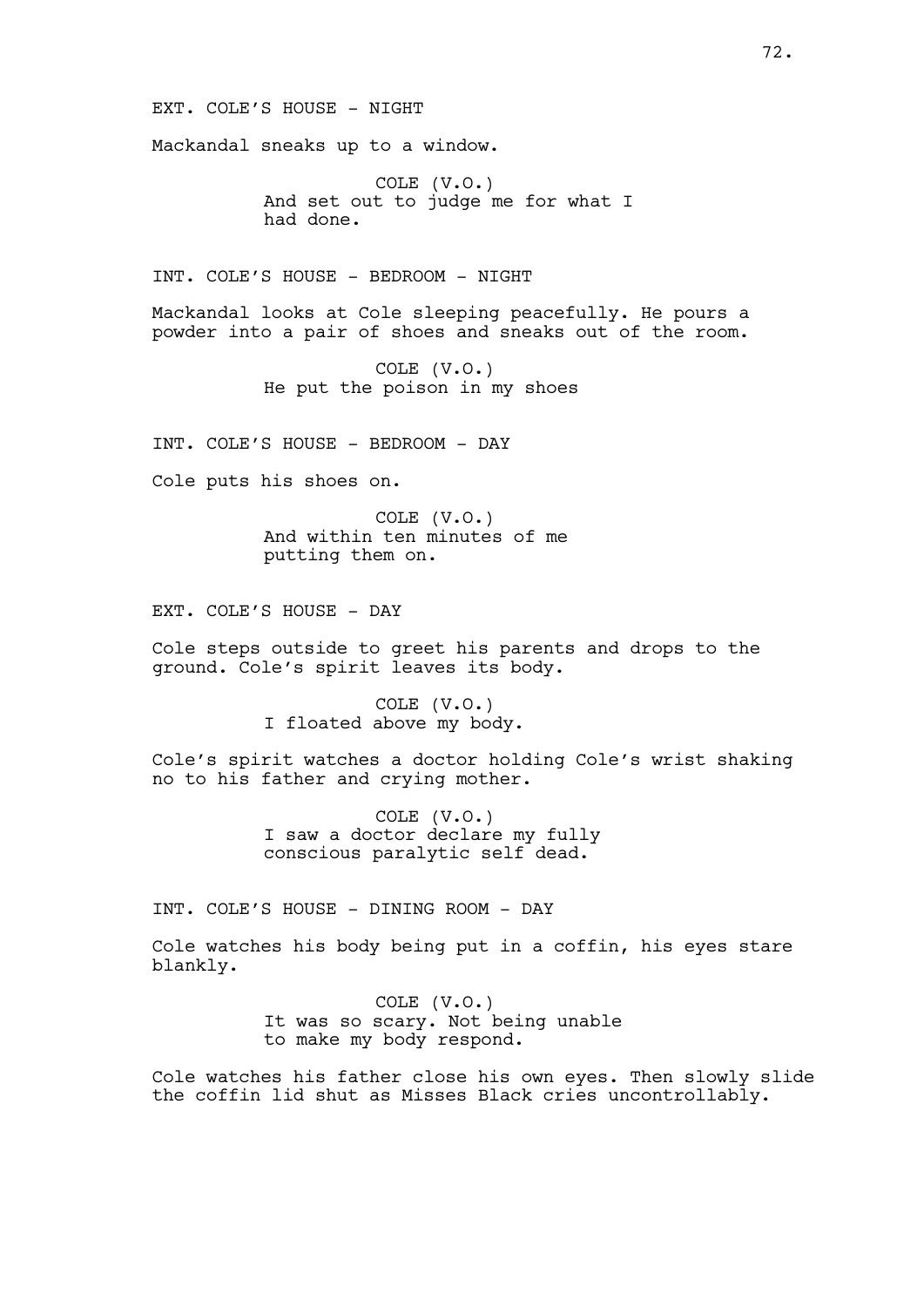COLE (V.O.) I witnessed my mother get angry with God for the first time. Crying out, that I did not deserve it. That I was a good man. Which wasn't true.

Cole watches his business-like father and drained mother sit at the dining-room table, looking at drawings of headstones, gloves, and golden rings.

> COLE (V.O.) I witnessed my parents argue over my headstone and which guest should get what glove or grieving ring.

INT. COLE'S HOUSE - DINING ROOM - NIGHT

Cole's spirit watches his parents leave the dining room and the staff blowing out the candles.

> COLE (V.O.) Then they went to sleep. That night felt longer than my life until now. I had never felt so scared, lost and alone.

Cole's spirit hovers alone in the dark.

INT. COFFIN - NIGHT

Cole's body is still the same.

COLE (V.O.) In my head I cried, I screamed for God to help me.

INT. COLE'S HOUSE - DINING ROOM - DAY

A CHURCH BELL RINGS

Cole's spirit watches bearers lift his coffin off its stand and out the room with his father supporting his weeping mother in tow.

> COLE (V.O.) I pleaded with God as I watched the bearers come for me.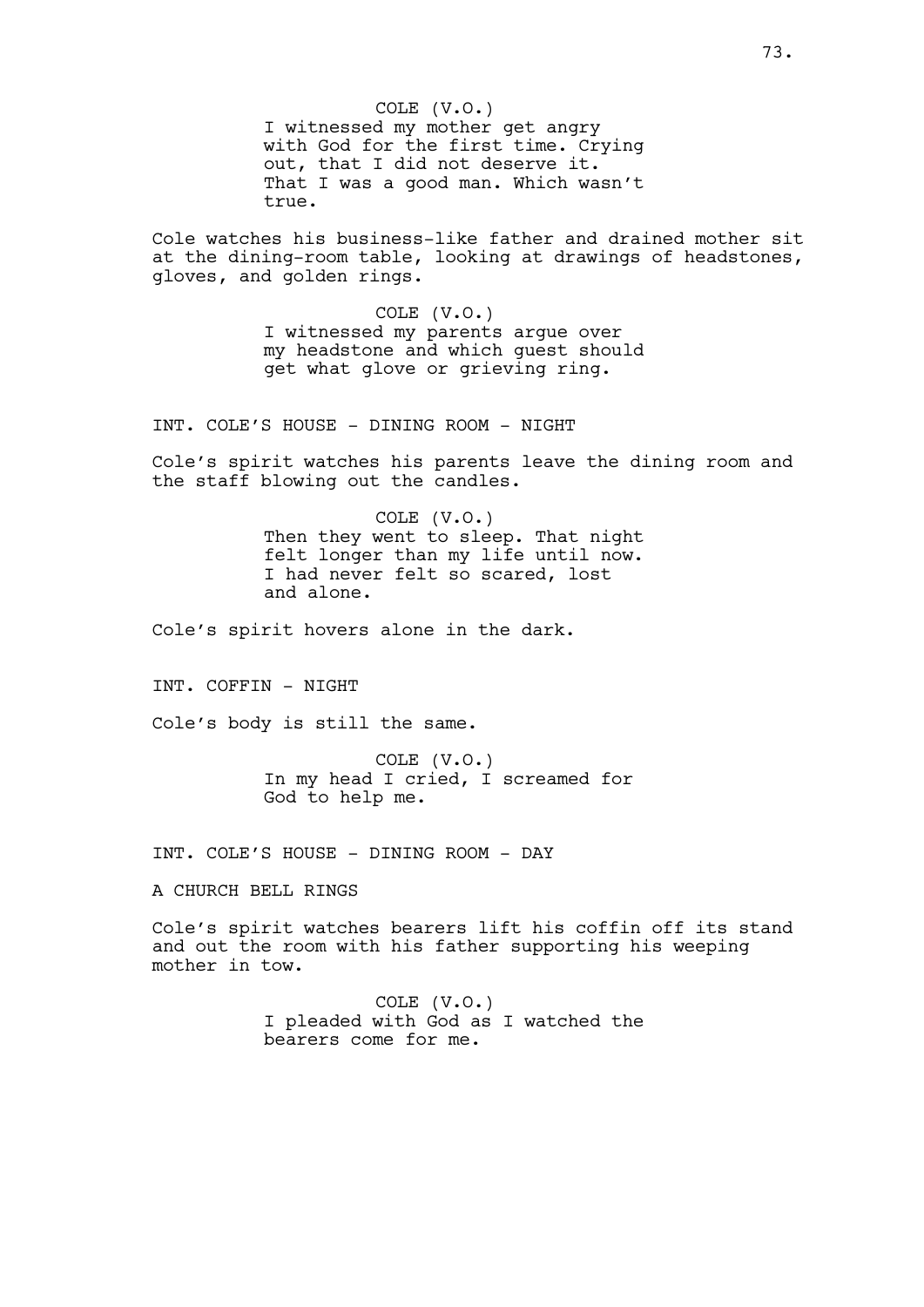EXT. COLE'S HOUSE - DAY

Cole's spirit watches his coffin being loaded onto a horsedrawn coach and the huge procession following it as it starts moving.

> COLE (V.O.) I promised him I would mend my ways if he would save me. Nothing happened.

INT. CEMETERY - DAY

Cole's spirit hovers watching his coffin getting lowered into a grave and filled in. A concrete slab is laid over the top.

> COLE (V.O.) I have never felt more desperate than when I watched them slide the concrete slab over my grave.

INT. COFFIN - NIGHT

Corps Cole's eyes open. One of his fingers moves as he lies in a deafening silence.

> COLE (V.O.) That night just when my body started to awaken I heard something.

EXT. CEMETERY - NIGHT

TALKING. To Cole's surprise, he watches Mackandal and two men come walking up to his grave with shovels.

> COLE (V.O.) The Bokur and his helpers had come to dig me up.

Cole's spirit watches the men open his coffin and attack his body.

> COLE (V.O.) Then they beat my body to a pulp. I learned afterward that was to stop my spirit from re-entering my body.

Mackandal holds up a cross in front of Cole's face.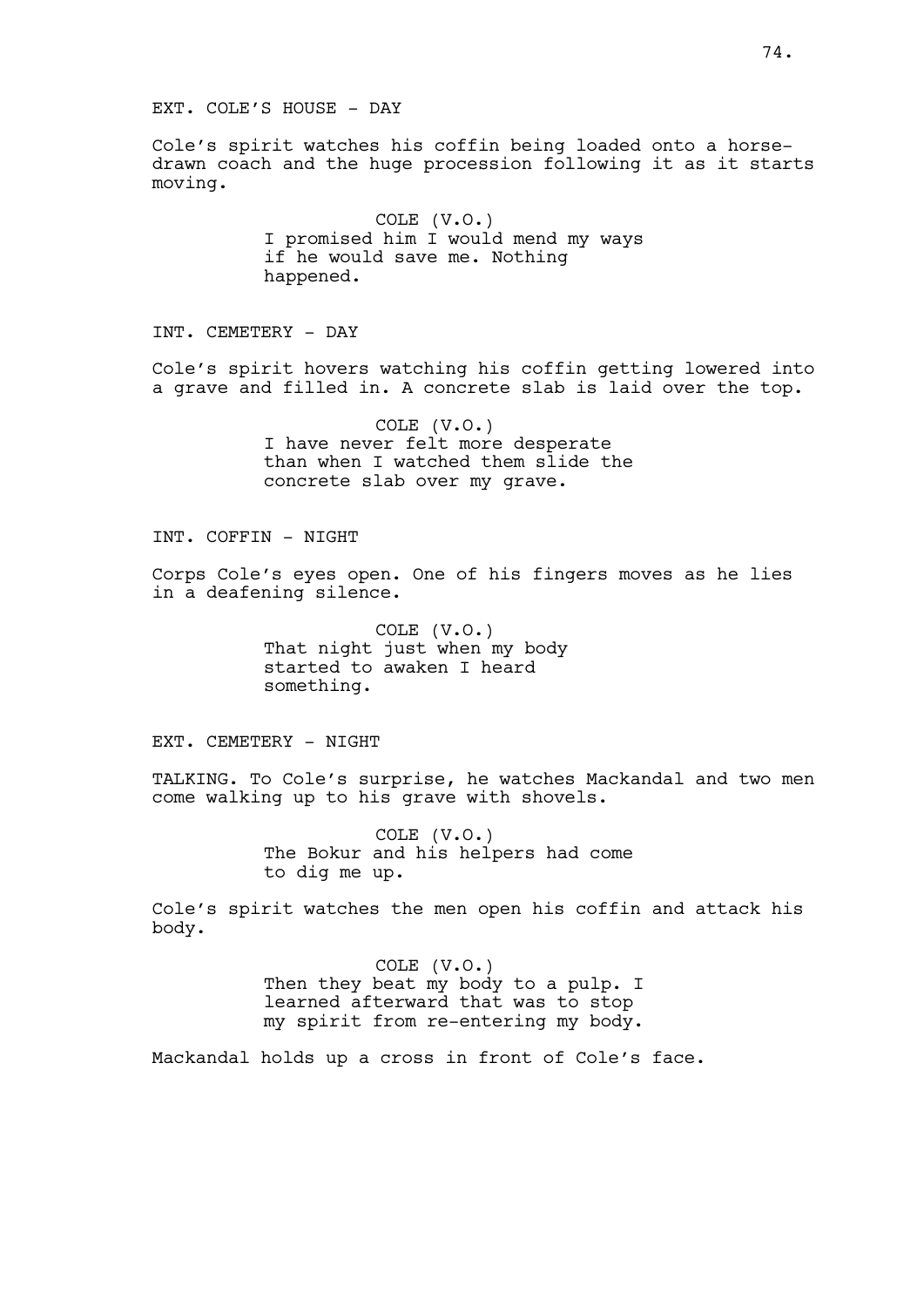MACKANDAL You have been reborn. Your name is Lisife.

COLE (V.O.) He renamed me Lucifer.

Mackandal feeds Cole a paste.

COLE (V.O.) Then fed me a drug that, excuse my language, fucked me up greatly.

Cole's spirit watches the men disguise his coffin, laying on a cart, with bales of hay and drive off.

> COLE (V.O.) It threw me into a black hole. I had no idea what was going on. I just floated wherever my body went.

INT. BARN - DAY

They lay Cole's body down on a bed.

MACKANDAL Lisife, you will do my cousin's bidding.

COLE

Yes.

COLE (V.O.) (CONT'D) I was made to work the land of his cousin.

EXT. LAND - DAY

It is 1693. Cole's spirit watches its body swing an ax halfway into a tree, a second blow takes it down.

> COLE (V.O.) During my sixth year as a zombie, they found out something had changed. I possessed an animal-like strength,

Cousin watches him drag the tree away. His spirit floats after him.

COLE (V.O.)

Senses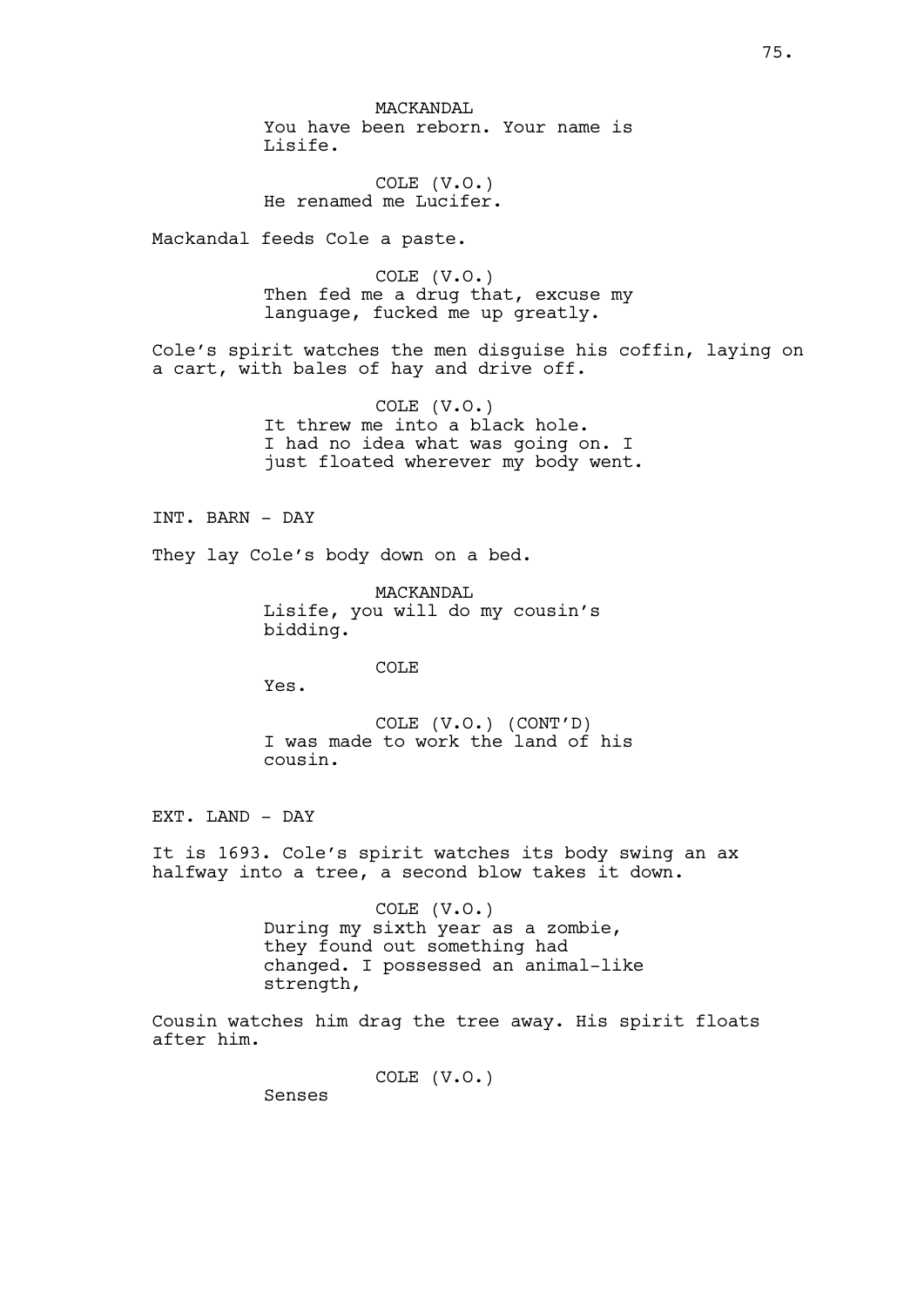He hears something. THUD he's dropped the tree. WHOOSH

COLE (V.O.)

And speed.

Cole saves a child from a vicious dog but gets a bad bite.

COLE (V.O.) I felt a constant hunger for blood.

As the cousin watches Cole bite into the dog he notices the bite on Cole's arm heals like magic.

> COLE The cousin did not feel safe having me around his children and got the Bokur.

A now grey Mackandal looks at Cole in awe.

MACKANDAL He hasn't aged at all. Just like Sevele.

COLE (V.O.) The Bokur put my spirit back into my body and sat me down.

Mackandal and Cole sit at a garden table.

## MACKANDAL

You've paid your dues. You're free to go. Lisife, I did not give you these strange powers and I cannot explain them or take them away. They are a phenomenon beyond my capability.

EXT. CEMETERY - DAY

It is now 1712.

Cole stands looking at his grave.

COLE (V.O.) I went to meet Cole at the cemetery to get some answers.

Cole comes up to Cole.

COLE Sevele is a good name for you. You fucking bastard.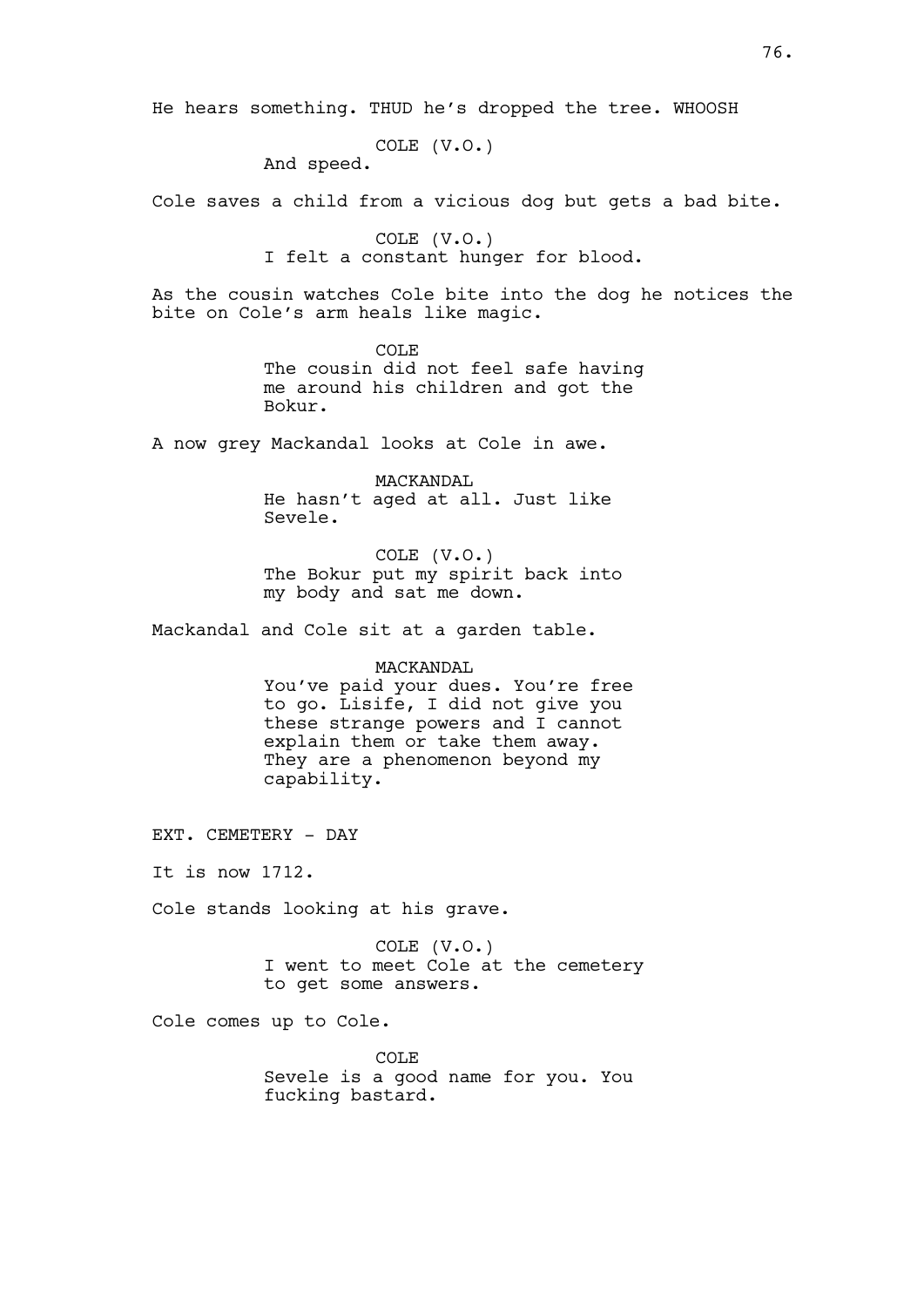COLE (V.O.) Silas's new name Sevele meant serpent.

Cole jumps him and beats him up. Silas doesn't fight back.

MAN'S VOICE (O.S.) Walk faster will ya?

Cole stops and pulls Silas into a family tomb.

COLE (V.O.) We hid when some men entered the cemetery.

INT. FAMILY TOMB - DAY

Cole and a bleeding Silas watch bearers Vincent and Kenneth coming up carrying a coffin.

> VINCENT Set it down.

They put the coffin down.

COLE (V.O.) One man had to guard the coffin.

VINCENT You stay here while I get the father and the priest.

Vincent leaves. Kenneth stares at the coffin before checking to see if Vincent is really gone. He opens the casket.

> COLE What is he doing?

A young girl lies inside. Kenneth steals a golden locket hanging around her neck.

> COLE (V.O.) We watched that man steal jewelry from a dead girl.

WHOOSH Cole and Silas are gone.

COLE (V.O.) We learned something that day.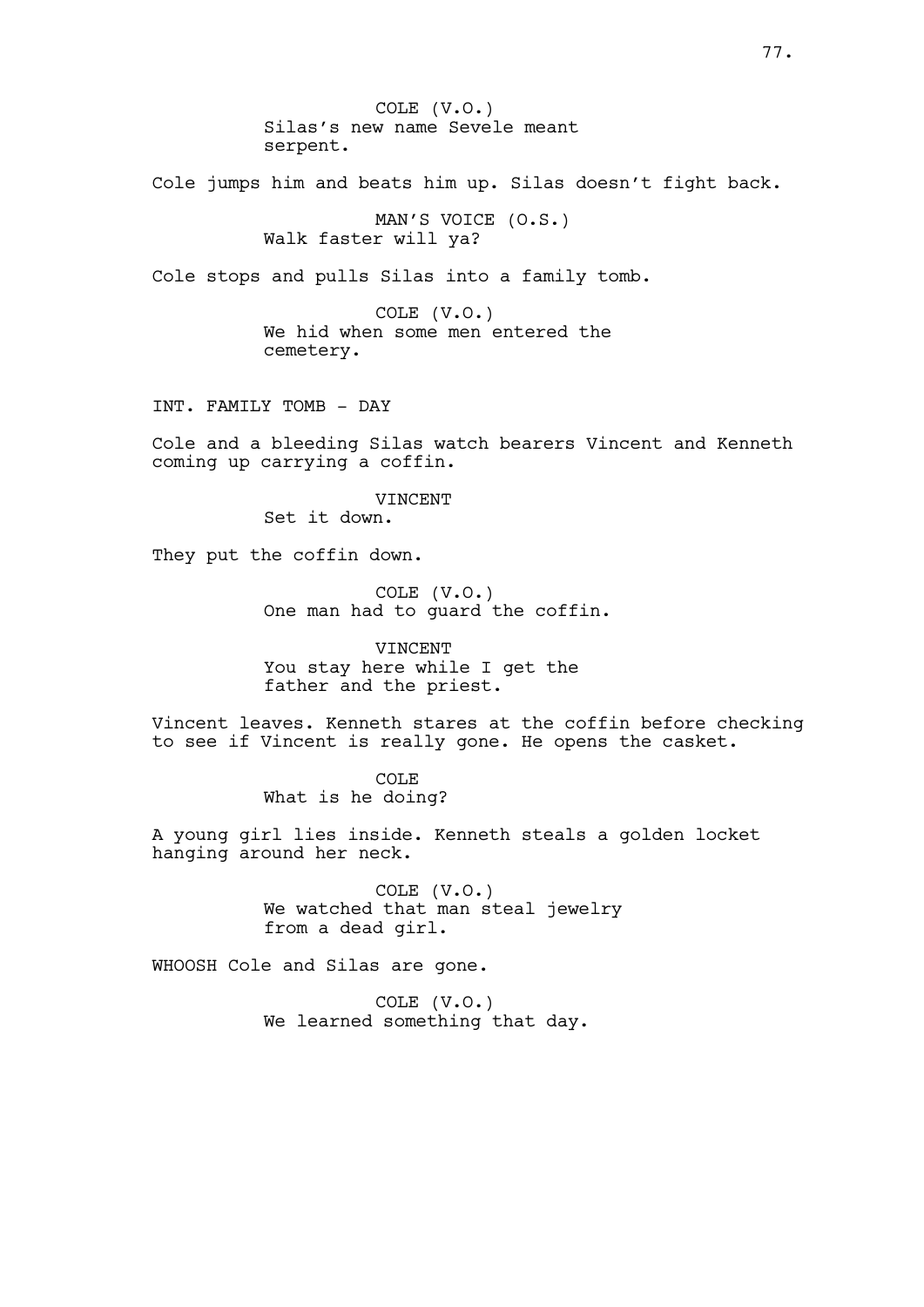COLE (V.O) We only had a hankering for the blood of the wicked.

Silas takes a BITE out of Kenneth's neck as Cole PUNCHES into his chest, RIPS his heart, and sucks on the dangling arteries.

EXT. CORN FIELD - DAY

A cloaked Cole looks at his former, now grey, cattle overseer John harvesting corn with a scythe.

> COLE (V.O.) We learned that our change had coincided with the Salem witch trials. So, we started to research the witches put on trial.

> > COLE

John.

COLE (V.O.) It turned out my old cattle overseer John was the husband of Tibuta, the first witch put on trial.

John looks at the cloaked man.

COLE I need your help, John. Please don't scream.

Cole removes his hood.

JOHN Master Cole?

COLE Just Cole John. I'll scythe while you listen.

Cole takes the scythe from John's hands. With it, in one hand, he mows down a three feet thick, eleven feet wide row of corn. John's jaw drops.

> COLE (V.O.) I explained to him what happened.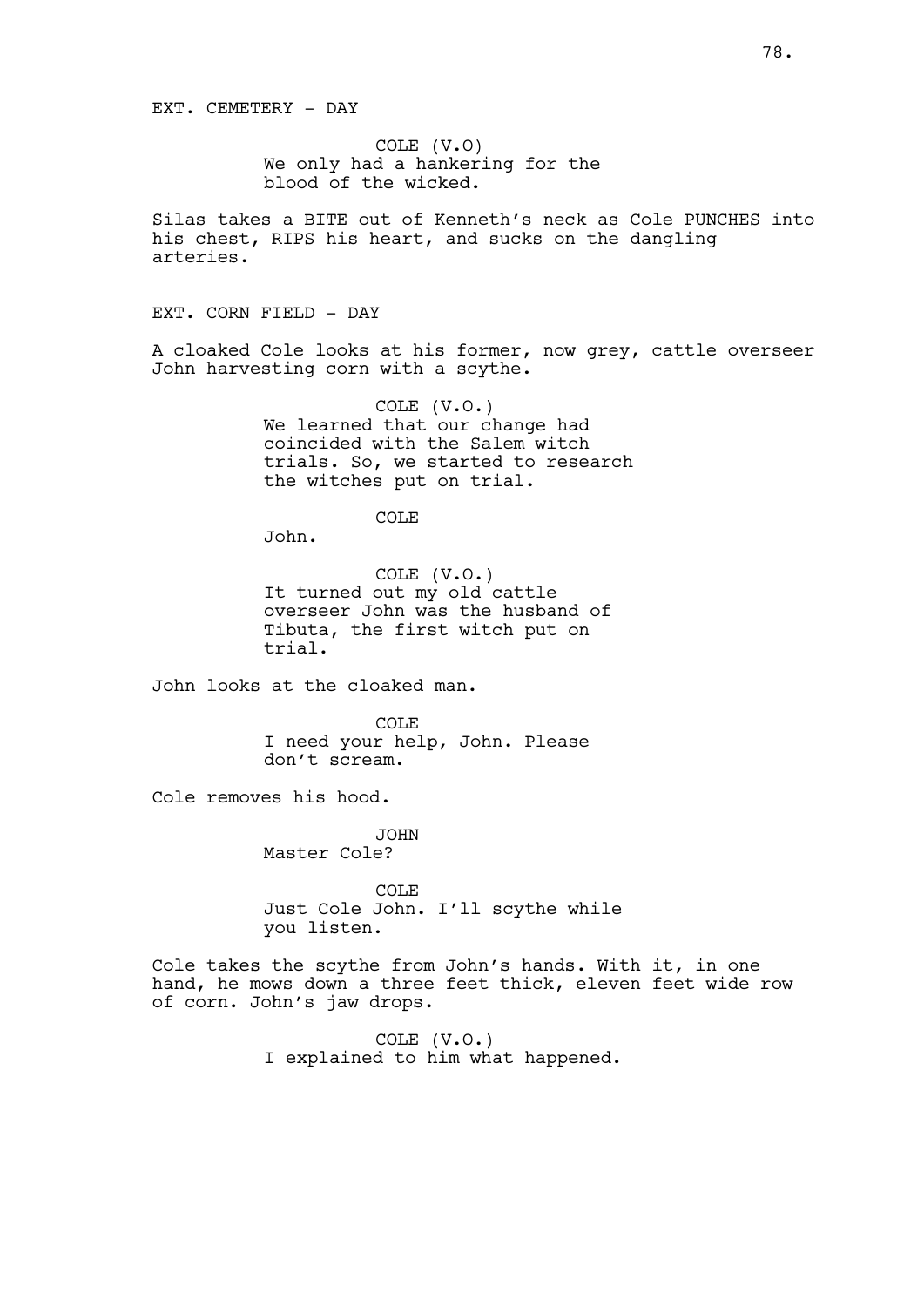## EXT. CAVE - NIGHT

JOHN exits the cave with trapping gear.

COLE (V.O.) It rang a bell with him. He began telling me that he and his daughter Violet went on the run when his wife was imprisoned and the killings started.

INT. CAVE - NIGHT

Crying teenager Violet sits on her knees in front of a fire.

COLE (V.O.) They hid in a cave in the woods.

VIOLET Please Loa accept my offerings.

COLE (V.O.) One night he had left his sleeping Violet to go hunting.

Violet places a dead rabbit into the fire.

COLE (V.O.) He was happy to have some quiet alone time. His teenage daughter was very angry and couldn't stop talking about it all. Asking him why he wasn't doing anything.

VIOLET

Please hear me. I know I am no witch or priest and I have no idea what I am doing or how to contact you properly but I need to talk to you. Please accept my humble offerings and hear my plea.

COLE (V.O.) That night she attempted something extremely dangerous. Voodoo. She knew about Voodoo but had never learned any of its rituals. But she was desperate.

Violet cuts her hand with a knife. Blood spills into the HISSING fire.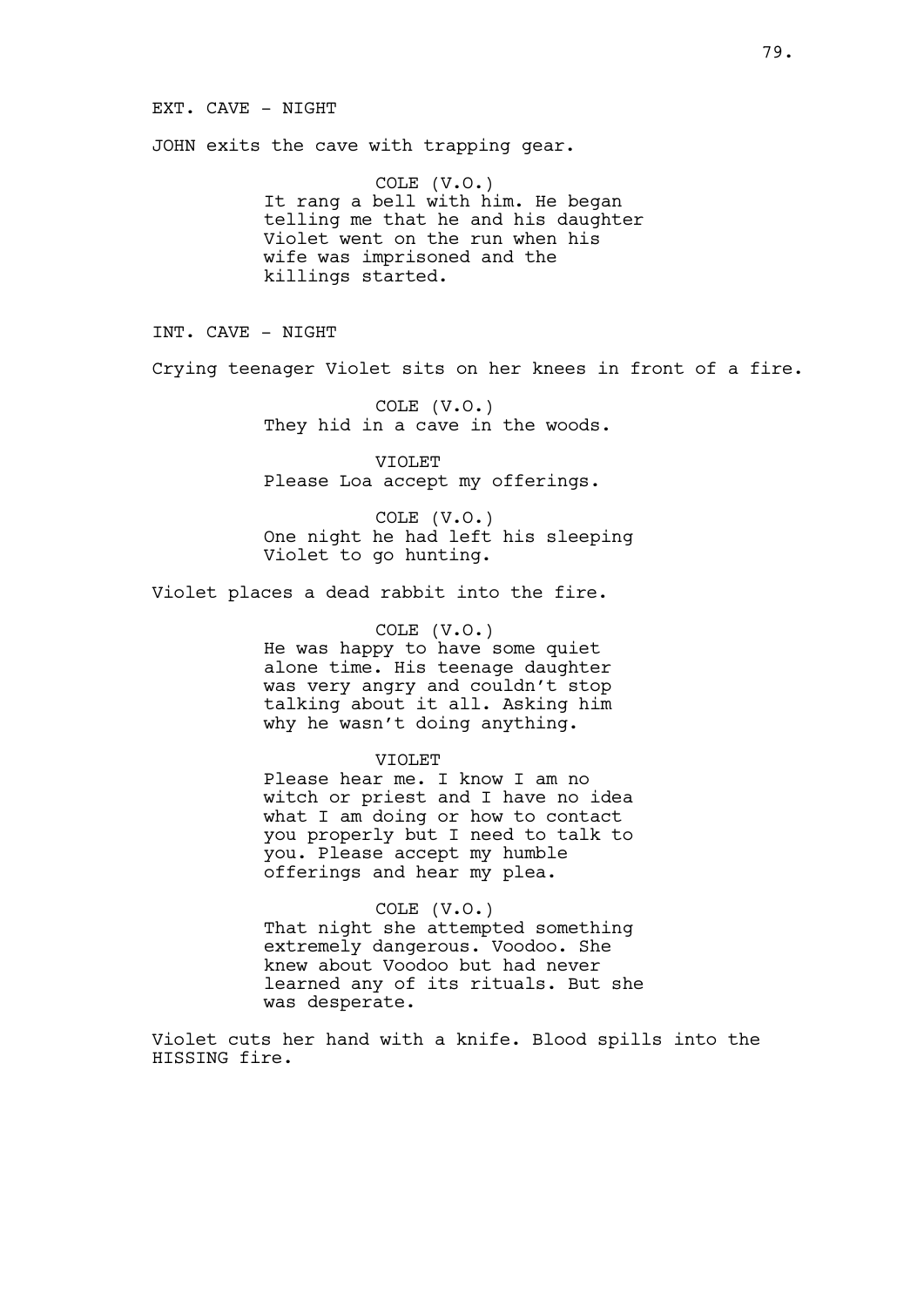COLE (V.O.) There is no way to know what she said.

EXT. FORREST - NIGHT

John Indian covers a trap up with leaves.

COLE (V.O.) But John couldn't imagine her not mentioning revenge.

INT. CAVE - NIGHT

VIOLET

They are chasing and judging anyone who practices magic. They have jailed my mother Tituba and I am scared for her. They are killing anyone who practices magic.

She cuts her hair off and throws it onto the fire.

COLE (V.O.) He did know she had made offerings.

VIOLET Please help my mother please help the witches and priests. Please don't forsake us. Please hear me. Please help me to protect them from the true evil.

She places a bunch of handpicked flowers on the fire. Smoke raises up, filling the cave.

> COLE (V.O.) He found a burned rabbit and herbs of some kind in the fire.

EXT. FORREST - NIGHT

John Indian walks with a deer over his shoulder.

INT. CAVE - NIGHT

VIOLET I know you like dancing and drumming. (MORE)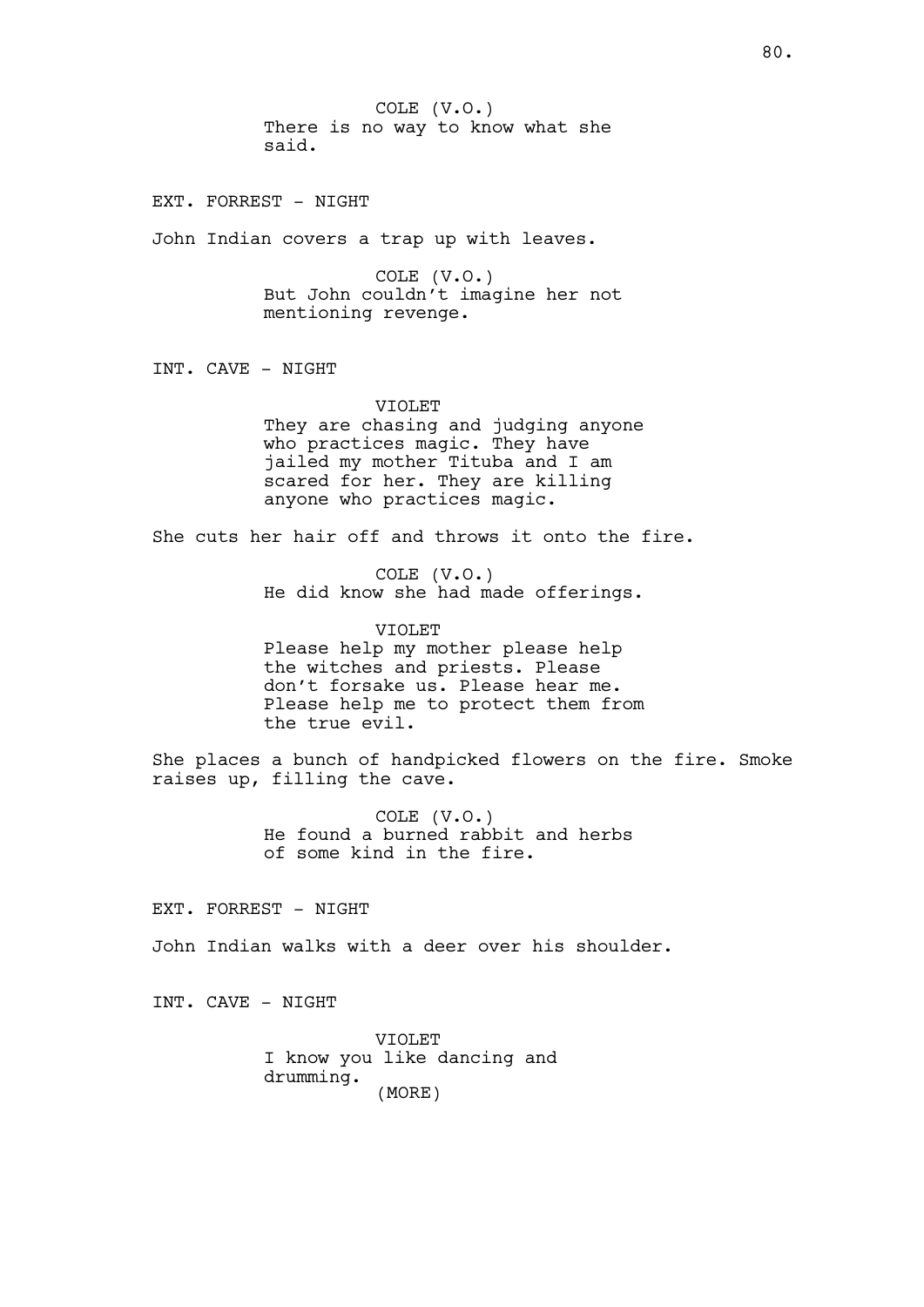I don't know the right music or the steps but I mean well, please help me. VIOLET (CONT'D)

Violet gets up. As tears run down her face she starts twisting a small monkey drum in her hand. DRUMMING she dances through the smoky cave.

# EXT. FORREST - NIGHT

John Indian hears the faint sound of DRUMMING. He starts running.

> COLE (V.O.) John heard drumming and ran back scared of being discovered.

INT. CAVE - NIGHT

DRUMMING, John rushes in and takes her monkey drum away. Violet's body contorts into a hunching shape.

> COLE (V.O.) He found her hunched and talking in a strange voice.

VIOLET (In a strange voice) HA!

John looks at his daughter with her ragged hair and rolled away eyes.

> COLE (V.O.) The Loa, the Voodoo Gods, had possessed her and gave their answer.

VIOLET (In a strange voice) Every evildoer will be punished by our people's code! Zombies will walk forever more, and devour bad blood from shore to shore.

Violet falls to the floor and is herself again. She looks around to see where she is.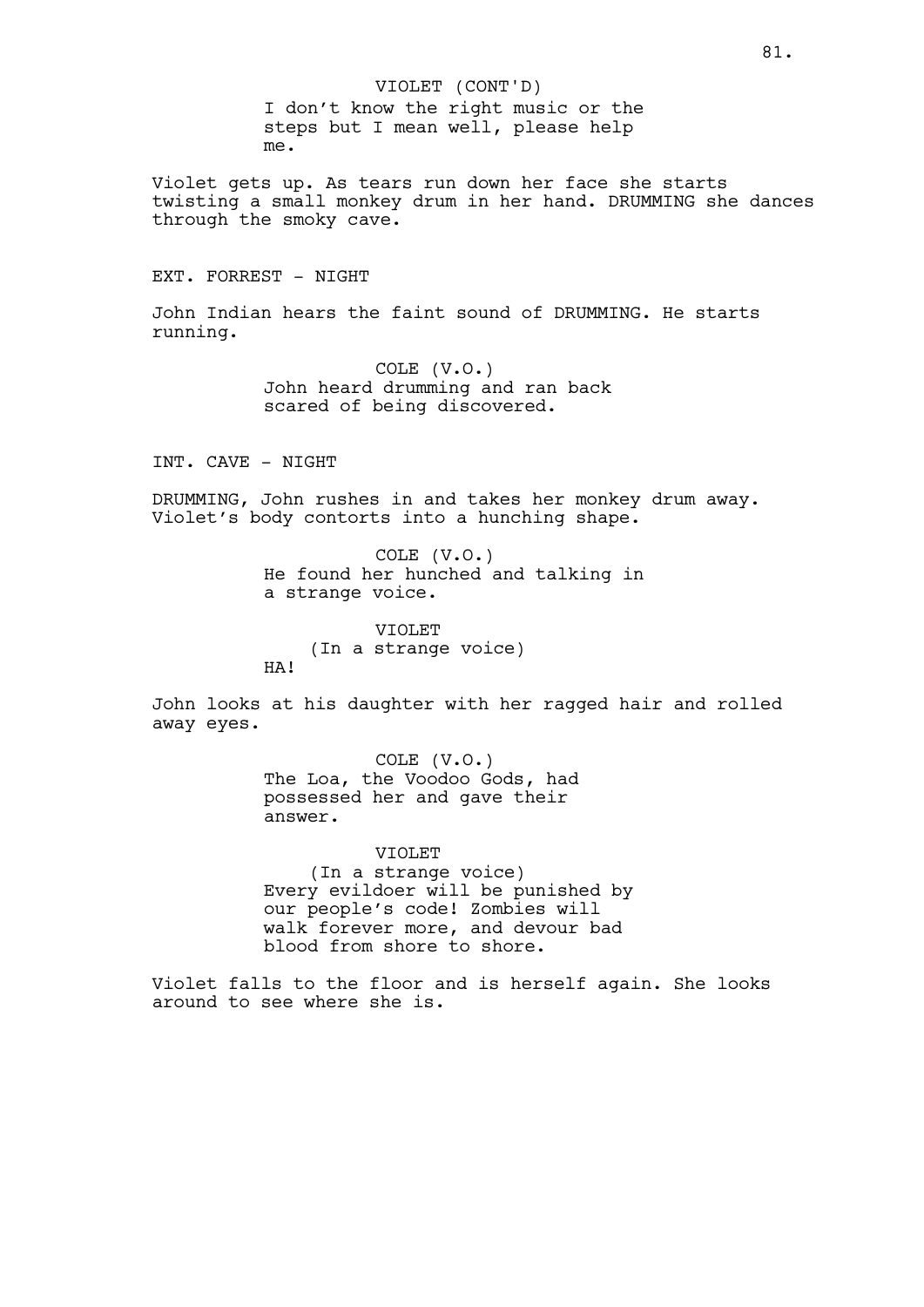### INT. MANSION - BEDROOM - DAY

#### COLE

All the zombies that existed were made immortal and doomed to feed on the blood of the wicked. The vampire name is just something we picked up along the way. Thanks to a mixture of legends. Like the German nachzehrer folklore and the mass hysteria during an outbreak of the plague. The alterations we've made to the teeth helped too. You would not believe the mess you make, trying to get to the blood, without them.

#### LUSCINIA

Wow.

Luscinia heads to the bed and tries it out. She looks at Cole with a mischievous look on her face.

> LUSCINIA (CONT'D) On a lighter note. Cole, put some music on and do a striptease for me.

Cole gives her the stink eye as he puts music on. Luscinia hides the bottom half of her face behind a pillow.

> COLE I guess I deserve it.

Cole kicks one shoe off while he looks at Luscinia with disapproval.

> LUSCINIA (sports commentator) And he's off.

Another shoe goes flying.

LUSCINIA (CONT'D) (sports commentator) A sensible start for Cole Black

A shirt button is undone

LUSCINIA (CONT'D) If I had money I'd throw it at you.

A second button is undone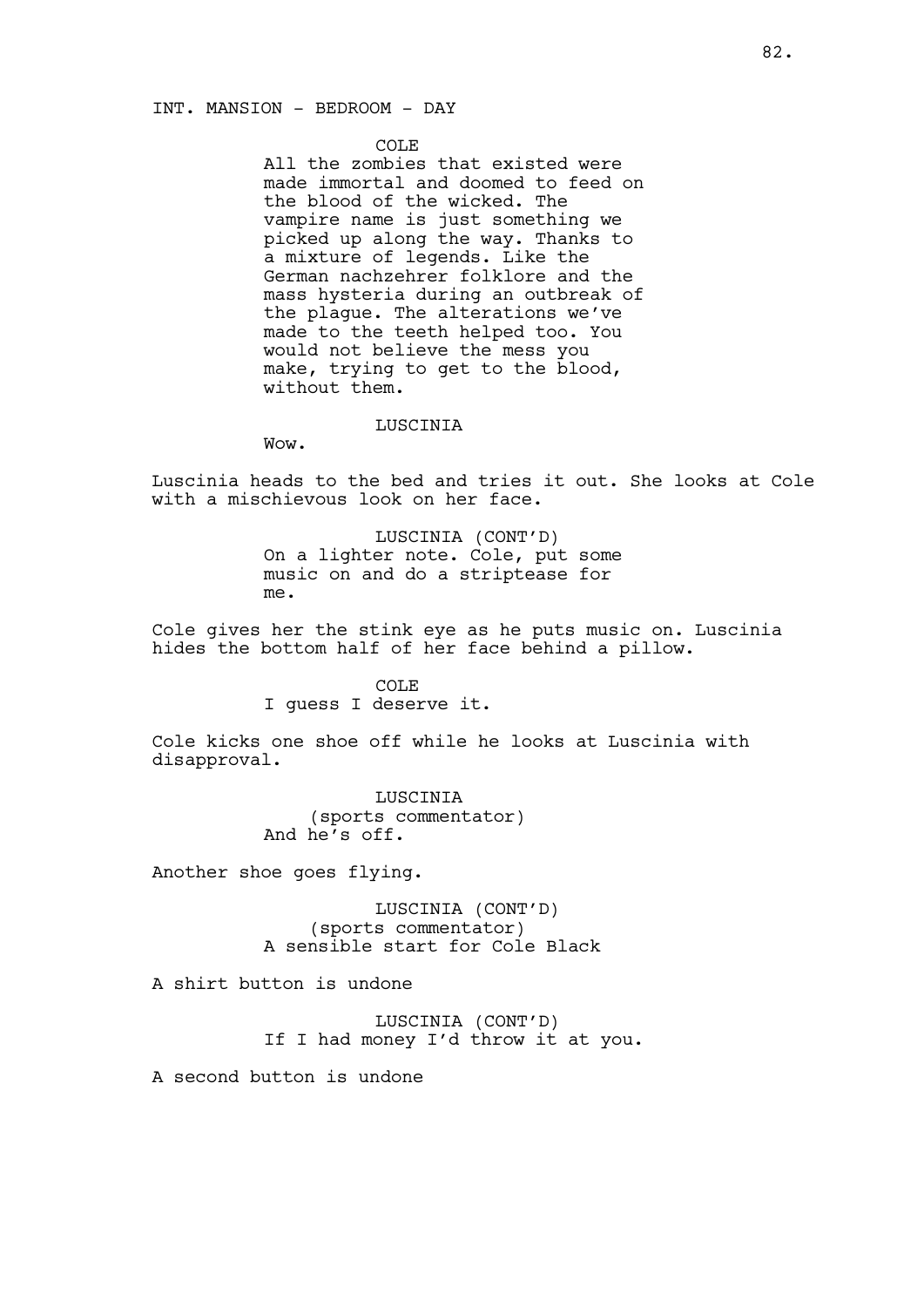LUSCINIA (CONT'D) No hip shaking?

A third button is undone

COLE

Luscinia

LUSCINIA

Stop

He gives her a look.

LUSCINIA (CONT'D)

Dance-break.

COLE<sub></sub>

Fuck

Cole starts dancing badly to Luscinia's great enjoyment.

COLE (CONT'D)

Luscinia Sky

LUSCINIA

Stop

She lowers her pillow shield. She looks at him in thought.

COLE

Don't

LUSCINIA

Kiss me.

WHOOSH she's in his arms. He kisses her. After a few minutes, Cole taps on her arm. Luscinia pulls herself loose.

LUSCINIA (CONT'D)

Stop

Cole comes up for air.

LUSCINIA (CONT'D) Feel free to improvise.

Cole stands up.

COLE

Maybe some magic?

WHOOSH, Cole yanks the sheet out from under Luscinia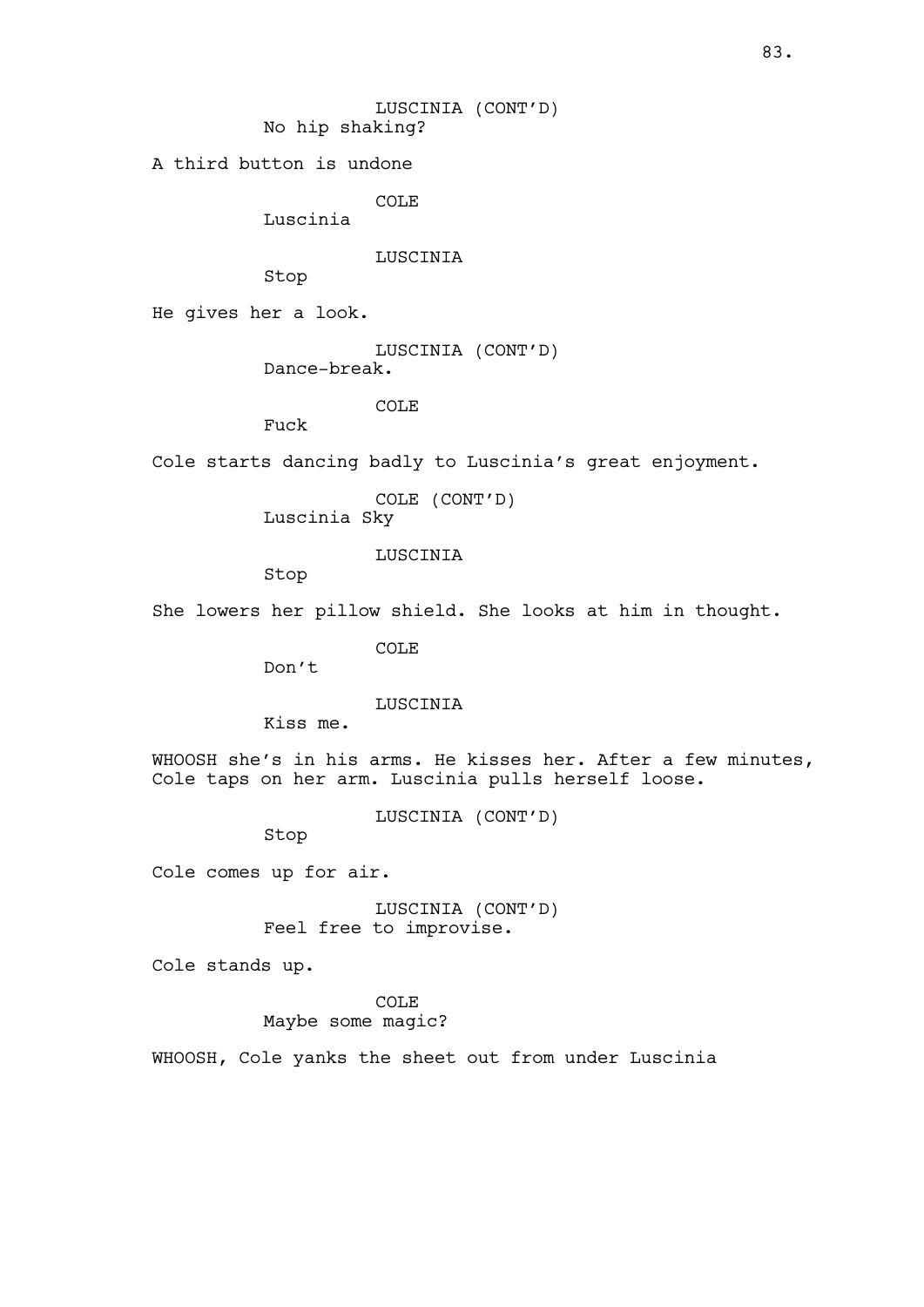COLE (CONT'D)

Tadaa!

Luscinia laughs. WHOOSH Cole is kissing her as the sheet floats down and lands on them.

They start to undress each other while kissing.

We see the shape of Cole's body, covered by a sheet, making love to Luscinia.

The fire is now out.

A sleeping Luscinia moans and groans. She wakes up in pain. Cole is not there.

We hear HAIR GROWING, BONES CRACKLE, SKIN MOVING, BLOOD FLOWING. She sits up on the edge of the bed, bent over, holding her upper body.

#### LUSCINIA

Ouch

She rocks back and forth as sweat trickles down her face. She feels her forehead. Hunched, she heads to the bathroom.

INT. MANSION - BATHROOM - NIGHT

She throws water on her face. Looks in the mirror. Her now green eyes look back at her.

## LUSCINIA What the hell?

She looks at her hair now hanging down to her elbow and inching down further and further.

LUSCINIA (CONT'D)

Ouch

She folds over in pain.

INT. MANSION - KITCHEN - NIGHT

Silas comes into the kitchen seeing the two-point o version of Luscinia with features chiseled to perfection, bigger breasts, curves, and fuller hair hanging down to her butt. His jaw drops.

SILAS

You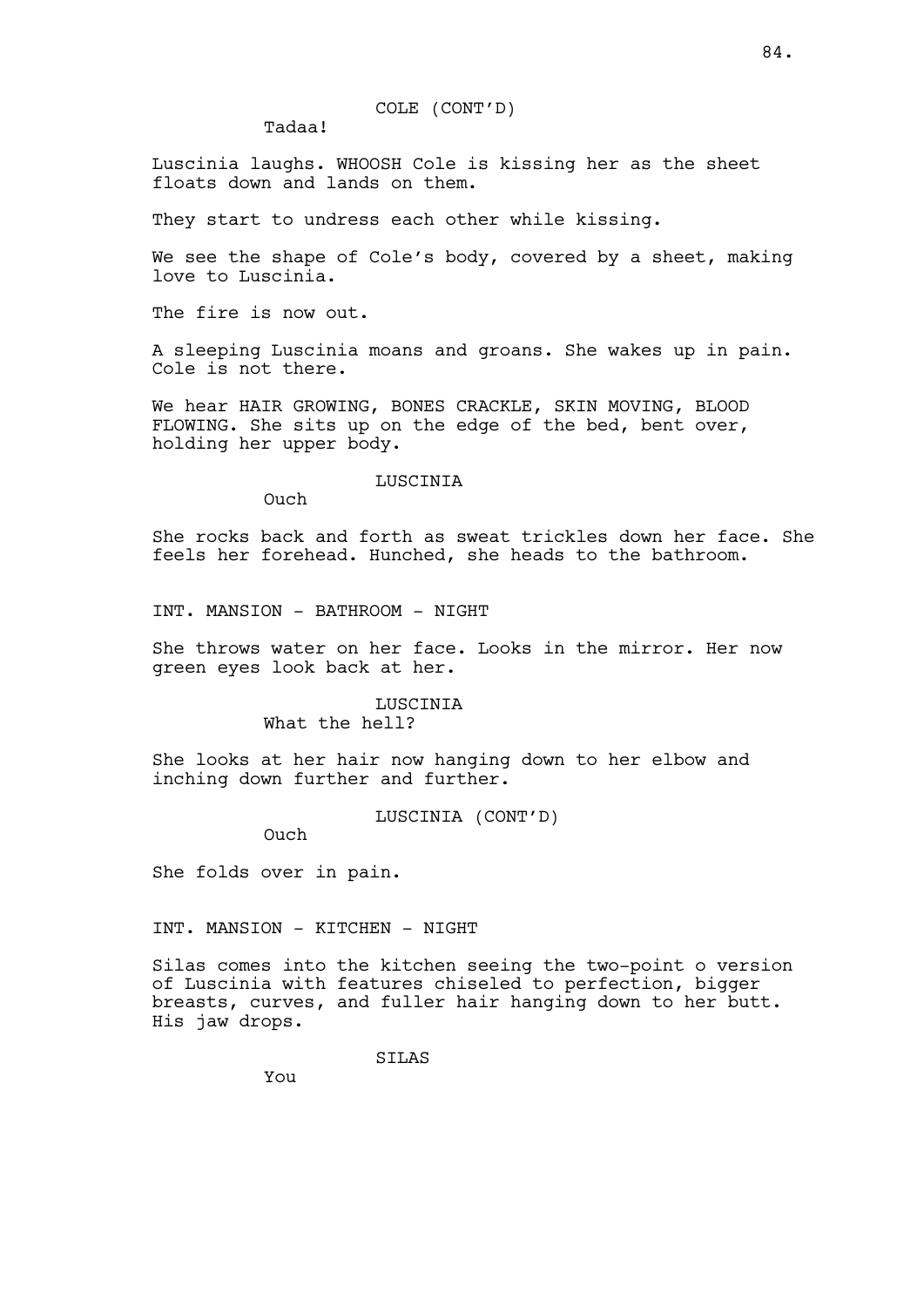He points at her.

SILAS (CONT'D) What happened?

LUSCINIA Apparently, you change after you lose your virginity.

She looks at the floor. He notices she's sweating and shivering. He puts an arm around her, guiding her to a kitchen chair.

> LUSCINIA (CONT'D) I'm sorry. Did I wake you?

SILAS No, well, I smelled someone new in the house but that's probably you. You must be hungry. I'm going to prepare you a feast.

LUSCINIA Cole isn't here?

SILAS He's probably gone for a run. We are not really sleepers. He likes running at night. No traffic or people. He's just blowing off some steam. It's a thing for him to be around you.

Luscinia nods. Silas grabs cold meat, bread, and a bunch of other stuff from the fridge.

> SILAS (CONT'D) I heard the groaning but I thought...

He starts preparing a delicious cold meat sandwich. He gives her a "look".

> SILAS (CONT'D) Otherwise, I would have come up.

She nods. He hands her the plate. She digs in. WHOOSH Silas puts a blanket around her, opens a bottle of wine, and grabs two glasses.

> SILAS (CONT'D) Come, I want to show you something.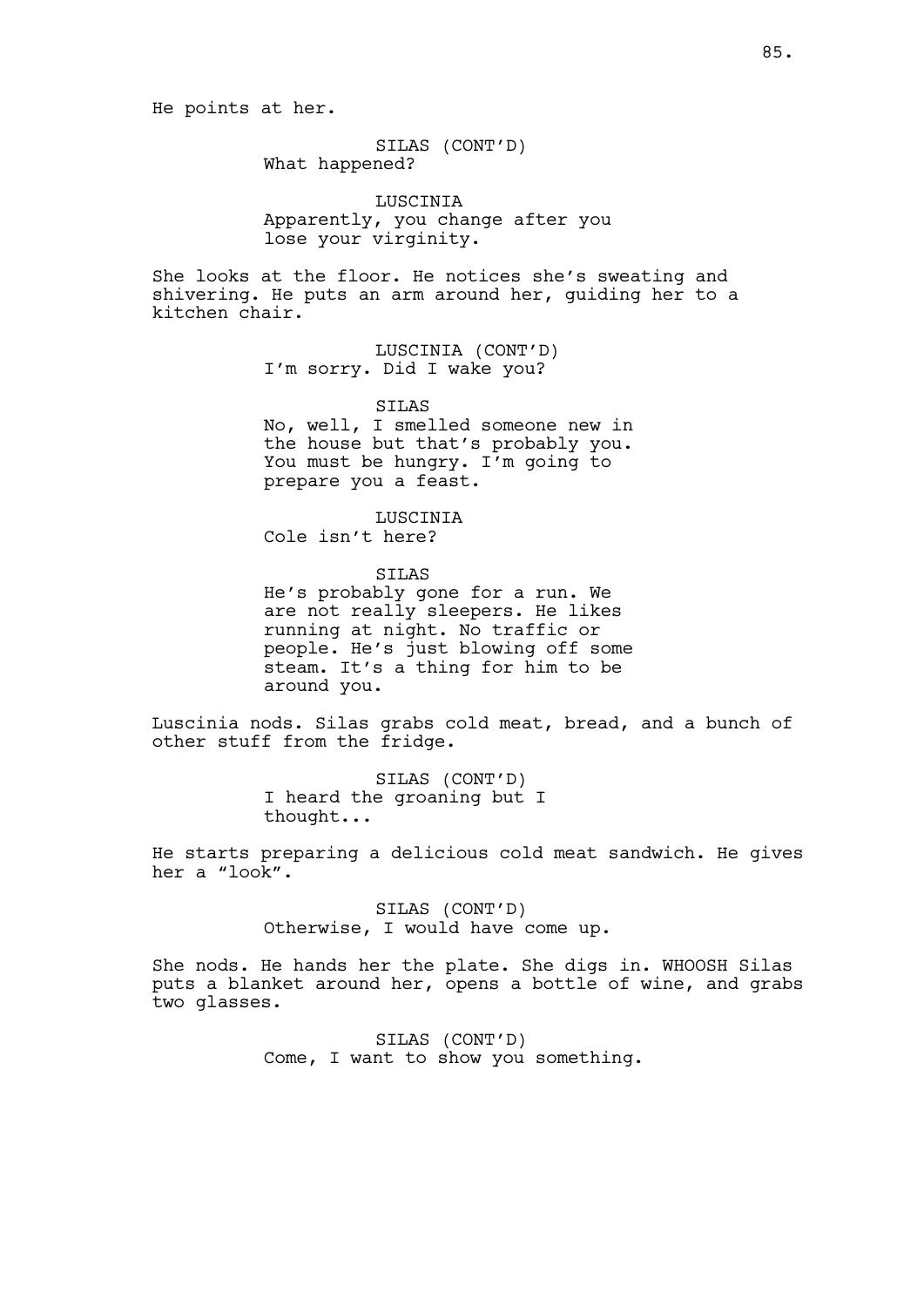INT. MANSION - GLASS HOUSE - NIGHT

Luscinia follows Silas, clutching her blanket and sandwich, through tropical plants, trees, flowers, lit up by lanterns, and fairy lights.

Butterflies fly past. Silas and Luscinia reach a clearing with a fifteen-foot flower and an inviting garden set in it.

> SILAS Please have a seat.

She takes a seat on a two-seater. Silas pours the wine.

SILAS (CONT'D) That plant you see in the middle over there is an Amorphophallus Titanum. It is a rare plant that only blooms once a year. It is blooming tonight.

Luscinia looks at it in awe.

LUSCINIA

Wow.

He hands her a glass of wine.

SILAS To rare flowers blossoming.

They bump glasses. Luscinia smiles shyly.

SILAS (CONT'D) It is also known as the corpse flower because it has kind of a funky odor. But I have surrounded it with very fragrant, lovelysmelling flowers so it is hardly noticeable.

He smiles. He notices Luscinia is looking at the bloom with a sad demeanor. He comes to sit next to her and puts an arm around her.

> SILAS (CONT'D) It doesn't help to dwell on the past. You can't change things. Trust me. And it doesn't help to fear a future that is just a figment in your imagination. Try to stay in the now and live your best life there.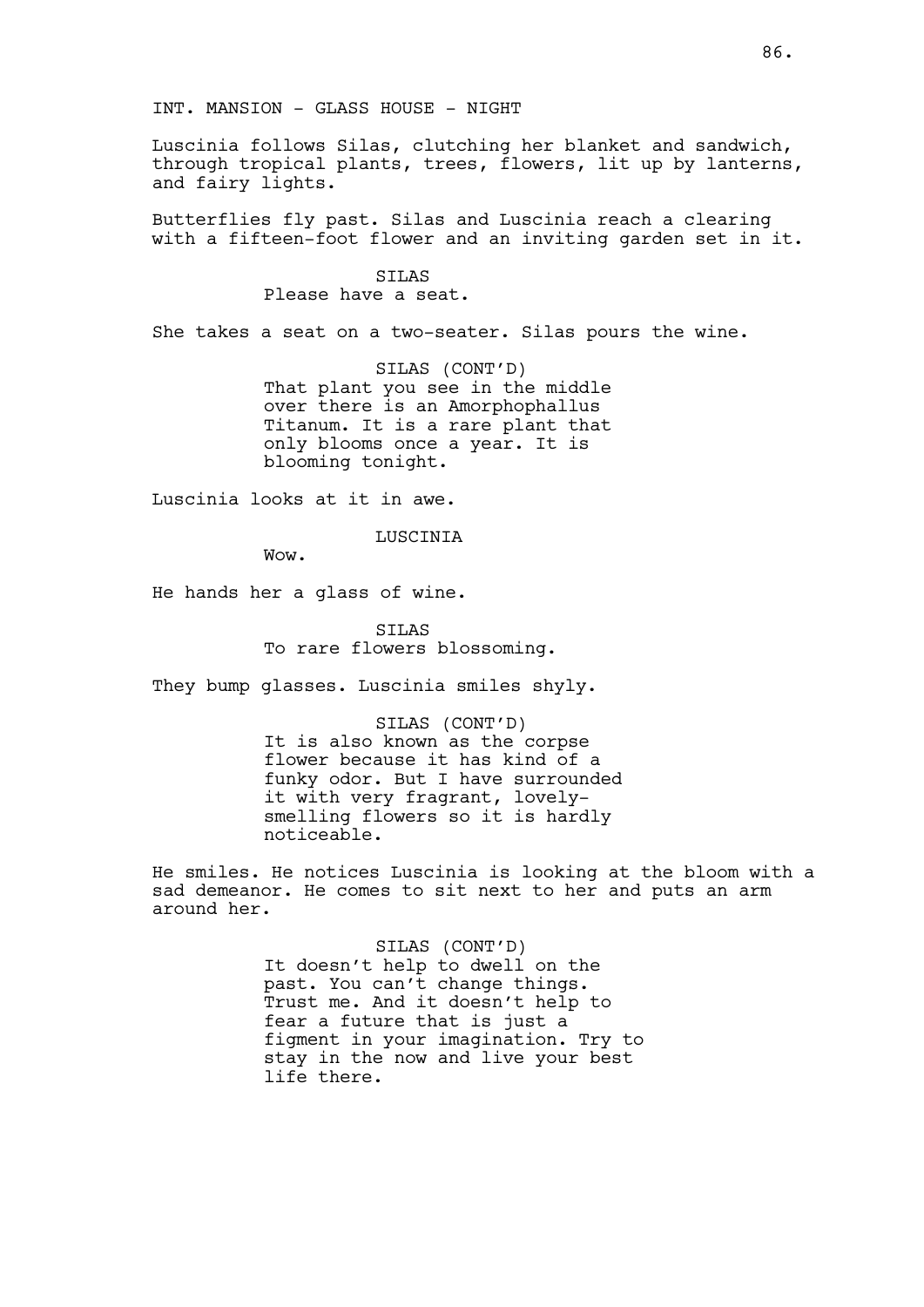LUSCINIA You sound like George.

WHOOSH Cole is in the glasshouse. He stares at Luscinia's new appearance.

> SILAS She has gone through a painful transformation.

Luscinia gives him a look of disappointment but is too tired to say anything. She is getting more sleepy by the second.

> LUSCINIA I need to sleep.

COLE Of course. I will bring you up.

He gives her an arm. Together they disappear into the glasshouse's brush.

INT. MANSION - BEDROOM - NIGHT

Cole helps Luscinia, who can barely keep her eyes open, into the bed. The moment her head hits the pillow she's gone. Cole strokes her hair which has doubled in length. WHOOSH Silas is in the door opening.

> SILAS You took her virginity and left her. I felt a right ass making excuses for you.

WHOOSH. Cole is Silas's face.

COLE Humans usually sleep eight hours. It has been two.

Cole goes quiet.

COLE (CONT'D) Two heartbeats.

Silas listens.

# SILAS

# She's pregnant.

Cole removes the covers and reveals Luscinia's "three-month" belly.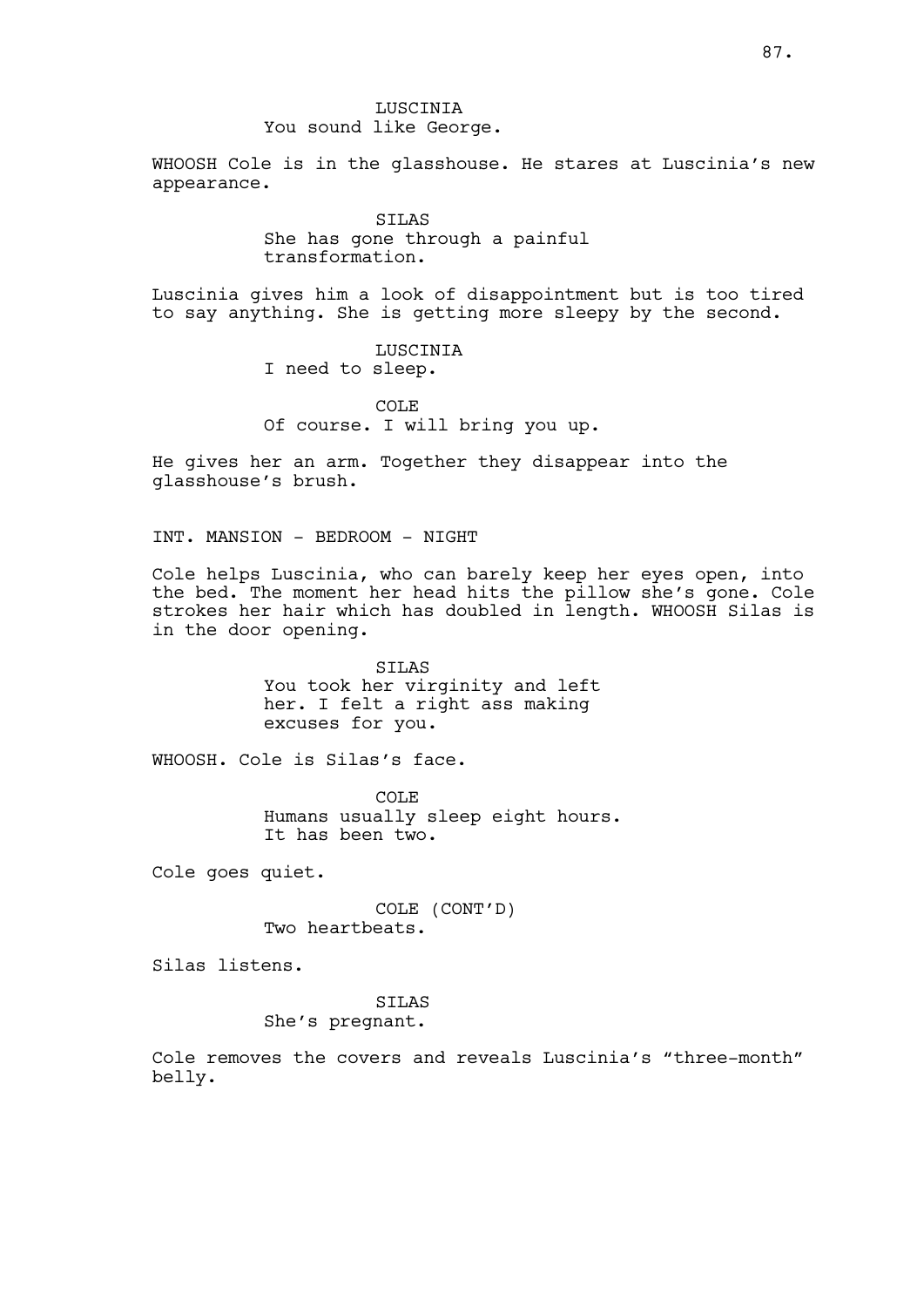SILAS (CONT'D) That belly has certainly grown.

COLE Her whole appearance changed in a matter of a few hours.

They look at each other.

COLE (CONT'D) It makes perfect sense. She is of a species that is under constant threat. To ensure its survival, offspring must be born at the first opportunity.

SILAS That looks like a three-month belly, wouldn't you say?

COLE When did she come downstairs?

SILAS About two hours ago.

COLE Three months in two hours. Then I will be a father within six hours.

The men stare at the belly trying to wrap their heads around it. Silas looks at Cole.

> SILAS To what, exactly?

COLE A siren girl? Or boy? I don't know if there are siren boys.

He stammers.

COLE (CONT'D) A siren child.

SILAS The sleeping must come over her naturally to stop her from screaming?

COLE

It must be.

Silas gets jittery.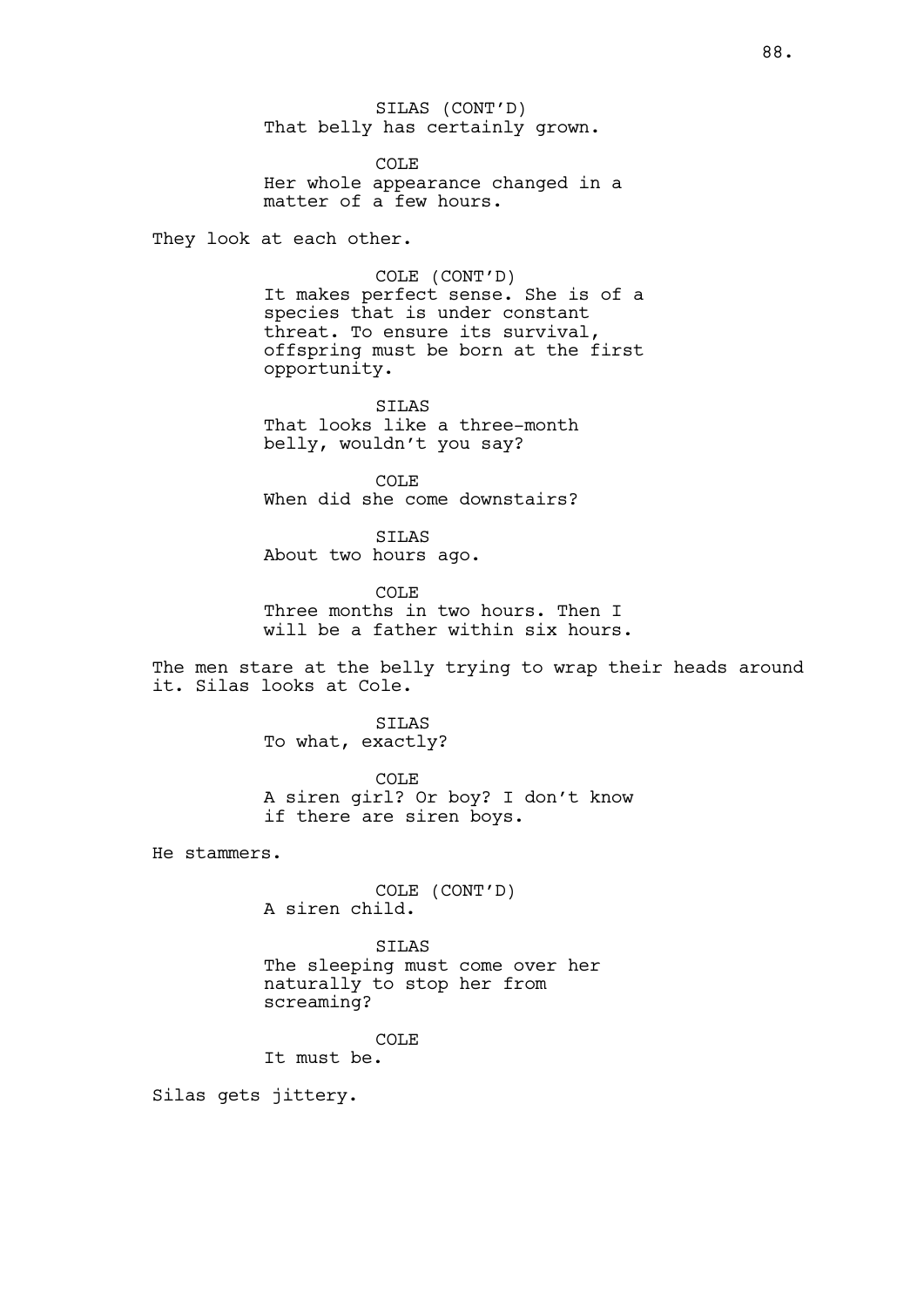SILAS I'd better wake and hook some people for a midnight shopping spree. Don't worry about a thing I'll get everything the baby will need. Cole looks at him. COLE Thank you. SILAS Including a chest freezer. Oh, my word. I am going to be an uncle. Silas smiles a giant smile. COLE Silas. SILAS Yes, I'm off. WHOOSH he's gone. COLE AND WHISKEY! SILAS (FROM OUTSIDE) BOB'S YOUR UNCLE! It's now later. Silas walks in holding with a bottle of whiskey. He checks on Luscinia. COLE She's fine. SILAS Our hallway looks like I robbed a baby store. Whiskey? Silas hands him the bottle. COLE Thank you for getting all the stuff. Cole gulps some down and hands the bottle back.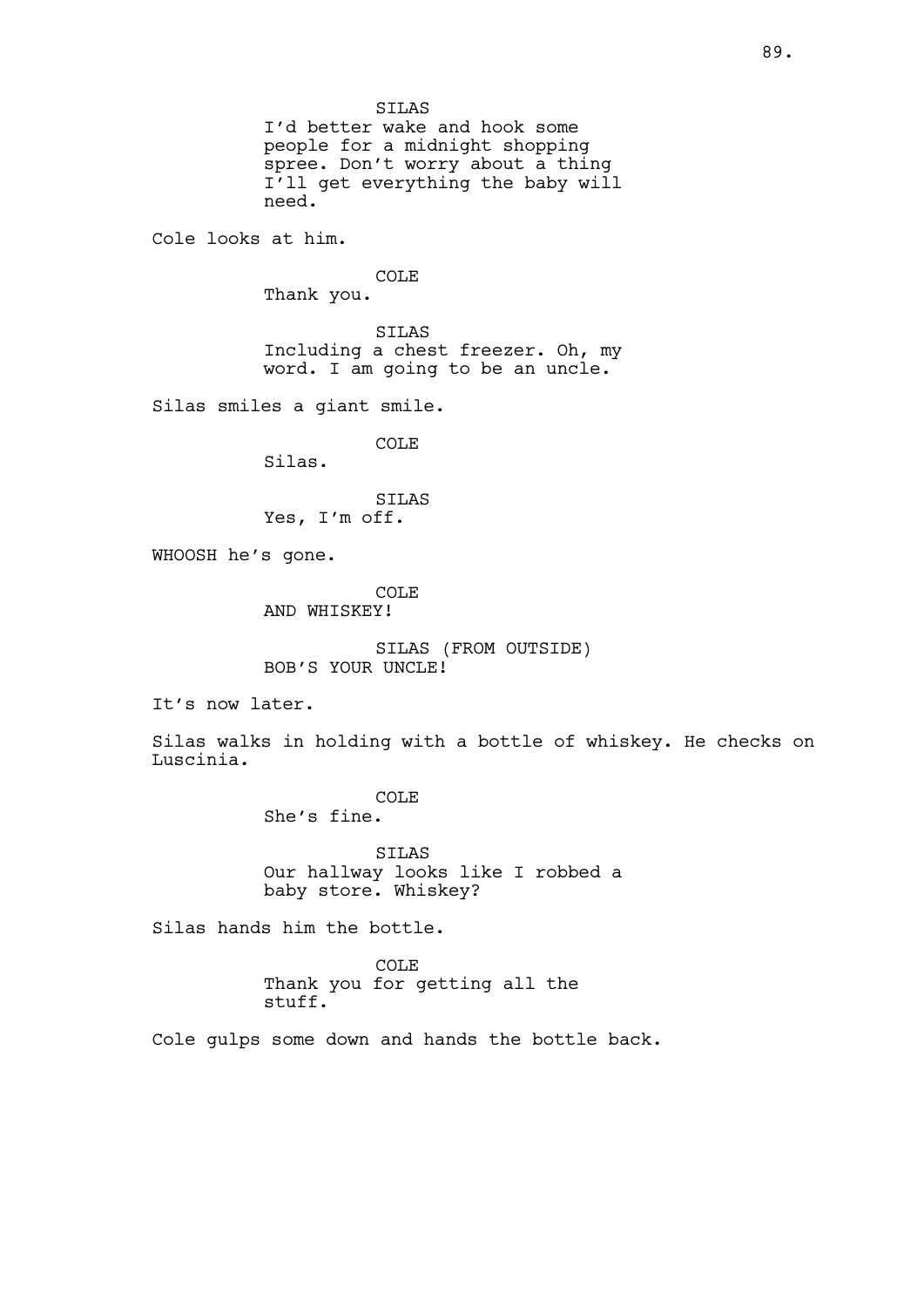SILAS It's alright. You've never told me what Laurence told you.

Cole looks into the fire.

SILAS (CONT'D) I know you. You did your little Surya Sparsh magic and had a talk with him before you buried him.

Cole sighs.

COLE He worked as a mortician at the cops' city morgue. And one day...

INT. MORGUE - DAY

A fifty-one-year-old Laurence al geared up for a post mortem. Mortuary assistant HAL wheels a body in. Laurence pulls a face.

> HAT. And here's number two. Smell it? The cops say was found in a pharmacy.

LAURENCE Jesus. Did she shit herself to death?

HAL You would think it but no. We think she was attacked and strangled to death. I have got a man too.

Hal stares at the sheet.

LAURENCE (YELLS) Belongings?

Hal answers staring.

HAL Under the sheet. Some packets of Prozac and Valium and the pile of clothes she has on. She's definitely a hobo. We need you to do an autopsy on both. We've got zilch to go on.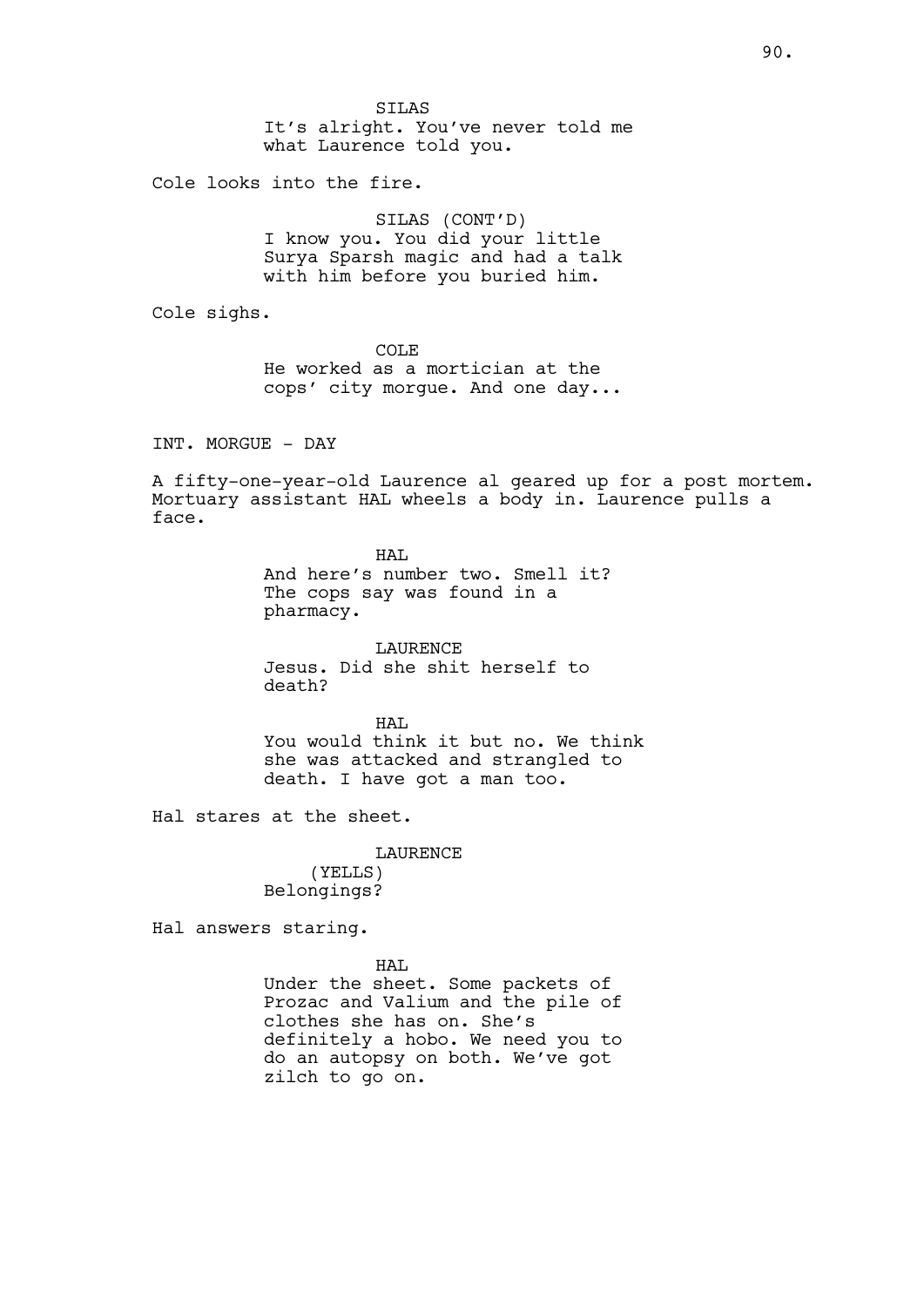# LAURENCE Right, thanks.

# HAL

# Sure.

Laurence's stare makes him leave. Laurence removes the sheet of the man's body. He looks at his neck then lifts his shirt up. The center of the man's chest shows red marks spreading out to form a perfect circle.

> HAL (CONT'D) Possible thoracic aortic aneurysm.

He pulls the shirt down again. He goes to the woman. He reveals a disgustingly filthy-looking woman in her twenties wearing baggy clothes, ripped dungarees, and more ripped clothes underneath.

> LAURENCE Well, that is the first time a perfume mixed with shit smells good.

He smells her neck. As he sighs he looks at her neck.

LAURENCE (CONT'D) Strangulation.

He wants to take her shoes off but they have a pile of knots in the laces.

> LAURENCE (CONT'D) Possible mental problems.

He grabs scissors, cuts the laces, and takes the shoes off revealing the dirtiest socks ever.

> LAURENCE (CONT'D) They smell so good. Am I turning into a necrophiliac? Jees, what the?

He wants to undo the dungarees. The straps are knotted too. He cuts them and pulls the dungarees down.

Revealing a pair of sweat pants. The cord around her waist is knotted. Laurence cuts the pants off.

> LAURENCE (CONT'D) Or a knot fetishist.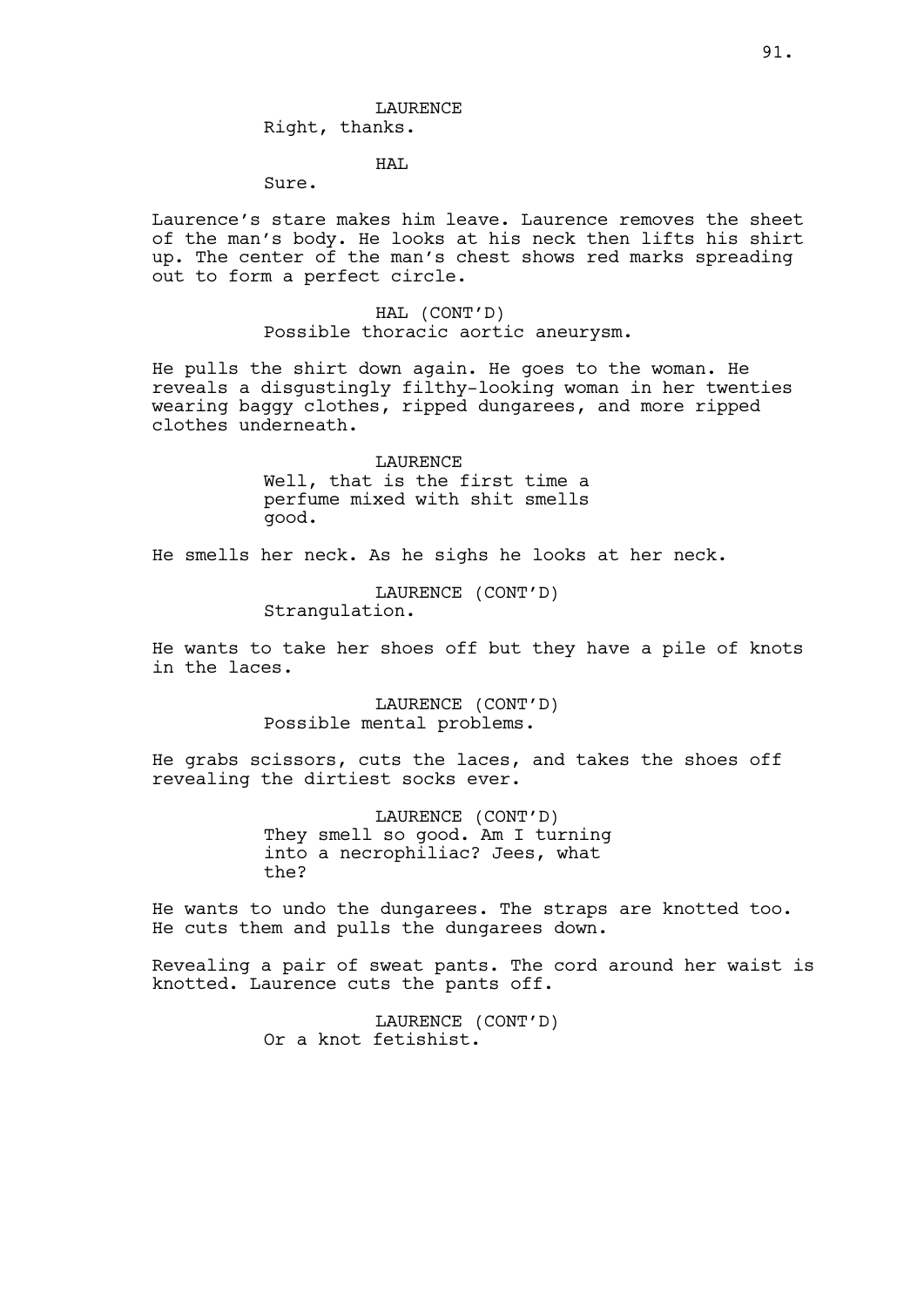Revealing Gothic leather leggings with straps fastened along both sides of the legs. And a catheter bag hanging down from a belt.

> LAURENCE (CONT'D) Possible peeing problems, obstruction in the urethra, she may have escaped before or after surgery.

He loosens the belt, opens all the leggings straps, and pulls the legging down.

Revealing a metal chastity belt over thick cotton underwear, closed with a padlock on the side.

> LAURENCE (CONT'D) Definite mental problems.

He grabs the scissors and cuts through the first sweater, second sweater, and hoodie.

He finds a homemade children's book in the hoodie pouch. He puts it to the side. He folds the hoodie open and sees a baby bump.

LAURENCE (CONT'D)

O mama, no.

He grabs a stethoscope and listens to the belly. We hear a tiny heartbeat beating slowly.

> LAURENCE (CONT'D) It's alive.

Adrenaline kicks in. He grabs a blade and cuts the woman's belly open. He reaches in and pulls out a tiny baby.

LAURENCE (CONT'D)

A girl.

He clamps off the umbilical cord and cuts it. He looks at it.

LAURENCE (CONT'D) You can't be older than 6 months.

The baby COOS, grabs one of Laurence's fingers and sucks on another while she looks at him. Laurence is entranced by her.

> LAURENCE (CONT'D) He grabs a clean sheet and folds her into it.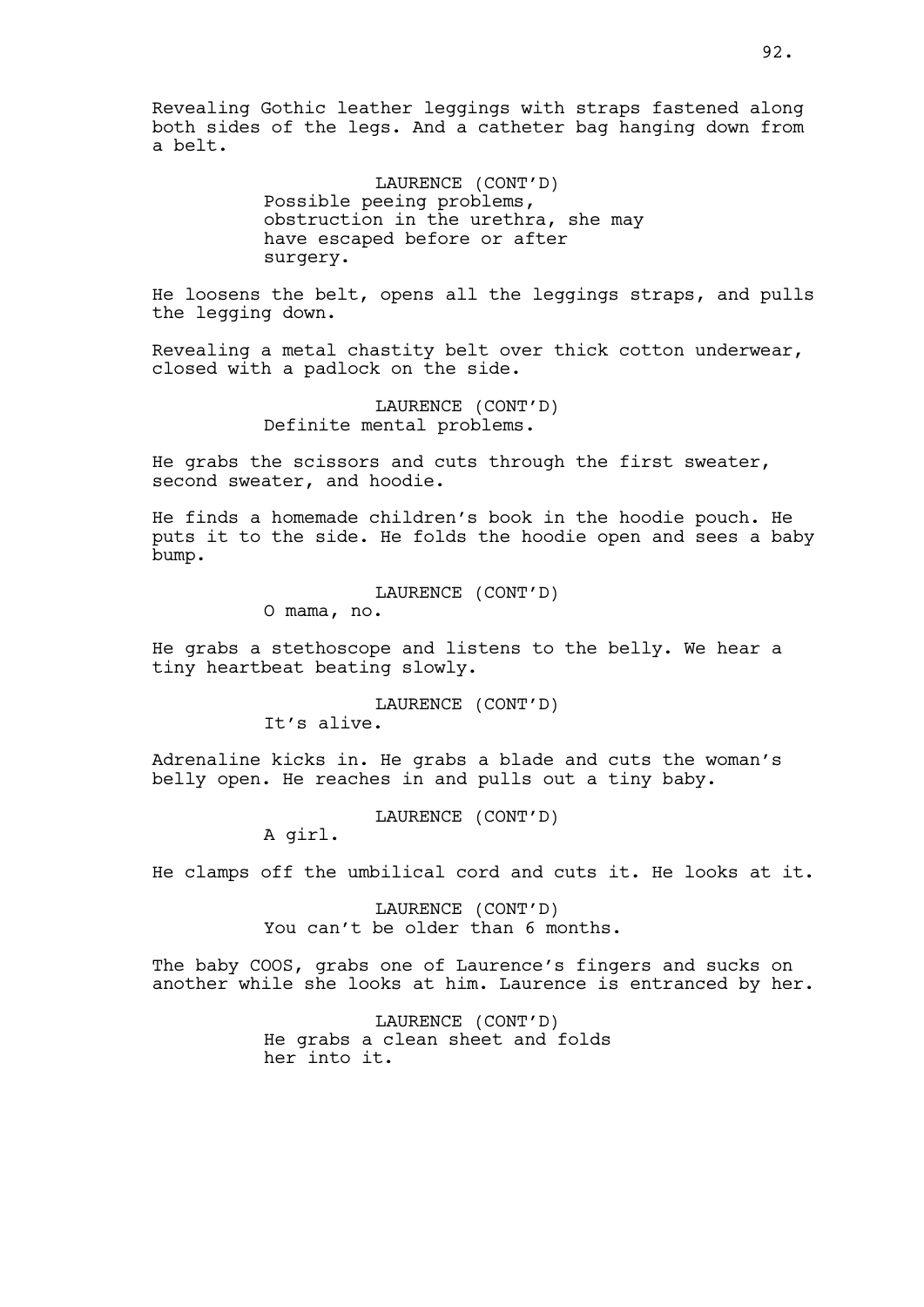He grabs the children's book, opens it, and reads its preface.

# LAURENCE (CONT'D)

For my darling daughter Luscinia Sky. You are a Siren like me and my mother and grandmother and all the Sky's before us. Before you turn six you must learn how to protect yourself from the lust of others. This book will help you if I am not there to teach you myself. Love mommy.

INT. MANSION - BEDROOM - NIGHT

Cole and Silas look at each other.

COLE

A baby siren charms you into taking care of it and protecting it. He was attached to Luscinia immediately.

SILAS What did he do then?

## COLE

No one knew Jane Doe, Miss Sky was pregnant. He cut the excess belly skin off and closed her up. She looked normal. He cleaned her up and took a picture of her so Luscinia could see what her mother looked like and he wrote a report for a Jane Doe who died by strangulation. The picture went missing of course.

He smirks.

#### SILAS

And the man?

#### COLE

I looked it up. He was a security guard who responded to a silent alarm. He died of severe Myocardial ruptures.

A SOFT MOAN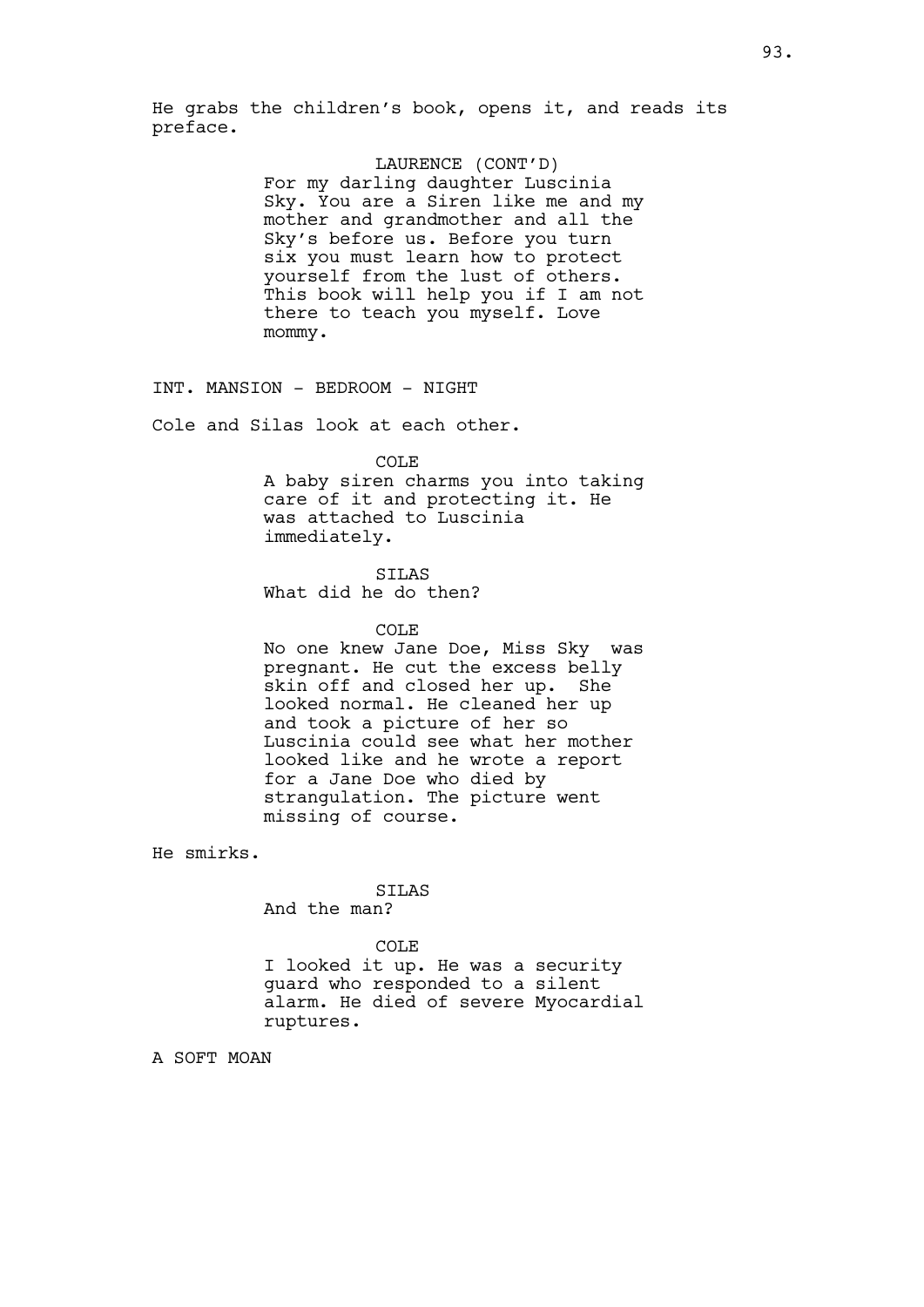Silas and Cole look at Luscinia whose belly grows to the size of six months.

> COLE (CONT'D) It's okay Lucy. We are here with you.

After a bit Silas realizes something.

SILAS Cole, I only hear Luscinia's heartbeat.

Cole listens.

HEARTBEAT

COLE

Luscinia stirs.

No

Cole and Silas look at each other, defeated.

Luscinia opens her eyes. Pain hits her.

She reaches for her belly. She feels it is different. She looks under the blankets.

She tries to speak to Cole but nothing comes out. This freaks her out even more.

Luscinia has another contraction. She cringes in pain.

COLE (CONT'D) Silas, what do we do?

Luscinia CLAPS her hands to get Cole's attention. Cole grabs Luscinia's hand.

> COLE (CONT'D) You are pregnant.

He starts to cry. Luscinia just stares at him. She looks at Silas in pain.

SILAS

It's true.

COLE You fell asleep and every two hours the baby grew by three months. We are now four hours on and... (MORE)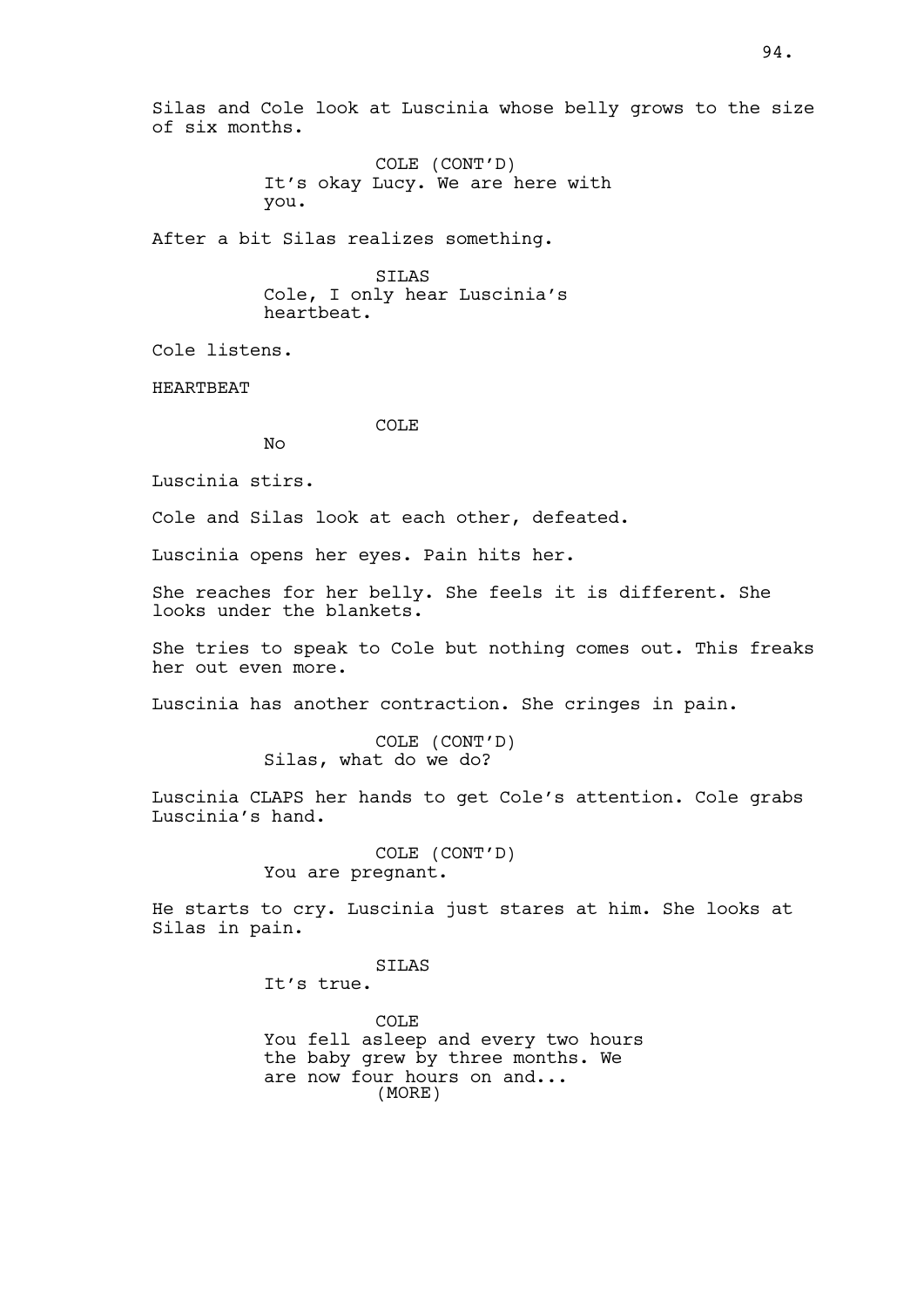We can't hear the baby's heartbeat anymore. COLE (CONT'D)

Luscinia desperately wants to talk but nothing comes out.

COLE (CONT'D) It is probably normal Luscinia. If sirens made a noise during birth they could be found. If they screamed during labor they could kill anyone around. It is probably a genetic fail-safe.

Tears stream down Luscinia's face. Silas grabs her other hand.

> STLAS We're here for you.

COLE I love you Luscinia.

SILAS

Ditto

COLE You are amazing. You can do this. You are the bravest and strongest person I have ever met.

Luscinia starts to push. Silas walks to the end of the bed.

COLE (CONT'D)

No.

Cole takes his place. He and Luscinia lock eyes.

COLE (CONT'D) You can do it my darling.

Luscinia pushes holding on to him and Silas.

COLE (CONT'D) Focus on your breath.

Cole gives Luscinia a nod of confidence. SPLASH. Everyone notices the sheet getting wet.

> COLE (CONT'D) That was your water breaking. Luscinia, it's coming.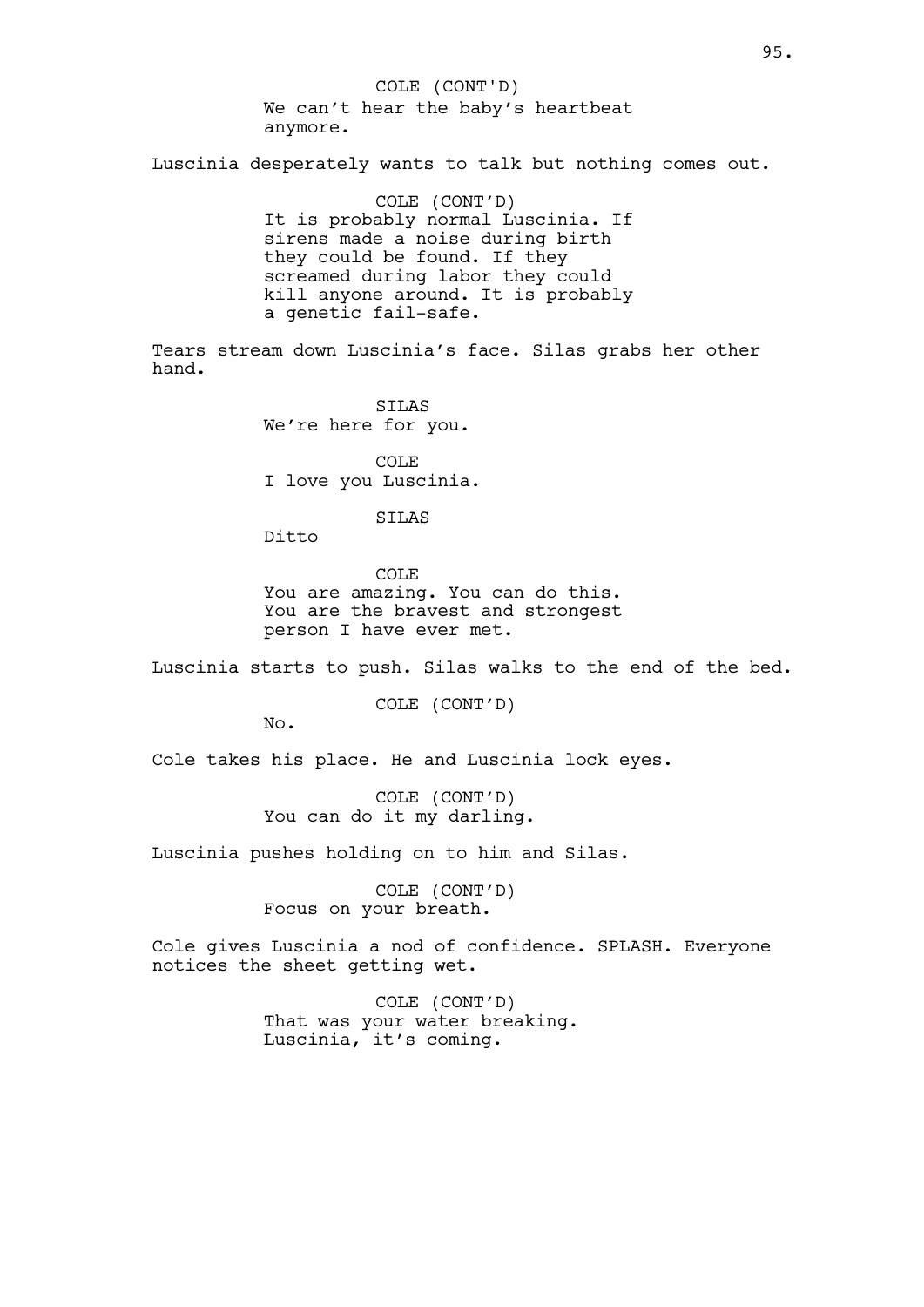She cringes again. Her mouth screams a silent scream. Luscinia puts her hands under the sheet. The contraction is gone.

COLE (CONT'D)

Push Lucy.

She cringes. Her protruding teeth bite air.

STLAS You can do it Luscinia.

Her body and facial muscles tense up to the max.

SILAS (CONT'D) You've got this.

She silently roars into the air like a lioness protecting a cub from danger. A GASP and her face relaxes.

From under the sheets, Cole's hands come up holding a tiny perfectly formed baby girl. He holds it up so she can see it. She is in awe, as are the men.

Luscinia places the baby against her skin. She cries. After a while...

> **LUSCINIA** She should have a name.

Cole nods as he strokes Luscinia's head.

COLE What do you think of Aria?

LUSCINIA Aria. Aria Sky.

Luscinia smiles a sad smile as she strokes and cuddles her dead child.

> LUSCINIA (CONT'D) Aria Black Sky.

The men watch in pain as Luscinia HUMS a sweet tune for Aria.

Light streams in through the windows when Luscinia awakes in Cole's arms still holding baby Aria.

> COLE I am so sorry. I did not think I could produce I child. I never have before. I would never have put you through this willingly.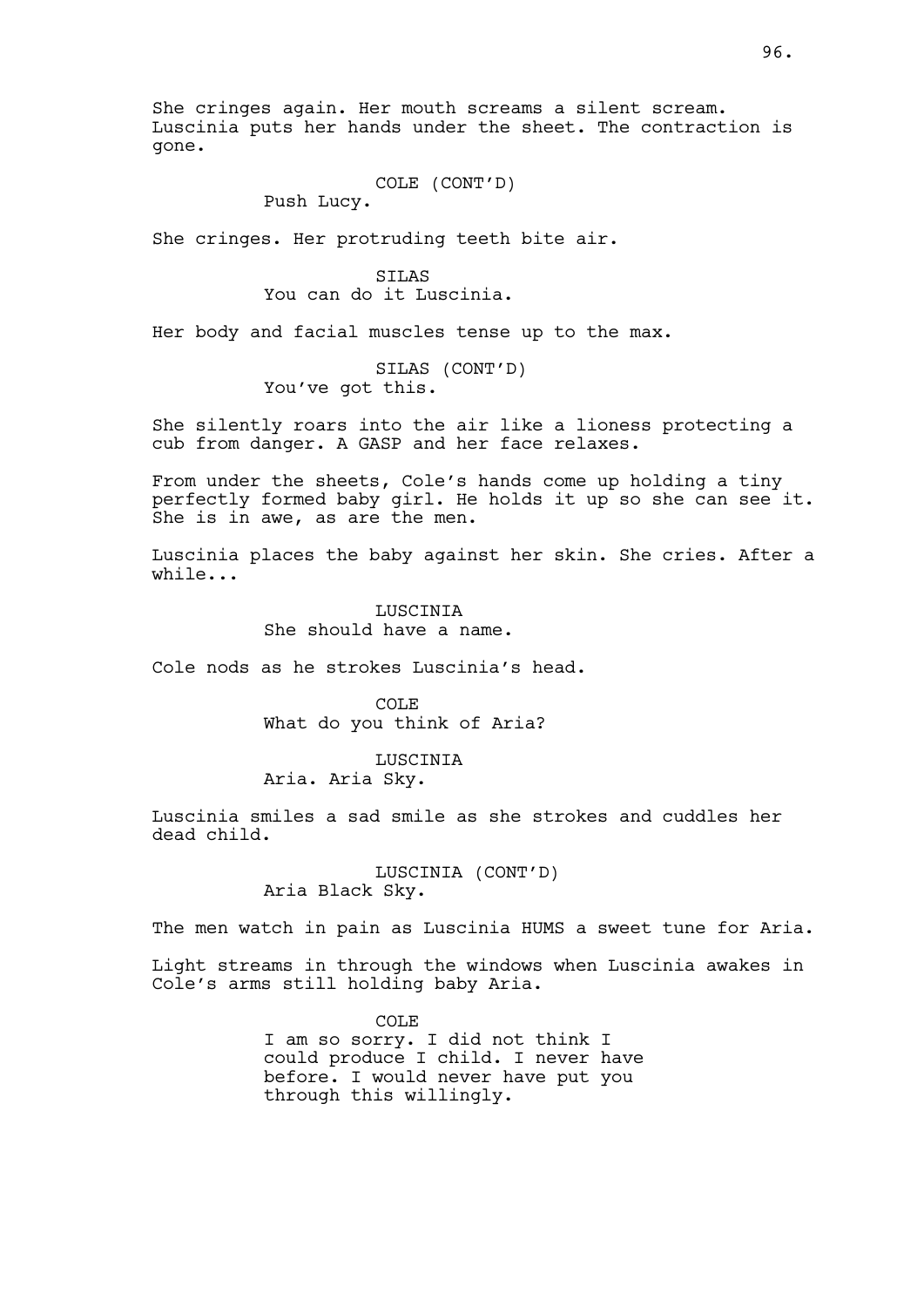LUSCINIA I know. Cole, I don't want to bury her.

#### COLE<sub></sub>

We won't. We will embalm her, wrap her up all cozy and lay her to rest in a beautiful box. With her head resting on a tiny pillow and a cuddly toy by her side as though she is sleeping. And we will place her in the secret room. In the warmth. In the heart of our home, with us, where she belongs.

Luscinia leans into Cole for the first and last family hug.

INT. MANSION - SECRET ROOM - DAY

Cole and Luscinia sit on a couch. Cole sits in agony as he holds Luscinia's hand as she cries, staring at an intricately carved wooden box that has Aria Black Sky engraved into it.

# COLE

Luscinia

She looks at him.

COLE (CONT'D) You are going to eat something now. Then take a long hot bath after which you will go to sleep for the entire day and night. You will sleep

He gathers himself again.

COLE (CONT'D) Peacefully and have wonderful dreams. I will be by your side when you wake.

Her eyes change for a moment. He kisses her.

COLE (CONT'D) Come on let's go to the kitchen.

INT. MANSION - KITCHEN - DAY

Cole guides Luscinia into the kitchen to find Silas drinking at the table.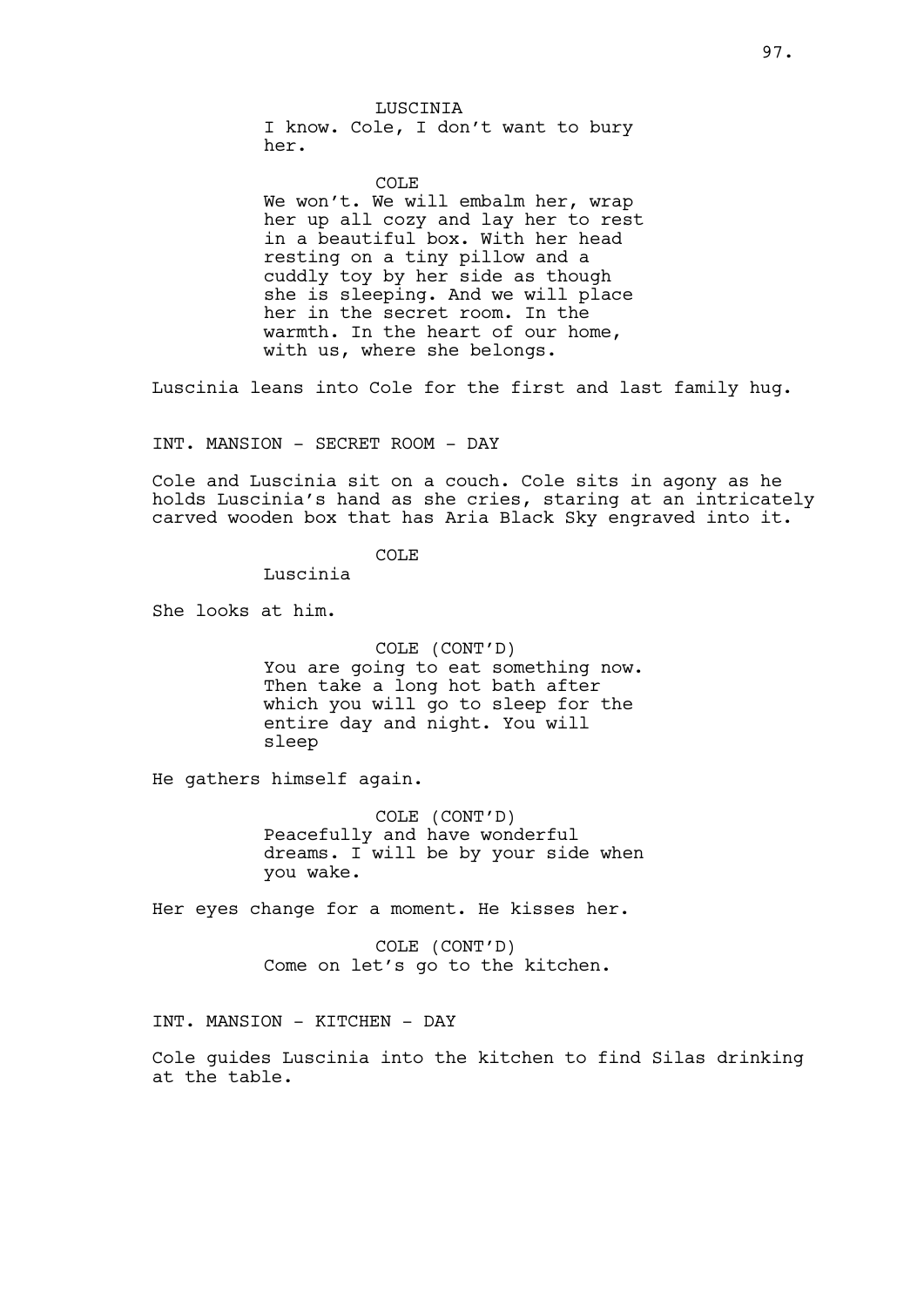He guides Luscinia to the table and sets her down. Cole opens the fridge.

The fridge is stocked to the brim with Dom Perignon champagne and enough food for a feast. He grabs some ingredients

> COLE (CONT'D) Please sober up. We need to be strong for her.

He closes the fridge door and puts a frying pan on the stove.

COLE (CONT'D) I'll make her some food. You ...would you please light some candles, put some calming classical music on for her and draw a bath?

He puts a kettle on the stove.

COLE (CONT'D) (in French) While she sleeps we have to get rid of all the things you've bought.

He grabs a cutting board. He looks at a drained Luscinia.

COLE (CONT'D) (In French) Si, after dinner. Will you watch over her? I had a thought about the fireplace story and need to check something.

SILAS Sure. I'll do everything you've mentioned.

Cole turns around. He cries as he CHOPS the bottom of an eggplant off. Silas grabs Cole and hugs him.

> SILAS (CONT'D) You could not have known Cole. It is not your fault.

COLE I am sorry for making you take care of her. I will not hook you anymore.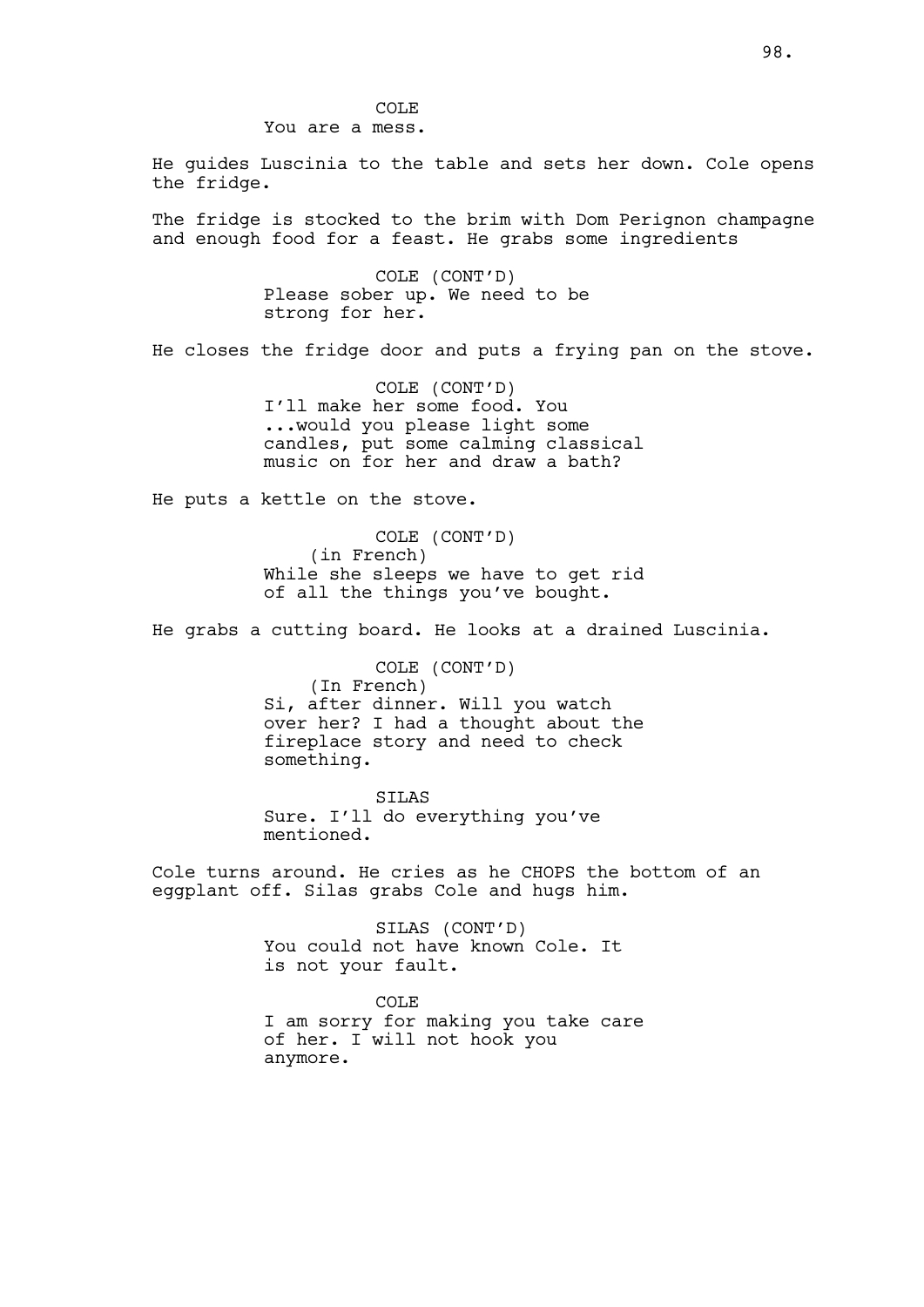SILAS Does that mean you've forgiven me?

COLE

Yes.

SILAS Thank you that means a lot to me.

COLE Sorry, it took me so long.

SILAS What are hundreds of years when you've got forever.

INT. FORREST - DAY

At the edge of the forest. Cole, on horseback, looks at a morgue. He rides back into the forest scanning it.

INT. MANSION - BEDROOM - DAY

Luscinia wakes up in Cole's arms.

COLE Good morning my love.

LUSCINIA Good morning

COLE I have to show you something. Are you up for a small trip?

LUSCINIA

Yes

EXT. FORREST - DAY

Cole helps Luscinia off a horse.

# COLE

# Through here.

He holds the overgrowth open for her. She enters the cave.

INT. CAVE - DAY

Cole holds her hand as he leads the way with a torch.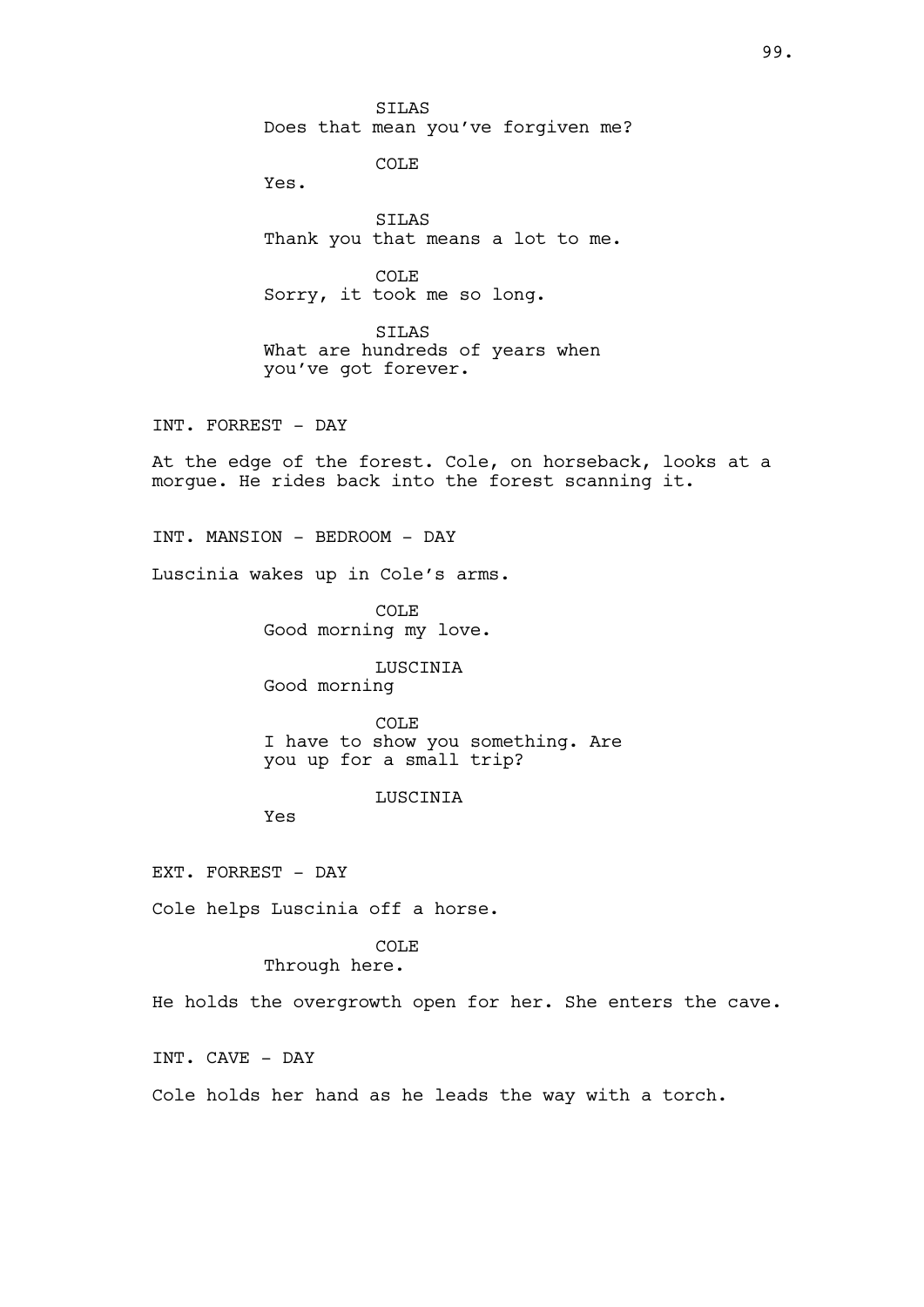LUSCINIA What is that smell?

COLE Sheep tallow.

Luscinia looks at him like "what?".

COLE (CONT'D)

Fat.

They enter a round cave that has a raised platform in the middle. Covered in sheep hides.

> COLE (CONT'D) The people who lived here used the fat to make candles with.

Candles stand all around in chipped cups and bowls with broken mirrors and pieces of glass behind them.

> COLE (CONT'D) They were quite ingenious. The mirror and glass shards reflect the flames and enhance their power.

Luscinia isn't interested.

COLE (CONT'D) They also burned candles under this raised platform just like the Romans did. To keep warm.

LUSCINIA What am I doing here Cole?

COLE

Don't scream.

Luscinia doesn't understand. Cole pulls a hide away revealing a clothed skeleton wearing a magnificent gold necklace with a spectacular black opal stone in it.

> LUSCINIA What the fuck? DID YOU THINK THIS WOULD CHEER ME UP?

Luscinia turns around.

COLE She is your family. Your grandmother.

Luscinia turns back.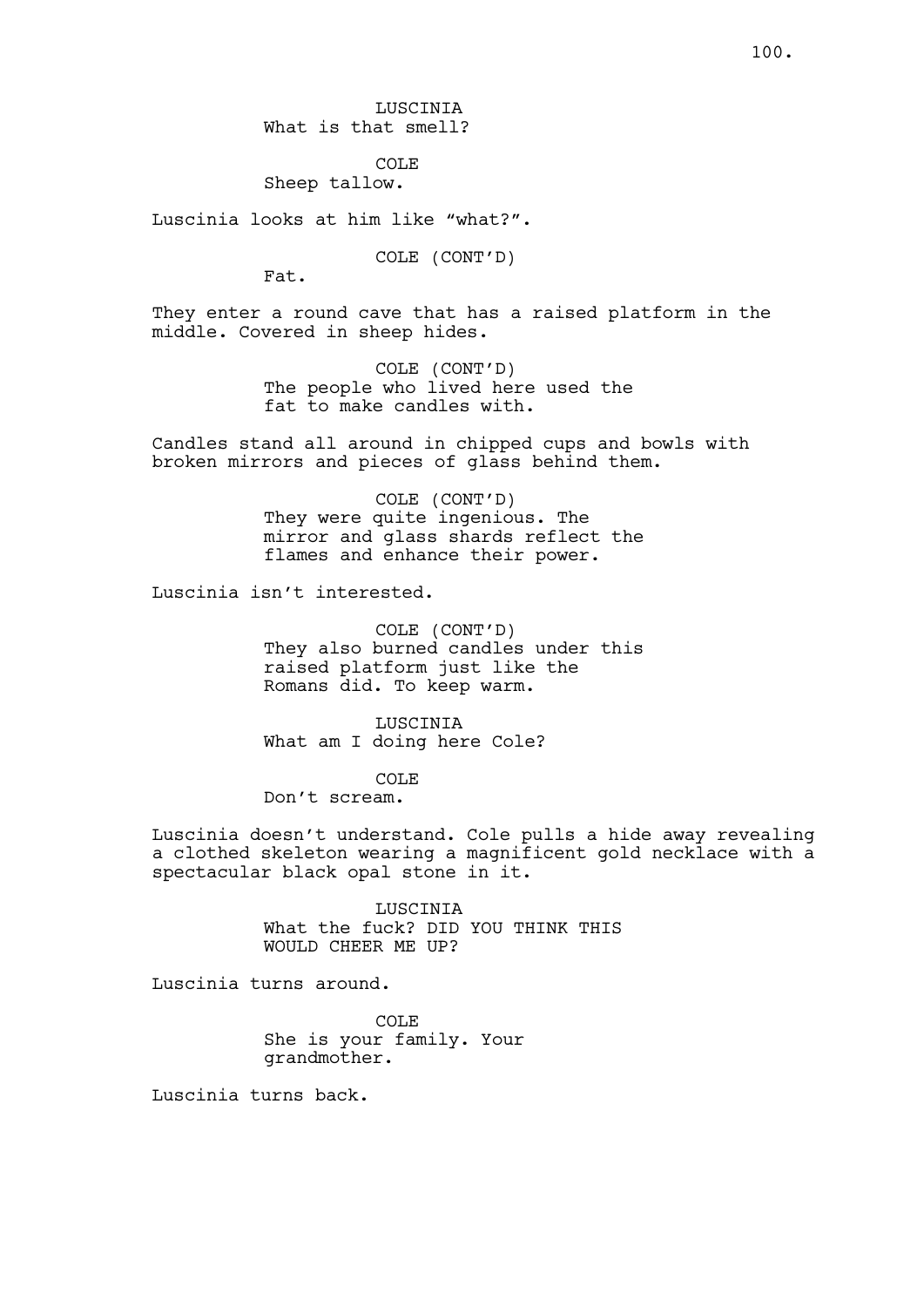COLE (CONT'D) Sit down, please. Let me explain.

She sits down.

COLE (CONT'D) Did Laurence tell you how he came to have you?

LUSCINIA Yes. He cut me from my dead mother.

COLE Laurence stated that the cause of your mother's death was strangulation. Now, the man found at the same crime scene died of severe myocardial ruptures. Severe tearing of the heart. Now how can that be?

Cole grabs a long decorated PVC pipe lying next to the skeleton.

> LUSCINIA She wasn't alone.

INT. PHARMACY - NIGHT

Luscinia's mother GAIA is on the floor trying to fight off a lust-crazy security guard.

> COLE (V.O.) No, your grandmother came to her aid.

The security guard wraps his hands around her throat, riding up against her as he kissing her.

Luscinia's mother tries to reach for his gun. She is almost there when she dies.

The man stops what he's doing and can't believe what he's done.

> COLE (V.O.) She took the pipe

A long decorated tube is placed on his back.

COLE (V.O.) Put it against his back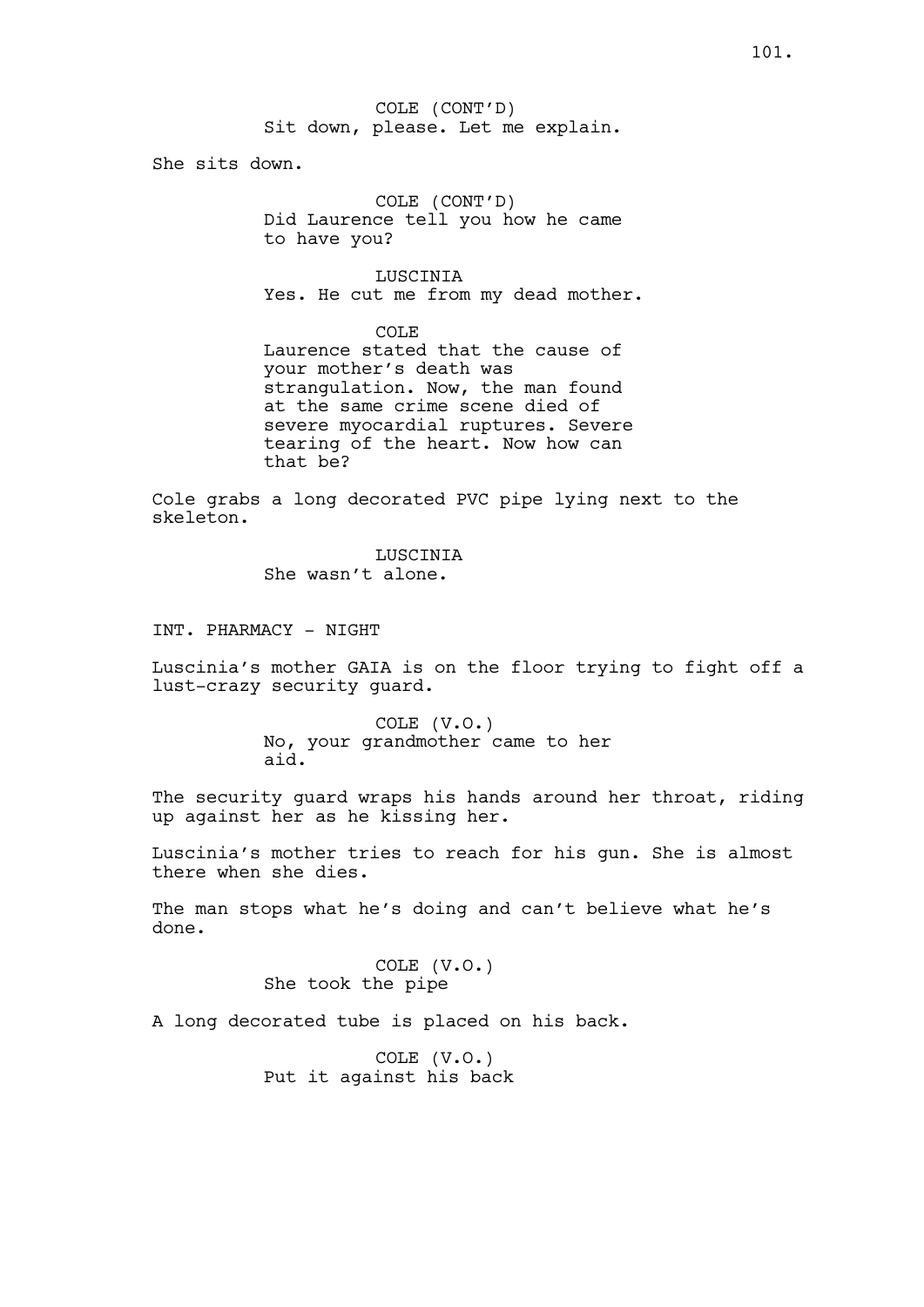A beautiful old woman screams into the pipe.

COLE (V.O.) And screamed into it.

The security quard drops dead.

LUSCINIA But you hear with your ears.

COLE Music is vibration. You can feel it. It was a precision kill.

COLE (V.O.) I think the drugs that were on your mom were meant for her.

LUSCINIA'S GRANDMOTHER No my Gaia. My life.

The old woman kneels next to her daughter. She shakes her hard. Nothing. She rocks back and forth.

> COLE (V.O.) The life of a Siren is hard as you know.

LUSCINIA'S GRANDMOTHER Doomed to rape. Doomed to death.

COLE (V.O.) And now she was alone.

She stops rocking.

LUSCINIA'S GRANDMOTHER Heaven. Better. Yes. Good.

POLICE SIRENS. Luscinia's grandmother grabs one packet of Valium.

> LUSCINIA'S GRANDMOTHER (CONT'D) She kisses her daughter and scatters.

INT. CAVE - DAY

Luscinia listens to Cole with tears in her eyes. Cole holds up a packet of Valium.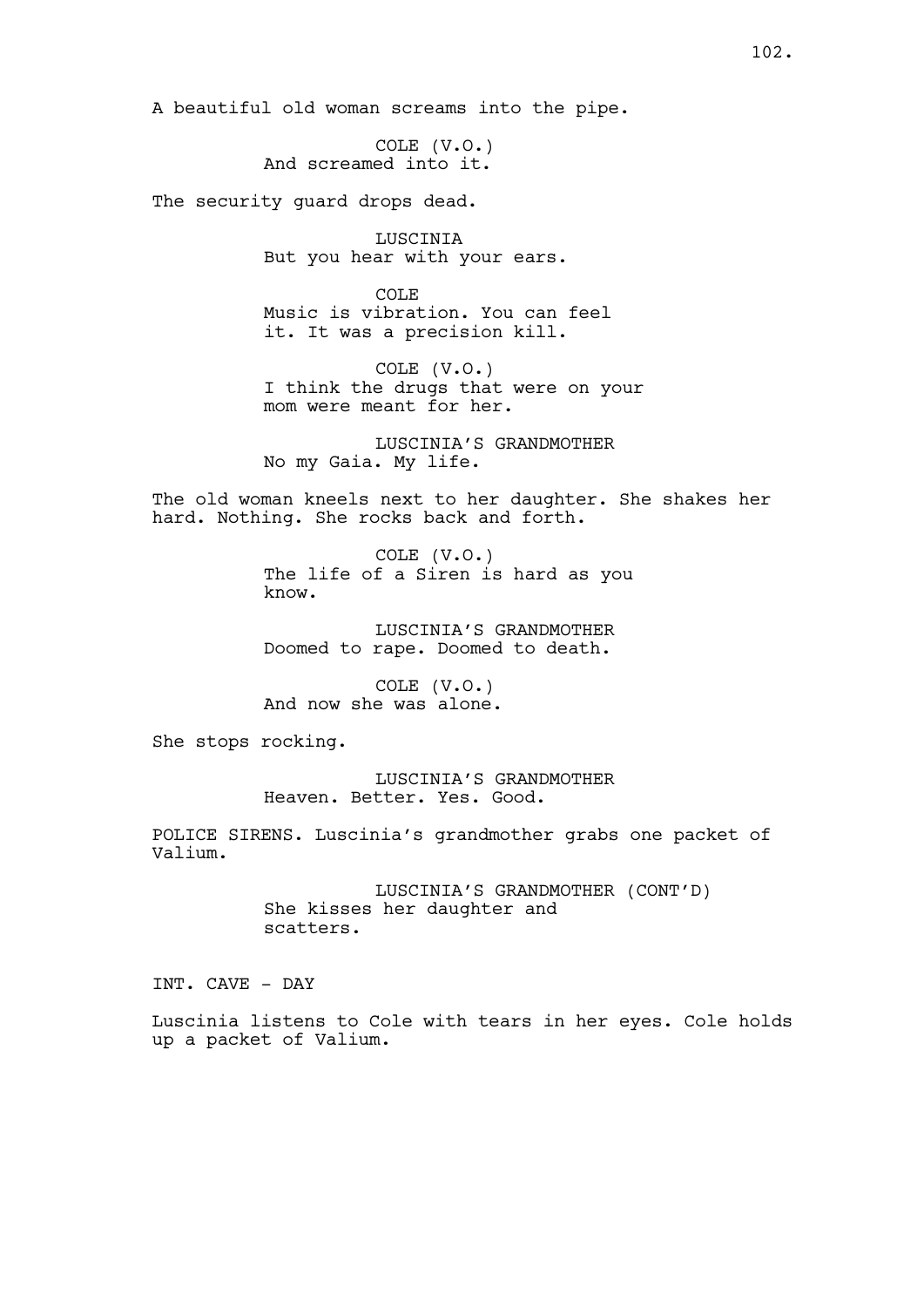COLE She decided to join her daughter and grandchild.

Luscinia starts to cry.

COLE (CONT'D) Your mother's name was Gaia and your grandmothers was Apollonia.

Cole removes another sheepskin. A big leather-bound homemade book is revealed. It reads The Sky's.

> COLE (CONT'D) I have only looked at the first page.

Luscinia takes the book from Cole and stares at it.

COLE (CONT'D) What do you want to do with Apollonia?

LUSCINIA I don't want her to be alone. Let's take her with us.

COLE Maybe we can find out where your mom is and bring the Sky family together.

Luscinia strokes the book.

**LUSCINIA** I would like that.

INT. MANSION - LIBRARY - DAY

Luscinia sits in a chair in front of a roaring fire with the book on her lap. She opens it.

On black pages, gold leaf shooting stars are connected to each other by a red line. One name is written on each tail. Three-quarters of the stars have a winged skull in them.

Luscinia's fingers glide across the page and find Gaia, it connects to a winged skull one that reads Penelope and the falling star that was meant to house her name.

> LUSCINIA I had a sister.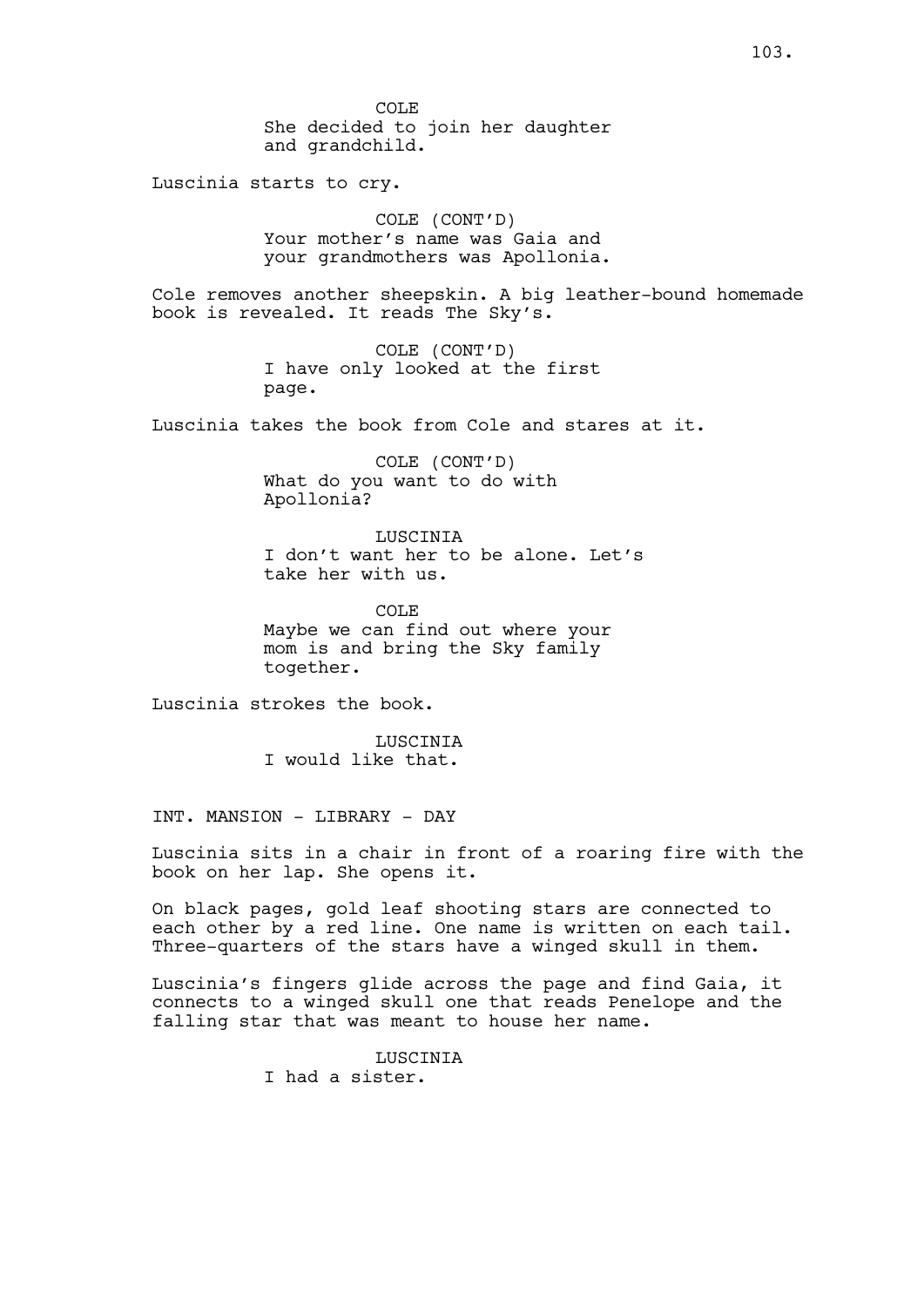Her fingers move to Apollonia's name. Five stars are connected to hers. Four winged skulls and Gaia's falling star.

> LUSCINIA (CONT'D) I had four anties.

Her fingers follow the red line all the way to its beginning. The first falling star reads Parthenope sixteen fifty-four.

# LUSCINIA (CONT'D)

Holy moly.

She flips the page and GASPS. On the page is a drawing of a beautiful woman wearing the necklace that Apollonia wore in the cave. Underneath is written Parthenope.

## LUSCINIA (CONT'D)

The necklace.

She picks it up from the table next to her. A clasp is visible underneath the black opal.

Luscinia opens it revealing a coat of arms held by a woman. Her hair and a band of musical notes flow and curl around the shield containing a winged black lion whose body has a white belly and white spot on its side.

#### LUSCINIA (CONT'D)

Wow.

She takes a sip of a glass of wine and reads Partenope's story.

> LUSCINIA (CONT'D) I Parthenope have decided to take it upon myself

INT. SHIP - CABIN - DAY

A pretty woman in sixteen-century clothes looks out a window, over the see.

#### PARTHENOPE

To write down and preserve the stories, myths, and legends of our kind that have been passed down from generation to generation. For I am the only adult Sky Siren left and if something were to happen to me I would want my dearest baby daughter to know it all. (MORE)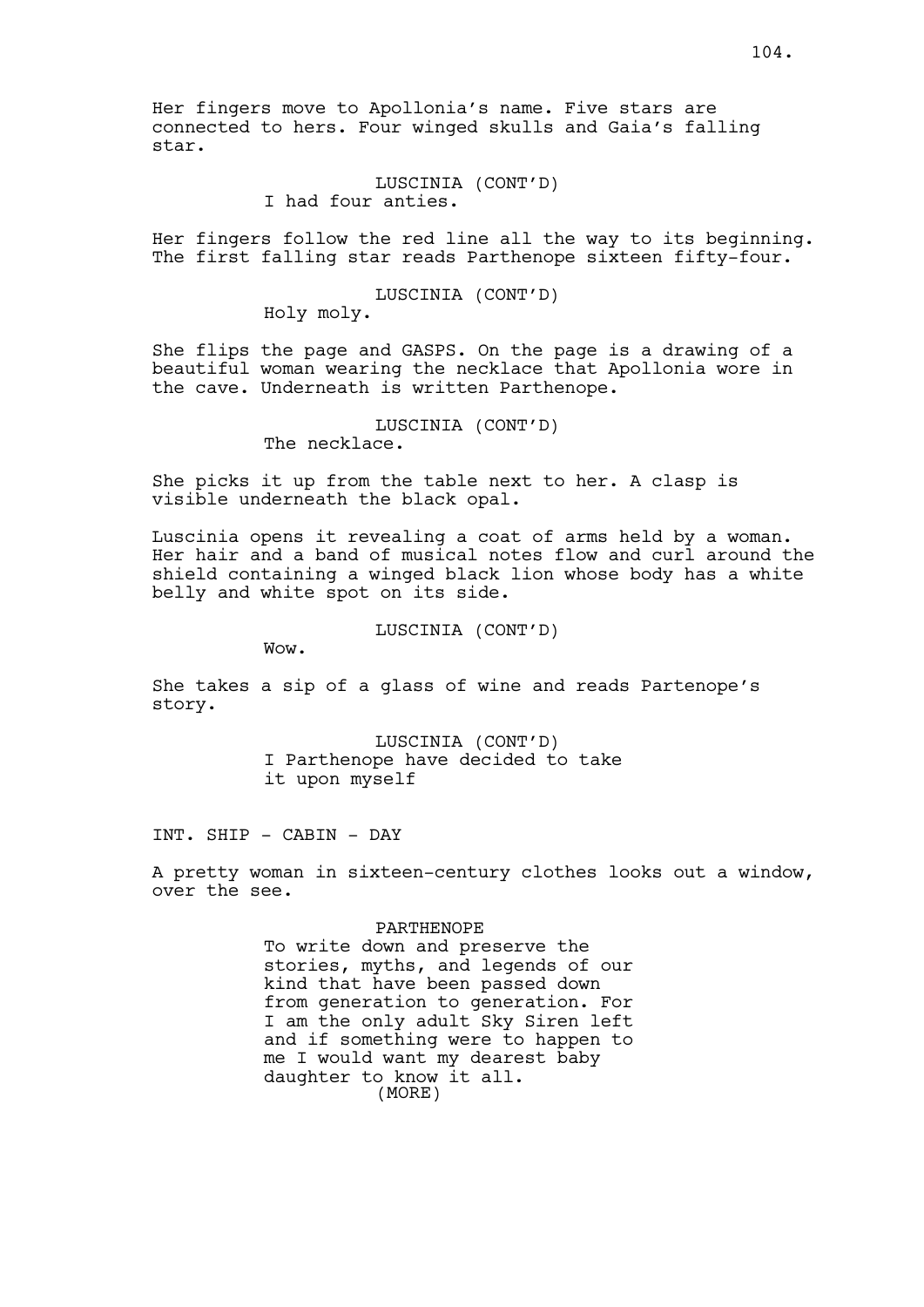So let us begin with the age-old and best phrase, in my humble opinion, to start any tale. Once upon a time... INT. MANSION - LIVING ROOM - DAY Cole stares into a fire with a whiskey in hand. Luscinia comes running past. Cole puts his whiskey down on the mantelpiece. INT. MANSION - HALL - DAY Cole KNOCKS on a door. COLE Luscinia, are you alright? Luscinia comes out the door. COLE (CONT'D) Why were you running? She remembers something. LUSCINIA The book. She runs off. LUSCINIA (CONT'D) It is amazing. Cole smiles. LUSCINIA (CONT'D) I feel like Sebastian from the Never Ending Story. That doesn't ring a bell with Cole. COLE That is good? She closes the door. COLE (CONT'D) I guess so. PARTHENOPE (CONT'D)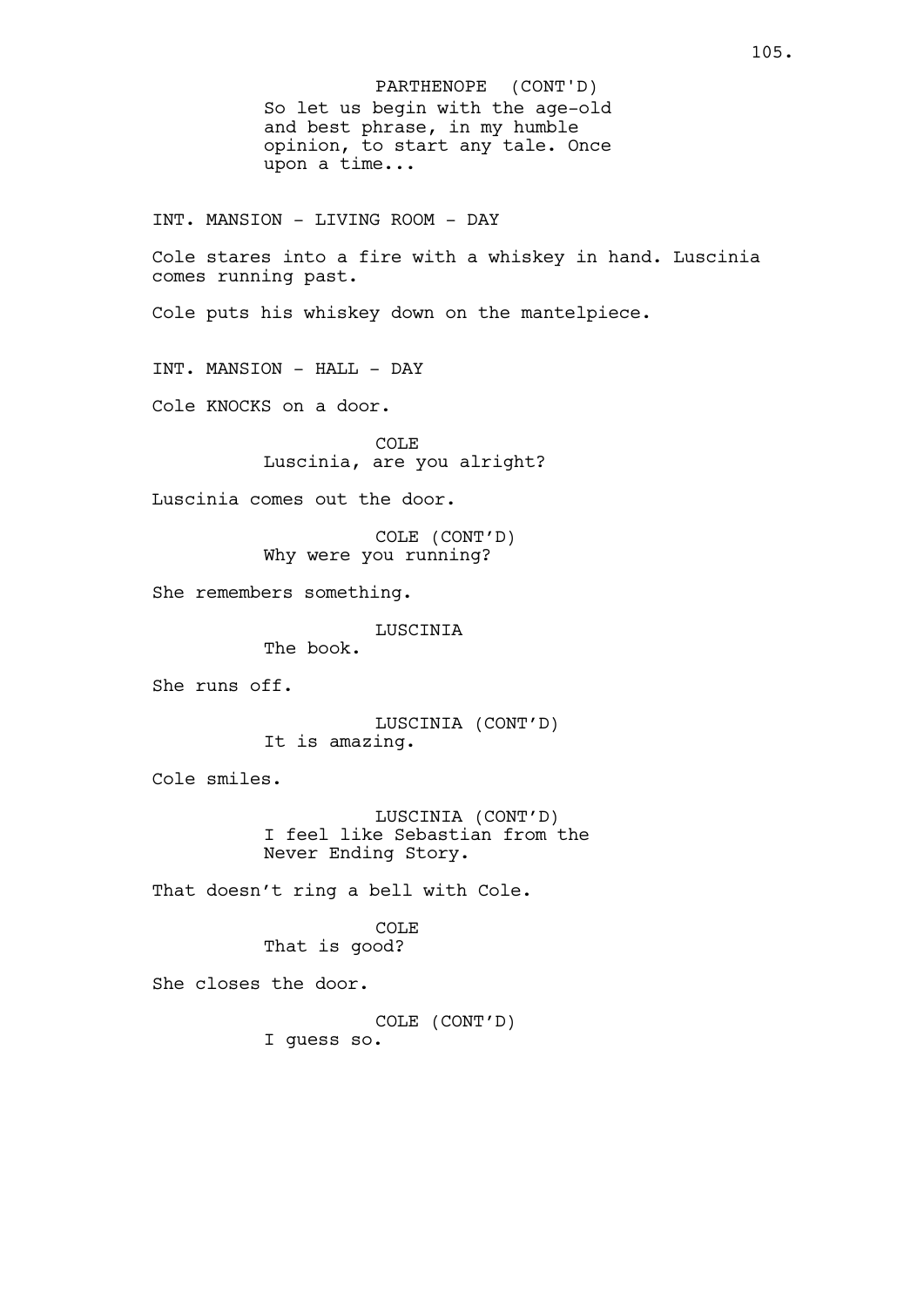Luscinia is back "in" the book.

LUSCINIA The tale of Sweetness.

The page is decorated with apples, grapes, cherries, and apricots.

LUSCINIA (CONT'D)

Candy.

She smiles and turns some pages. This page's heading reads Accounts.

> LUSCINIA (CONT'D) In his notebooks, Leonardo da Vinci wrote an account of the Siren, "The siren sings so sweetly that she lulls the mariners to sleep; then she climbs upon the ships and kills the sleeping mariners."

A picture shows sirens climbing onto a ship filled with sleeping men.

> LUSCINIA (CONT'D) Some say that the name siren is pre-Greek. Others connect the name to the Greek words seirá meaning rope or cord and eíro meaning to tie, join or fasten, resulting in the meaning "binder" or "entangler". In other words, a siren is one who binds or entangles through magic song.

Luscinia stares at a chair in thought.

INT. MANSION - LIBRARY - DAY

The fire is out. Cole sits next to Luscinia watching her cling to the book in her sleep. He strokes her hair.

COLE

Luscinia?

She wakes up. He kisses her.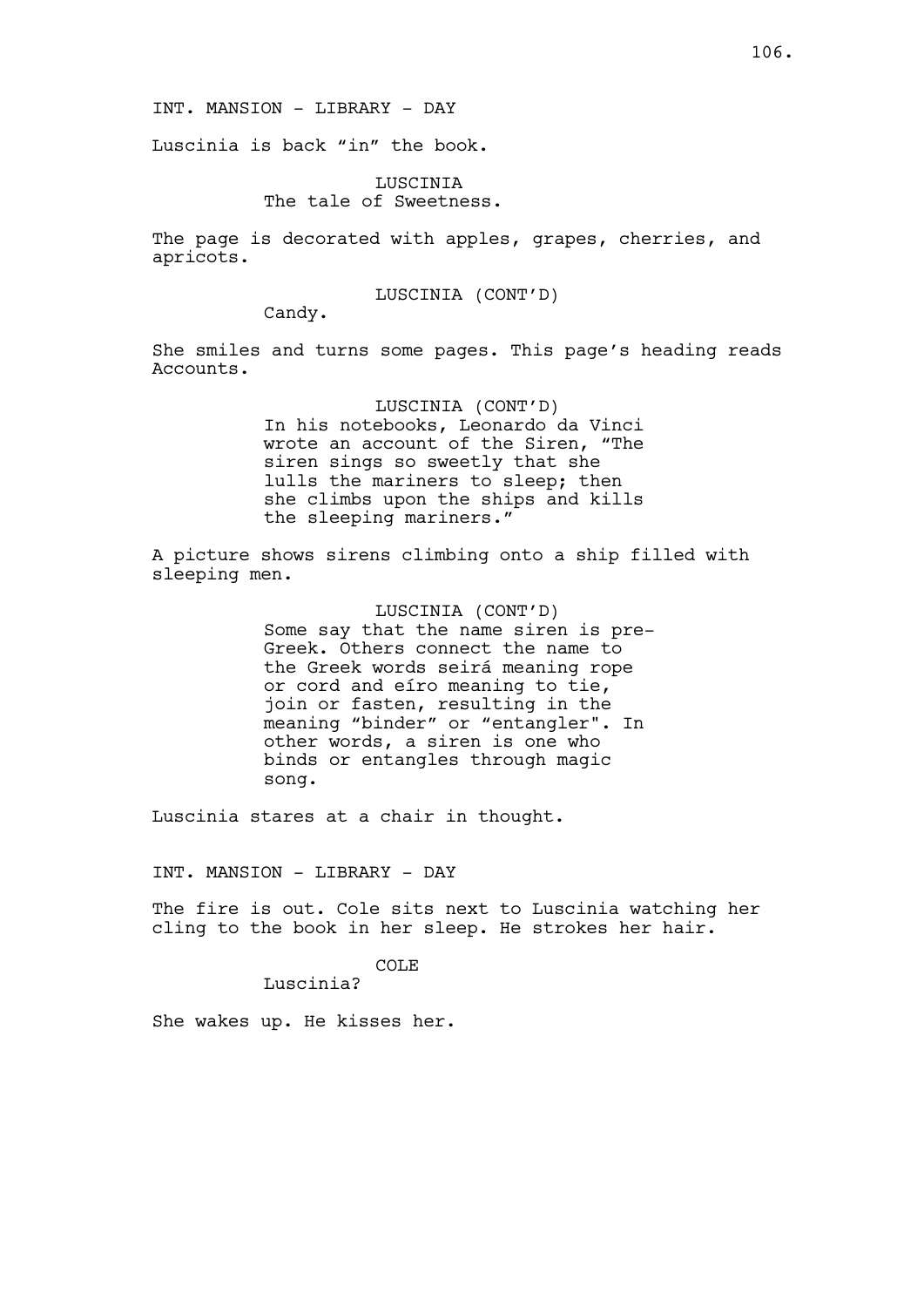COLE (CONT'D) I'm going to try and find out what happened to Gaia. Silas will stay with you. Alright?

LUSCINIA

Yes.

COLE Did you learn anything new?

LUSCINIA Maybe, I have to do more studying.

COLE I will be home tonight. Will you tell me over dinner?

LUSCINIA

Yes.

He kisses her and leaves.

INT. MANSION - KITCHEN - DAY

Luscinia runs in. She looks around. No one.

LUSCINIA

Silas?

SILAS (O.S.) (from a distance) I am in the glasshouse.

INT. MANSION - GLASS HOUSE - DAY

Luscinia walks amongst luscious green foliage and colorful tropical flowers.

LUSCINIA

Si?

Silas's head pops out from some flowery bushes.

LUSCINIA (CONT'D) You cannot come into the library until I say so and you can't tell Cole anything about what I am doing today.

SILAS What are you doing today?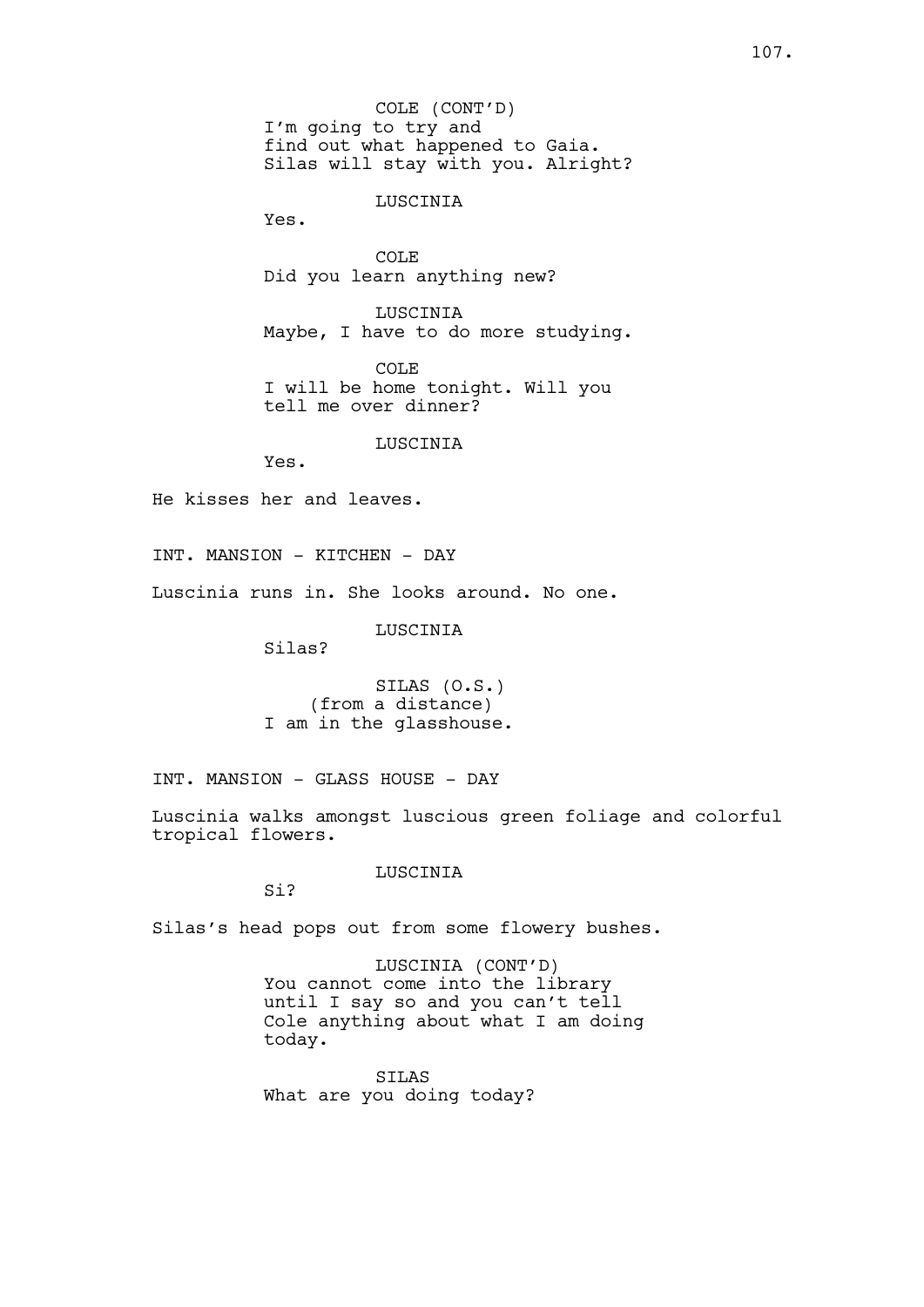LUSCINIA

Tests.

Luscinia looks at the flowery bushes.

LUSCINIA (CONT'D) They are pretty.

Silas looks a bit sad.

SILAS I was looking forward to playing hide and seek here with Aria.

Luscinia chokes up and hugs him.

SILAS (CONT'D) She would have been the luckiest girl on the planet to have an uncle like you.

Luscinia disappears between the foliage.

SILAS (CONT'D) Be careful.

LUSCINIA (O.S.) Yes brother Silas.

He smirks and disappears into the bushes again.

INT. MANSION - LIBRARY - DAY

Luscinia stands in the middle of the library.

LUSCINIA A siren binds through magic song.

She rubs her hands nervously. She starts to HUM. A mouse comes out from behind a bookcase and runs towards her.

Luscinia stops humming. The mouse runs away again.

LUSCINIA (CONT'D)

Hmm

LUSCINIA (CONT'D) Sirens sang the sailors to sleep.

Let's try a lullaby. (Sings) Hush little baby don't say a word

The mouse comes running again.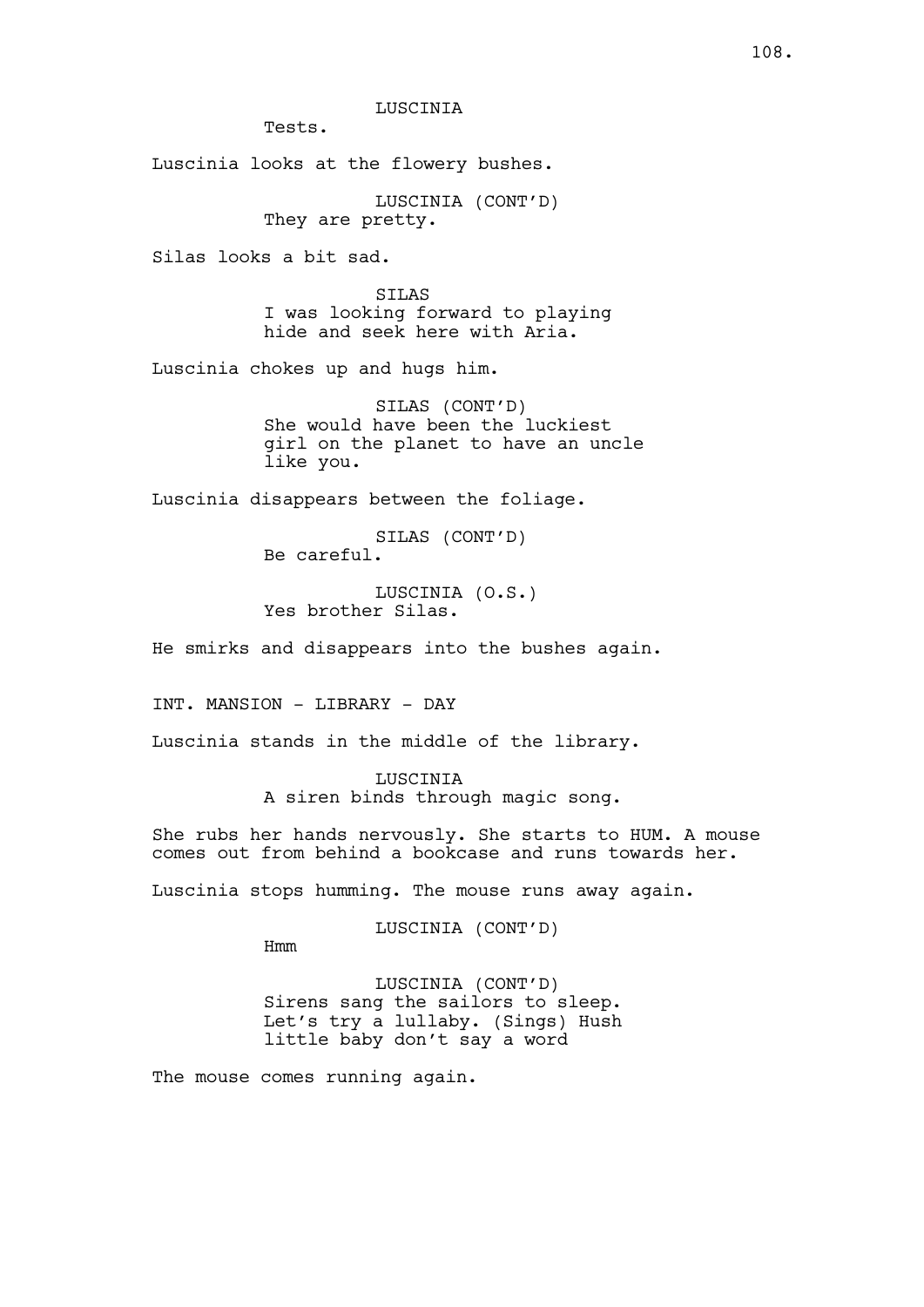LUSCINIA (CONT'D) (Singing) Papa's gonna buy

It reaches her.

LUSCINIA (CONT'D) (singing) You a mocking

It runs up her bathrobe. Luscinia stops singing and closes her eyes. The mouse runs down the robe and back into hiding. Luscinia opens her eyes to find him gone.

> LUSCINIA (CONT'D) The type of song doesn't matter.

She sits down to think.

LUSCINIA (CONT'D) Do I need special siren songs?

She jumps up.

LUSCINIA (CONT'D) Oh my God. When I scream a death scream I kill. When I cry it's torture when I hum I attract. It's the intention?

She thinks. Silas is looking through the library window.

LUSCINIA (CONT'D) I want the mouse to sit up on my hand.

She holds her hand out, and imagines it happening.

LUSCINIA (CONT'D)

It...

She hesitates.

LUSCINIA (CONT'D) It will be amazing.

She opens her mouth and pitches a tone. The mouse comes running again. Luscinia is surprised when the tone she produces starts to vary and create a happy angelic melody.

The mouse runs up her robe across her arm, to her hand, and to Luscinia's surprise sits up on it.

Luscinia falls silent. And away the mouse goes.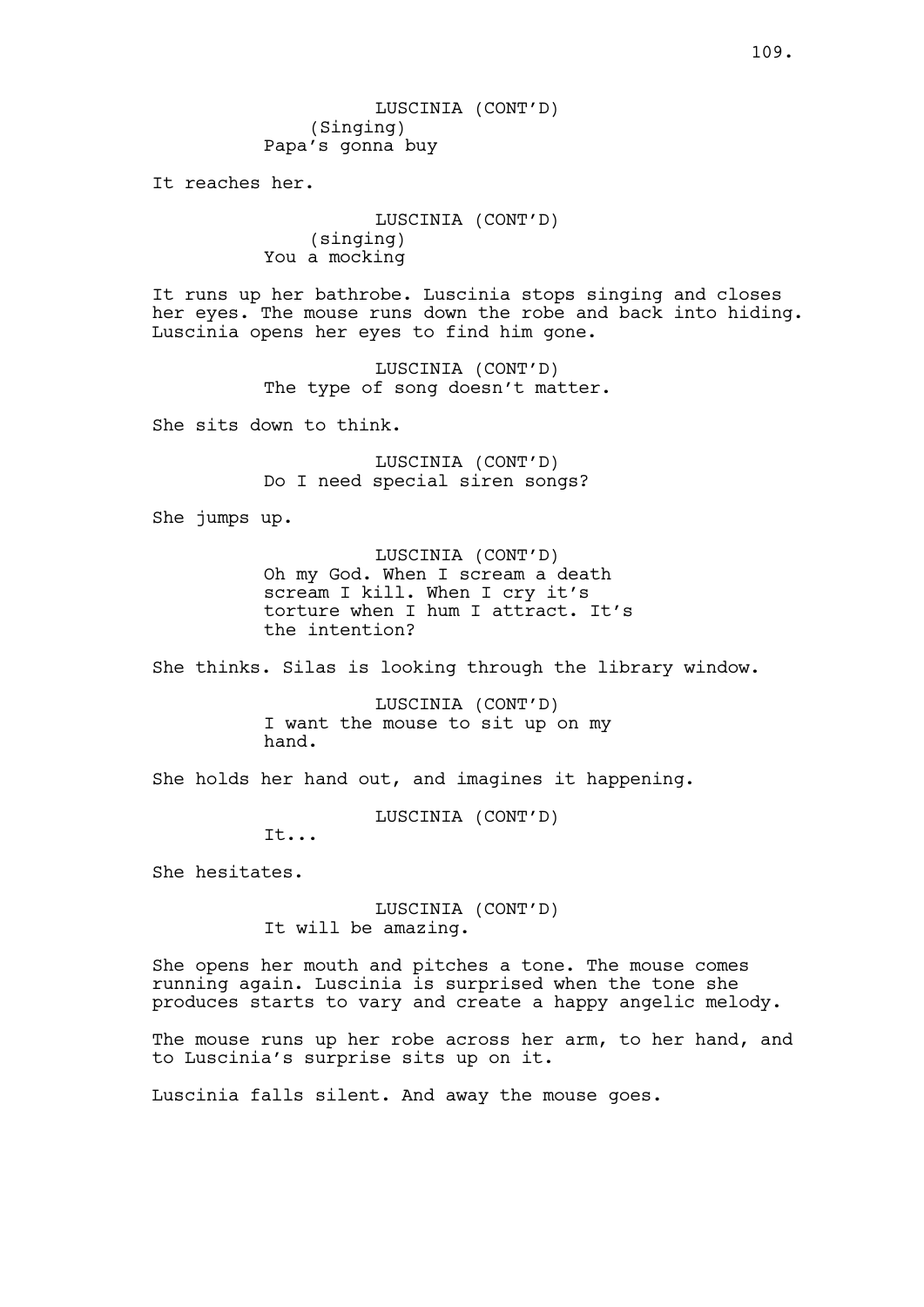Luscinia stands in utter amazement.

LUSCINIA (CONT'D)

Holy crap!

KNOCK KNOCK

Luscinia sees Silas. She opens the window.

SILAS

Did I just see a siren command a mouse with her voice?

Luscinia tries not to scream as she dances and jumps with excitement.

LUSCINIA

Yes.

SILAS That is, wow, I never thought in a million years I would ever see something like that.

Luscinia bursts into tears.

SILAS (CONT'D) Those are happy tears, right?

LUSCINIA

Yes.

SILAS We have champagne. It is a shame to waste it.

Luscinia smiles.

SILAS (CONT'D) I'll race you to the kitchen.

Luscinia is off.

INT. MANSION - KITCHEN - DAY

Luscinia runs in. She doesn't see Silas anywhere. She turns around. Silas stands there with a bottle of champagne.

> LUSCINIA We are going to invite all the vampires to a party without Cole knowing it. From now on you cannot be compelled by Cole. (MORE)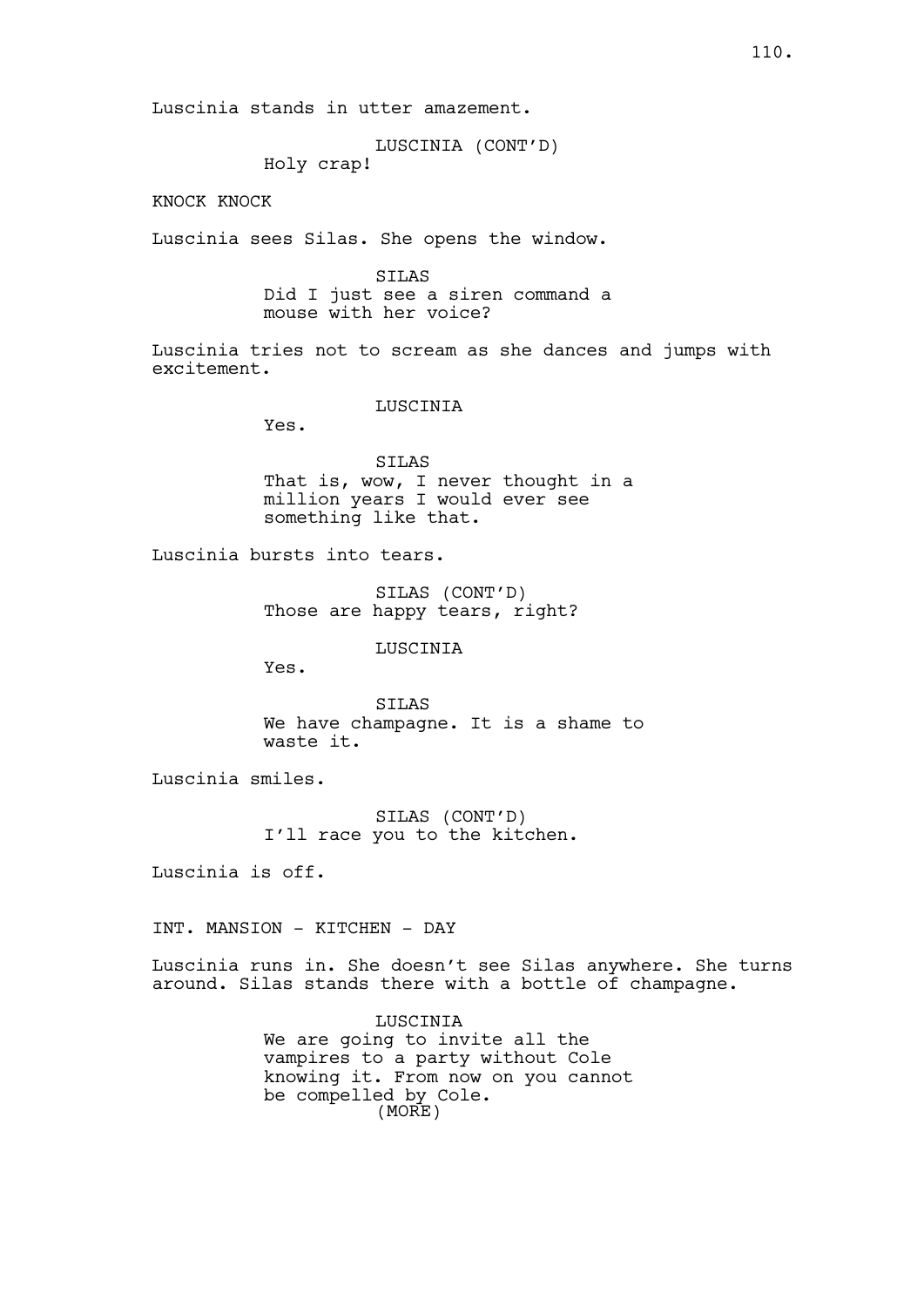You only answer to me. You will put my will before his. A baffled Silas POPS the cork. Luscinia grabs glasses. LUSCINIA (CONT'D) I'm going to get my laptop. We've got work to do. Silas sits behind the laptop. LUSCINIA (CONT'D) Tell them it is a surprise party for Cole. Silas shakes his head laughing. SILAS Anything else? LUSCINIA Yes, we need to inject all of the champagne bottles with my blood. SILAS As you do. LUSCINIA We need to get this all done before cole is back. SILAS Thy will be done milady. Luscinia is cooking dinner when WHOOSH. Cole has his arms around her and kisses her neck. LUSCINIA Hey, no snacks before dinner. Cole laughs. They kiss. LUSCINIA (CONT'D) How did it go? COLE We found her. She was buried in a plot that is separate from the cemetery. A plot that's reserved for Joe and Jane Does. LUSCINIA Can we go get her tonight? LUSCINIA (CONT'D)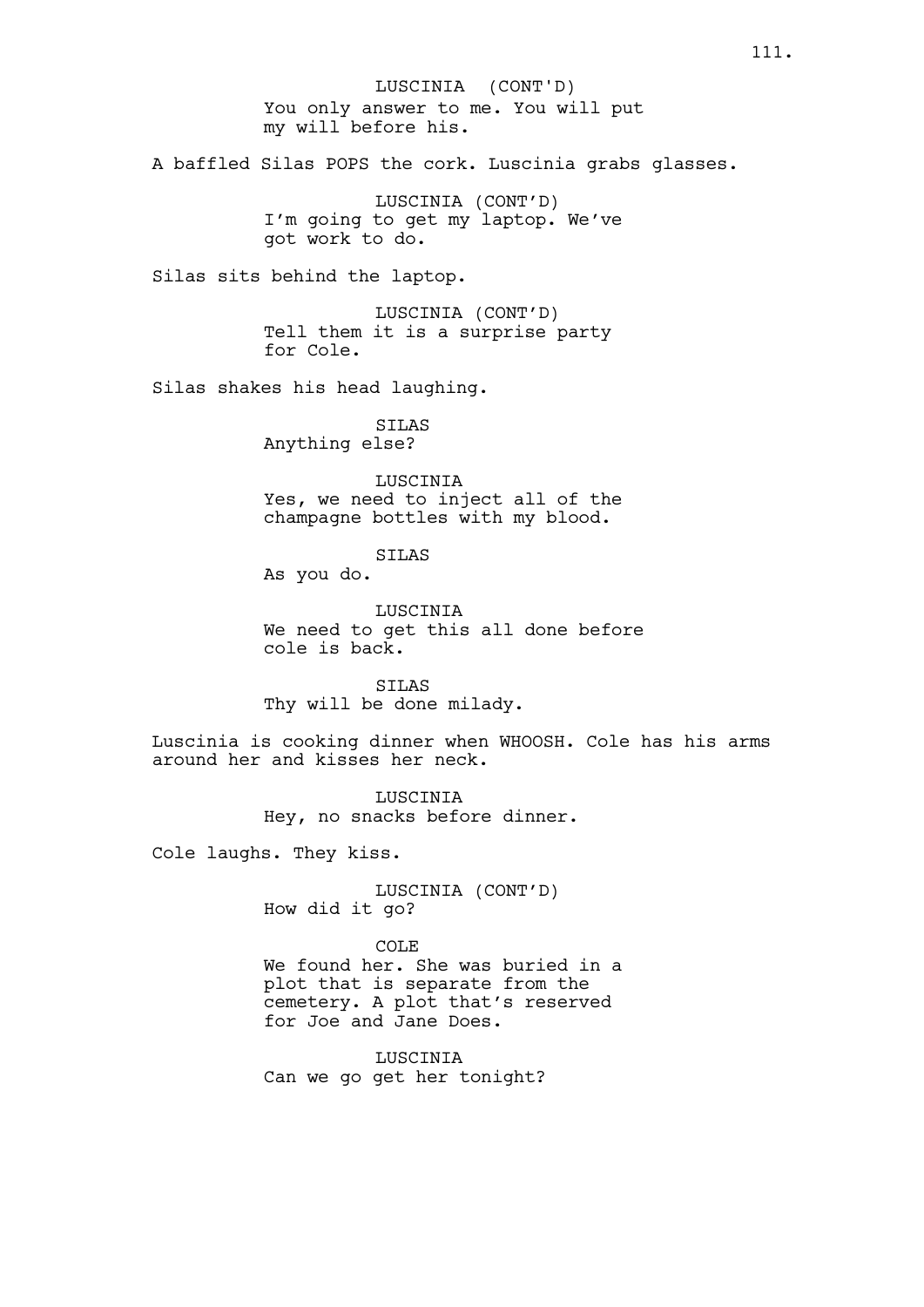The plot was surrounded by trees.

Cole looks at a velvet bag lying on the table.

**LUSCINIA** 

Mom?

She gets emotional.

LUSCINIA (CONT'D) Will you watch dinner?

COLE

Of course.

INT. MANSION - SECRET ROOM - DAY

Luscinia sits next to a shelf that has Aria's box on it with a velvet bag on each side of it.

## LUSCINIA

Hi mom. Thanks to your smart clothing tricks and the book you made I have been able to grow up safely. I wish I could have known you. You seem like a bad-ass. You are not alone anymore. Your mama and grandchild Aria are here too.

She strokes Gaia's bag.

LUSCINIA (CONT'D) (Whispered) I think I have figured out our superpower. I'm not going to be a prisoner anymore. I love you, mom.

INT. MANSION - HALLWAY - DAY

Silas welcomes a couple entering the Black home.

SILAS Marcellus, Victoire welcome. Please have some champagne and make yourself comfortable.

He checks them off the list.

SILAS (CONT'D) That is the last of them.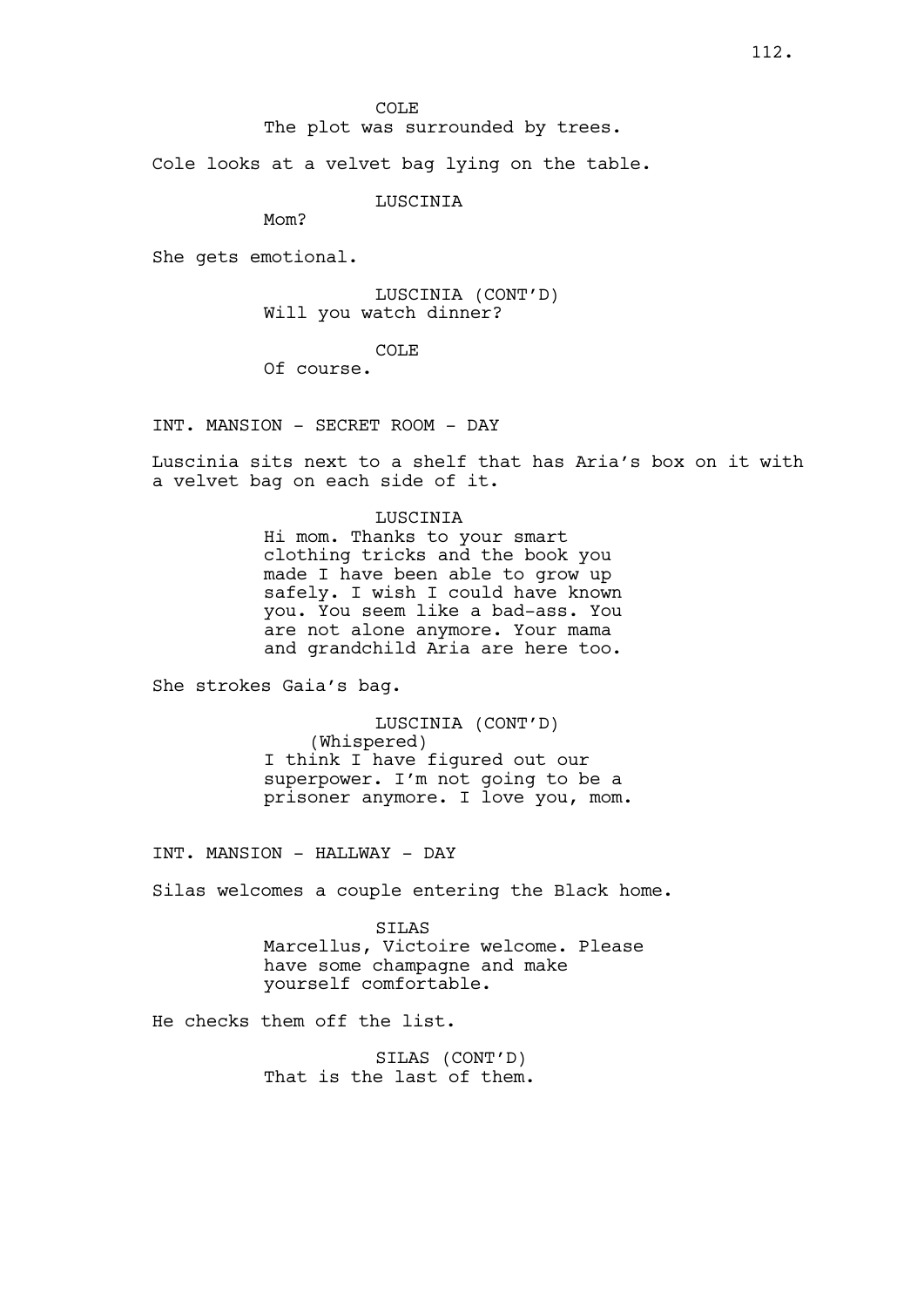INT. MANSION - LIVING ROOM - DAY

A pianist and a string quartet play MUSIC as over a hundred guests talk and drink. Victoire takes a zip of her glass.

> VICTOIRE What is this Devine nectar of the Gods?

Marcellus takes a zip, then finishes the glass in one go.

MARCELLUS

I want more.

Silas stands on the stairs. A projector screen hangs down from the ceiling, being him. He knocks his ring against his glass of champagne.

TING TING TING TING

## SILAS

Ladies and gentlemen. Thank you so much for coming on such short notice from all over the world. Wonderful champagne is it not? It is our own concoction. Don't worry there is plenty more. Now before we surprise Cole and have ourselves a party like no other. Let us raise our glasses to all of us being here together amongst our own kind for the first time in over a hundred years. Cheers!

GUESTS

Cheers.

All the guests raise their glasses and take a sip. All guests are talking about the champagne.

> SILAS Now, if you please. May I ask you to look at the screen for a very important message?

Luscinia appears on the screen.

LUSCINIA Freeze. Do not move until I say so.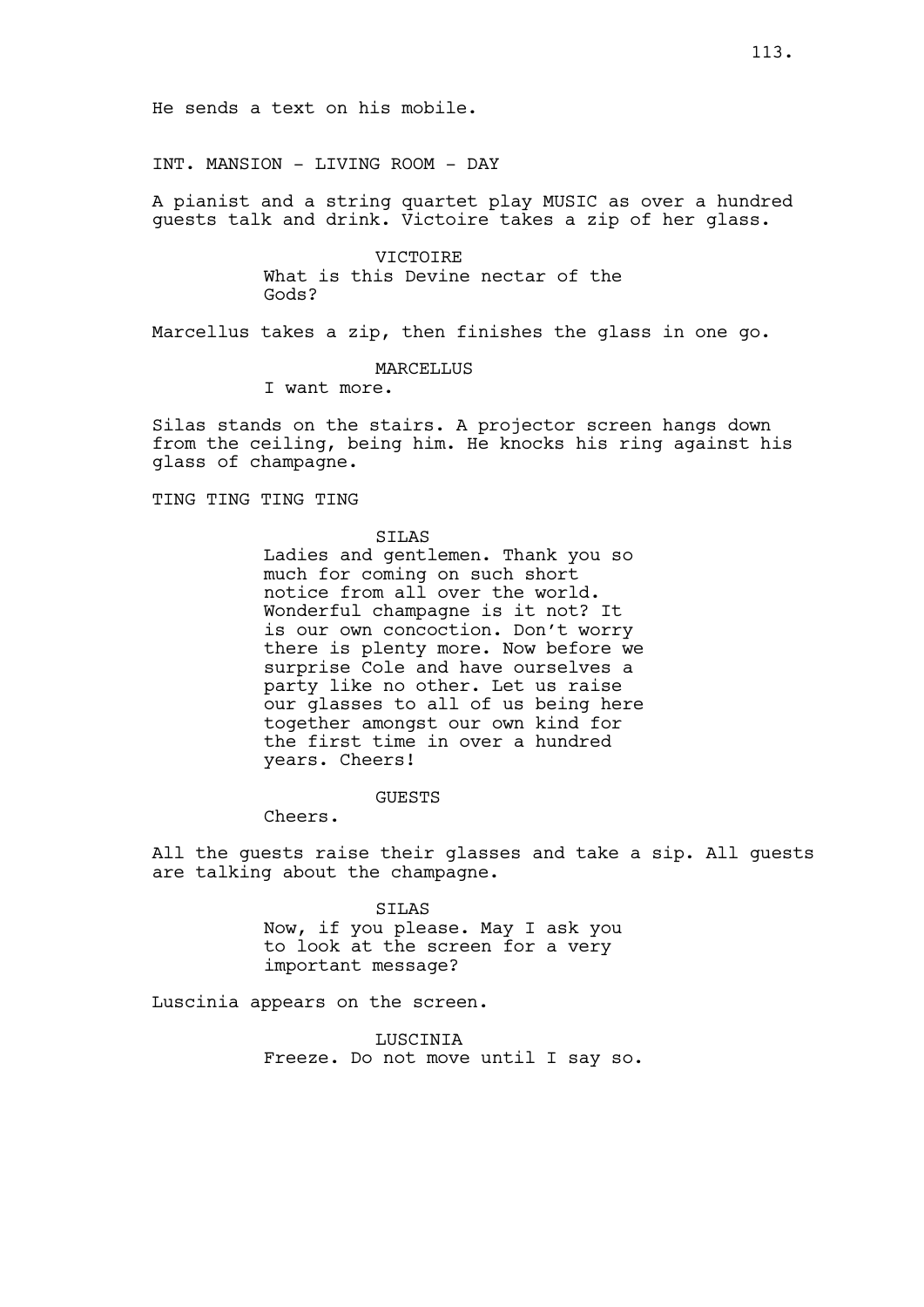INT. CABIN - BEDROOM - DAY

Luscinia is packing her stuff while Cole looks out the window.

A PHONE VIBRATING

Cole watches Luscinia check her phone.

COLE Since when do you have a phone?

LUSCINIA It was Laurence's. I am done here. Let's go.

COLE You are not keeping it.

LUSCINIA Of course, I am not. It's ancient. I am getting my own. We have to go.

COLE What are you up to?

LUSCINIA I've planned a surprise and it's not going to be a surprise if I tell you, now is it?

Cole looks at her suspiciously. She grabs Cole's hand.

LUSCINIA (CONT'D) We are going to walk into the mansion together and we are going to have some fun.

Cole's suspicion grows into worry.

EXT. MANSION - DAY

Luscinia and Cole walk up to the mansion.

COLE What are all of these cars doing here?

LUSCINIA Just do as I said. Everything is going to be alright.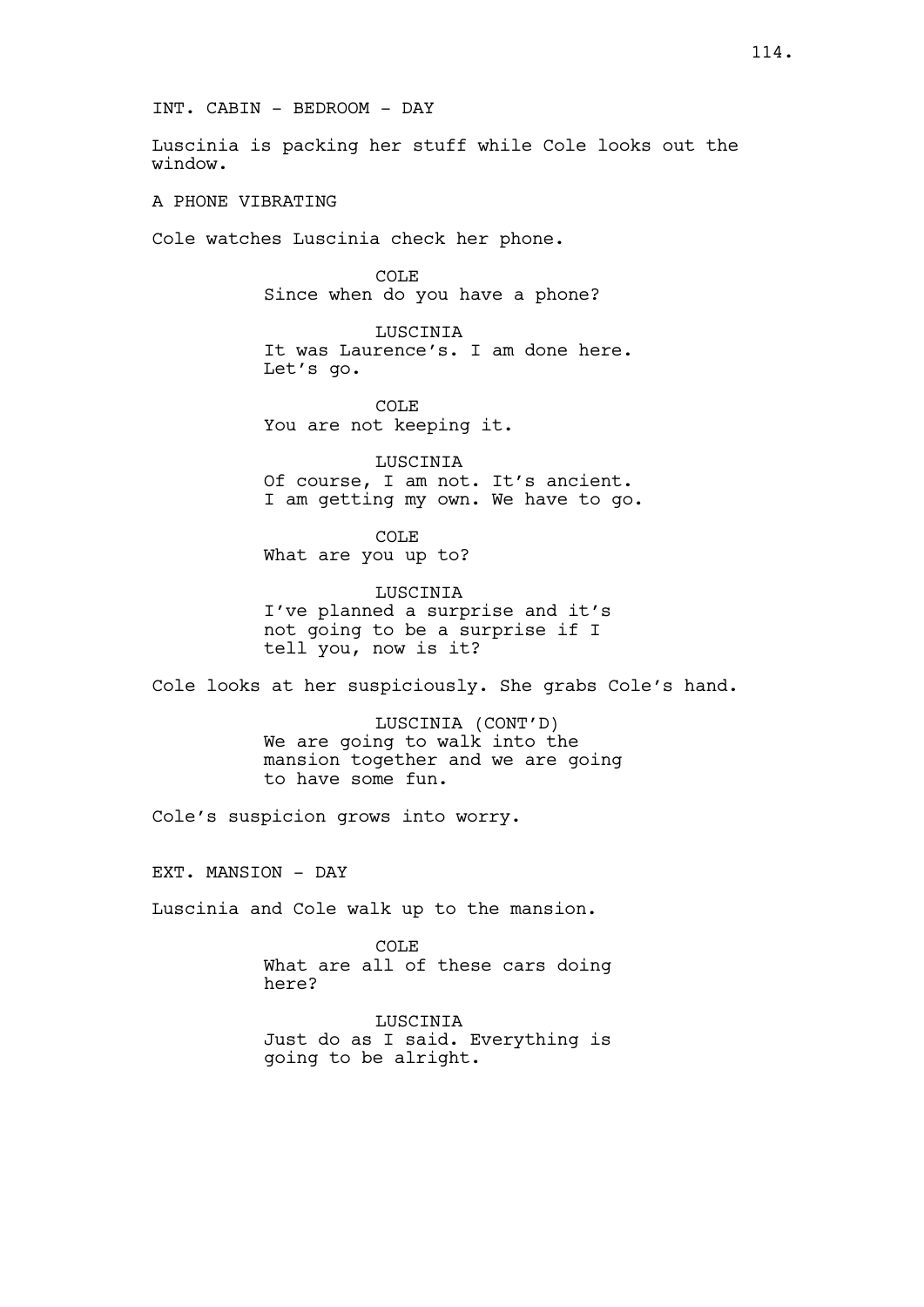Luscinia and Cole walk in. Cole stops. Luscinia is slightly nervous but when she sees no one is moving she smiles.

> LUSCINIA (Whispers) Cole, follow me.

They walk through the crowd with all eyes on them. They reach the bottom of the stairs.

> LUSCINIA (CONT'D) Wait here, my love.

Luscinia climbs the stairs to Silas.

LUSCINIA (CONT'D) Silas, please, go and stand next to your brother.

He does. Luscinia now faces the crowd.

LUSCINIA (CONT'D) Hello everyone. My name is Luscinia Sky. I am a Siren. The last of my kind. The champagne you drink tonight contains my blood. It is a rare gift from me to you. A gift that comes at a price. I will send each of you a bottle of this champagne every year for as long as I live. The price is... you are not allowed to come near me, touch or hurt me, Cole or Silas without my permission. You are not allowed to hook anyone to do so. Now, please go to the peak and watch the valley.

She walks down the stairs.

EXT. MANSION - DAY

The group of vampires comes out of the house to find a team of horses, some still wearing a saddle. Luscinia climbs on a white one.

Luscinia SINGS a few notes.

The horses take off in a trail of dust.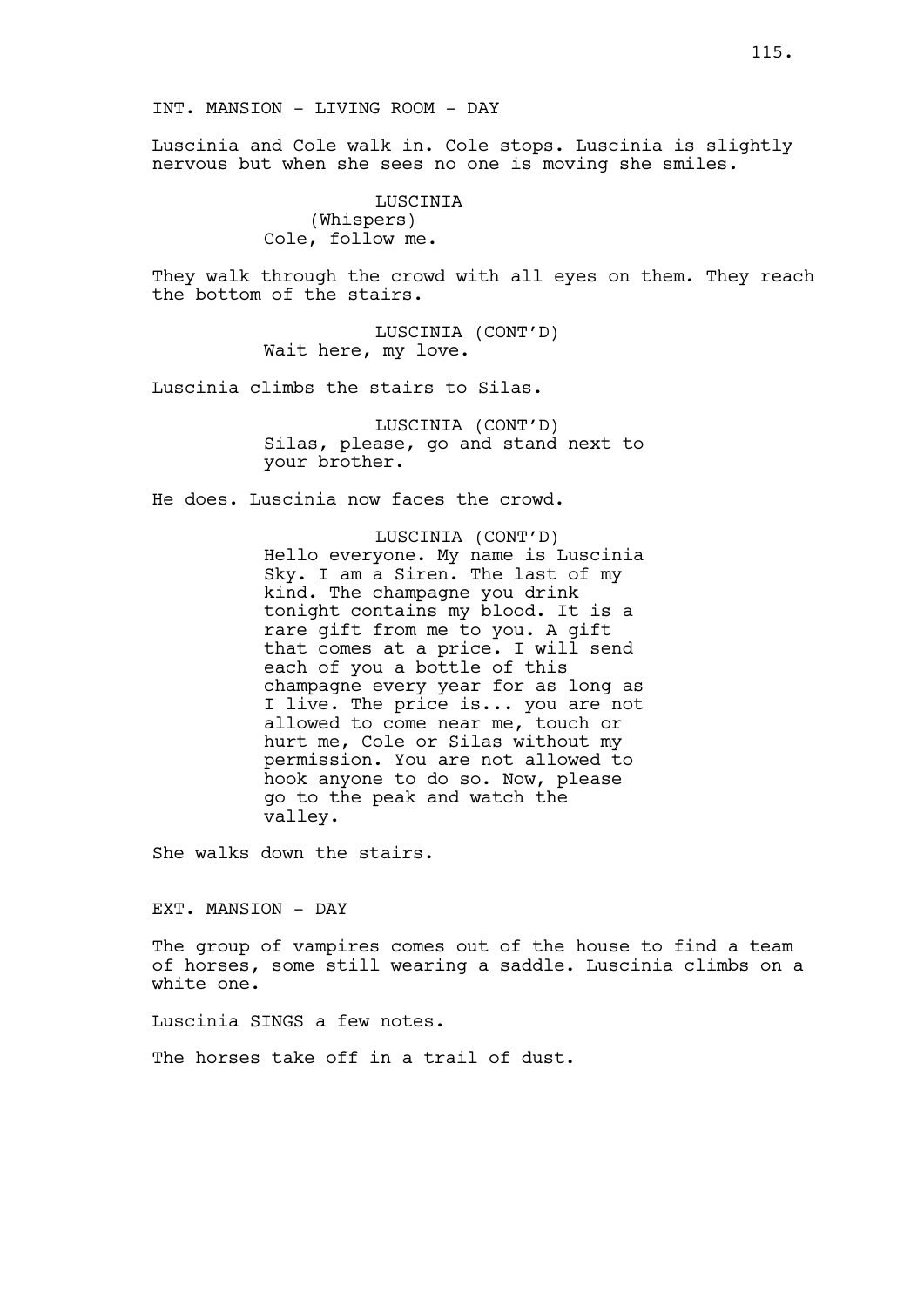The vampires stare down into the valley. A camera crew films the valley. Silas holds his phone up.

The phone's screen shows she's live on YouTube.

EXT. VALLEY - DAY

Luscinia stands in the center of the valley with the horses laying down in a circle around her. She touches the Sky necklace.

> LUSCINIA Right, this one is for you George.

From her mouth flow beautiful TONES. We hear her thoughts of intention as she sings.

> LUSCINIA (V.O.) People of earth. I am Luscinia Sky. The last Siren to exist on earth. You will stop and hear my song.

EXT. NEW YORK STREET SIDEWALK - DAY

On a jam-packed sidewalk, some pedestrians are trying to move past frozen pedestrians staring at their phones,

> MAN Fucking flash mobs.

Some watching pedestrians are stuck on the zebra crossing as traffic lights turn red. Waiting cars start HONKING.

> DRIVER Hey, move it assholes!

INT. BRAZILIAN SENIOR CITIZENS HOME - DAY

A group of Senior citizens sits frozen around a TV, with Luscinia on it, with their lunch on their tray tables. Forks of food hang still in the air. Open mouths waiting.

INT. TOILET - DAY

A suited bent-over man sits frozen on the toilet in wiping mode looking at his mobile on the floor between his feet.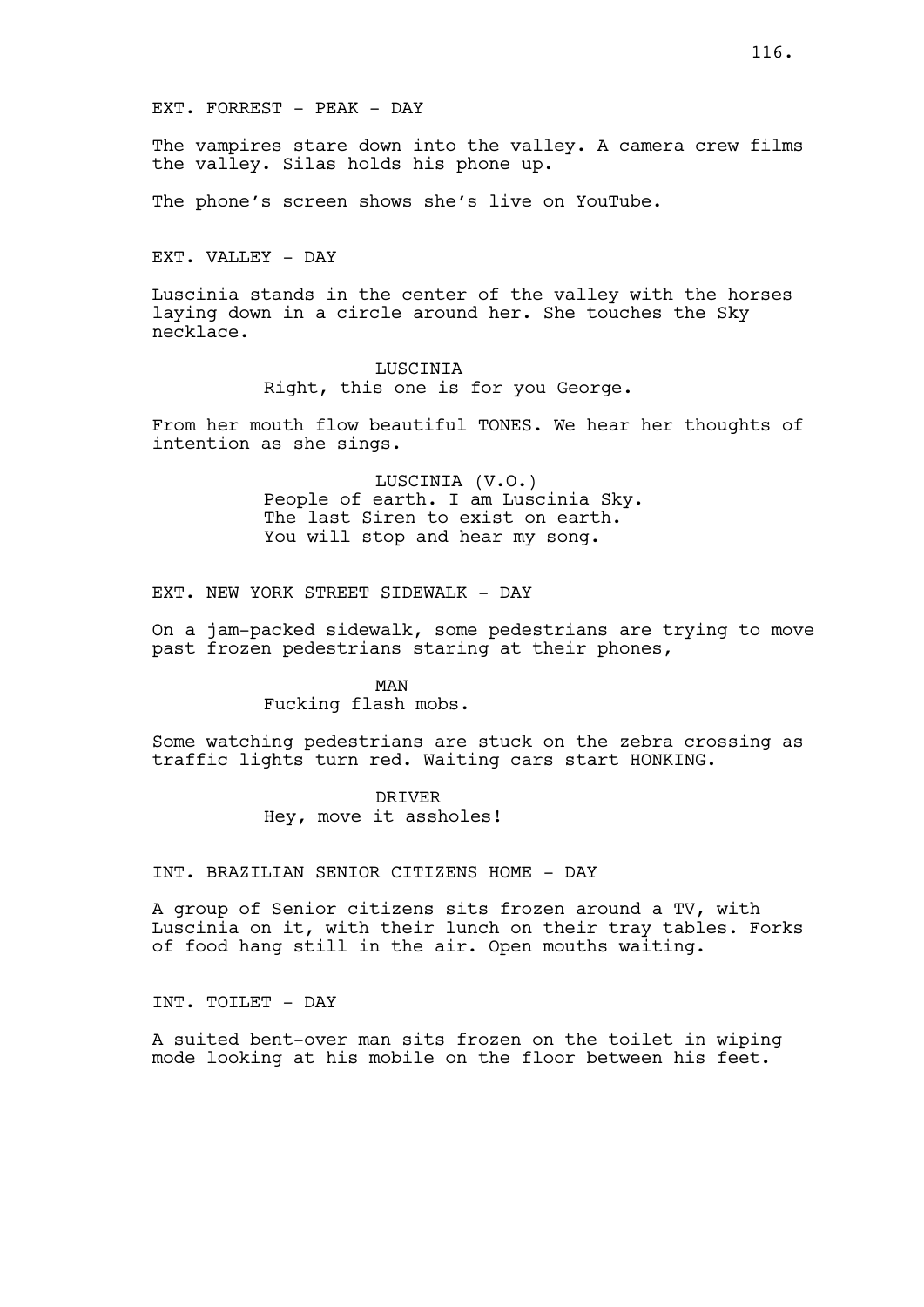A frozen bartender and regulars watch Luscinia on a TV.

EXT. SALEM VALLEY - DAY

Her tones are interchanged with high-pitched squeaks, tjirps, and hoots.

> LUSCINIA (V.O.) Creatures of the sky, come circle the valley, and blackout the sun.

FLAPPING of thousands of wings

EXT. PEAK - DAY

The vampires GASP as they watch owls, American eagles, bats, herons, and all other winged creatures fly up out of the tree canopy as one.

> SILAS Holy mother.

EXT. VALLEY - DAY

Luscinia's clothes and hair move in the wind created by the birds. Her tones are mixed with the clicking of dolphins, and the low sad tones of whales.

> LUSCINIA (V.O.) Creatures of the sea, come to the bay and raise up a storm.

EXT. SEA - DAY

Whales, dolphins, and fish jump out of the water as they rush toward the bay.

EXT. VALLEY - DAY

Luscinia's tones mix in bellows, squeaks, grunts, howls and growls.

> LUSCINIA (V.O.) Creatures that walk the earth, come to the valley and stand around the horse circle.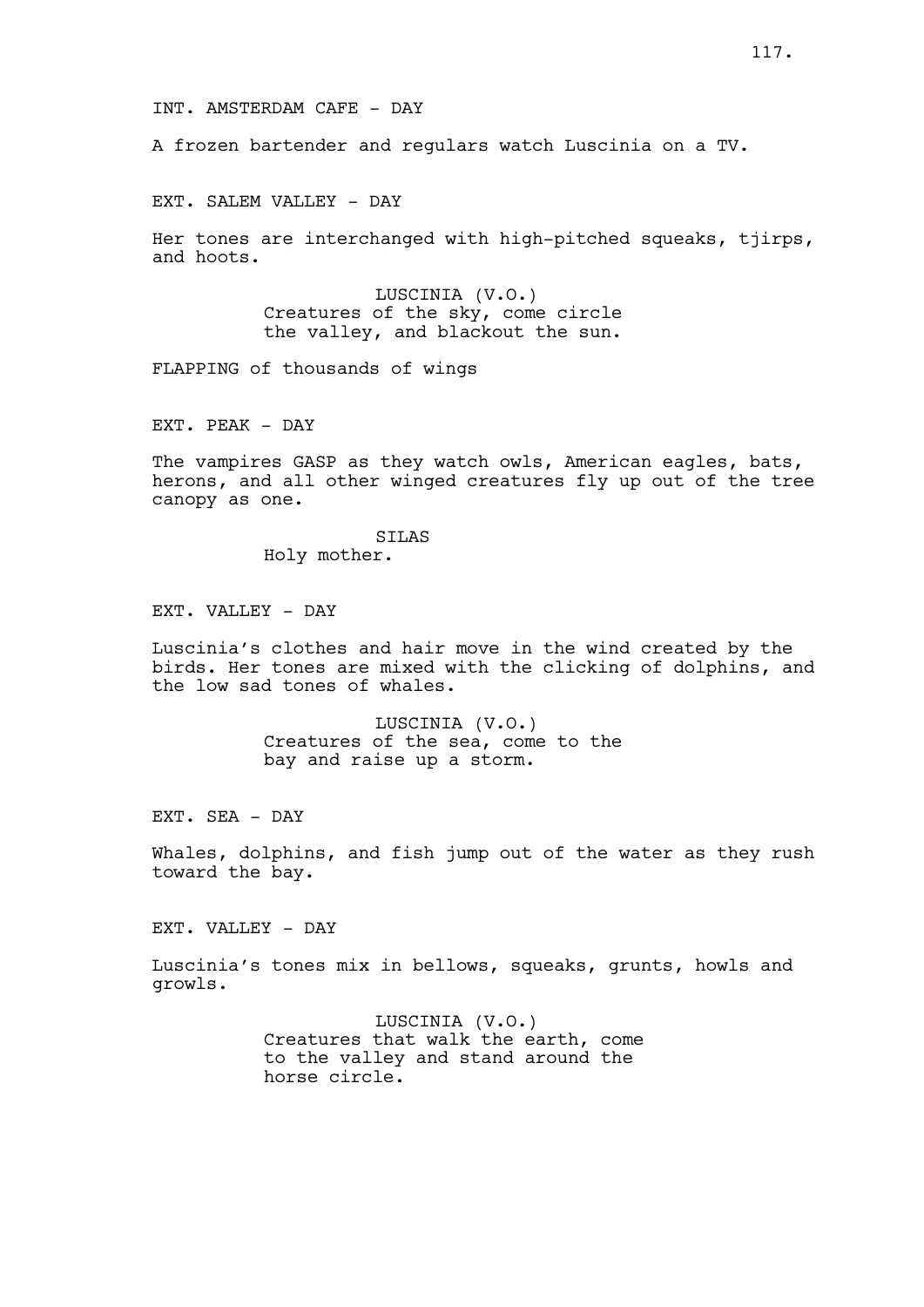Cole points at the sea in the distance.

COLE<sub></sub> Look, the whales and dolphins are coming.

He gets emotional.

## VICTOIRE (In French) Incredible

Al the vampires are overwhelmed by the display.

EXT. FORREST - DAY

A STAMPEDE of moose, deer, foxes, black bears, skunks, coyotes, bobcats, cottontails, and all other Salem land animals make their way out of the forest.

> COLE Who run the world, indeed.

Cole watches Luscinia proudly as a dark shadow falls over the vampires. The sun over the valley is blocked out by all that flies. He cries in awe.

EXT. VALLEY - DAY

LUSCINIA (V.O.) I can make you come, I can make you weep, I can make you hurt, I can make you sleep. I can make you beg, make you kill, make your heart explode, make you do my will.

She raises her arms and looks up.

LUSCINIA (V.O.)

Move

As her arms move away from each other, the flock above her moves away from the center. A hole appears in the dark. A ray of sunlight hits Luscinia.

> LUSCINIA You will share this video across the globe through every media outlet, every channel and every way with everyone you know and meet. (MORE)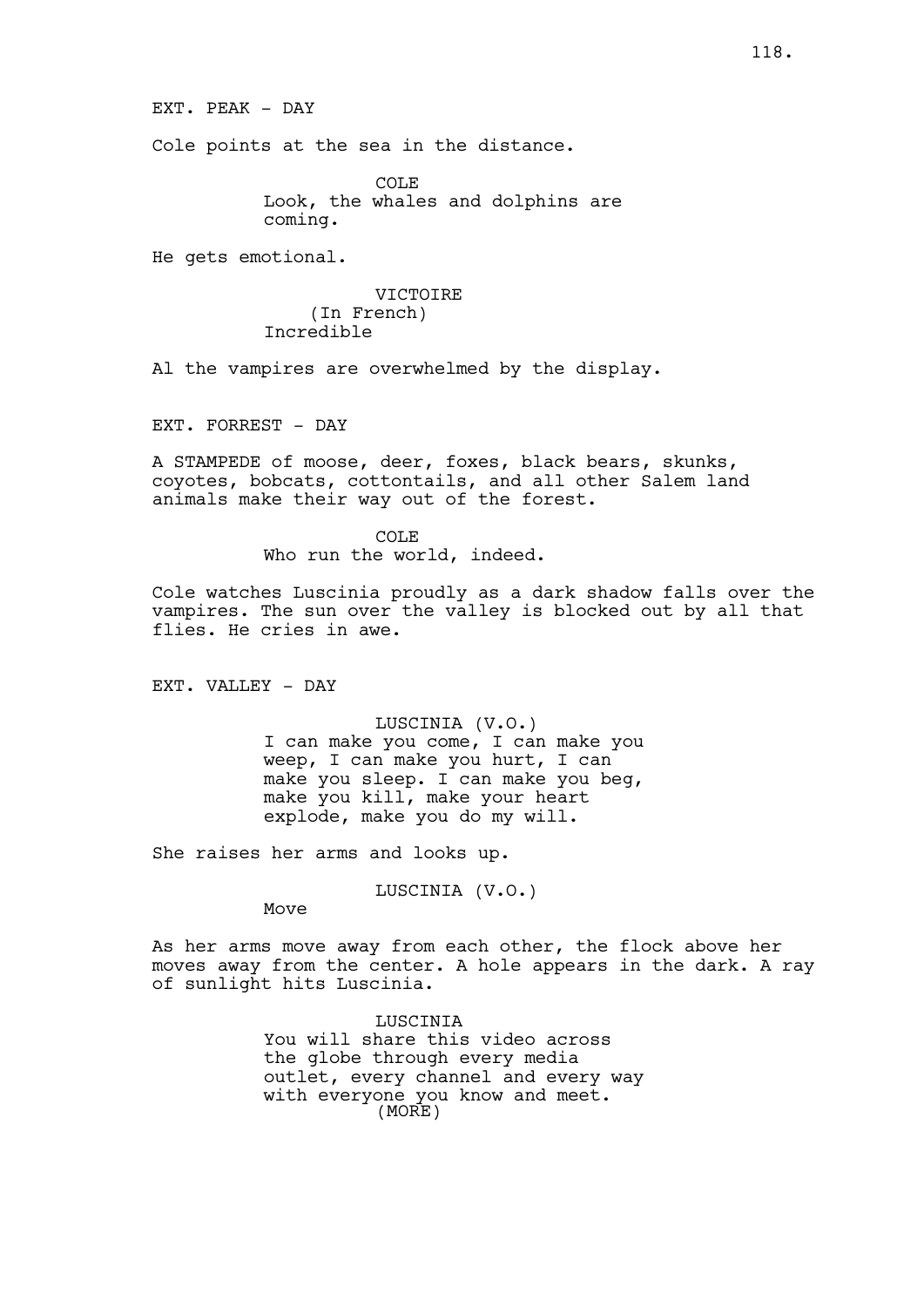All who hear my song will be insensitive to my looks, my smell, and speaking voice. Al but Cole and Silas Black will not recognize me when you see me and will obey my every command, given through my siren song. Now go, share this, and set me free. LUSCINIA (CONT'D)

EXT. PEAK - DAY

Cole, Silas, and the others hear her final notes, and see all the animals, outside the horse circle, disperse like ripples in water. The circle of sunlight grows and grows.

EXT. VALLEY - DAY

Luscinia tears up as she watches the circle of sunlight grow and grow.

LUSCINIA

Finally.

She gets on the white horse. She SINGS a few notes.

LUSCINIA (V.O.) (CONT'D) Horses, take me to the mansion.

The horses ride off with her.

EXT. PEAK - DAY

All vampires but Cole and Silas are confused about what they're doing on the peak. They are baffled as to why Cole and Silas clap as horses arrive with Luscinia.

Cole helps her off her horse.

SILAS Everyone let's go back inside.

Luscinia SINGS a few notes. The horses leave.

**VICTOIRE** What are we doing here?

SILAS We watched a Fallstreak hole.

VICTOIRE Isn't the weather too warm for that?